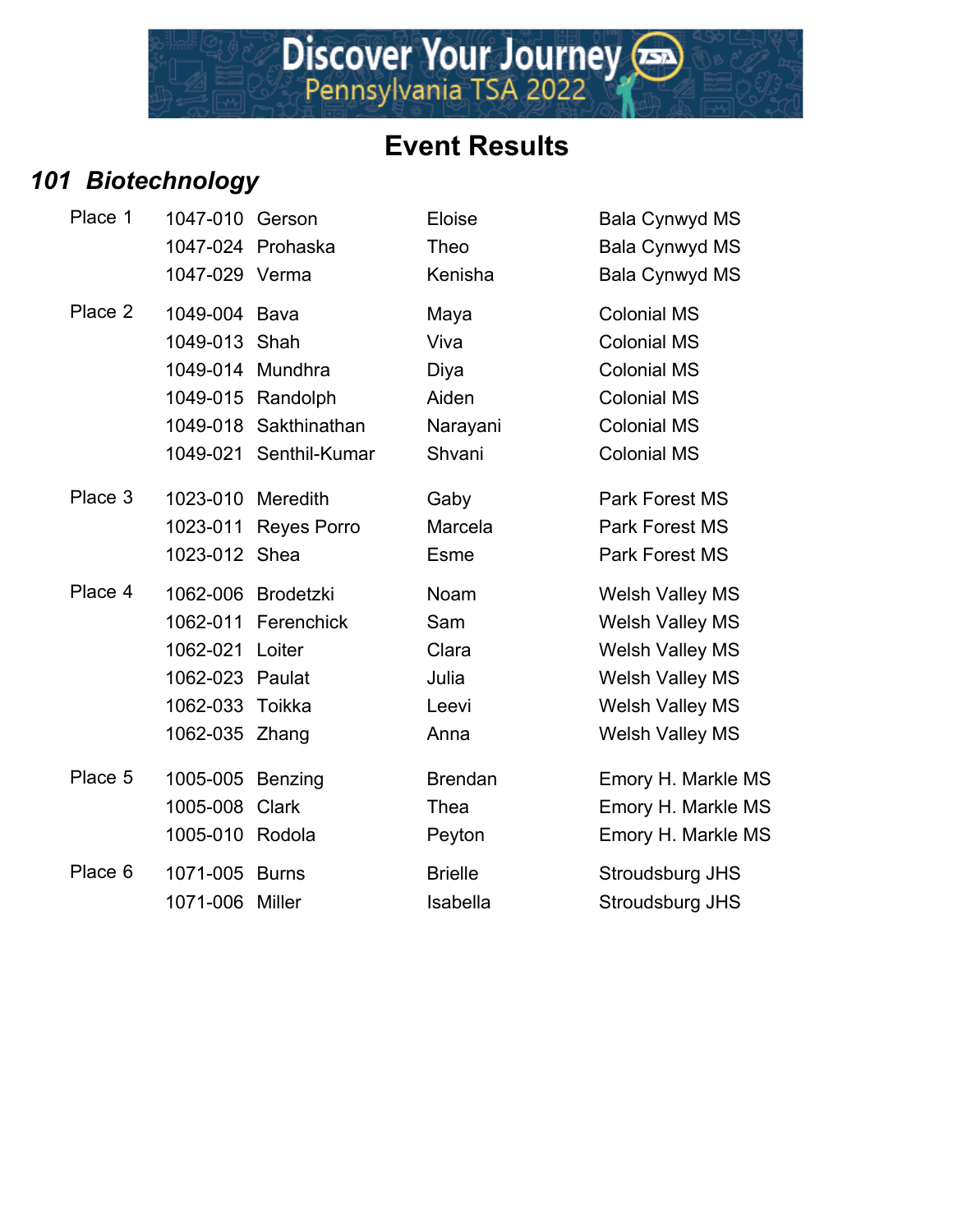#### *102 Career Prep*

| Place 1  | 1142-003 Behal    |                      | Pranav         | <b>Mountain View M</b>  |
|----------|-------------------|----------------------|----------------|-------------------------|
| Place 2  |                   | 1023-002 Branstetter | <b>Natalie</b> | <b>Park Forest MS</b>   |
| Place 3  | 1115-004 Arnold   |                      | Addison        | <b>Westmont Hilltop</b> |
| Place 4  |                   | 1004-014 Ripchinski  | Rylee          | Conestoga Valley        |
| Place 5  | 1104-002 Trostle  |                      | Cameron        | <b>Yellow Breeches</b>  |
| Place 6  | 1104-008 Rudge    |                      | Weston         | <b>Yellow Breeches</b>  |
| Place 7  | 1126-003 Costigan |                      | Lucy           | Solanco MS              |
| Place 8  | 1053-003 Parish   |                      | Sophia         | <b>Highland MS</b>      |
| Place 9  | 1066-006 Derrick  |                      | Aisling        | Daniel Boone MS         |
| Place 10 | 1041-011 Peredo   |                      | Dieao          | Bovertown MS - F        |

| Place 1  | 1142-003 Behal    |                      | Pranav         | <b>Mountain View MS</b>   |
|----------|-------------------|----------------------|----------------|---------------------------|
| Place 2  |                   | 1023-002 Branstetter | <b>Natalie</b> | <b>Park Forest MS</b>     |
| Place 3  | 1115-004 Arnold   |                      | Addison        | <b>Westmont Hilltop</b>   |
| Place 4  |                   | 1004-014 Ripchinski  | Rylee          | Conestoga Valley MS       |
| Place 5  | 1104-002 Trostle  |                      | Cameron        | <b>Yellow Breeches MS</b> |
| Place 6  | 1104-008 Rudge    |                      | Weston         | <b>Yellow Breeches MS</b> |
| Place 7  | 1126-003 Costigan |                      | Lucy           | Solanco MS                |
| Place 8  | 1053-003 Parish   |                      | Sophia         | <b>Highland MS</b>        |
| Place 9  | 1066-006 Derrick  |                      | Aisling        | Daniel Boone MS           |
| Place 10 | 1041-011 Peredo   |                      | Diego          | Boyertown MS - East       |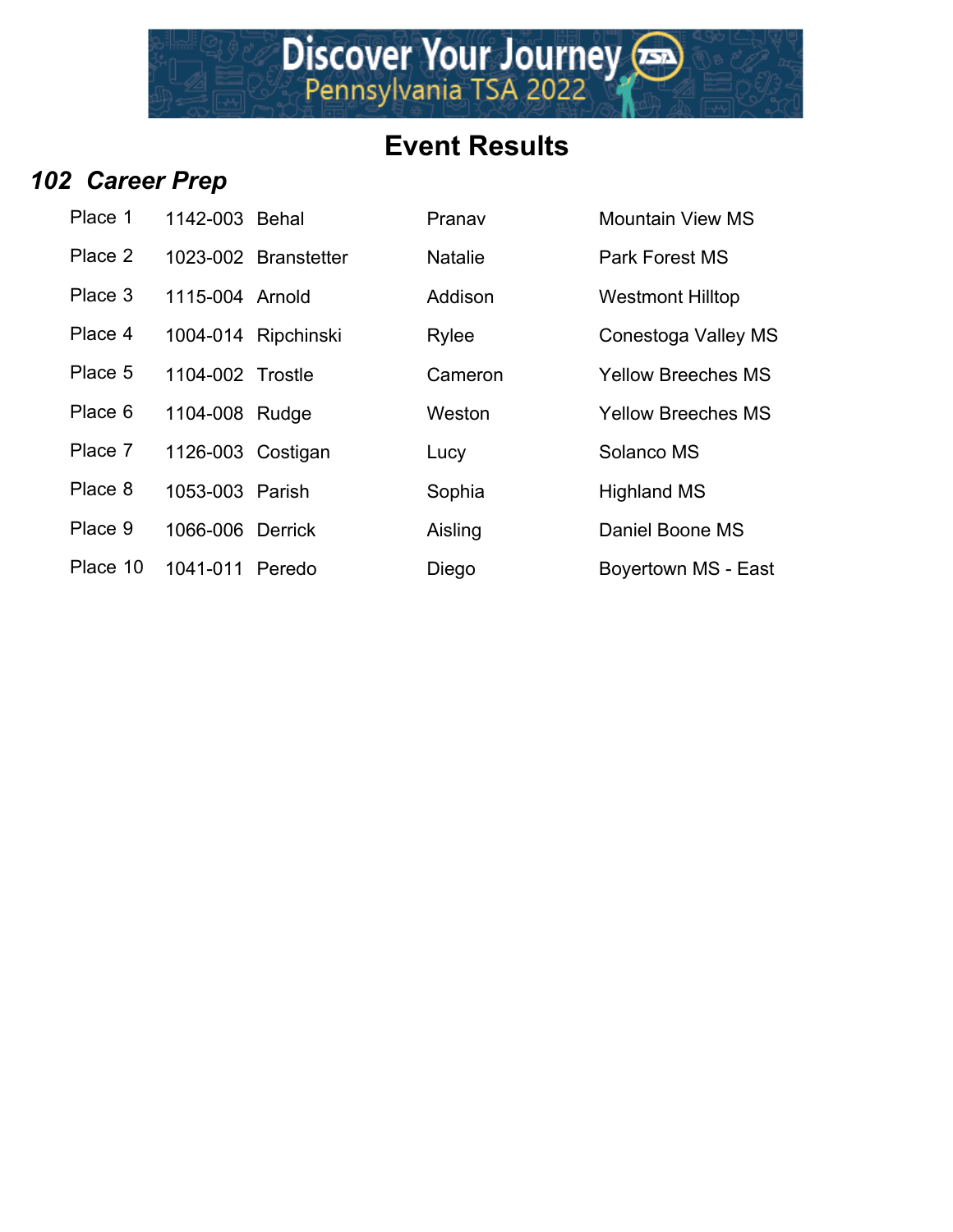## *103 Challenging Technology Issues*

| Place 1  | 1062-026 Rostami<br>1062-032 Tan     |                                 | Ariana<br>Allison      | <b>Welsh Valley MS</b><br><b>Welsh Valley MS</b>       |
|----------|--------------------------------------|---------------------------------|------------------------|--------------------------------------------------------|
| Place 2  | 1062-017 Hoffman<br>1062-035         | Zhang                           | Lowell<br>Anna         | <b>Welsh Valley MS</b><br><b>Welsh Valley MS</b>       |
| Place 3  | 1066-022 Falstich<br>1066-026 Landis |                                 | William<br>Christopher | Daniel Boone MS<br>Daniel Boone MS                     |
| Place 4  | 1023-015 Gao<br>1023-016 Wang        |                                 | Yuer<br>Linda          | <b>Park Forest MS</b><br><b>Park Forest MS</b>         |
| Place 5  | 1023-005 Wilson                      | 1023-013 Oppermann              | Emerson<br>Theodore    | <b>Park Forest MS</b><br><b>Park Forest MS</b>         |
| Place 6  | 1062-012 Goldis<br>1062-027 Serai    |                                 | Gabby<br>Trisha        | <b>Welsh Valley MS</b><br><b>Welsh Valley MS</b>       |
| Place 7  | 1147-003 James<br>1147-007 Westrick  |                                 | Garrett<br>Giles       | <b>Central Cambria MS</b><br><b>Central Cambria MS</b> |
| Place 8  | 1147-005                             | 1147-004 Kleinstuber<br>Petrick | Jaycee<br>Luke         | <b>Central Cambria MS</b><br><b>Central Cambria MS</b> |
| Place 9  | 1049-010<br>1049-011                 | Elshaari<br>Elshaari            | Ahmed<br>Waneis        | <b>Colonial MS</b><br><b>Colonial MS</b>               |
| Place 10 | 1104-002 Trostle                     | 1104-004 Gutacker               | Cameron<br>J. Evan     | <b>Yellow Breeches MS</b><br><b>Yellow Breeches MS</b> |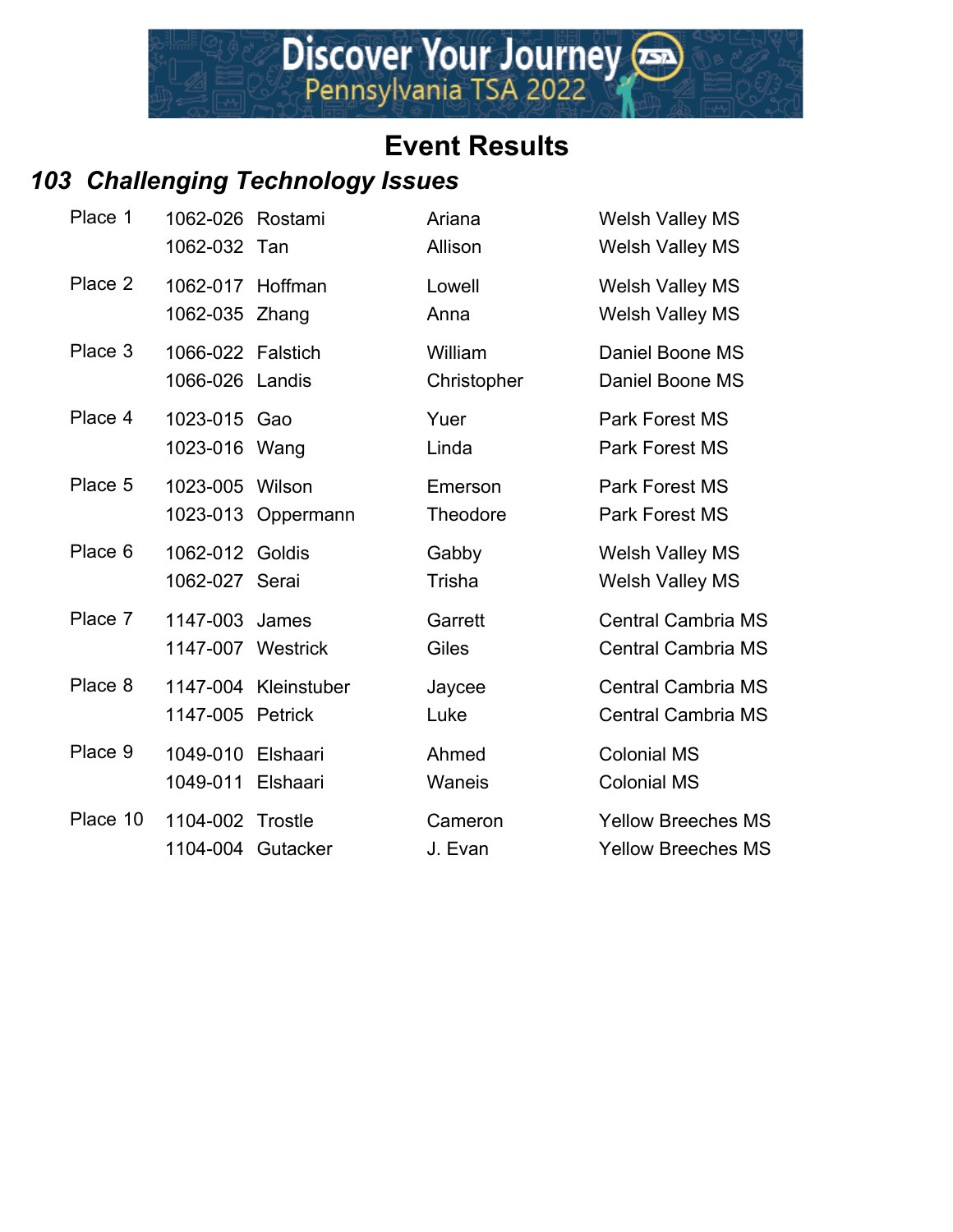Discover Your Journey

## *104 Chapter Team*

| Place 1 | 1049-004          | Bava                  | Maya            | <b>Colonial MS</b>      |
|---------|-------------------|-----------------------|-----------------|-------------------------|
|         | 1049-006          | <b>Cummins</b>        | Aaron           | <b>Colonial MS</b>      |
|         | 1049-011          | Elshaari              | Waneis          | <b>Colonial MS</b>      |
|         | 1049-016          | <b>Rickert</b>        | <b>Bryleigh</b> | <b>Colonial MS</b>      |
|         |                   | 1049-018 Sakthinathan | Narayani        | <b>Colonial MS</b>      |
|         | 1049-024 Yafai    |                       | Hasan           | <b>Colonial MS</b>      |
| Place 2 | 1115-004 Arnold   |                       | Addison         | <b>Westmont Hilltop</b> |
|         | 1115-005 Arnold   |                       | Caridy          | <b>Westmont Hilltop</b> |
|         | 1115-008 Galiote  |                       | <b>Tyler</b>    | <b>Westmont Hilltop</b> |
|         | 1115-010          | Glover                | Mara            | <b>Westmont Hilltop</b> |
|         | 1115-011          | Hill                  | James           | <b>Westmont Hilltop</b> |
|         |                   | 1115-015 Kovalchik    | Kat             | <b>Westmont Hilltop</b> |
| Place 3 | 1066-020 Bodolus  |                       | <b>Brianna</b>  | Daniel Boone MS         |
|         | 1066-022 Falstich |                       | William         | Daniel Boone MS         |
|         |                   | 1066-027 McCough      | Collin          | Daniel Boone MS         |
|         | 1066-029 Ortiz    |                       | Victoria        | Daniel Boone MS         |
|         |                   | 1066-030 Palladino    | <b>Brody</b>    | Daniel Boone MS         |
|         | 1066-032 Wroten   |                       | Kathryn         | Daniel Boone MS         |
| Place 4 | 1062-011          | Ferenchick            | Sam             | <b>Welsh Valley MS</b>  |
|         | 1062-015          | Gould                 | Kaylee          | <b>Welsh Valley MS</b>  |
|         | 1062-021          | Loiter                | Clara           | <b>Welsh Valley MS</b>  |
|         |                   | 1062-029 Standridge   | Jordan          | <b>Welsh Valley MS</b>  |
|         | 1062-033          | Toikka                | Leevi           | <b>Welsh Valley MS</b>  |
|         | 1062-034 Tsao     |                       | Keano           | <b>Welsh Valley MS</b>  |
| Place 5 | 1047-008 Freitag  |                       | Andrew          | <b>Bala Cynwyd MS</b>   |
|         |                   | 1047-013 Kondaveti    | Stephen         | <b>Bala Cynwyd MS</b>   |
|         | 1047-014 Kuri     |                       | Arlene          | <b>Bala Cynwyd MS</b>   |
|         | 1047-020          | Nickerson             | Simon           | <b>Bala Cynwyd MS</b>   |
|         | 1047-021          | Oguntunde             | Anjola          | <b>Bala Cynwyd MS</b>   |
|         | 1047-034 Wong     |                       | Ethan           | <b>Bala Cynwyd MS</b>   |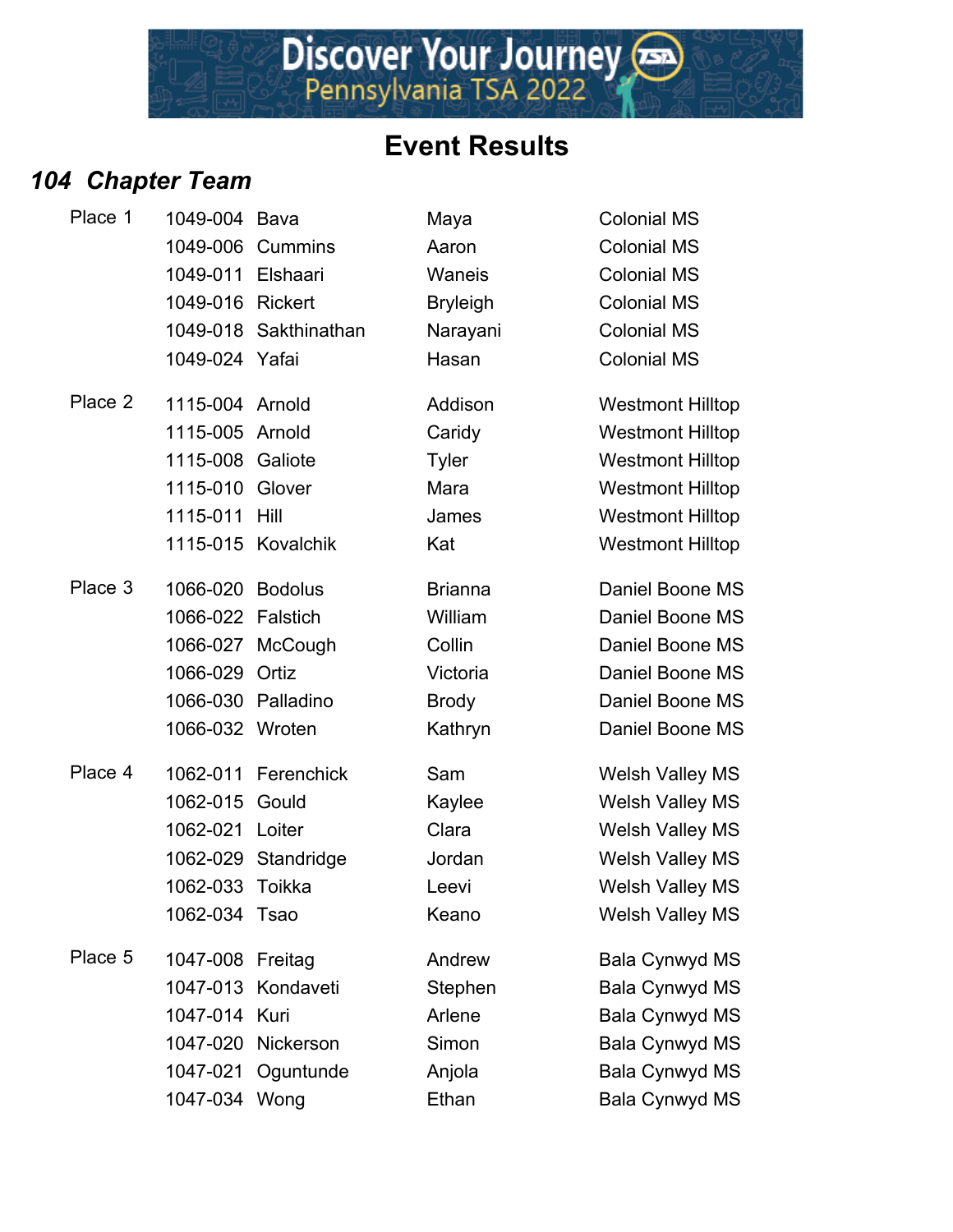# Discover Your Journey

#### **Event Results**

#### *105 Children's Stories*

| Place 1  |                                 | 1023-002 Branstetter  | Na         |
|----------|---------------------------------|-----------------------|------------|
| Place 2  | 1066-021 Falcone<br>1066-024 Ha |                       | Jo:<br>Sto |
|          | 1066-025 Hamblen                |                       | De         |
|          | 1066-028 Nguyen                 |                       | Vir        |
|          |                                 | 1066-030 Palladino    | <b>Br</b>  |
|          | 1066-031 Schafer                |                       | Lu         |
| Place 3  | 1023-005 Wilson                 |                       | En         |
| Place 4  | 1023-015 Gao                    |                       | Yu         |
|          | 1023-016 Wang                   |                       | Lir        |
| Place 5  | 1124-008 Messina                |                       | Av         |
|          |                                 | 1124-010 Boothman     | Mε         |
| Place 6  | 1062-005 Boonn                  |                       | Lil        |
|          | 1062-015 Gould                  |                       | Ka         |
|          | 1062-026 Rostami                |                       | Ari        |
|          |                                 | 1062-031 Subramanian  | Nis        |
|          | 1062-032 Tan                    |                       | All        |
| Place 7  | 1113-007 Deitz                  |                       | Els        |
|          | 1113-014 Gutstadt               |                       | Cla        |
| Place 8  | 1066-006                        | <b>Derrick</b>        | Ais        |
|          | 1066-011 Murphy                 |                       | En         |
|          | 1066-012                        | <b>Ross</b>           | Мε         |
|          | 1066-013 Shank                  |                       | Sa         |
| Place 9  | 1049-004 Bava                   |                       | Мε         |
|          |                                 | 1049-018 Sakthinathan | Na         |
| Place 10 | 1066-014                        | <b>Derrick</b>        | En         |
|          | 1066-016 Hilberg                |                       | Ka         |
|          | 1066-020 Bodolus                |                       | Bri        |
|          | 1066-029 Ortiz                  |                       | Vic        |

talie 1223-1 Park Forest MS shua **Daniel Boone MS** even **1066** Daniel Boone MS eclan Daniel Boone MS ncent Daniel Boone MS 1066 Palladino Daniel Boone MS **1066** Schafer Luke Daniel Boone MS nerson **Park Forest MS** er **1023-1023-015 Park Forest MS** nda **Park Forest MS** ra 5 1124-008 Morthern Cambria MS arianne **Northern Cambria MS** y **Place 6 1062-006** Welsh Valley MS 1962 Welsh Valley MS 1262 Iana Melsh Valley MS 1062 Shta Welsh Valley MS 11621 Tan Allison Welsh Valley MS exa The Baldwin School MS ara **1113-1113-1113-1113** The Baldwin School MS **Place 8 1066 Daniel Boone MS** nily **Daniel Boone MS** adeline **Daniel Boone MS** Infidence Indian Daniel Boone MS Place 9 1049-004 Bava Colonial MS Inayani Colonial MS nerson Daniel Boone MS itlyn Daniel Boone MS 1066-020 Bodolus Brianna Daniel Boone MS 1066-029 Ortiz Victoria Daniel Boone MS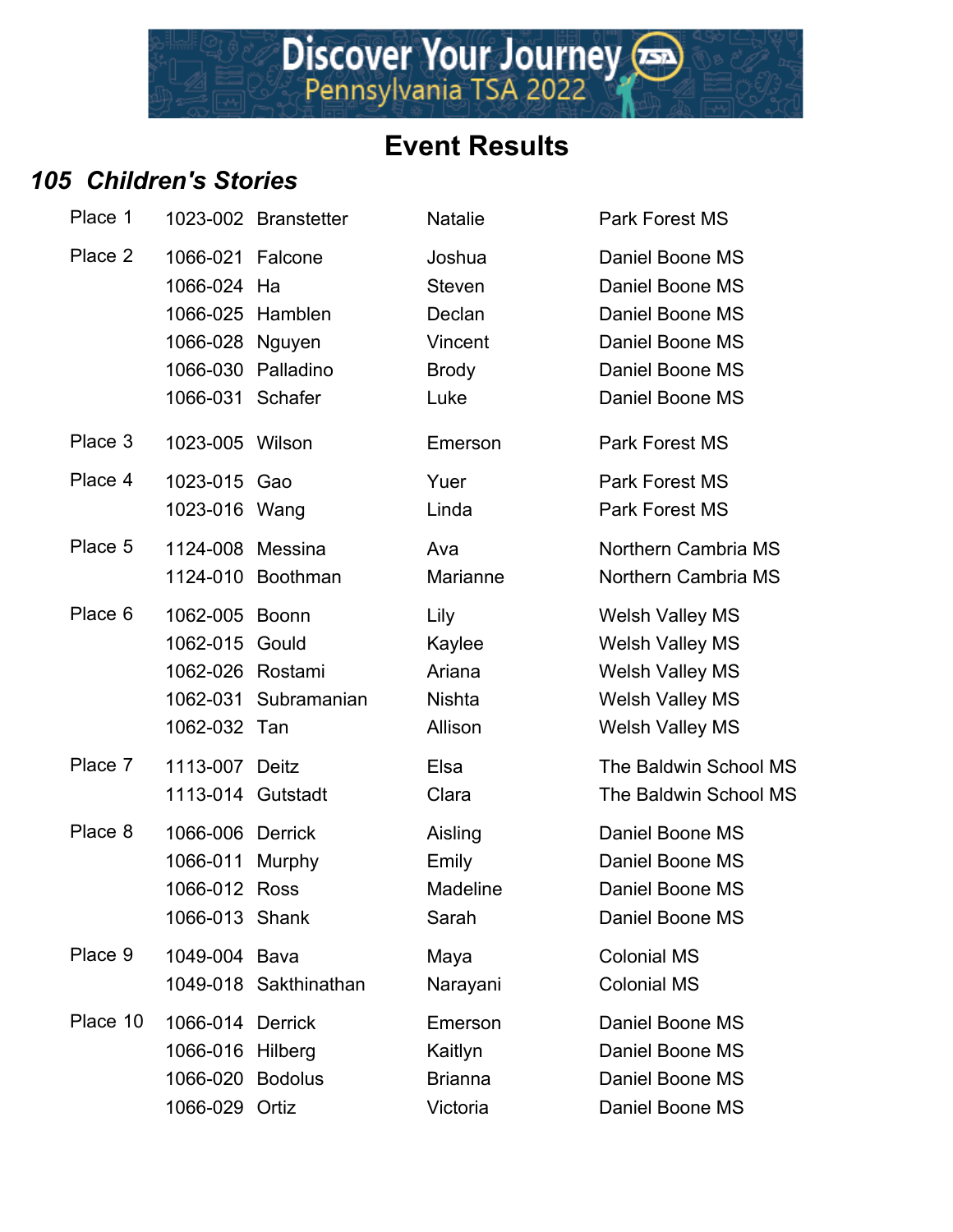#### *106 Coding*

| Place 1  | 1126-008 Baxter                         | 1126-009 Bontrager | Robert<br>Aven          | Solanco MS<br>Solanco MS                         |
|----------|-----------------------------------------|--------------------|-------------------------|--------------------------------------------------|
| Place 2  | 1062-027 Serai<br>1062-033 Toikka       |                    | Trisha<br>Leevi         | <b>Welsh Valley MS</b><br><b>Welsh Valley MS</b> |
| Place 3  | 1047-012 Joeng<br>1047-022 Park         |                    | Simon<br>Daniel         | <b>Bala Cynwyd MS</b><br><b>Bala Cynwyd MS</b>   |
| Place 4  | 1047-031 Wallace                        | 1047-030 Vossough  | Cameron<br><b>Ben</b>   | <b>Bala Cynwyd MS</b><br><b>Bala Cynwyd MS</b>   |
| Place 5  | 1066-024 Ha                             | 1066-027 McCough   | <b>Steven</b><br>Collin | Daniel Boone MS<br>Daniel Boone MS               |
| Place 6  | 1014-002 Nicholls<br>1014-006 Pilling   |                    | Tyson<br>Ethan          | Donald H. Eichhorn MS<br>Donald H. Eichhorn MS   |
| Place 7  | 1023-006 Ling<br>1023-007 Wang          |                    | Leo<br>Leo              | <b>Park Forest MS</b><br><b>Park Forest MS</b>   |
| Place 8  | 1004-007 Macsi<br>1004-010 Shah         |                    | Gavin<br>Aaryan         | Conestoga Valley MS<br>Conestoga Valley MS       |
| Place 9  | 1062-006 Brodetzki<br>1062-022 Niescior |                    | Noam<br>Maximilian      | <b>Welsh Valley MS</b><br><b>Welsh Valley MS</b> |
| Place 10 | 1023-008 Lei                            | 1023-013 Oppermann | lan<br><b>Theodore</b>  | <b>Park Forest MS</b><br><b>Park Forest MS</b>   |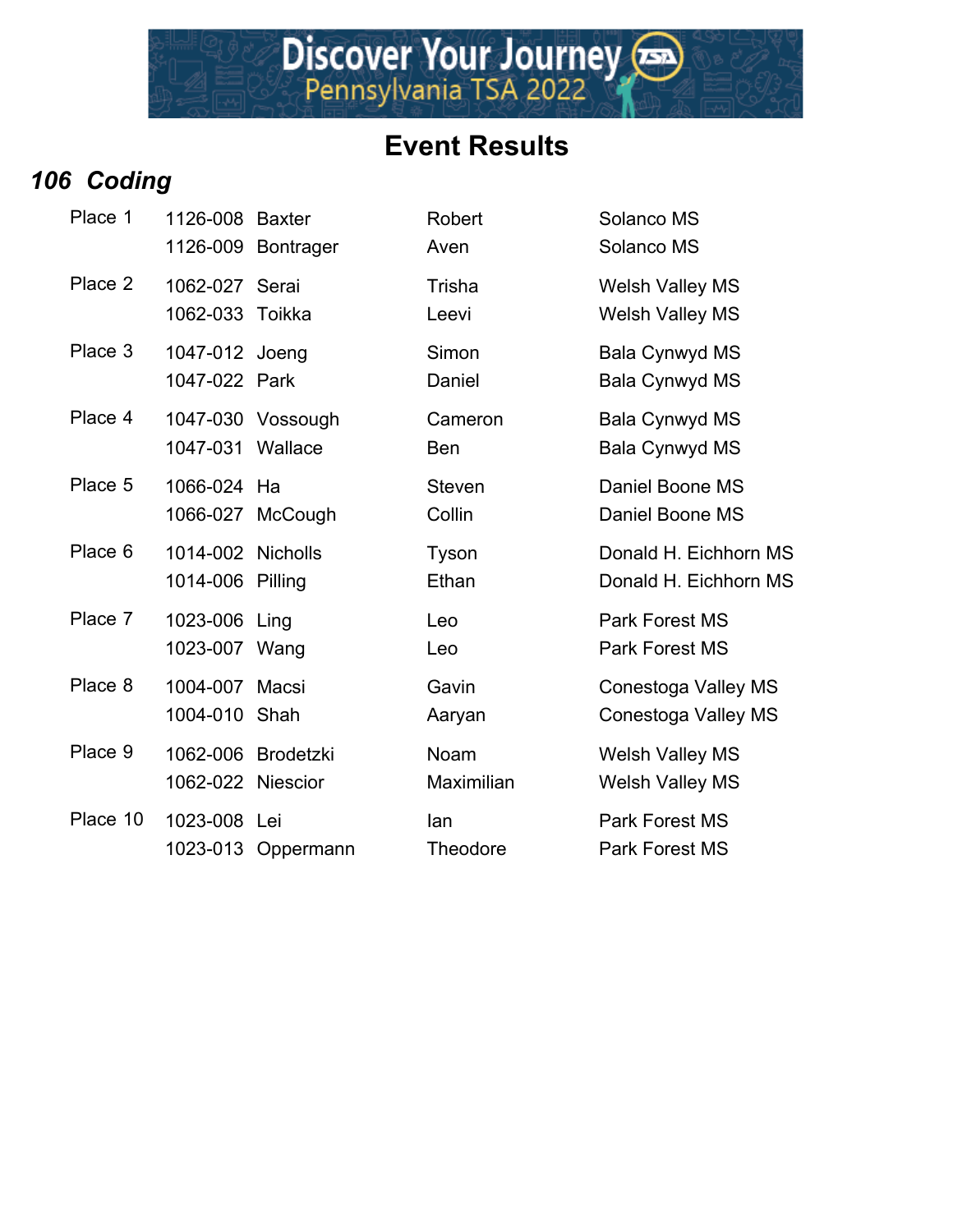

#### *107 Community Service Video*

| Place 1 | 1062-005 Boonn   |                     | Lily        | <b>Welsh Valley MS</b> |
|---------|------------------|---------------------|-------------|------------------------|
|         |                  | 1062-006 Brodetzki  | Noam        | <b>Welsh Valley MS</b> |
|         |                  | 1062-011 Ferenchick | Sam         | <b>Welsh Valley MS</b> |
|         | 1062-021 Loiter  |                     | Clara       | <b>Welsh Valley MS</b> |
|         | 1062-026 Rostami |                     | Ariana      | <b>Welsh Valley MS</b> |
|         | 1062-032 Tan     |                     | Allison     | <b>Welsh Valley MS</b> |
| Place 2 | 1047-005 Agrahar |                     | <b>Niya</b> | Bala Cynwyd MS         |
|         |                  | 1047-021 Oguntunde  | Anjola      | <b>Bala Cynwyd MS</b>  |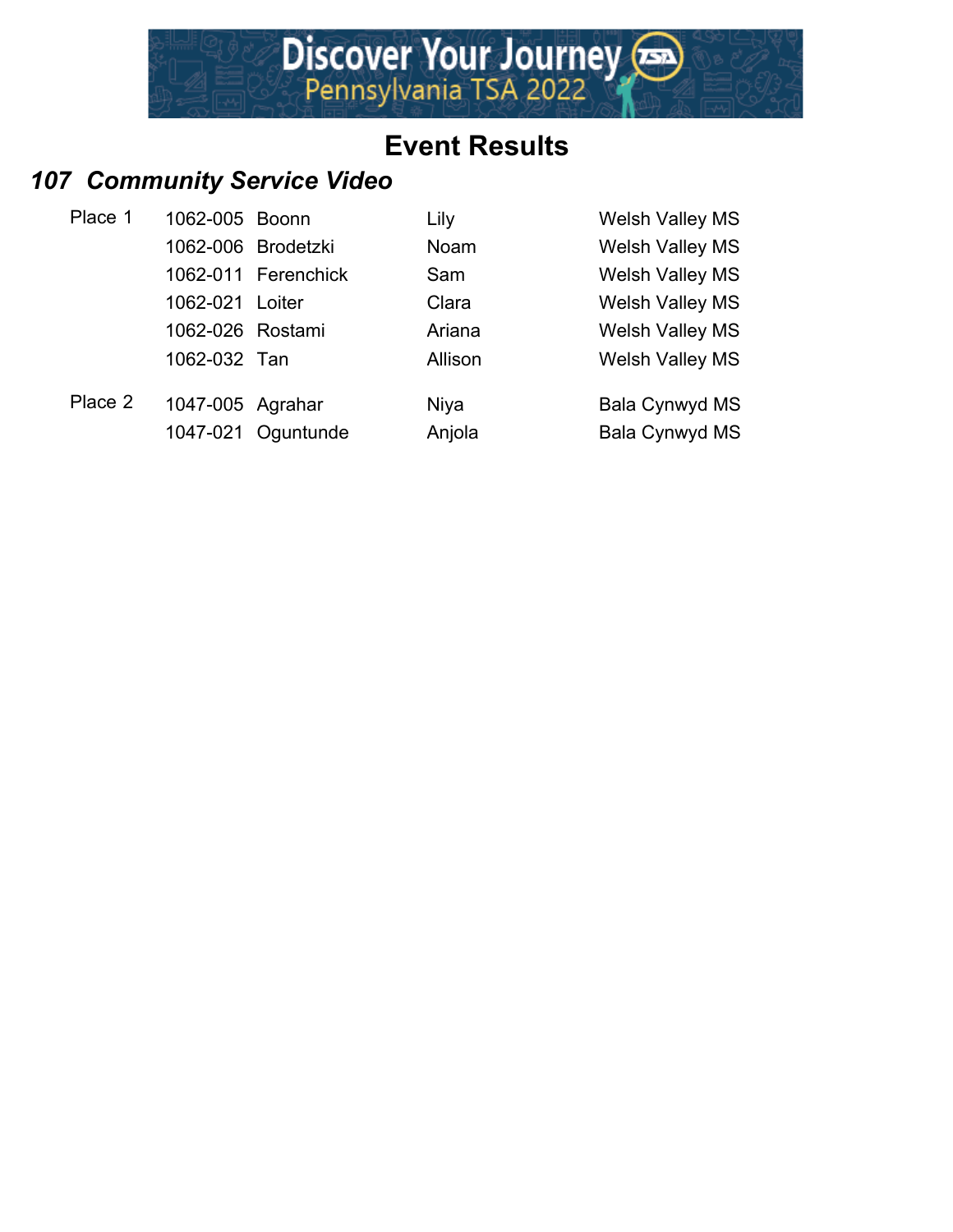#### *108 Computer-Aided Design Foundations*

| Place 1  | 1070-005 Divekar  |                      | Saniya        | Ingomar MS                  |
|----------|-------------------|----------------------|---------------|-----------------------------|
| Place 2  | 1053-002 Ader     |                      | <b>Tyler</b>  | <b>Highland MS</b>          |
| Place 3  |                   | 1145-003 Gunarathna  | Mihini        | Lionville MS                |
| Place 4  | 1075-014 Murad    |                      | Rasheed       | Richland Jr. HS             |
| Place 5  | 1075-007 Krinjeck |                      | Jacob         | Richland Jr. HS             |
| Place 6  |                   | 1147-004 Kleinstuber | Jaycee        | <b>Central Cambria MS</b>   |
| Place 7  | 1062-033 Toikka   |                      | Leevi         | <b>Welsh Valley MS</b>      |
| Place 8  | 1149-006 Cyphers  |                      | Alex          | Northern Lebanon MS         |
| Place 9  |                   | 1129-004 McConnell   | <b>Thomas</b> | <b>Burgettstown Area MS</b> |
| Place 10 | 1149-003 Murphy   |                      | Olly          | Northern Lebanon MS         |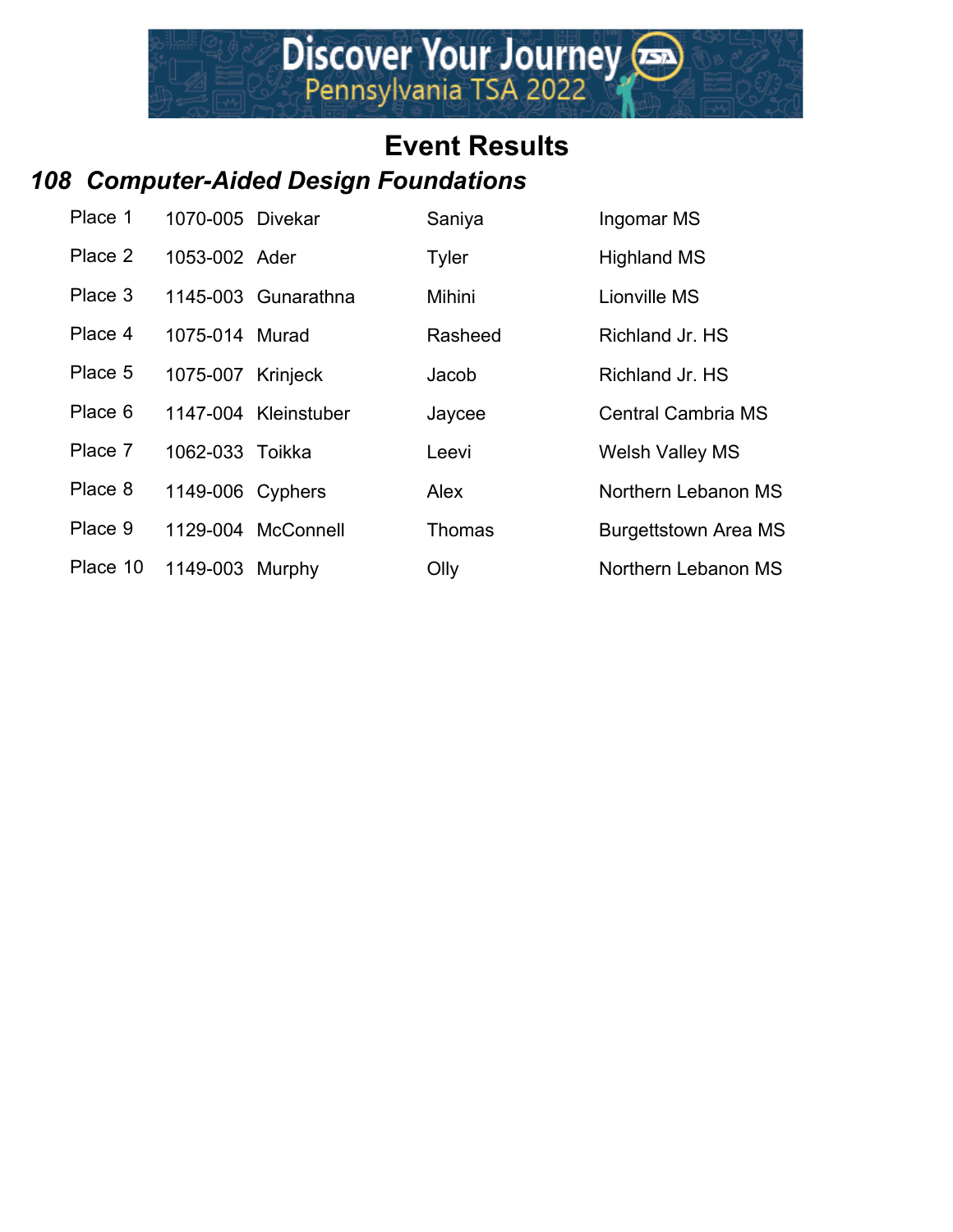#### *109 Construction Challenge*

| Place 1 | 1075-010 Ribarich |                    | Kamryn  | Richland Jr. HS         |
|---------|-------------------|--------------------|---------|-------------------------|
|         | 1075-011 Cafeo    |                    | Mia     | Richland Jr. HS         |
| Place 2 | 1062-004 Bajus    |                    | Reilyn  | <b>Welsh Valley MS</b>  |
|         | 1062-008 Chow     |                    | Alex    | <b>Welsh Valley MS</b>  |
|         | 1062-012 Goldis   |                    | Gabby   | <b>Welsh Valley MS</b>  |
|         | 1062-017 Hoffman  |                    | Lowell  | <b>Welsh Valley MS</b>  |
|         | 1062-034 Tsao     |                    | Keano   | <b>Welsh Valley MS</b>  |
|         | 1062-035 Zhang    |                    | Anna    | <b>Welsh Valley MS</b>  |
| Place 3 | 1047-007 Conley   |                    | Kian    | Bala Cynwyd MS          |
|         |                   | 1047-009 Gallagher | Henry   | Bala Cynwyd MS          |
| Place 4 | 1115-011 Hill     |                    | James   | <b>Westmont Hilltop</b> |
|         | 1115-014 Kegg     |                    | Allison | <b>Westmont Hilltop</b> |
|         | 1115-021          | Newman             | Kassidy | <b>Westmont Hilltop</b> |
|         |                   | 1115-022 Thompson  | John    | <b>Westmont Hilltop</b> |
| Place 5 | 1049-007 DiScala  |                    | Hunter  | <b>Colonial MS</b>      |
|         | 1049-019 Schwarz  |                    | Ryan    | <b>Colonial MS</b>      |
|         |                   |                    |         |                         |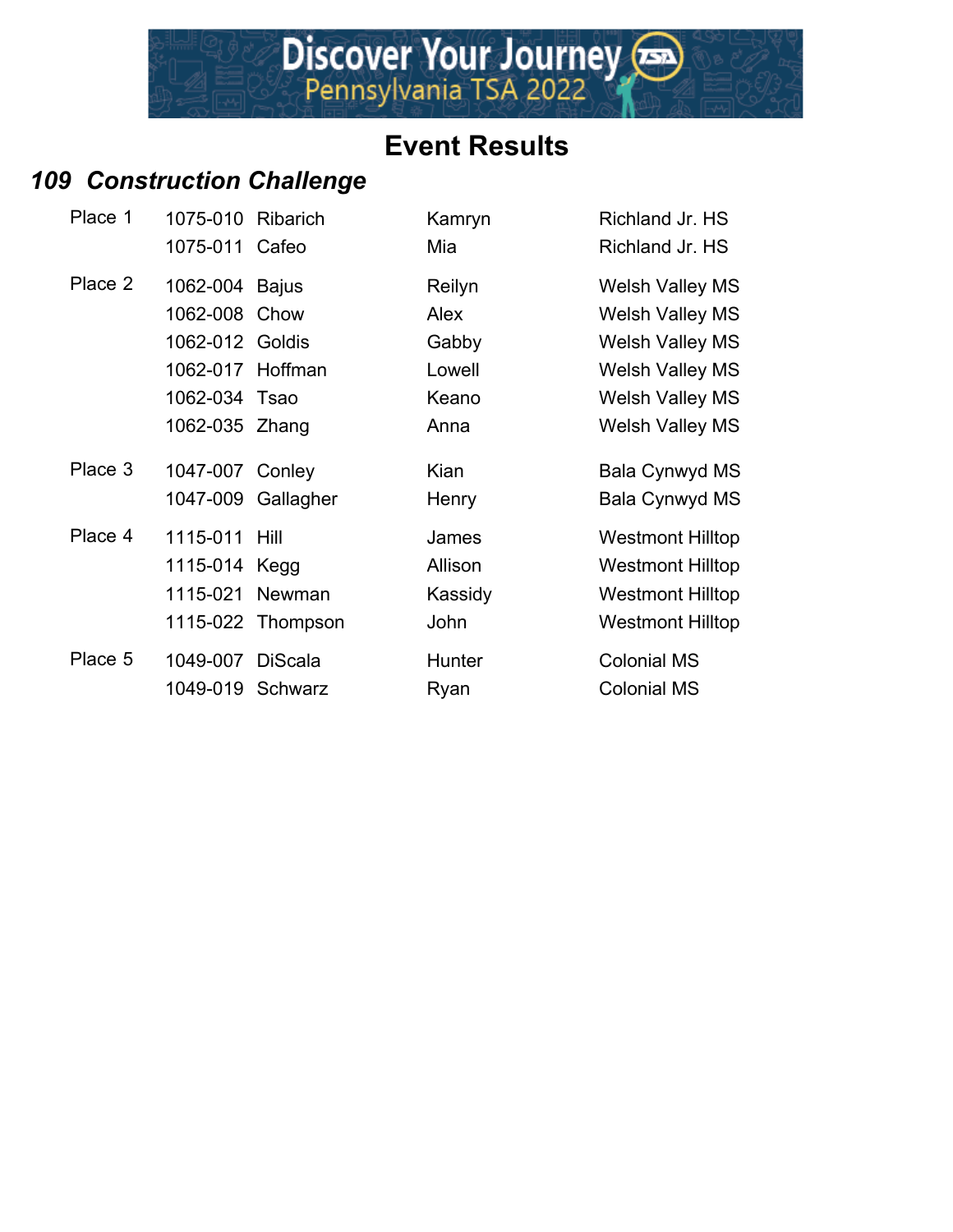

#### *110 Cybersecurity*

| Place 1 |                    | 1047-030 Vossough     |
|---------|--------------------|-----------------------|
| Place 2 |                    | 1049-018 Sakthinathar |
| Place 3 | 1005-012 Stevens   |                       |
| Place 4 | 1134-002 Mittapall |                       |
| Place 5 | 1049-024 Yafai     |                       |
| Place 6 |                    | 1049-005 Carpenter    |
|         |                    |                       |

n 2 1049 Narayani Colonial MS Gabby **Emory H. Markle MS** Laakshitha Eagle View MS

Hasan Colonial MS

Cameron Bala Cynwyd MS

Cole Colonial MS

Place 7 1047-014 Kuri **Arlene** Bala Cynwyd MS

Place 8 1053-011 Cunniff Lillian Lillian Highland MS

- 
- 
- Place 9 1047-026 Shaw Micah Micah Bala Cynwyd MS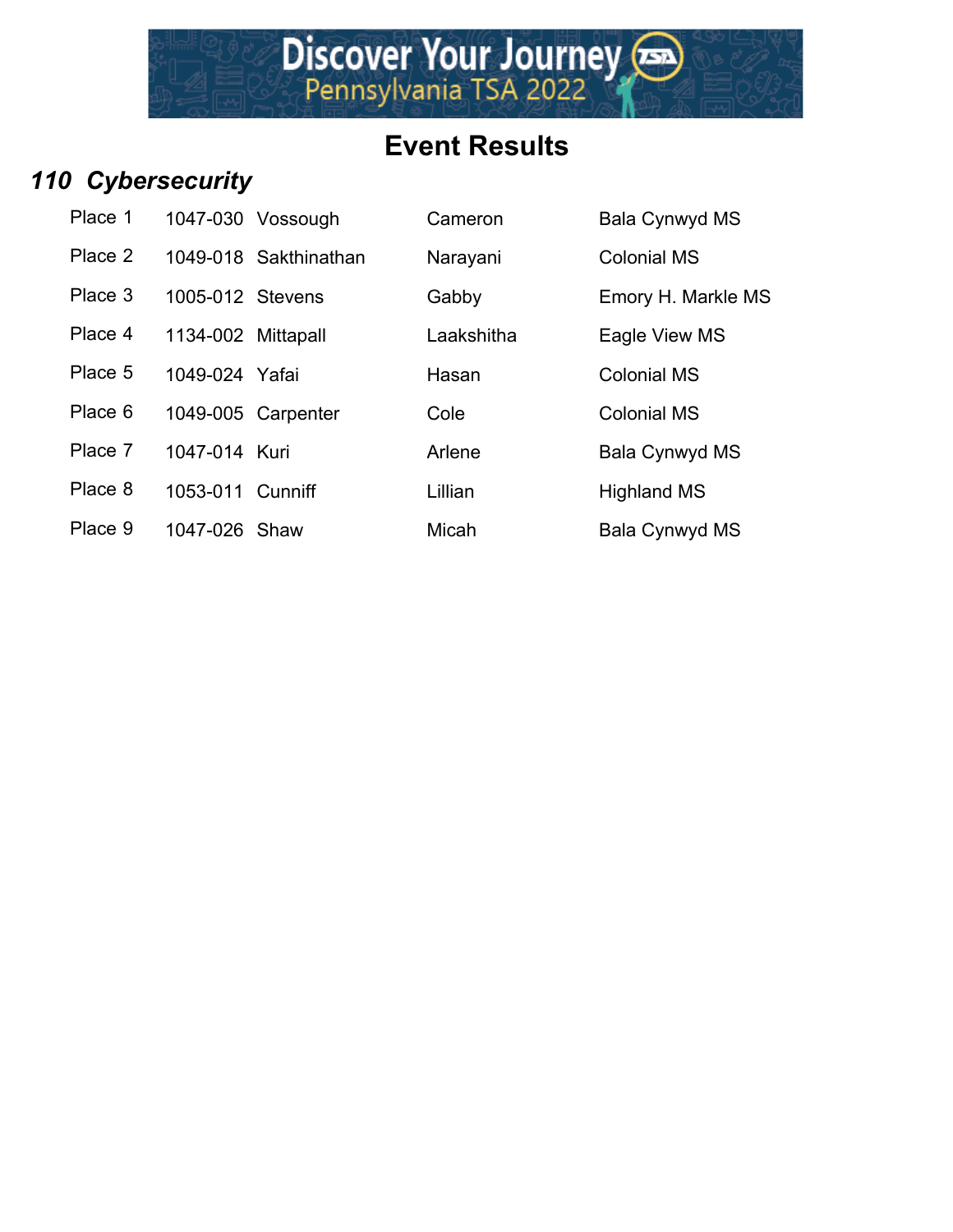#### *111 Data Science and Analytics*

| Place 1 | 1023-004 Wu<br>1023-007 Wang                            |                    | Melinda<br>Leo                    | Park Forest MS<br>Park Forest MS                                              |
|---------|---------------------------------------------------------|--------------------|-----------------------------------|-------------------------------------------------------------------------------|
| Place 2 | 1049-007 DiScala<br>1049-009 Fittipaldi                 | 1049-015 Randolph  | Hunter<br>Weston<br>Aiden         | <b>Colonial MS</b><br><b>Colonial MS</b><br><b>Colonial MS</b>                |
| Place 3 | 1047-008 Freitag<br>1047-035 Yovel                      | 1047-020 Nickerson | Andrew<br>Simon<br>Ben            | <b>Bala Cynwyd MS</b><br>Bala Cynwyd MS<br><b>Bala Cynwyd MS</b>              |
| Place 4 | 1113-003 Cohen<br>1113-004 Dunckel<br>1113-009 Gopalani |                    | Sabrina<br>Thea<br>Laila          | The Baldwin School MS<br>The Baldwin School MS<br>The Baldwin School MS       |
| Place 5 | 1115-008 Galiote<br>1115-011 Hill                       | 1115-022 Thompson  | <b>Tyler</b><br>James<br>John     | <b>Westmont Hilltop</b><br><b>Westmont Hilltop</b><br><b>Westmont Hilltop</b> |
| Place 6 | 1014-003 Nicholls<br>1014-006 Pilling                   | 1014-004 Scheckter | <b>Clark</b><br>Caroline<br>Ethan | Donald H. Eichhorn MS<br>Donald H. Eichhorn MS<br>Donald H. Eichhorn MS       |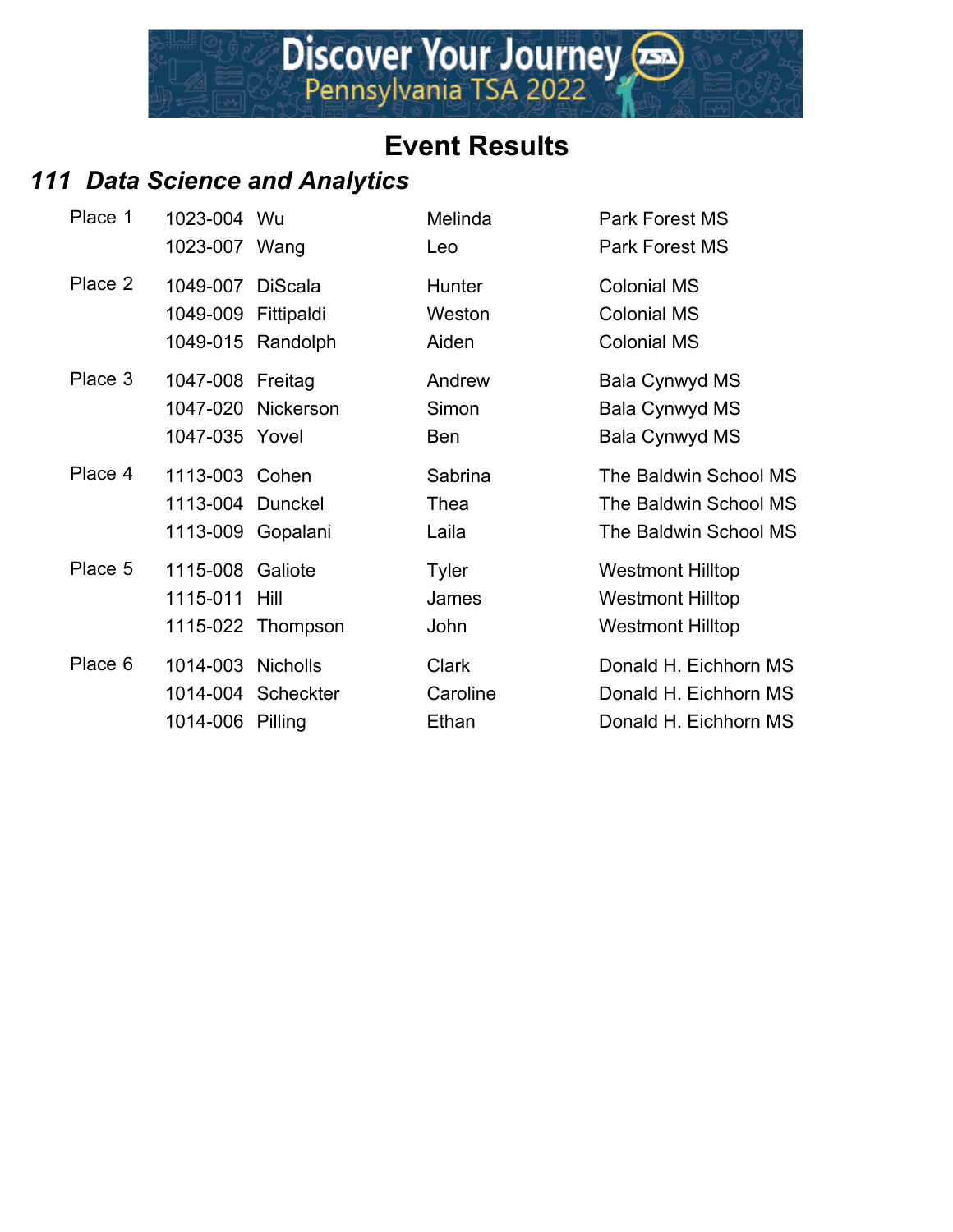Discover Your Journey

#### *112 Digital Photography*

| Place 1  | 1066-014 Derrick  |                       | Emerson        | Daniel Boone MS        |
|----------|-------------------|-----------------------|----------------|------------------------|
| Place 2  | 1053-009 Cline    |                       | Andrew         | <b>Highland MS</b>     |
| Place 3  | 1070-005 Divekar  |                       | Saniya         | Ingomar MS             |
| Place 4  | 1126-007 Rogers   |                       | Myah           | Solanco MS             |
| Place 5  | 1005-009 Fenwick  |                       | Grace          | Emory H. Markle        |
| Place 6  | 1023-004 Wu       |                       | Melinda        | Park Forest MS         |
| Place 7  |                   | 1062-025 Rompolas     | Eva            | <b>Welsh Valley MS</b> |
| Place 8  | 1149-005 Cheslock |                       | Collin         | Northern Lebano        |
| Place 9  | 1028-003 Murray   |                       | lain           | Strayer MS             |
| Place 10 |                   | 1062-009 Daley-Gibson | <b>Bridget</b> | <b>Welsh Valley MS</b> |

| Place 1  | 1066-014 Derrick |                       | Emerson        | Daniel Boone MS        |
|----------|------------------|-----------------------|----------------|------------------------|
| Place 2  | 1053-009 Cline   |                       | Andrew         | <b>Highland MS</b>     |
| Place 3  | 1070-005 Divekar |                       | Saniya         | Ingomar MS             |
| Place 4  | 1126-007 Rogers  |                       | Myah           | Solanco MS             |
| Place 5  | 1005-009 Fenwick |                       | Grace          | Emory H. Markle MS     |
| Place 6  | 1023-004 Wu      |                       | Melinda        | Park Forest MS         |
| Place 7  |                  | 1062-025 Rompolas     | Eva            | <b>Welsh Valley MS</b> |
| Place 8  |                  | 1149-005 Cheslock     | Collin         | Northern Lebanon MS    |
| Place 9  | 1028-003 Murray  |                       | lain           | <b>Strayer MS</b>      |
| Place 10 |                  | 1062-009 Daley-Gibson | <b>Bridget</b> | <b>Welsh Valley MS</b> |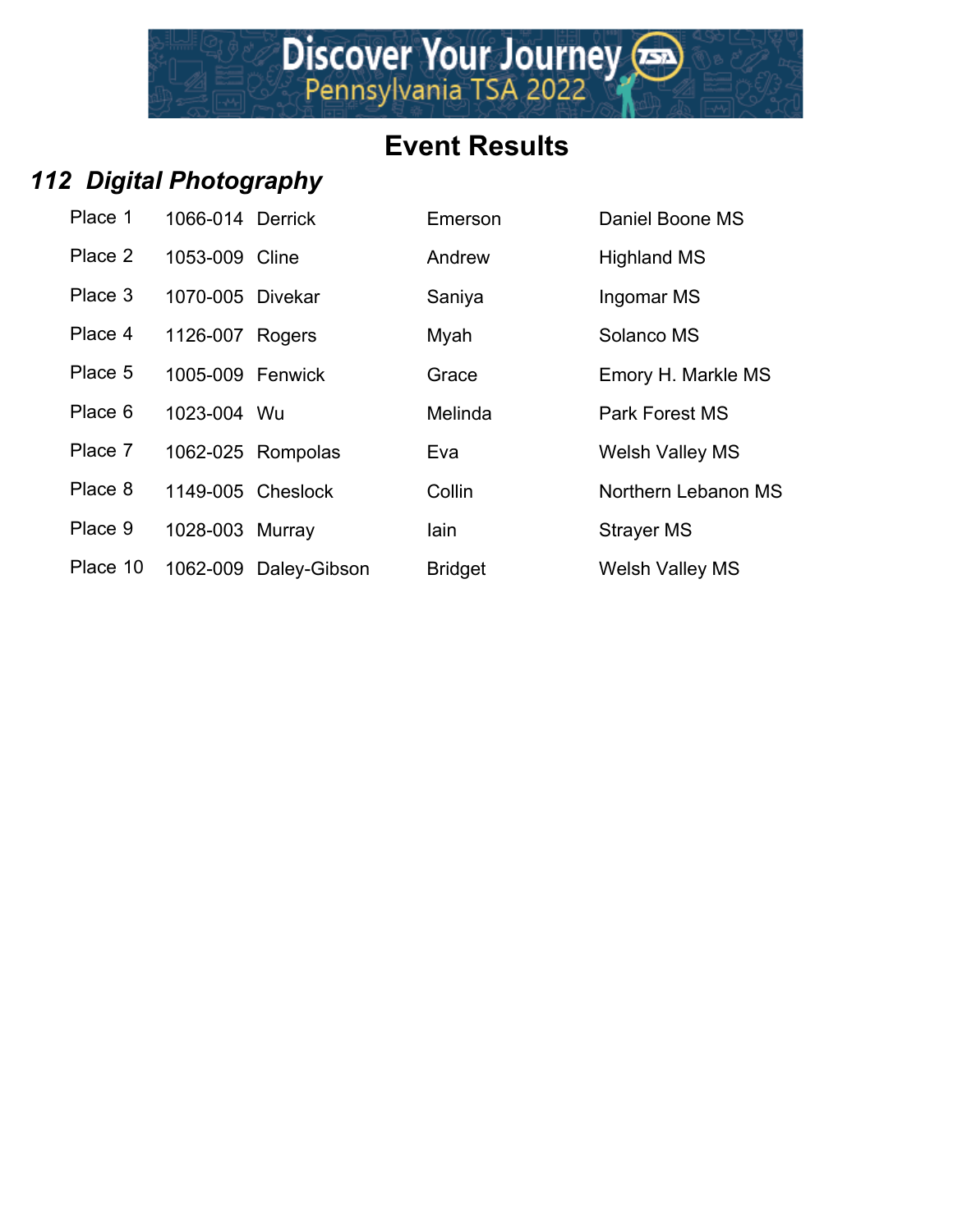# Discover Your Journey

## **Event Results**

#### *113 Dragster*

| Place 1  | 1020-002 Williams |                    | Daniel      | Quakertown          |
|----------|-------------------|--------------------|-------------|---------------------|
| Place 2  | 1028-003 Murray   |                    | lain        | Strayer MS          |
| Place 3  | 1049-020 Schwartz |                    | Zachary     | <b>Colonial MS</b>  |
| Place 4  | 1005-009 Fenwick  |                    | Grace       | Emory H. Ma         |
| Place 5  | 1005-014 Walter   |                    | <b>Noah</b> | Emory H. Ma         |
| Place 6  |                   | 1070-006 Greenberg | Connor      | Ingomar MS          |
| Place 7  | 1141-002 Smith    |                    | Bethany     | Purchase Li         |
| Place 8  | 1005-013 Taylor   |                    | Elijah      | Emory H. Ma         |
| Place 9  |                   | 1028-004 Tomlinson | Holden      | Strayer MS          |
| Place 10 | 1062-023 Paulat   |                    | Julia       | <b>Welsh Valley</b> |

| Place 1  | 1020-002 Williams |                    | Daniel      | <b>Quakertown 6th Grade</b> |
|----------|-------------------|--------------------|-------------|-----------------------------|
| Place 2  | 1028-003 Murray   |                    | lain        | <b>Strayer MS</b>           |
| Place 3  | 1049-020 Schwartz |                    | Zachary     | <b>Colonial MS</b>          |
| Place 4  | 1005-009 Fenwick  |                    | Grace       | Emory H. Markle MS          |
| Place 5  | 1005-014 Walter   |                    | <b>Noah</b> | Emory H. Markle MS          |
| Place 6  |                   | 1070-006 Greenberg | Connor      | Ingomar MS                  |
| Place 7  | 1141-002 Smith    |                    | Bethany     | <b>Purchase Line MS</b>     |
| Place 8  | 1005-013 Taylor   |                    | Elijah      | Emory H. Markle MS          |
| Place 9  |                   | 1028-004 Tomlinson | Holden      | <b>Strayer MS</b>           |
| Place 10 | 1062-023 Paulat   |                    | Julia       | <b>Welsh Valley MS</b>      |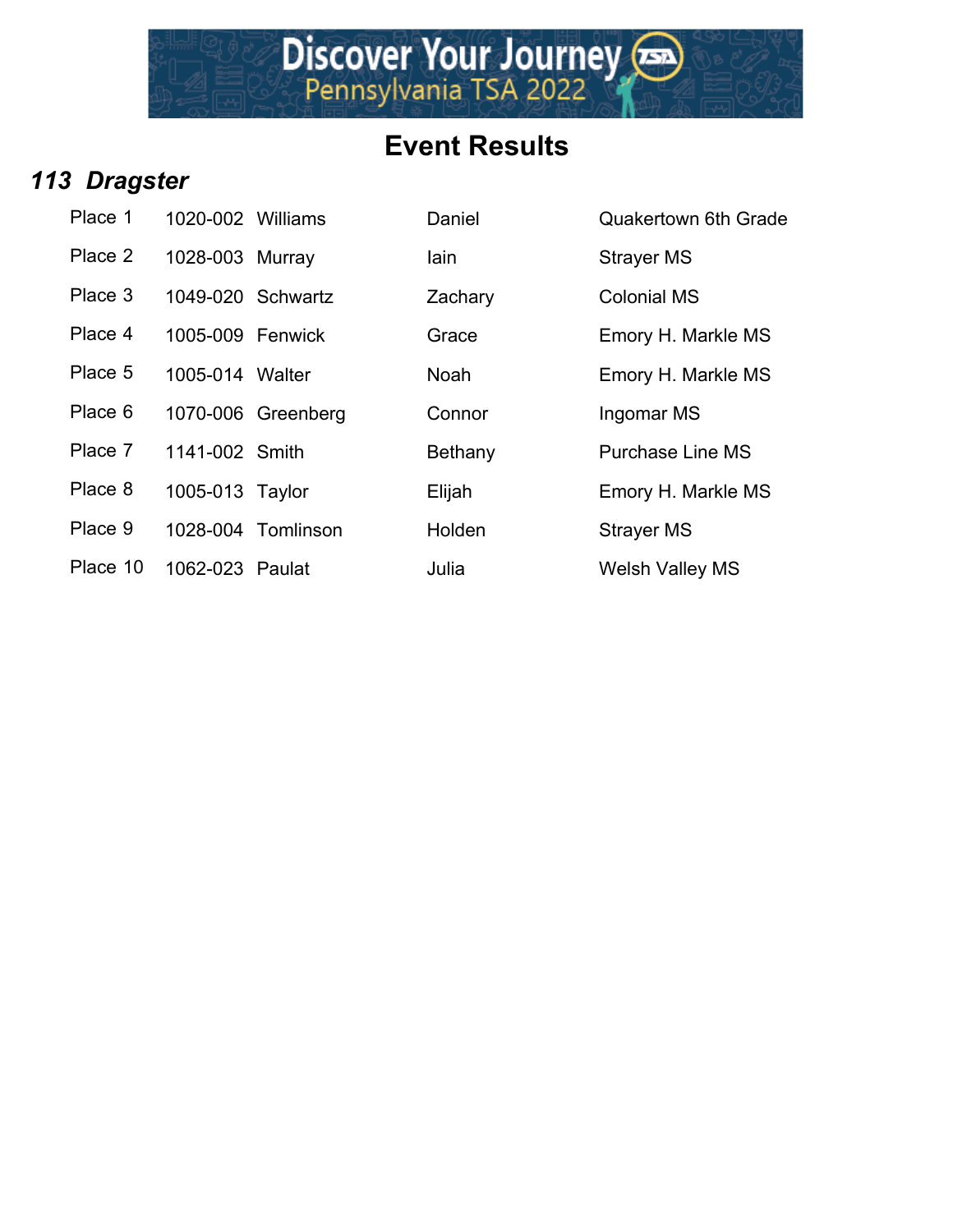## *114 Electrical Applications*

| Place 1  | 1019-002 Tressler<br>1019-003 Groff   |                     | Collin<br>Clay           | Mifflinburg Area MS<br>Mifflinburg Area MS             |
|----------|---------------------------------------|---------------------|--------------------------|--------------------------------------------------------|
| Place 2  | 1062-021 Loiter                       | 1062-006 Brodetzki  | Noam<br>Clara            | <b>Welsh Valley MS</b><br><b>Welsh Valley MS</b>       |
| Place 3  | 1023-006 Ling<br>1023-008 Lei         |                     | Leo<br>lan               | <b>Park Forest MS</b><br><b>Park Forest MS</b>         |
| Place 4  | 1070-010 Xing                         | 1070-007 Kant-Zajac | Max<br>Talon             | Ingomar MS<br>Ingomar MS                               |
| Place 5  | 1049-011<br>1049-022 Sheth            | Elshaari            | Waneis<br>Jinay          | <b>Colonial MS</b><br><b>Colonial MS</b>               |
| Place 6  | 1066-018 Savina<br>1066-023 Groller   |                     | Elijah<br>Andrew         | Daniel Boone MS<br>Daniel Boone MS                     |
| Place 7  | 1047-005 Agrahar                      | 1047-021 Oguntunde  | Niya<br>Anjola           | Bala Cynwyd MS<br><b>Bala Cynwyd MS</b>                |
| Place 8  | 1014-003 Nicholls<br>1014-006 Pilling |                     | <b>Clark</b><br>Ethan    | Donald H. Eichhorn MS<br>Donald H. Eichhorn MS         |
| Place 9  | 1014-002 Nicholls<br>1014-005 Faust   |                     | Tyson<br>Keyen           | Donald H. Eichhorn MS<br>Donald H. Eichhorn MS         |
| Place 10 | 1104-003 Conner                       | 1104-004 Gutacker   | <b>Alexis</b><br>J. Evan | <b>Yellow Breeches MS</b><br><b>Yellow Breeches MS</b> |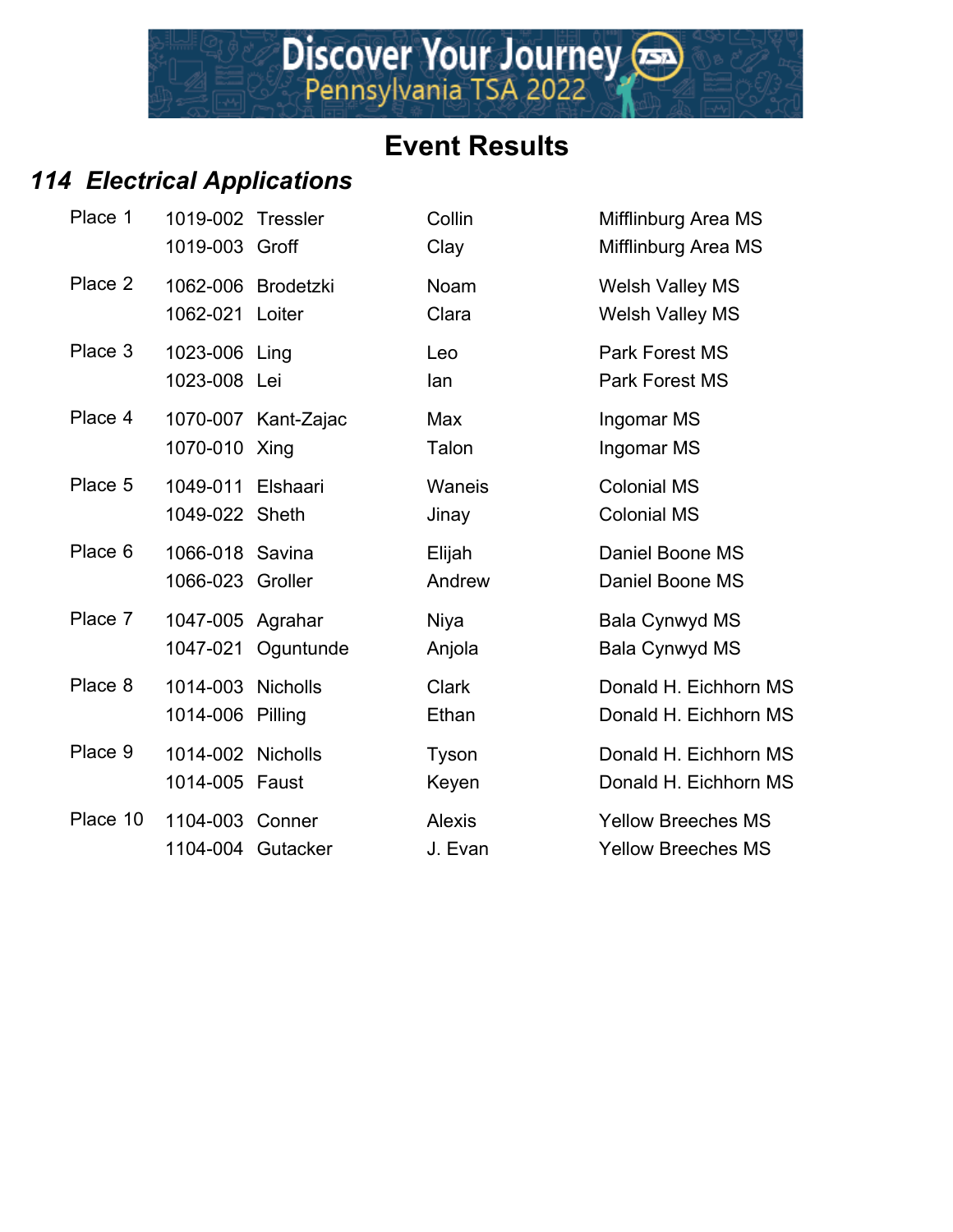### *115 Essays on Technology*

| Place 1  | 1005-003 Bair      |                      | Olivia     | Emory H. Markle MS        |
|----------|--------------------|----------------------|------------|---------------------------|
| Place 2  | 1047-010 Gerson    |                      | Eloise     | Bala Cynwyd MS            |
| Place 3  |                    | 1145-003 Gunarathna  | Mihini     | Lionville MS              |
| Place 4  | 1049-004 Bava      |                      | Maya       | <b>Colonial MS</b>        |
| Place 5  |                    | 1147-004 Kleinstuber | Jaycee     | <b>Central Cambria MS</b> |
| Place 6  | 1149-002 Almer     |                      | Lia        | Northern Lebanon MS       |
| Place 7  | 1141-002 Smith     |                      | Bethany    | <b>Purchase Line MS</b>   |
| Place 8  |                    | 1115-015 Kovalchik   | Kat        | <b>Westmont Hilltop</b>   |
| Place 9  | 1134-002 Mittapall |                      | Laakshitha | Eagle View MS             |
| Place 10 | 1115-006 Dively    |                      | Hope       | <b>Westmont Hilltop</b>   |

|    | Emory H. Markle MS        |
|----|---------------------------|
|    | Bala Cynwyd MS            |
|    | Lionville MS              |
|    | <b>Colonial MS</b>        |
|    | <b>Central Cambria MS</b> |
|    | Northern Lebanon MS       |
|    | <b>Purchase Line MS</b>   |
|    | <b>Westmont Hilltop</b>   |
| าล | Eagle View MS             |
|    | Westmont Hillton          |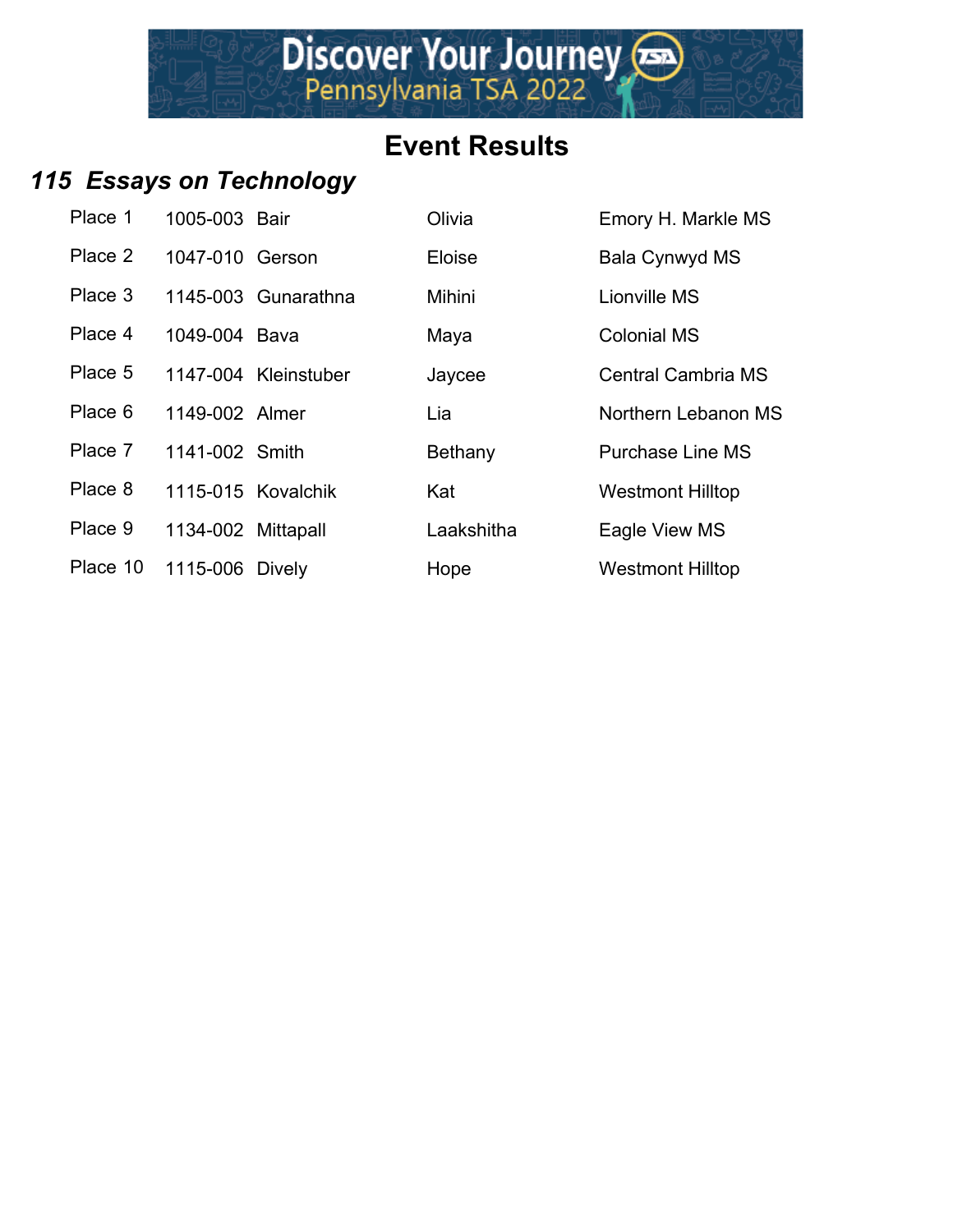Discover Your Journey

#### *116 Flight*

| Place 1  | 1047-033 Wolf     | Ruby            | Bala Cynwy         |
|----------|-------------------|-----------------|--------------------|
| Place 2  | 1075-002 Chen     | Boyi            | <b>Richland Jr</b> |
| Place 3  | 1028-002 Fennell  | Ryan            | <b>Strayer MS</b>  |
| Place 4  | 1070-005 Divekar  | Saniya          | Ingomar M          |
| Place 5  | 1020-002 Williams | Daniel          | Quakertow          |
| Place 6  | 1062-022 Niescior | Maximilian      | <b>Welsh Valle</b> |
| Place 7  | 1053-018 Bernauer | <b>Nicholas</b> | <b>Highland M</b>  |
| Place 8  | 1115-018 Ling     | <b>Nate</b>     | Westmont I         |
| Place 9  | 1047-018 Mori     | Naohiro         | Bala Cynwy         |
| Place 10 | 1053-025 Mauk     | Trenton         | <b>Highland M</b>  |

| Place 1  | 1047-033 Wolf     | Ruby            | Bala Cynwyd MS              |
|----------|-------------------|-----------------|-----------------------------|
| Place 2  | 1075-002 Chen     | Boyi            | Richland Jr. HS             |
| Place 3  | 1028-002 Fennell  | Ryan            | <b>Strayer MS</b>           |
| Place 4  | 1070-005 Divekar  | Saniya          | Ingomar MS                  |
| Place 5  | 1020-002 Williams | Daniel          | <b>Quakertown 6th Grade</b> |
| Place 6  | 1062-022 Niescior | Maximilian      | <b>Welsh Valley MS</b>      |
| Place 7  | 1053-018 Bernauer | <b>Nicholas</b> | <b>Highland MS</b>          |
| Place 8  | 1115-018 Ling     | <b>Nate</b>     | <b>Westmont Hilltop</b>     |
| Place 9  | 1047-018 Mori     | Naohiro         | <b>Bala Cynwyd MS</b>       |
| Place 10 | 1053-025 Mauk     | Trenton         | <b>Highland MS</b>          |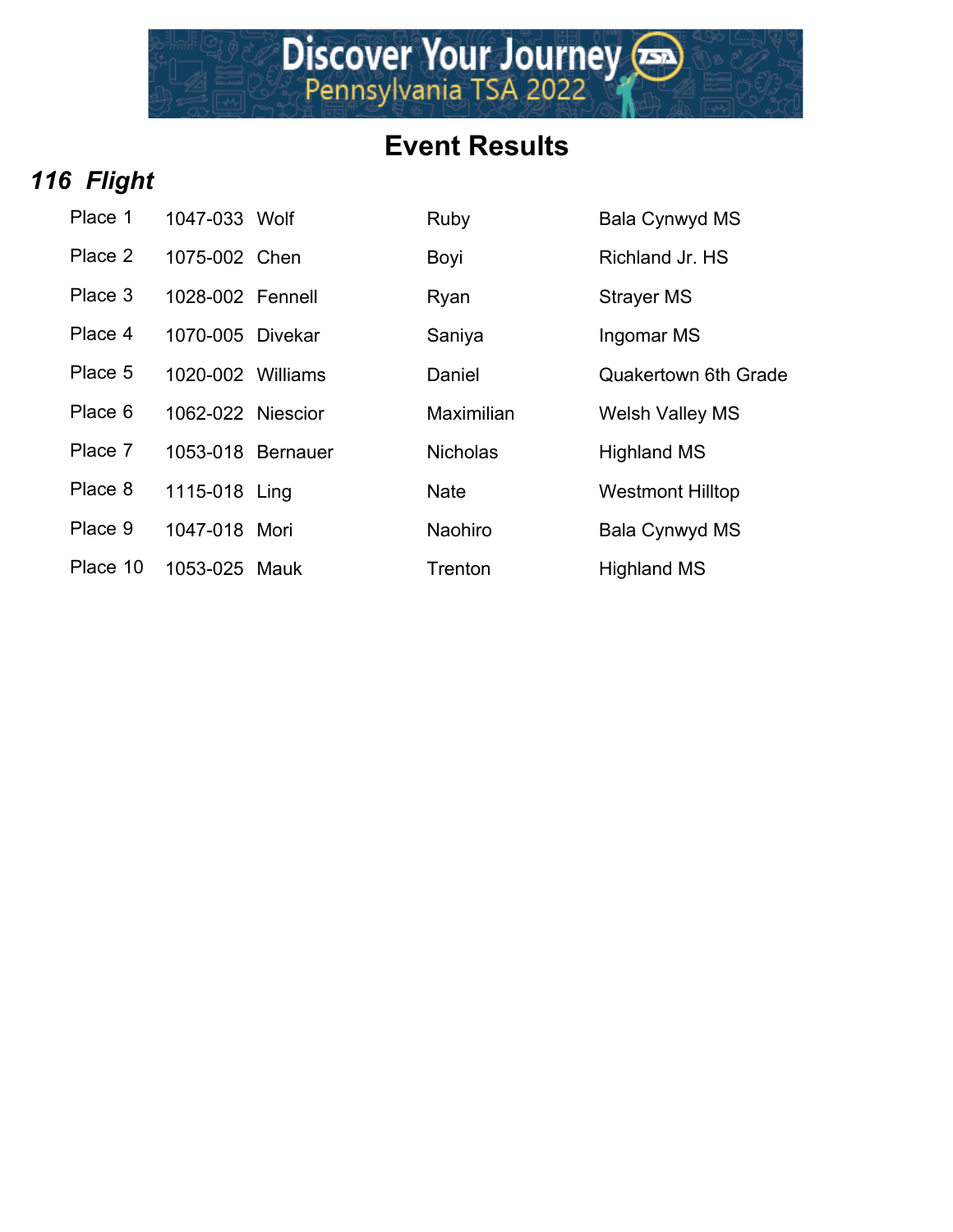#### *117 Forensic Technology*

| Place 1  | 1075-008 Zvara<br>1075-009 Steigert  |                    | Maisey<br>Meghan      | Richland Jr. HS<br>Richland Jr. HS                     |
|----------|--------------------------------------|--------------------|-----------------------|--------------------------------------------------------|
| Place 2  | 1066-024 Ha<br>1066-031 Schafer      |                    | <b>Steven</b><br>Luke | Daniel Boone MS<br>Daniel Boone MS                     |
| Place 3  | 1113-003 Cohen<br>1113-011 Jean      |                    | Sabrina<br>Evelyn     | The Baldwin School MS<br>The Baldwin School MS         |
| Place 4  | 1047-014 Kuri                        | 1047-021 Oguntunde | Arlene<br>Anjola      | <b>Bala Cynwyd MS</b><br>Bala Cynwyd MS                |
| Place 5  | 1005-003 Bair<br>1005-009 Fenwick    |                    | Olivia<br>Grace       | Emory H. Markle MS<br>Emory H. Markle MS               |
| Place 6  | 1115-006 Dively<br>1115-010 Glover   |                    | Hope<br>Mara          | <b>Westmont Hilltop</b><br><b>Westmont Hilltop</b>     |
| Place 7  | 1147-003 James<br>1147-007 Westrick  |                    | Garrett<br>Giles      | <b>Central Cambria MS</b><br><b>Central Cambria MS</b> |
| Place 8  | 1049-025 Zhao                        | 1049-005 Carpenter | Cole<br>Nam           | <b>Colonial MS</b><br><b>Colonial MS</b>               |
| Place 9  | 1047-016 Li<br>1047-026 Shaw         |                    | <b>Tyler</b><br>Micah | Bala Cynwyd MS<br>Bala Cynwyd MS                       |
| Place 10 | 1023-005 Wilson<br>1023-014 Bradbury |                    | Emerson<br>Luke       | <b>Park Forest MS</b><br><b>Park Forest MS</b>         |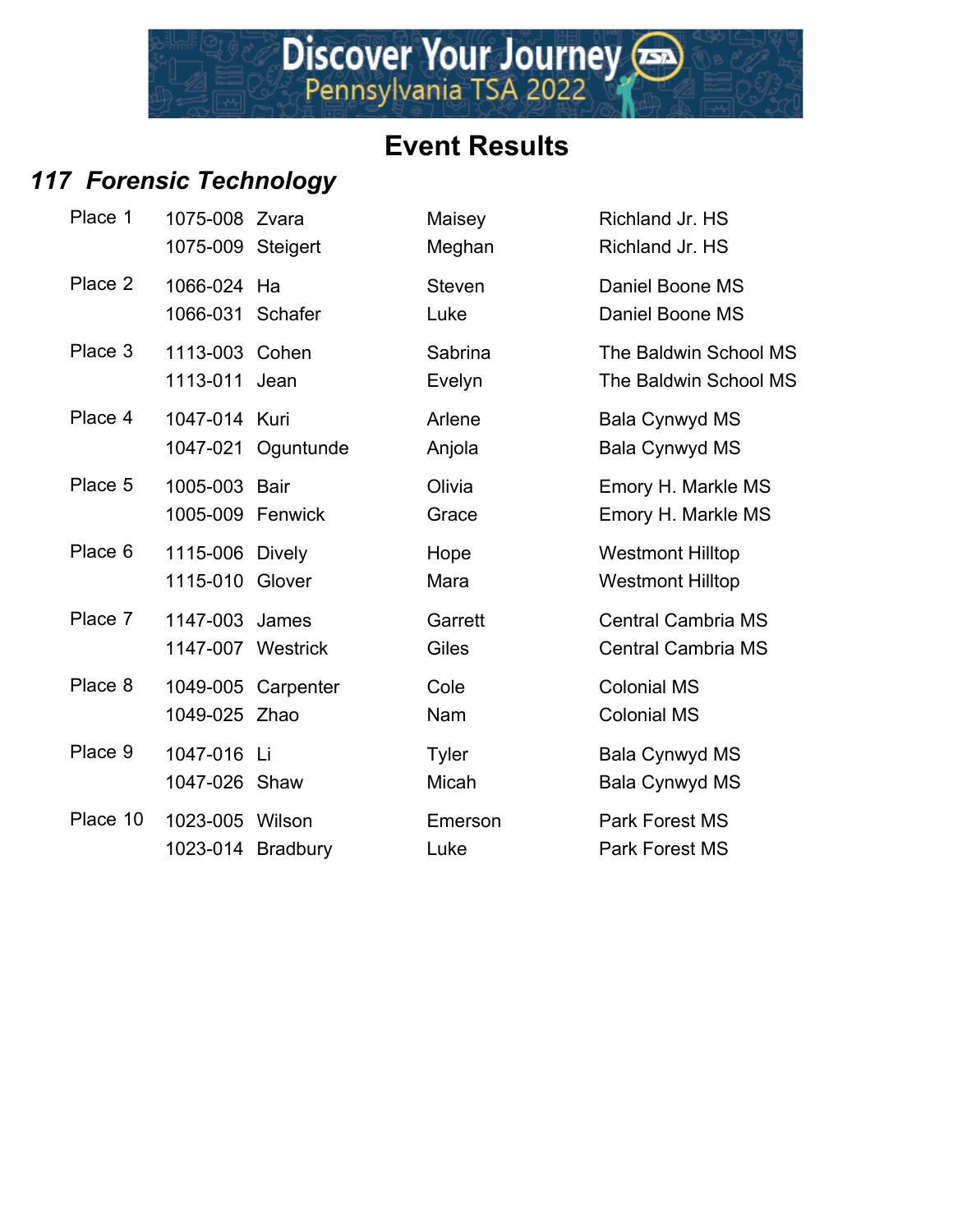#### *118 Foundations of Information Technology*

| Place 1  | 1023-007 Wang     |                    | Leo          | <b>Park Forest MS</b> |
|----------|-------------------|--------------------|--------------|-----------------------|
| Place 2  |                   | 1049-005 Carpenter | Cole         | <b>Colonial MS</b>    |
| Place 3  | 1075-006 Hollan   |                    | Jacob        | Richland Jr. HS       |
| Place 4  | 1075-005 Geiser   |                    | Christopher  | Richland Jr. HS       |
| Place 5  | 1049-004 Baya     |                    | Maya         | <b>Colonial MS</b>    |
| Place 6  | 1053-028 Steele   |                    | Colin        | <b>Highland MS</b>    |
| Place 7  | 1019-002 Tressler |                    | Collin       | Mifflinburg Area MS   |
| Place 8  | 1014-003 Nicholls |                    | <b>Clark</b> | Donald H. Eichhorn MS |
| Place 9  | 1019-003 Groff    |                    | Clay         | Mifflinburg Area MS   |
| Place 10 | 1047-029 Verma    |                    | Kenisha      | Bala Cynwyd MS        |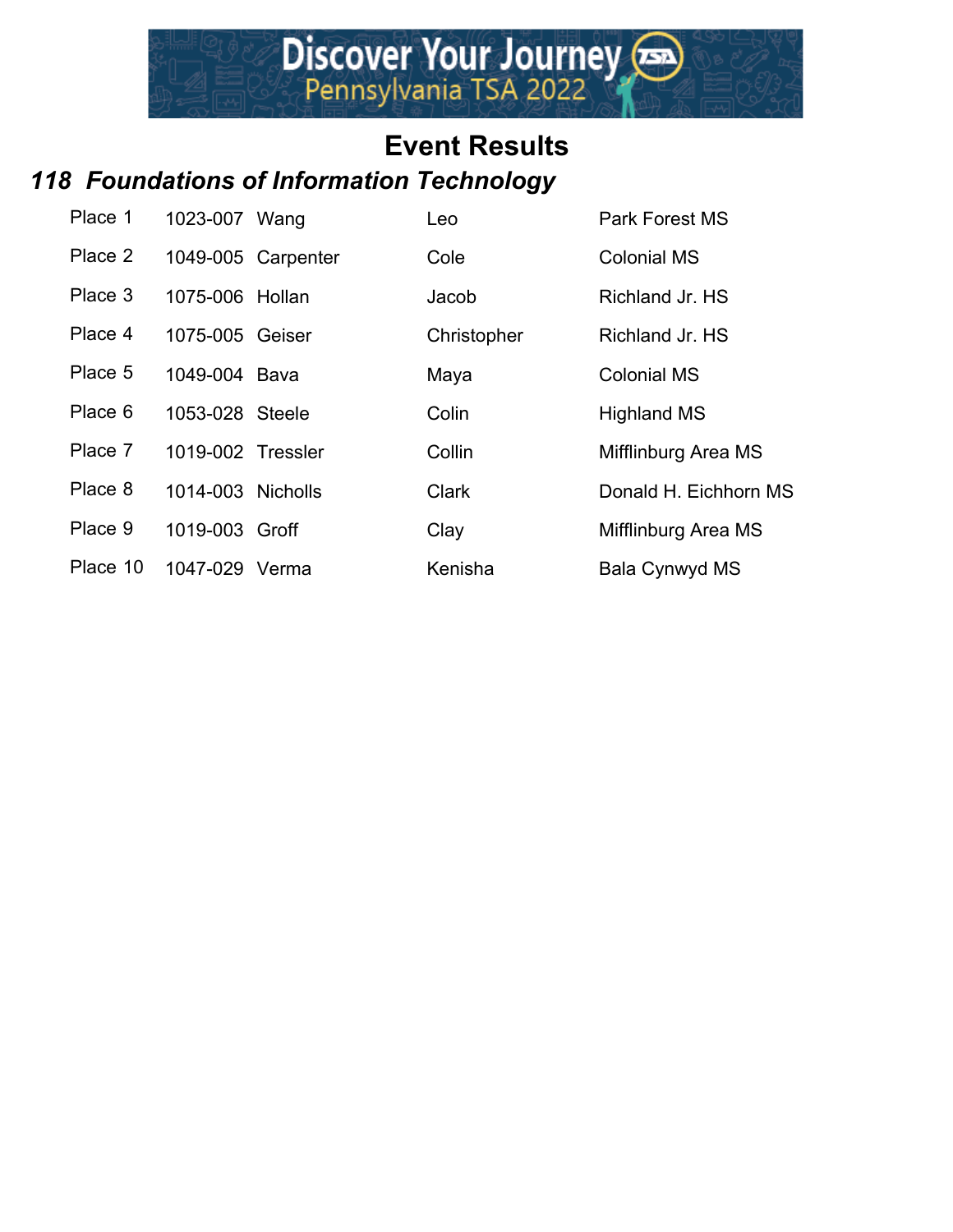#### *119 Inventions and Innovations*

| Place 1 |                                                                                            | 1023-002 Branstetter<br>1023-013 Oppermann<br>1023-014 Bradbury | <b>Natalie</b><br>Theodore<br>Luke                    | <b>Park Forest MS</b><br><b>Park Forest MS</b><br>Park Forest MS                                                                 |
|---------|--------------------------------------------------------------------------------------------|-----------------------------------------------------------------|-------------------------------------------------------|----------------------------------------------------------------------------------------------------------------------------------|
| Place 2 | 1062-017 Hoffman<br>1062-026<br>1062-031<br>1062-032<br>1062-035 Zhang                     | Rostami<br>Subramanian<br>Tan                                   | Lowell<br>Ariana<br><b>Nishta</b><br>Allison<br>Anna  | <b>Welsh Valley MS</b><br><b>Welsh Valley MS</b><br>Welsh Valley MS<br><b>Welsh Valley MS</b><br><b>Welsh Valley MS</b>          |
| Place 3 | 1005-011 Seymore<br>1005-014 Walter<br>1005-015 Weaver                                     | 1005-016 Wolgemuth                                              | Gage<br>Noah<br>Logan<br>Laedon                       | Emory H. Markle MS<br>Emory H. Markle MS<br>Emory H. Markle MS<br>Emory H. Markle MS                                             |
| Place 4 | 1053-009 Cline<br>1053-012 deJesus<br>1053-015 Rodgers<br>1053-016 Shope<br>1053-017 Woods | 1053-008 Armstrong                                              | Mara<br>Andrew<br>Sophia<br>Lily<br>Alaina<br>Allison | <b>Highland MS</b><br><b>Highland MS</b><br><b>Highland MS</b><br><b>Highland MS</b><br><b>Highland MS</b><br><b>Highland MS</b> |
| Place 5 | 1047-012 Joeng<br>1047-028 Van                                                             | 1047-023 Petersson                                              | Simon<br>Ceci<br><b>Brennan</b>                       | <b>Bala Cynwyd MS</b><br>Bala Cynwyd MS<br><b>Bala Cynwyd MS</b>                                                                 |
| Place 6 | 1063-003 Christian<br>1063-004 Conner                                                      | 1063-002 Guttendorf                                             | Allison<br>Haley<br>Chloe                             | <b>Carson MS</b><br><b>Carson MS</b><br><b>Carson MS</b>                                                                         |
| Place 7 | 1047-011 lves<br>1047-012 Joeng                                                            | 1047-019 Nabavizadeh                                            | Matthew<br>Simon<br>Aria                              | <b>Bala Cynwyd MS</b><br><b>Bala Cynwyd MS</b><br><b>Bala Cynwyd MS</b>                                                          |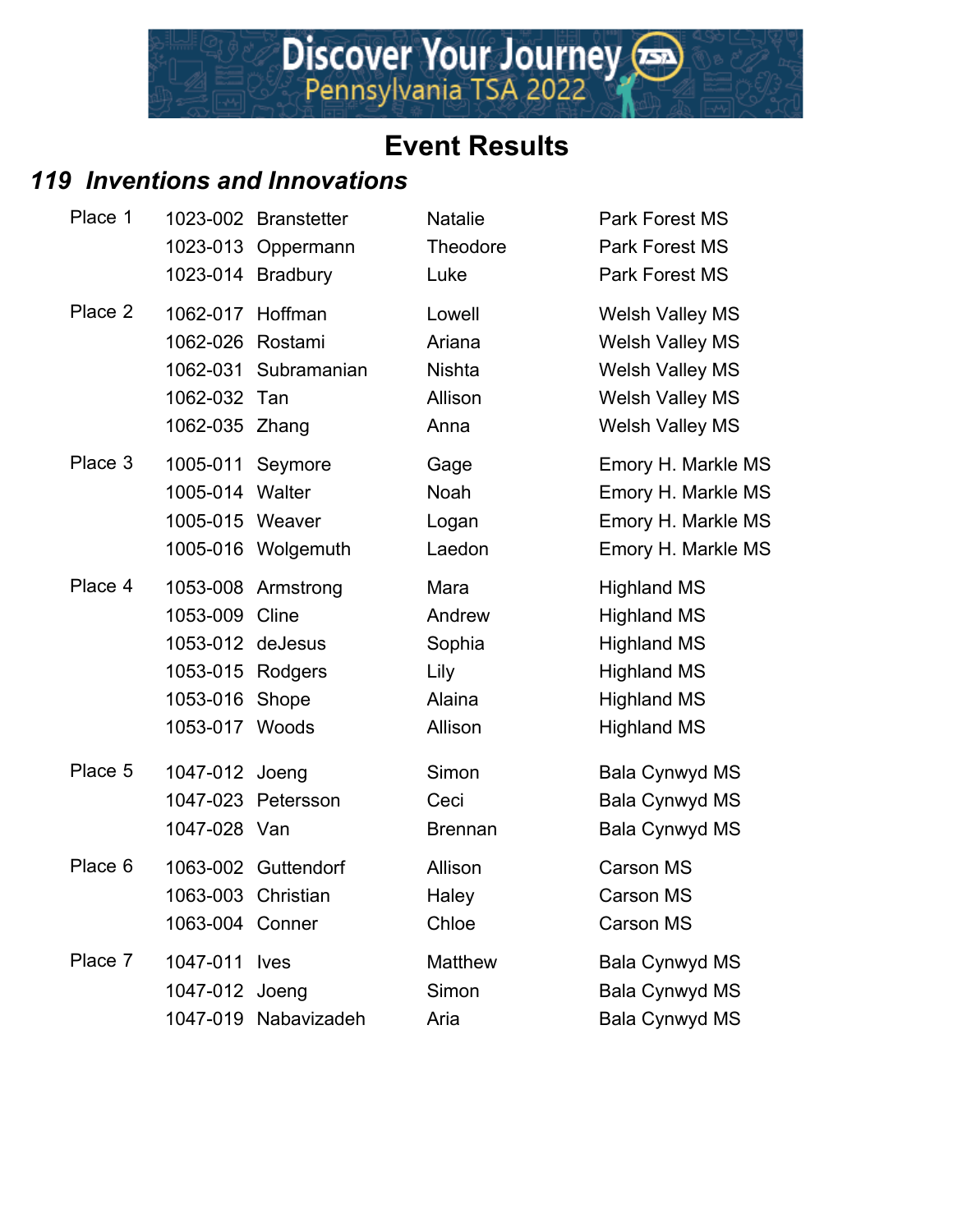Discover Your Journey

#### *120 Junior Solar Sprint*

| Place 1 | 1075-005 Geiser<br>1075-006 Hollan                                     |                                        | Christopher<br>Jacob                      | Richland Jr. HS<br>Richland Jr. HS                                                 |
|---------|------------------------------------------------------------------------|----------------------------------------|-------------------------------------------|------------------------------------------------------------------------------------|
| Place 2 | 1124-006 Paronish<br>1124-007 Lockard                                  | 1124-009 Weakland<br>1124-010 Boothman | Ava<br>Ashley<br><b>Mylee</b><br>Marianne | Northern Cambi<br>Northern Cambi<br>Northern Cambi<br>Northern Cambi               |
| Place 3 | 1075-002 Chen<br>1075-004 Rzasa<br>1075-014 Murad                      |                                        | Boyi<br>Trevor<br>Rasheed                 | Richland Jr. HS<br>Richland Jr. HS<br>Richland Jr. HS                              |
| Place 4 | 1124-002 Yahner<br>1124-003 Dumm<br>1124-004 DePetro<br>1124-005 Drumm |                                        | Alyssa<br>Julie<br>Emilee<br>Ace          | Northern Cambi<br>Northern Cambi<br>Northern Cambi<br>Northern Cambi               |
| Place 5 | 1062-015 Gould<br>1062-016 Han<br>1062-018 Hsu                         | 1062-013 Goldstein                     | <b>Natalie</b><br>Kaylee<br>Eric<br>Ethan | <b>Welsh Valley M</b><br>Welsh Valley M<br>Welsh Valley M<br><b>Welsh Valley M</b> |
| Place 6 | 1124-012 Drumm<br>1124-013 Fry                                         | 1124-011 Carpinello                    | Ella<br>Sophia<br>Sophia                  | Northern Cambi<br>Northern Cambi<br>Northern Cambi                                 |
| Place 7 | 1023-006 Ling<br>1023-007 Wang<br>1023-008 Lei                         |                                        | Leo<br>Leo<br>lan                         | <b>Park Forest MS</b><br><b>Park Forest MS</b><br>Park Forest MS                   |
| Place 8 | 1047-005 Agrahar<br>1047-016 Li<br>1047-031 Wallace<br>1047-038        |                                        | Niya<br><b>Tyler</b><br><b>Ben</b>        | Bala Cynwyd M<br>Bala Cynwyd M<br>Bala Cynwyd M                                    |
| Place 9 | 1049-012 Huynh<br>1049-022 Sheth<br>1049-025 Zhao                      |                                        | Shane<br>Jinay<br>Nam                     | <b>Colonial MS</b><br><b>Colonial MS</b><br><b>Colonial MS</b>                     |

| Place 1 | 1075-005<br>1075-006 Hollan                                       | Geiser                        | Christopher<br>Jacob                      | Richland Jr. HS<br>Richland Jr. HS                                                                   |
|---------|-------------------------------------------------------------------|-------------------------------|-------------------------------------------|------------------------------------------------------------------------------------------------------|
| Place 2 | 1124-006 Paronish<br>1124-007 Lockard<br>1124-010                 | 1124-009 Weakland<br>Boothman | Ava<br>Ashley<br><b>Mylee</b><br>Marianne | Northern Cambria MS<br>Northern Cambria MS<br>Northern Cambria MS<br>Northern Cambria MS             |
| Place 3 | 1075-002 Chen<br>1075-004 Rzasa<br>1075-014 Murad                 |                               | Boyi<br>Trevor<br>Rasheed                 | Richland Jr. HS<br>Richland Jr. HS<br>Richland Jr. HS                                                |
| Place 4 | 1124-002 Yahner<br>1124-003<br>1124-004 DePetro<br>1124-005 Drumm | Dumm                          | Alyssa<br>Julie<br>Emilee<br>Ace          | Northern Cambria MS<br>Northern Cambria MS<br>Northern Cambria MS<br>Northern Cambria MS             |
| Place 5 | 1062-013<br>1062-015 Gould<br>1062-016 Han<br>1062-018 Hsu        | Goldstein                     | <b>Natalie</b><br>Kaylee<br>Eric<br>Ethan | <b>Welsh Valley MS</b><br><b>Welsh Valley MS</b><br><b>Welsh Valley MS</b><br><b>Welsh Valley MS</b> |
| Place 6 | 1124-012<br>1124-013 Fry                                          | 1124-011 Carpinello<br>Drumm  | Ella<br>Sophia<br>Sophia                  | Northern Cambria MS<br>Northern Cambria MS<br>Northern Cambria MS                                    |
| Place 7 | 1023-006 Ling<br>1023-007 Wang<br>1023-008 Lei                    |                               | Leo<br>Leo<br>lan                         | Park Forest MS<br>Park Forest MS<br>Park Forest MS                                                   |
| Place 8 | 1047-005 Agrahar<br>1047-016 Li<br>1047-031<br>1047-038           | Wallace                       | Niya<br><b>Tyler</b><br><b>Ben</b>        | Bala Cynwyd MS<br><b>Bala Cynwyd MS</b><br><b>Bala Cynwyd MS</b>                                     |
| Place 9 | 1049-012 Huynh<br>1049-022 Sheth<br>1049-025 Zhao                 |                               | Shane<br>Jinay<br>Nam                     | <b>Colonial MS</b><br><b>Colonial MS</b><br><b>Colonial MS</b>                                       |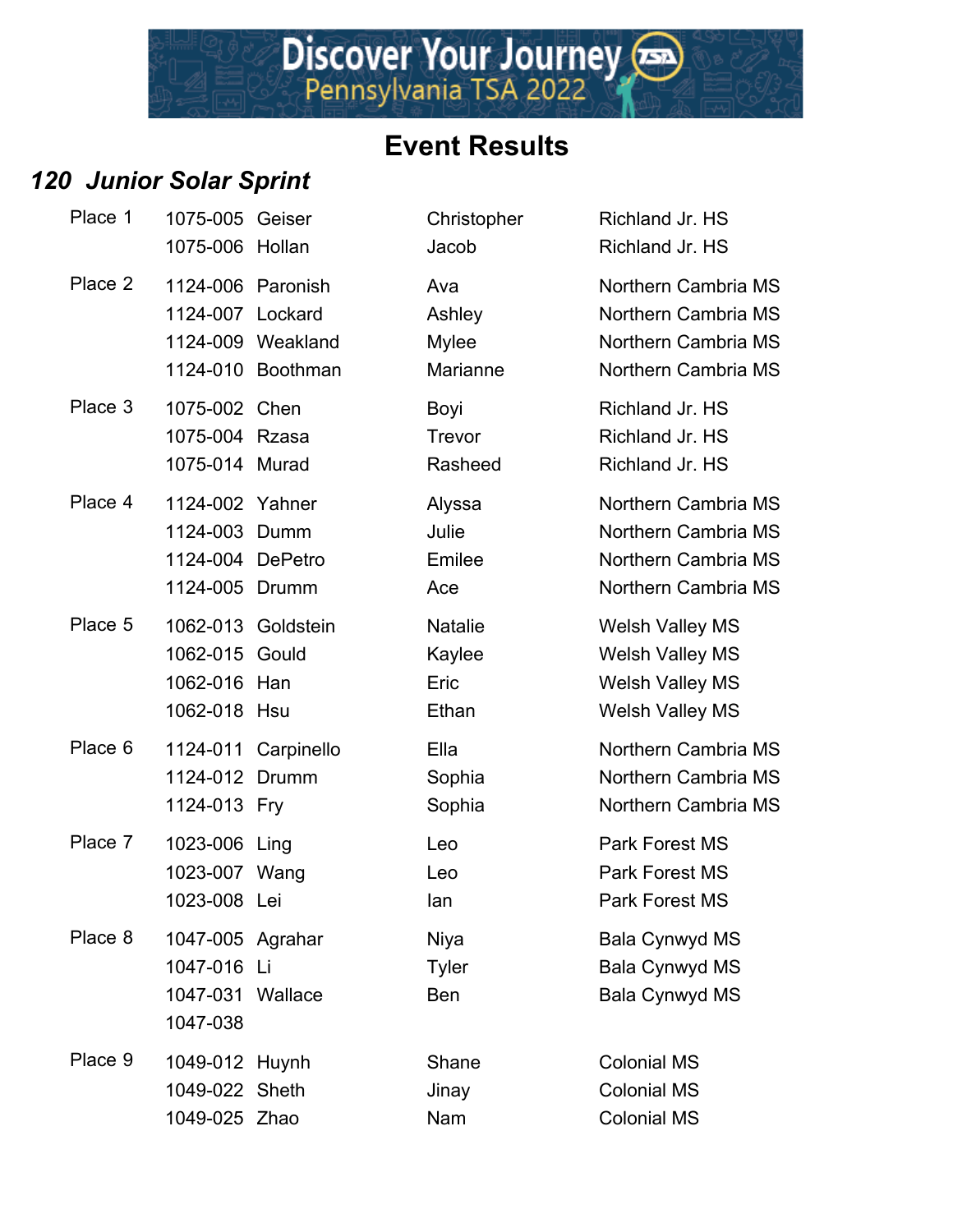

Place 10 1147-002 Baker Arabella Central Cambria MS

1147-004 Kleinstuber Jaycee Central Cambria MS 1147-006 Rummell London Central Cambria MS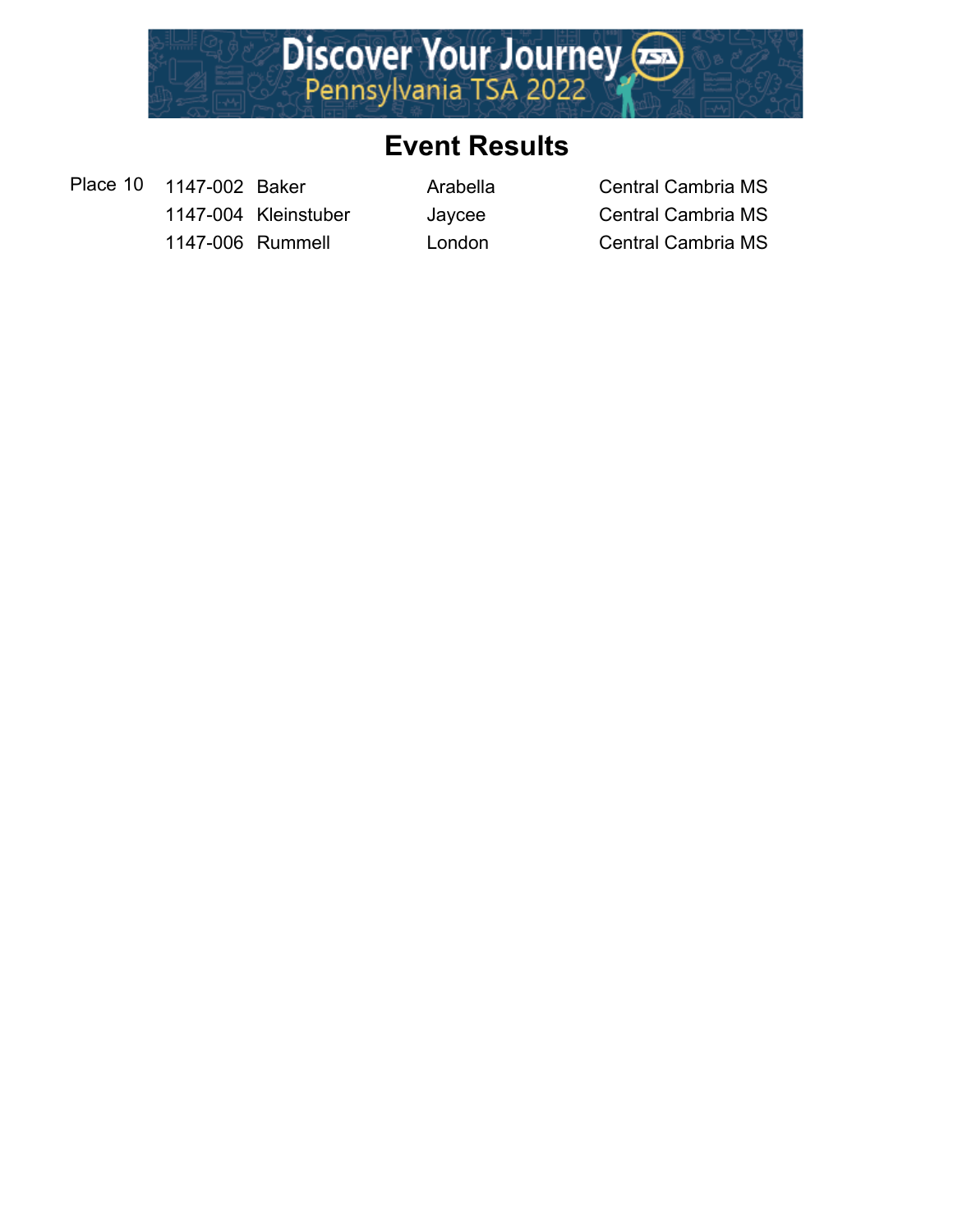Discover Your Journey

#### *121 Leadership Strategies*

| Place 1  | 1041-003 George<br>1041-009 Klass              | 1041-004 Hartman                          | Zoe<br><b>Bridget</b><br>Emma     | Boyertown MS - East<br>Boyertown MS - East<br>Boyertown MS - East                   |
|----------|------------------------------------------------|-------------------------------------------|-----------------------------------|-------------------------------------------------------------------------------------|
| Place 2  | 1147-002 Baker                                 | 1147-004 Kleinstuber<br>1147-006 Rummell  | Arabella<br>Jaycee<br>London      | <b>Central Cambria MS</b><br><b>Central Cambria MS</b><br><b>Central Cambria MS</b> |
| Place 3  | 1014-002 Nicholls<br>1014-003 Nicholls         | 1014-004 Scheckter                        | Tyson<br><b>Clark</b><br>Caroline | Donald H. Eichhorn MS<br>Donald H. Eichhorn MS<br>Donald H. Eichhorn MS             |
| Place 4  | 1115-004 Arnold<br>1115-005 Arnold             | 1115-015 Kovalchik                        | Addison<br>Caridy<br>Kat          | <b>Westmont Hilltop</b><br><b>Westmont Hilltop</b><br><b>Westmont Hilltop</b>       |
| Place 5  | 1047-029 Verma<br>1047-035 Yovel               | 1047-024 Prohaska                         | Theo<br>Kenisha<br><b>Ben</b>     | Bala Cynwyd MS<br><b>Bala Cynwyd MS</b><br>Bala Cynwyd MS                           |
| Place 6  | 1023-012 Shea                                  | 1023-010 Meredith<br>1023-011 Reyes Porro | Gaby<br>Marcela<br>Esme           | Park Forest MS<br><b>Park Forest MS</b><br><b>Park Forest MS</b>                    |
| Place 7  | 1113-011<br>1113-012 Jean<br>1113-014 Gutstadt | Jean                                      | Evelyn<br>Emma<br>Clara           | The Baldwin School MS<br>The Baldwin School MS<br>The Baldwin School MS             |
| Place 8  | 1062-023 Paulat<br>1062-027 Serai              | 1062-031 Subramanian                      | Julia<br>Trisha<br><b>Nishta</b>  | <b>Welsh Valley MS</b><br>Welsh Valley MS<br><b>Welsh Valley MS</b>                 |
| Place 9  | 1147-003 James<br>1147-005 Petrick             | 1147-007 Westrick                         | Garrett<br>Luke<br>Giles          | <b>Central Cambria MS</b><br><b>Central Cambria MS</b><br><b>Central Cambria MS</b> |
| Place 10 | 1041-007 King<br>1041-014 Zadroga              | 1041-005 Hemingway                        | Samantha<br>lan<br>Faith          | Boyertown MS - East<br>Boyertown MS - East<br>Boyertown MS - East                   |

| <b>Boyertown MS - East</b><br>Boyertown MS - East<br><b>Boyertown MS - East</b>     |
|-------------------------------------------------------------------------------------|
| <b>Central Cambria MS</b><br><b>Central Cambria MS</b><br><b>Central Cambria MS</b> |
| Donald H. Eichhorn MS<br>Donald H. Eichhorn MS<br>Donald H. Eichhorn MS             |
| <b>Westmont Hilltop</b><br><b>Westmont Hilltop</b><br><b>Westmont Hilltop</b>       |
| <b>Bala Cynwyd MS</b><br><b>Bala Cynwyd MS</b><br><b>Bala Cynwyd MS</b>             |
| <b>Park Forest MS</b><br><b>Park Forest MS</b><br><b>Park Forest MS</b>             |
| The Baldwin School MS<br>The Baldwin School MS<br>The Baldwin School MS             |
| <b>Welsh Valley MS</b><br>Welsh Valley MS<br><b>Welsh Valley MS</b>                 |
| <b>Central Cambria MS</b><br><b>Central Cambria MS</b><br><b>Central Cambria MS</b> |
| Boyertown MS - East<br>Boyertown MS - East<br><b>Boyertown MS - East</b>            |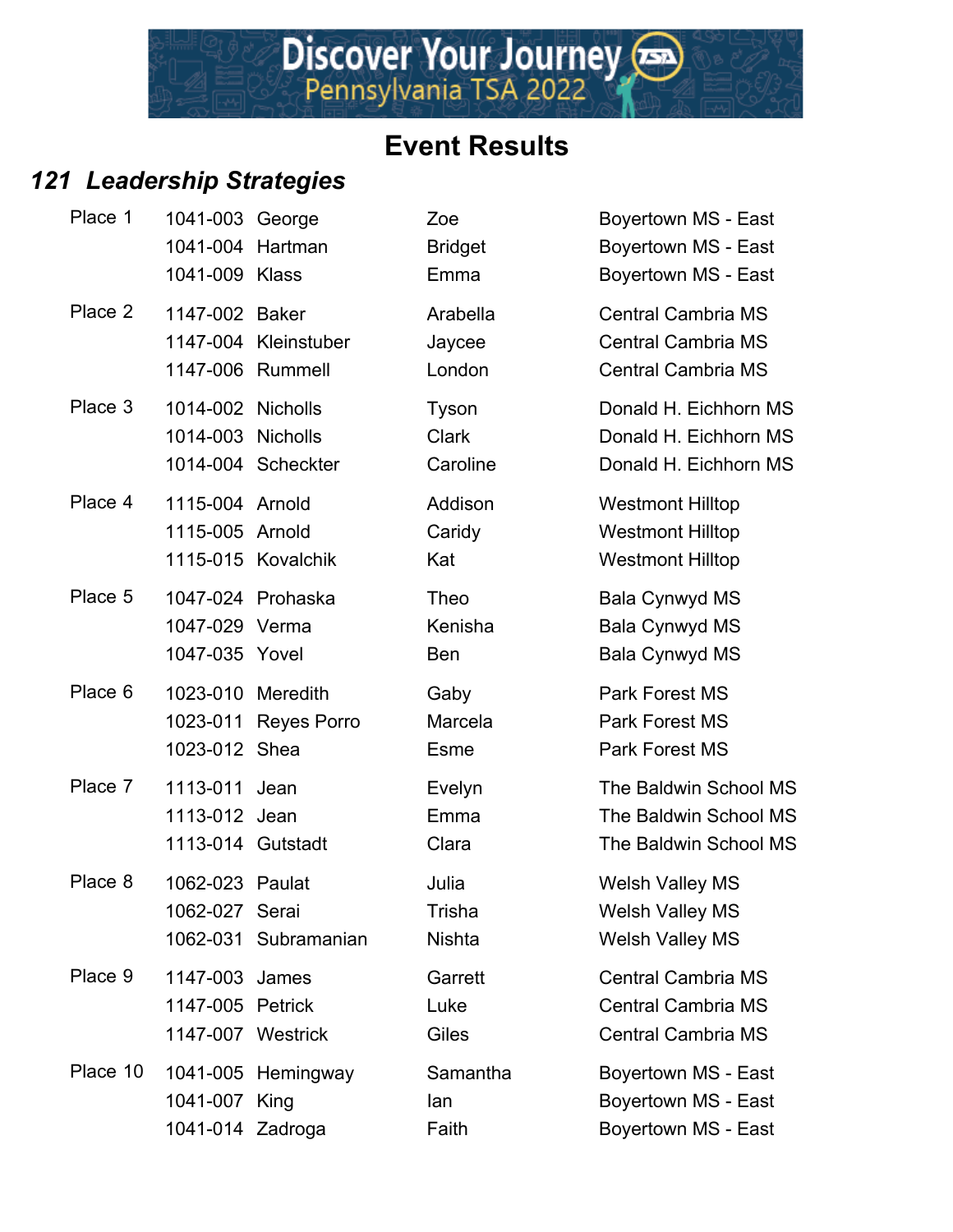

#### *122 Mass Production*

| Place 1  | 1062-901          | Team A |         | <b>Welsh Valley MS</b>  |
|----------|-------------------|--------|---------|-------------------------|
| Place 2  | 1053-901 Team A   |        |         | <b>Highland MS</b>      |
| Place 3  | 1023-901 Team A   |        |         | Park Forest MS          |
| Place 4  | 1047-901 Team A   |        |         | Bala Cynwyd MS          |
| Place 5  | 1014-901 Team A   |        |         | Donald H. Eichhorn      |
| Place 6  | 1053-905 Team E   |        |         | <b>Highland MS</b>      |
| Place 7  | 1066-901 Team A   |        |         | Daniel Boone MS         |
| Place 8  | 1141-901 Team A   |        |         | <b>Purchase Line MS</b> |
| Place 9  | 1113-901 Team A   |        |         | The Baldwin School      |
| Place 10 | 1019-003 Groff    |        | Clay    | Mifflinburg Area MS     |
|          | 1019-004 Tressler |        | Liam    | Mifflinburg Area MS     |
|          | 1019-008 Turner   |        | Lucille | Mifflinburg Area MS     |

**Welsh Valley MS** Highland MS Park Forest MS Bala Cynwyd MS Donald H. Eichhorn MS Highland MS Daniel Boone MS Purchase Line MS The Baldwin School MS Clay Mifflinburg Area MS Liam Mifflinburg Area MS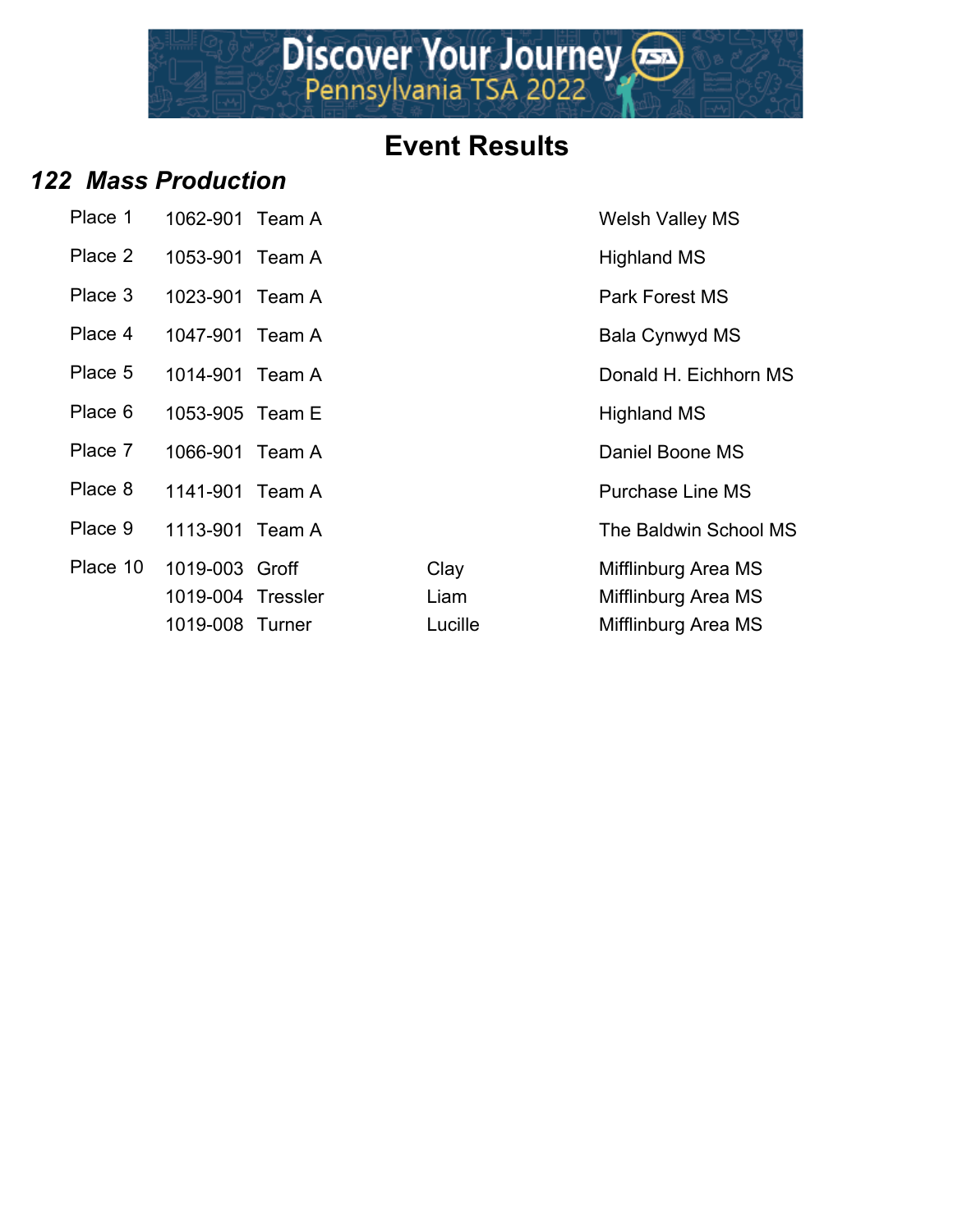## *123 Mechanical Engineering*

| Place 1 | 1124-003 Dumm     |                       | Julie          | Northern Cambria MS       |
|---------|-------------------|-----------------------|----------------|---------------------------|
|         | 1124-005 Drumm    |                       | Ace            | Northern Cambria MS       |
|         | 1124-008 Messina  |                       | Ava            | Northern Cambria MS       |
| Place 2 | 1005-000          |                       |                |                           |
|         | 1005-013 Taylor   |                       | Elijah         | Emory H. Markle MS        |
|         | 1005-015 Weaver   |                       | Logan          | Emory H. Markle MS        |
| Place 3 | 1124-014 Arotin   |                       | <b>Nick</b>    | Northern Cambria MS       |
|         | 1124-015 Rouse    |                       | Logan          | Northern Cambria MS       |
|         |                   | 1124-016 Rounsey      | Simon          | Northern Cambria MS       |
| Place 4 | 1049-010 Elshaari |                       | Ahmed          | <b>Colonial MS</b>        |
|         | 1049-011 Elshaari |                       | Waneis         | <b>Colonial MS</b>        |
|         | 1049-012 Huynh    |                       | Shane          | <b>Colonial MS</b>        |
|         | 1049-022 Sheth    |                       | Jinay          | <b>Colonial MS</b>        |
|         | 1049-024 Yafai    |                       | Hasan          | <b>Colonial MS</b>        |
|         | 1049-025 Zhao     |                       | Nam            | <b>Colonial MS</b>        |
| Place 5 | 1062-005 Boonn    |                       | Lily           | Welsh Valley MS           |
|         |                   | 1062-009 Daley-Gibson | <b>Bridget</b> | <b>Welsh Valley MS</b>    |
|         |                   | 1062-025 Rompolas     | Eva            | <b>Welsh Valley MS</b>    |
| Place 6 | 1047-005 Agrahar  |                       | Niya           | <b>Bala Cynwyd MS</b>     |
|         |                   | 1047-023 Petersson    | Ceci           | <b>Bala Cynwyd MS</b>     |
|         | 1047-028 Van      |                       | <b>Brennan</b> | <b>Bala Cynwyd MS</b>     |
| Place 7 | 1115-007 Faight   |                       | Kennedy        | <b>Westmont Hilltop</b>   |
|         | 1115-009 Gilbert  |                       | Kendall        | <b>Westmont Hilltop</b>   |
|         |                   | 1115-021 Newman       | Kassidy        | <b>Westmont Hilltop</b>   |
| Place 8 | 1147-003 James    |                       | Garrett        | <b>Central Cambria MS</b> |
|         | 1147-005 Petrick  |                       | Luke           | <b>Central Cambria MS</b> |
|         | 1147-007 Westrick |                       | Giles          | <b>Central Cambria MS</b> |
| Place 9 | 1066-015 Ditty    |                       | <b>Riley</b>   | Daniel Boone MS           |
|         | 1066-016          | Hilberg               | Kaitlyn        | Daniel Boone MS           |
|         | 1066-019 Sink     |                       | Robert         | Daniel Boone MS           |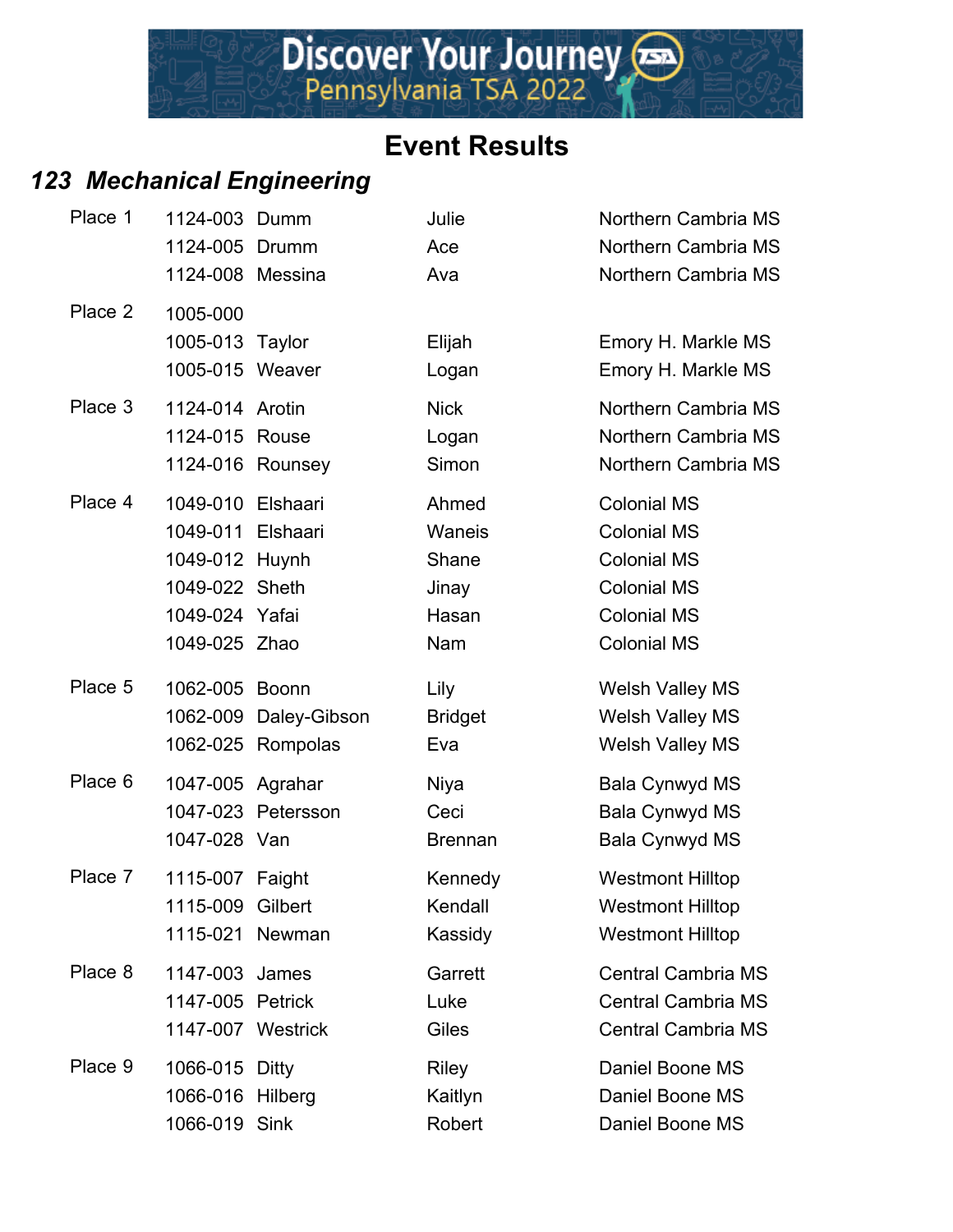

Place 10 1075-002 Chen Boyi Boyi Richland Jr. HS 1075-004 Rzasa Trevor Richland Jr. HS 1075-006 Hollan Jacob Richland Jr. HS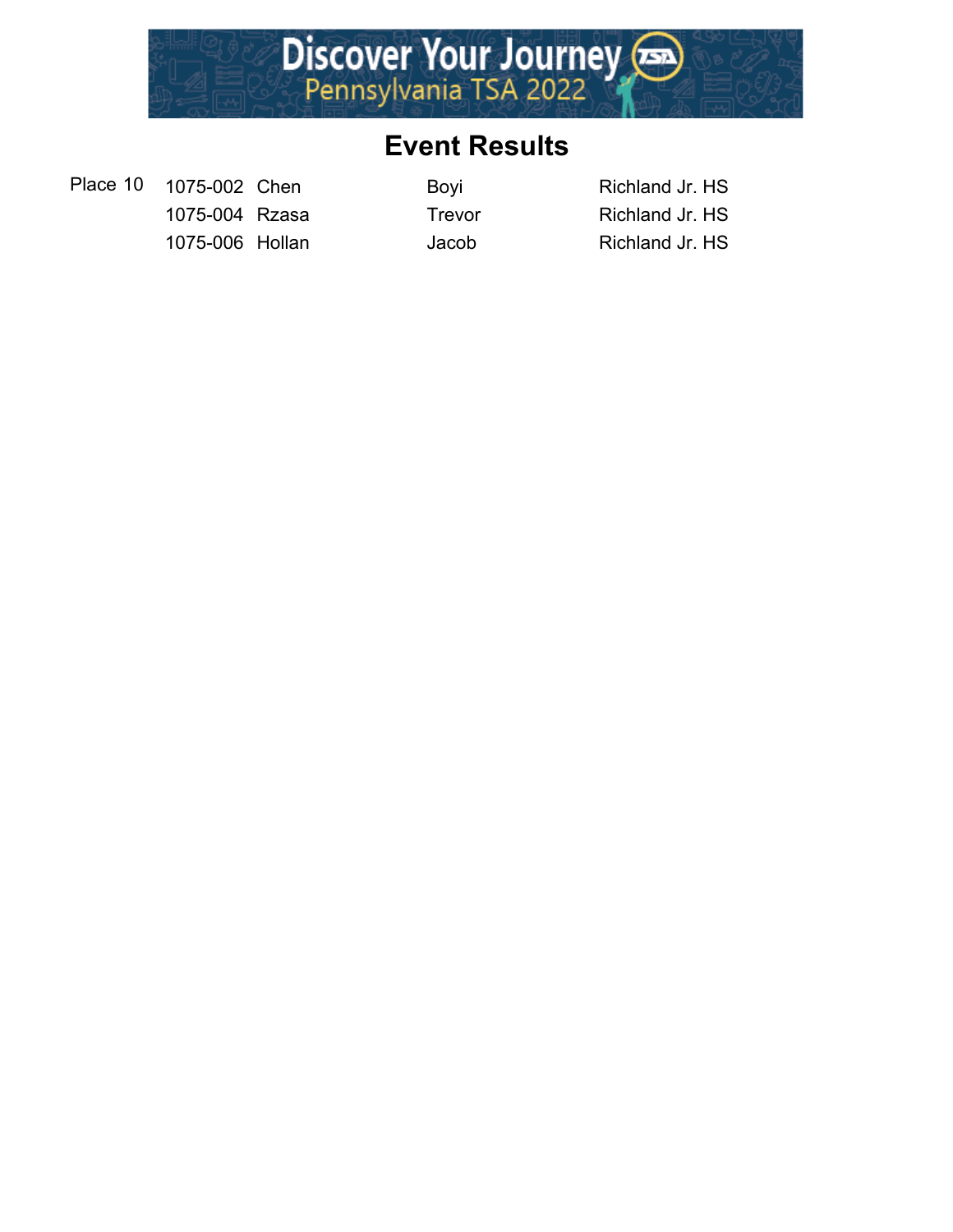# Discover Your Journey

#### **Event Results**

#### *124 Medical Technology*

| Place 1 | 1049-901 Team A |  |
|---------|-----------------|--|
| Place 2 | 1062-902 Team B |  |

- Place 3 1142-901 Team A Mountain View MS
- Place 4 1062-901 Team A Welsh Valley MS
- Place 5 1005-901 Team A Emory H. Markle MS
- Place 6 1005-902 Team B Emory H. Markle MS
- Place 7 1053-901 Team A Highland MS
- Place 8 1126-901 Team A Solanco MS

Colonial MS

Welsh Valley MS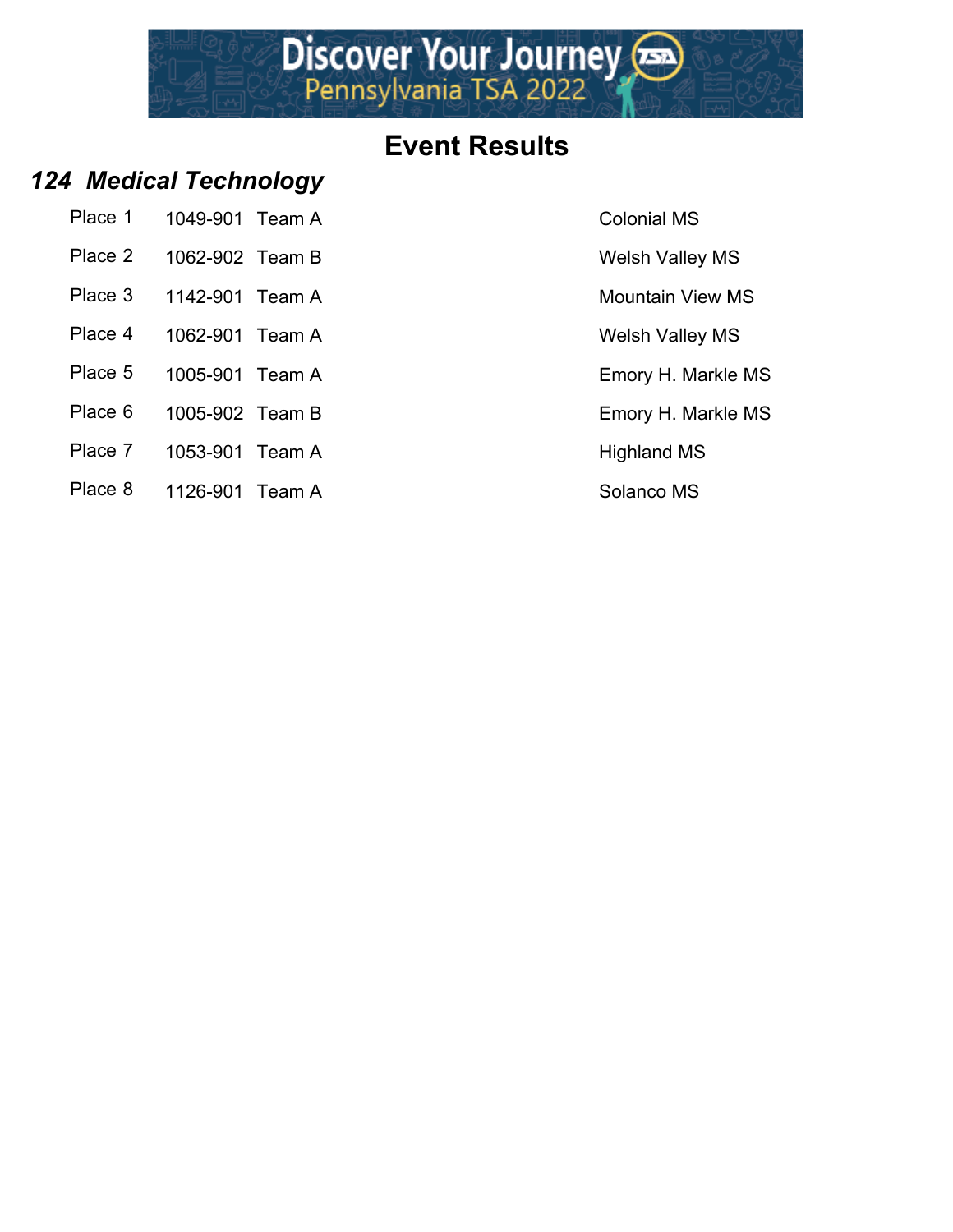#### *125 Microcontroller Design*

| Place 1 |                   | 1023-002 Branstetter | <b>Natalie</b>    | <b>Park Forest MS</b>  |
|---------|-------------------|----------------------|-------------------|------------------------|
|         |                   | 1023-013 Oppermann   | <b>Theodore</b>   | <b>Park Forest MS</b>  |
|         |                   | 1023-014 Bradbury    | Luke              | <b>Park Forest MS</b>  |
| Place 2 |                   | 1047-023 Petersson   | Ceci              | Bala Cynwyd MS         |
|         | 1047-028 Van      |                      | <b>Brennan</b>    | Bala Cynwyd MS         |
| Place 3 |                   | 1062-013 Goldstein   | <b>Natalie</b>    | <b>Welsh Valley MS</b> |
|         |                   | 1062-019 Kovalchuk   | Eli               | <b>Welsh Valley MS</b> |
|         | 1062-022 Niescior |                      | <b>Maximilian</b> | <b>Welsh Valley MS</b> |
|         | 1062-29           |                      |                   |                        |
| Place 4 | 1047-011 lyes     |                      | <b>Matthew</b>    | Bala Cynwyd MS         |
|         | 1047-012 Joeng    |                      | Simon             | Bala Cynwyd MS         |
|         |                   | 1047-019 Nabavizadeh | Aria              | Bala Cynwyd MS         |
| Place 5 | 1053-901 Team A   |                      |                   | <b>Highland MS</b>     |
| Place 6 | 1049-901 Team A   |                      |                   | <b>Colonial MS</b>     |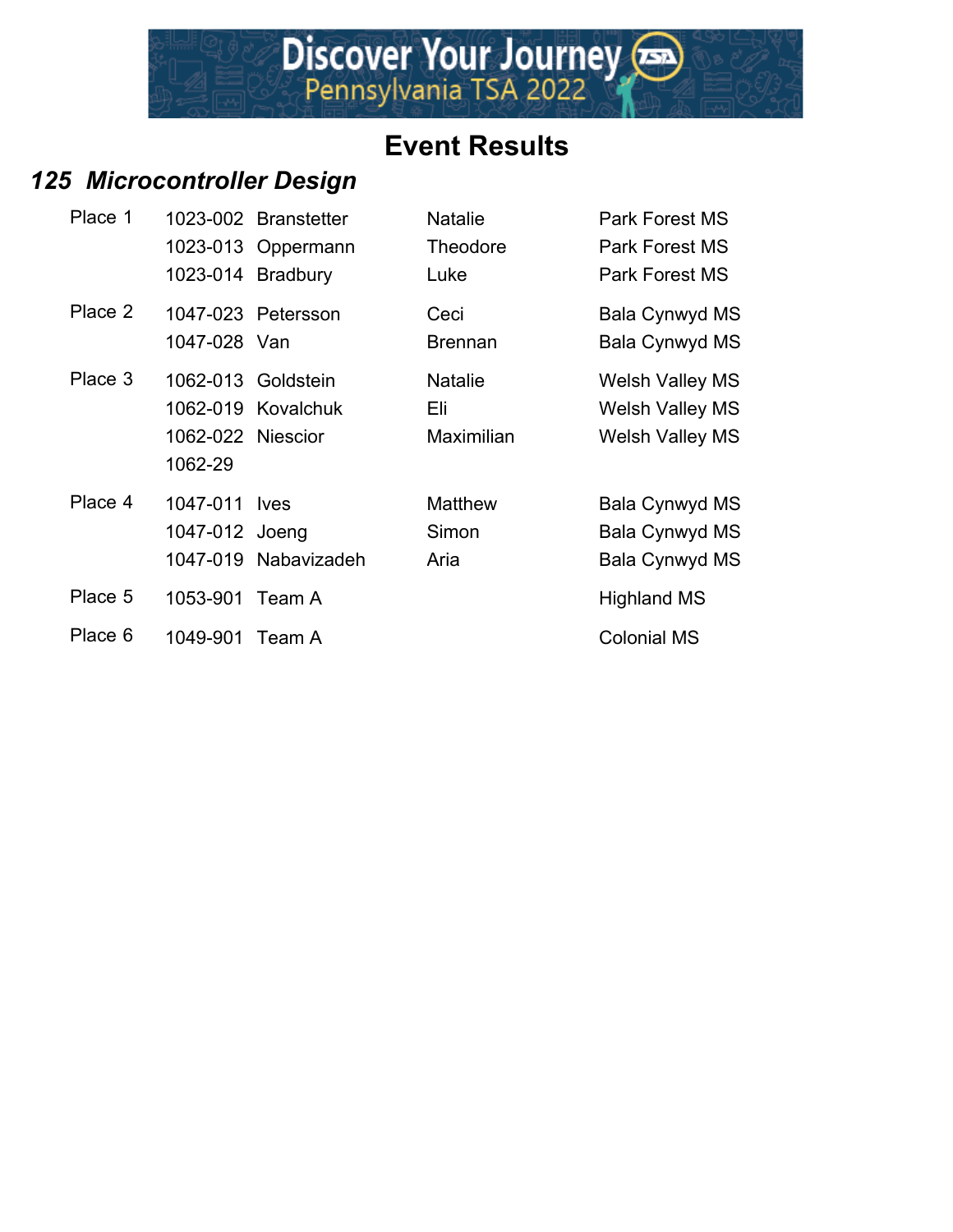Discover Your Journey

#### *126 Off the Grid*

| Place 1 | 1142-003 Behal                                                                           |                                                                | Pranav                                                    | <b>Mountain View MS</b>                                                                                                             |
|---------|------------------------------------------------------------------------------------------|----------------------------------------------------------------|-----------------------------------------------------------|-------------------------------------------------------------------------------------------------------------------------------------|
| Place 2 | 1066-014 Derrick<br>1066-020 Bodolus<br>1066-029 Ortiz<br>1066-032 Wroten                |                                                                | Emerson<br><b>Brianna</b><br>Victoria<br>Kathryn          | Daniel Boone MS<br>Daniel Boone MS<br>Daniel Boone MS<br>Daniel Boone MS                                                            |
| Place 3 | 1124-002 Yahner<br>1124-003 Dumm<br>1124-004 DePetro                                     |                                                                | Alyssa<br>Julie<br>Emilee                                 | Northern Cambria I<br>Northern Cambria I<br>Northern Cambria I                                                                      |
| Place 4 | 1115-004 Arnold<br>1115-005 Arnold<br>1115-010 Glover                                    | 1115-015 Kovalchik                                             | Addison<br>Caridy<br>Mara<br>Kat                          | <b>Westmont Hilltop</b><br><b>Westmont Hilltop</b><br><b>Westmont Hilltop</b><br><b>Westmont Hilltop</b>                            |
| Place 5 | 1053-003 Parish<br>1053-005 Skinger<br>1053-006 Trip                                     |                                                                | Sophia<br>Kaylee<br>Caden                                 | <b>Highland MS</b><br><b>Highland MS</b><br><b>Highland MS</b>                                                                      |
| Place 6 | 1115-007 Faight<br>1115-009 Gilbert<br>1115-013 Horner<br>1115-018 Ling<br>1115-019 Lint |                                                                | Kennedy<br>Kendall<br>Ryan<br><b>Nate</b><br><b>Brody</b> | <b>Westmont Hilltop</b><br><b>Westmont Hilltop</b><br><b>Westmont Hilltop</b><br><b>Westmont Hilltop</b><br><b>Westmont Hilltop</b> |
| Place 7 | 1104-007 Ram<br>1104-008 Rudge                                                           |                                                                | Yogith<br>Weston                                          | <b>Yellow Breeches M</b><br><b>Yellow Breeches M</b>                                                                                |
| Place 8 | 1047-016 Li<br>1047-025 Raiten<br>1047-027 Stifel                                        |                                                                | <b>Tyler</b><br><b>Jack</b><br><b>Miles</b>               | <b>Bala Cynwyd MS</b><br><b>Bala Cynwyd MS</b><br><b>Bala Cynwyd MS</b>                                                             |
| Place 9 | 1062-023 Paulat<br>1062-034 Tsao                                                         | 1062-006 Brodetzki<br>1062-010 De Jesus<br>1062-011 Ferenchick | Noam<br>Matty<br>Sam<br>Julia<br>Keano                    | <b>Welsh Valley MS</b><br>Welsh Valley MS<br><b>Welsh Valley MS</b><br><b>Welsh Valley MS</b><br><b>Welsh Valley MS</b>             |

In Cambria MS In Cambria MS In Cambria MS

**Breeches MS** Breeches MS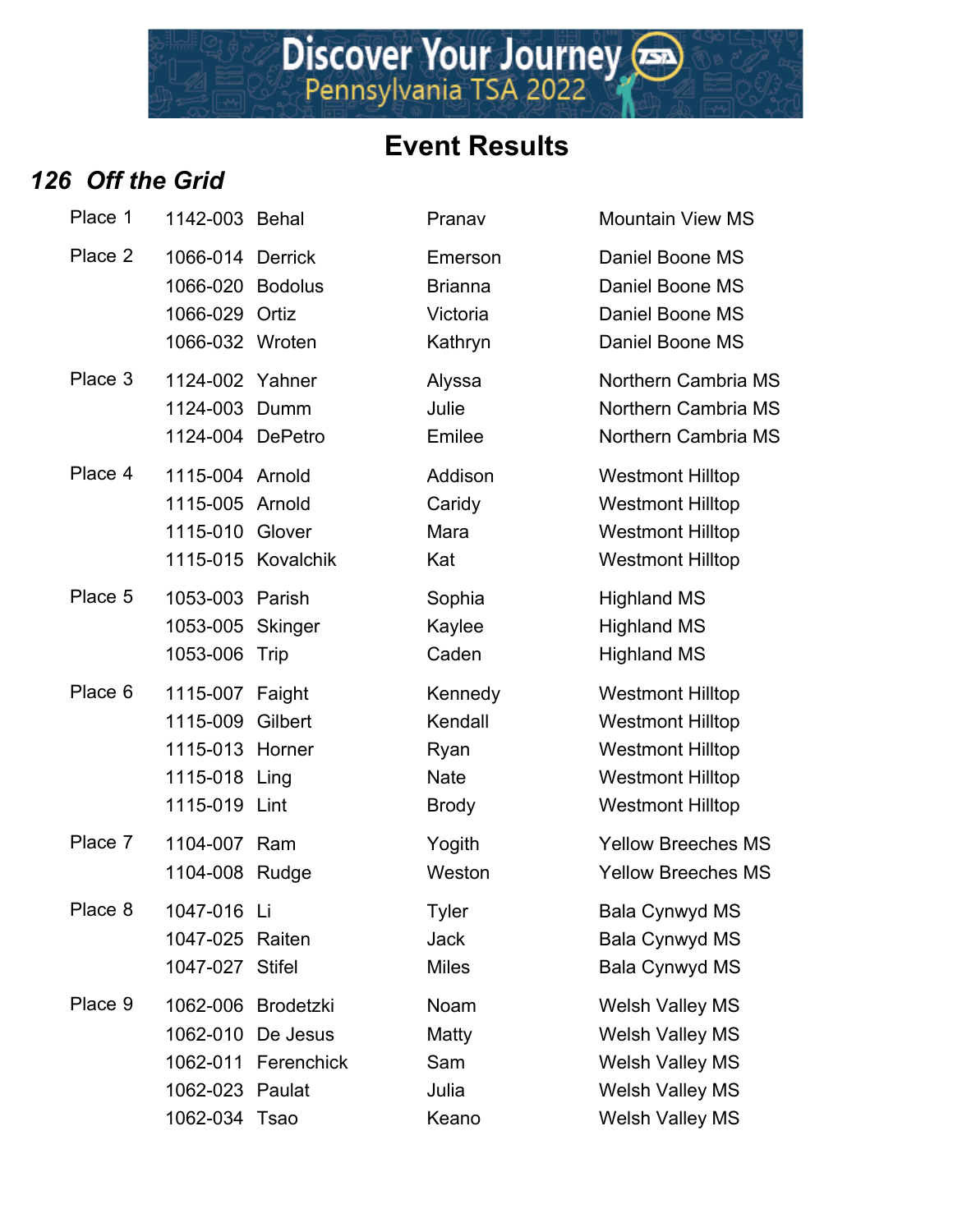

| Place 10 1049-008 Dyck |                        | Gabriel         | <b>Colonial MS</b> |
|------------------------|------------------------|-----------------|--------------------|
| 1049-013 Shah          |                        | Viva            | <b>Colonial MS</b> |
| 1049-016 Rickert       |                        | <b>Bryleigh</b> | <b>Colonial MS</b> |
| 1049-020 Schwartz      |                        | Zachary         | <b>Colonial MS</b> |
|                        | 1049-021 Senthil-Kumar | Shvani          | <b>Colonial MS</b> |
| 1049-023 Strain        |                        | Alice           | <b>Colonial MS</b> |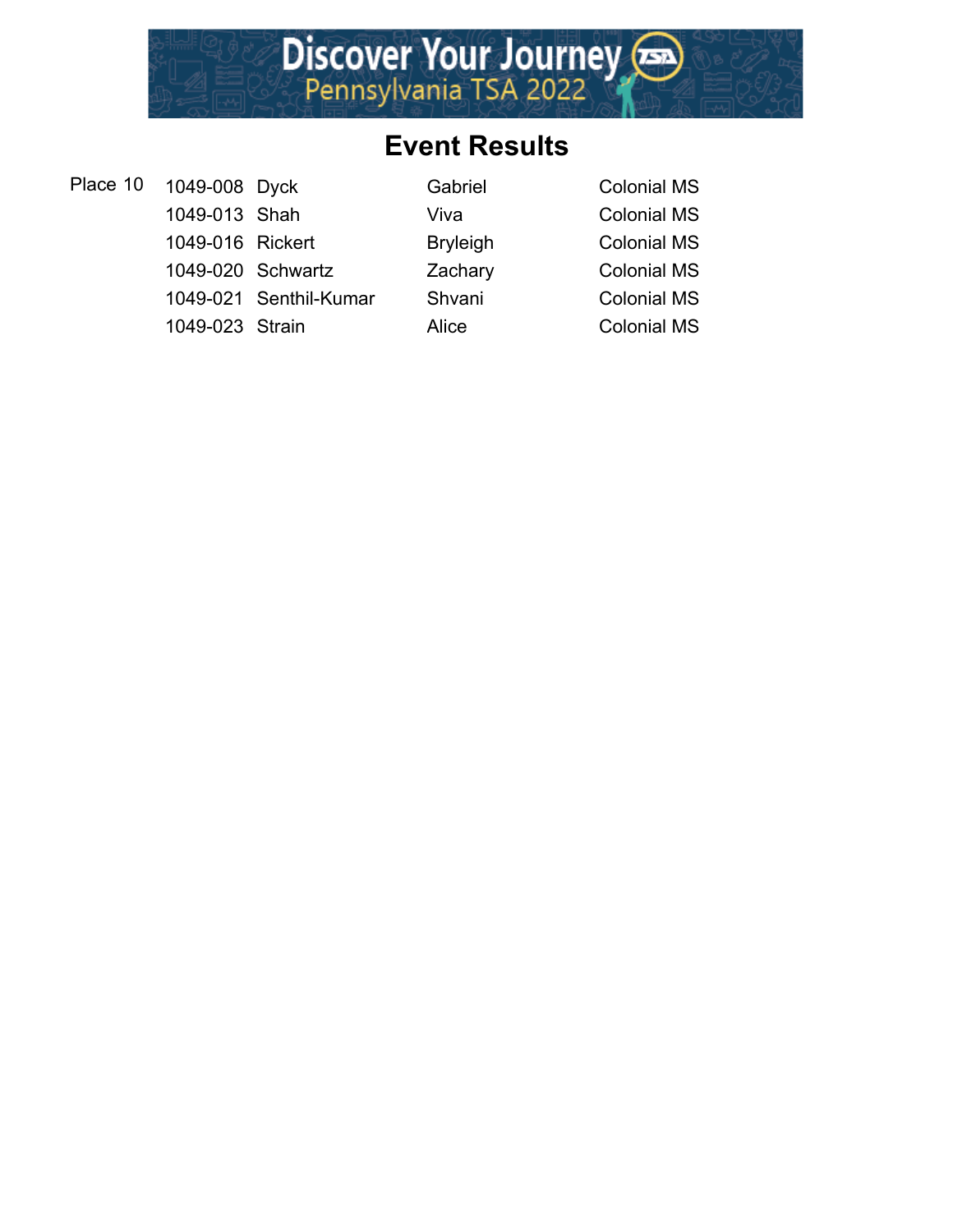Discover Your Journey

## *127 Prepared Speech*

| Place 1  | 1053-016 Shope    |                       | Alaina         | <b>Highland MS</b>        |
|----------|-------------------|-----------------------|----------------|---------------------------|
| Place 2  |                   | 1049-018 Sakthinathan | Narayani       | <b>Colonial MS</b>        |
| Place 3  | 1053-012 deJesus  |                       | Sophia         | <b>Highland MS</b>        |
| Place 4  | 1047-010 Gerson   |                       | Eloise         | Bala Cynwyd MS            |
| Place 5  | 1126-003 Costigan |                       | Lucy           | Solanco MS                |
| Place 6  | 1142-004 Patel    |                       | Kavish         | <b>Mountain View MS</b>   |
| Place 7  | 1115-019 Lint     |                       | <b>Brody</b>   | <b>Westmont Hilltop</b>   |
| Place 8  | 1005-005 Benzing  |                       | <b>Brendan</b> | Emory H. Markle MS        |
| Place 9  | 1147-007 Westrick |                       | <b>Giles</b>   | <b>Central Cambria MS</b> |
| Place 10 | 1014-002 Nicholls |                       | Tvson          | Donald H. Eichhorn I      |

|            | 8-016 Shope        | Alaina         | <b>Highland MS</b>        |
|------------|--------------------|----------------|---------------------------|
|            | 0-018 Sakthinathan | Narayani       | <b>Colonial MS</b>        |
|            | 8-012 deJesus      | Sophia         | <b>Highland MS</b>        |
|            | '-010 Gerson       | Eloise         | Bala Cynwyd MS            |
|            | i-003 Costigan     | Lucy           | Solanco MS                |
|            | -004 Patel         | Kavish         | <b>Mountain View MS</b>   |
| 5-019 Lint |                    | <b>Brody</b>   | <b>Westmont Hilltop</b>   |
|            | 6-005 Benzing      | <b>Brendan</b> | Emory H. Markle MS        |
|            | '-007 Westrick     | Giles          | <b>Central Cambria MS</b> |
|            | -002 Nicholls      | Tyson          | Donald H. Eichhorn MS     |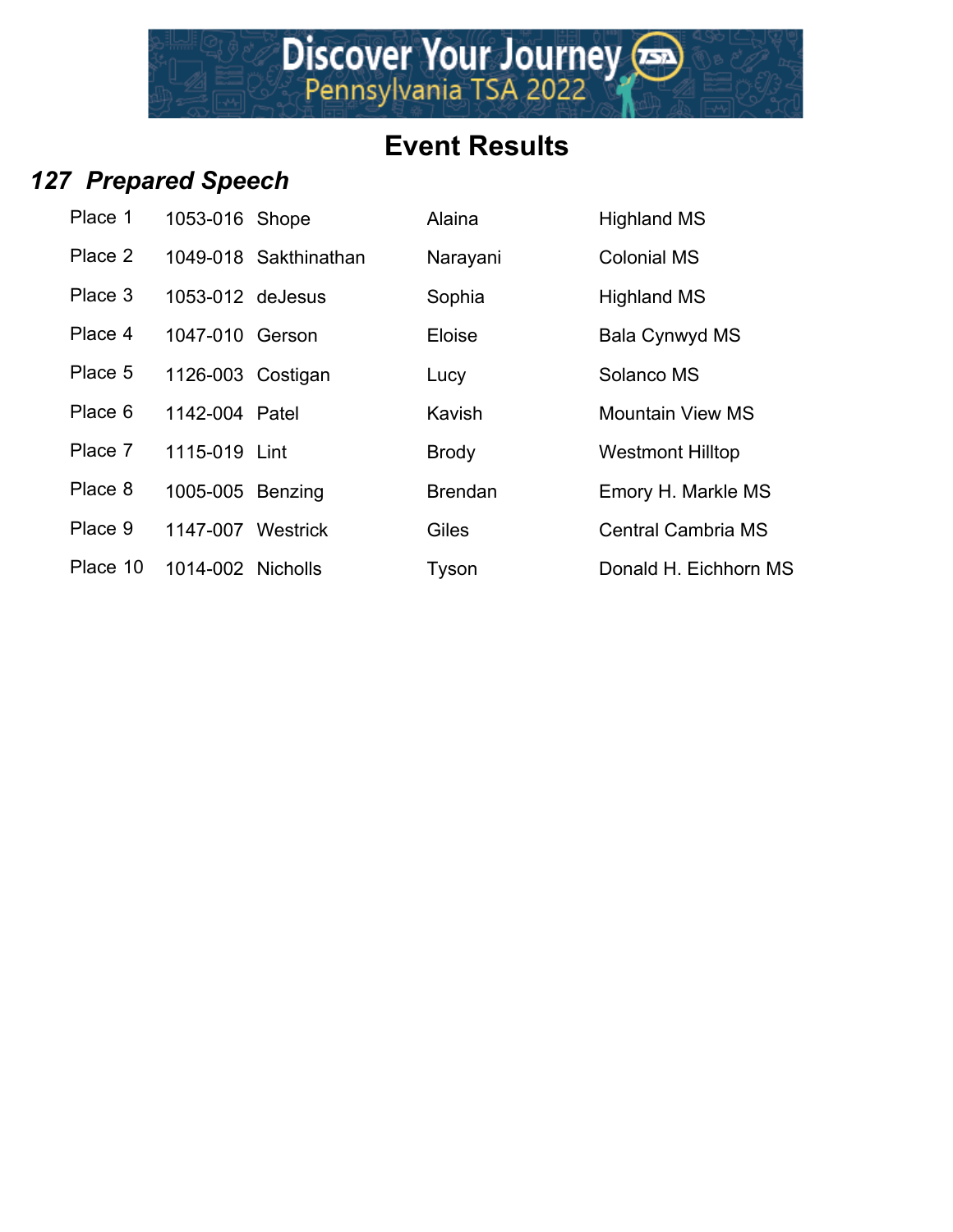

#### *128 Problem Solving*

| Place 1  | 1014-006 Pilling                    | 1014-004 Scheckter  | Caroline<br>Ethan         | Donald H. Eichhorn MS<br>Donald H. Eichhorn MS |
|----------|-------------------------------------|---------------------|---------------------------|------------------------------------------------|
| Place 2  | 1014-003 Nicholls<br>1014-005 Faust |                     | <b>Clark</b><br>Keyen     | Donald H. Eichhorn MS<br>Donald H. Eichhorn MS |
| Place 3  | 1053-018<br>1053-021                | Bernauer<br>Holiday | <b>Nicholas</b><br>Aithan | <b>Highland MS</b><br><b>Highland MS</b>       |
| Place 4  | 1019-002 Tressler<br>1019-008       | Turner              | Collin<br>Lucille         | Mifflinburg Area MS<br>Mifflinburg Area MS     |
| Place 5  | 1113-011<br>1113-012 Jean           | Jean                | Evelyn<br>Emma            | The Baldwin School MS<br>The Baldwin School MS |
| Place 6  | 1124-003 Dumm<br>1124-008 Messina   |                     | Julie<br>Ava              | Northern Cambria MS<br>Northern Cambria MS     |
| Place 7  | 1005-012 Stevens<br>1005-014 Walter |                     | Gabby<br>Noah             | Emory H. Markle MS<br>Emory H. Markle MS       |
| Place 8  | 1070-010 Xing                       | 1070-007 Kant-Zajac | Max<br>Talon              | Ingomar MS<br>Ingomar MS                       |
| Place 9  | 1066-022 Falstich                   | 1066-027 McCough    | William<br>Collin         | Daniel Boone MS<br>Daniel Boone MS             |
| Place 10 | 1066-025<br>1066-030 Palladino      | Hamblen             | Declan<br><b>Brody</b>    | Daniel Boone MS<br>Daniel Boone MS             |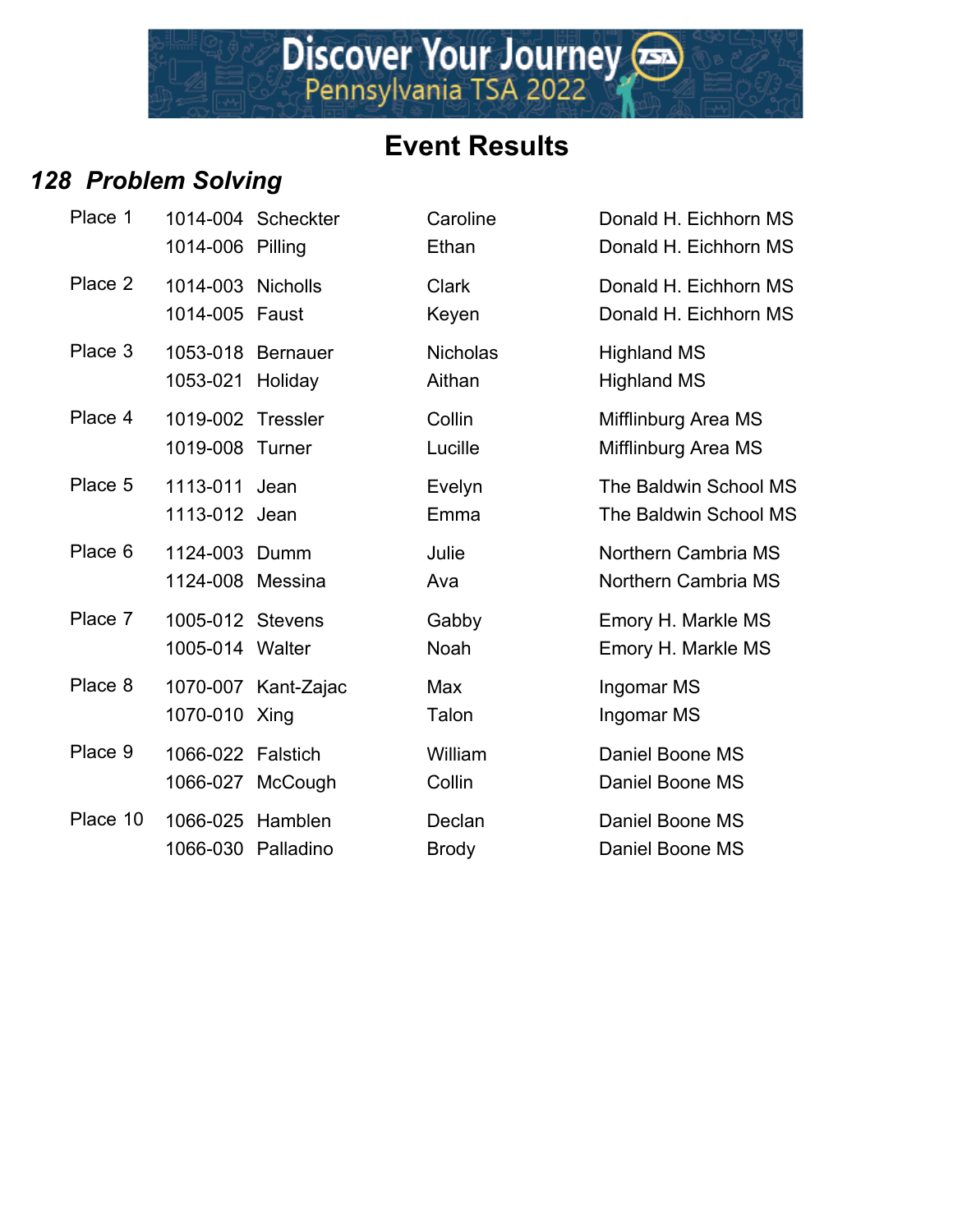

#### *129 Promotional Marketing*

| Place 1 | 1115-005 Arnold  | Caridy | <b>Westmont Hilltop</b> |
|---------|------------------|--------|-------------------------|
| Place 2 | 1090-002 Dzurko  | Taylor | <b>Windber Area MS</b>  |
| Place 3 | 1047-033 Wolf    | Ruby   | Bala Cynwyd MS          |
| Place 4 | 1124-008 Messina | Ava    | Northern Cambria MS     |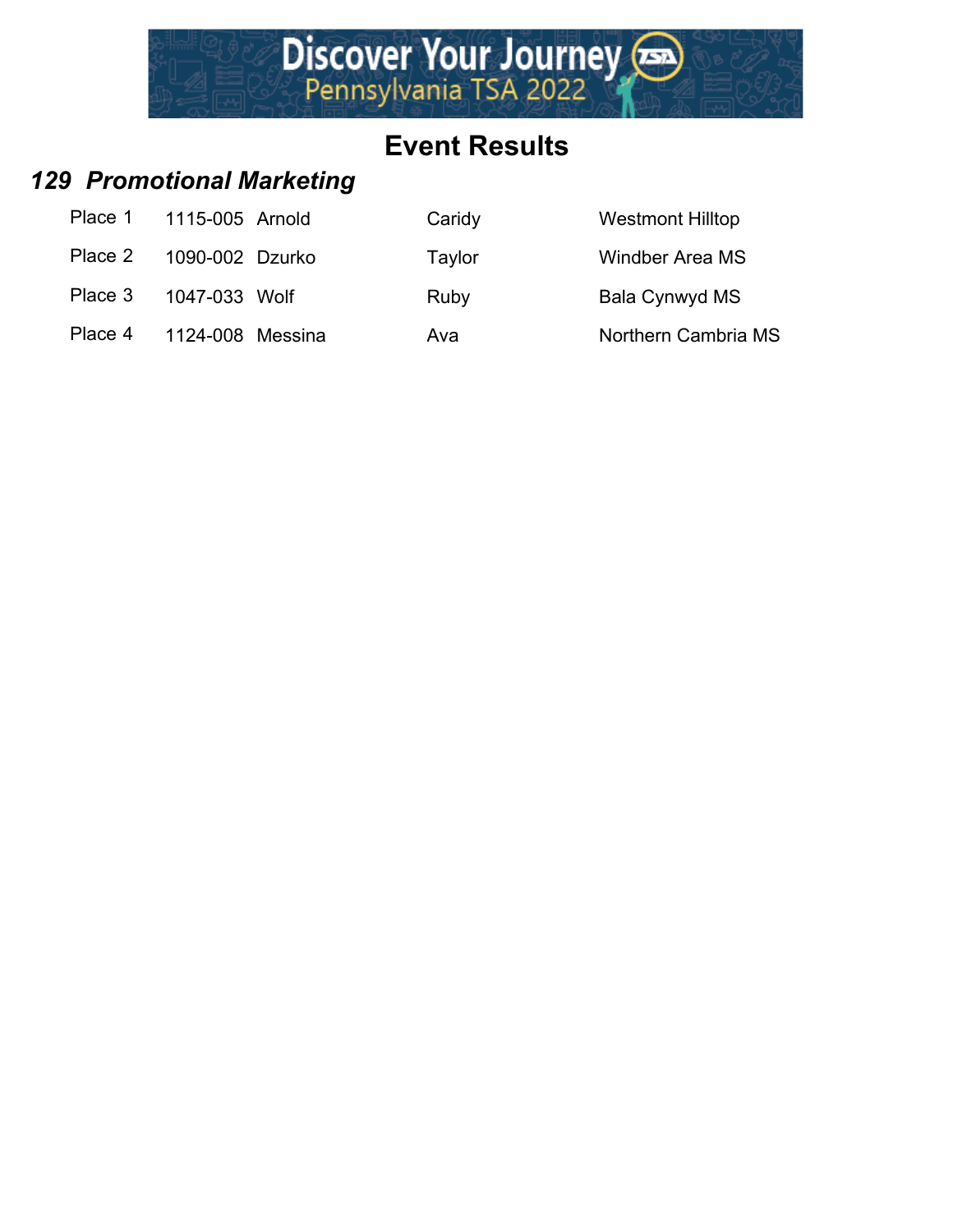Discover Your Journey

#### *130 STEM Animation*

| Place 1 | 1075-003 Bunnell   |                    | Caleb          | Richland Jr. HS         |
|---------|--------------------|--------------------|----------------|-------------------------|
|         | 1075-004 Rzasa     |                    | Trevor         | Richland Jr. HS         |
|         | 1075-012 Singh     |                    | <b>Nilesh</b>  | Richland Jr. HS         |
|         | 1075-013 Khanal    |                    | <b>Nischal</b> | Richland Jr. HS         |
| Place 2 | 1004-004 Hollister |                    | Bea            | Conestoga Valley MS     |
|         | 1004-010 Shah      |                    | Aaryan         | Conestoga Valley MS     |
| Place 3 | 1041-002 Driscoll  |                    | Ayden          | Boyertown MS - East     |
|         |                    | 1041-010 Larrimore | Declan         | Boyertown MS - East     |
|         | 1041-012 Smith     |                    | Nolan          | Boyertown MS - East     |
|         | 1041-013 Tinney    |                    | <b>Brayden</b> | Boyertown MS - East     |
| Place 4 | 1142-003 Behal     |                    | Pranav         | <b>Mountain View MS</b> |
|         | 1142-004 Patel     |                    | Kavish         | <b>Mountain View MS</b> |
| Place 5 | 1001-002 Donovan   |                    | Alexandra      | Boyertown MS - West     |
|         | 1001-004 Johnson   |                    | <b>Skylar</b>  | Boyertown MS - West     |
| Place 6 | 1047-006 Bauman    |                    | <b>Patrick</b> | <b>Bala Cynwyd MS</b>   |
|         | 1047-032 Walls     |                    | Fred           | <b>Bala Cynwyd MS</b>   |
| Place 7 | 1145-001           | Parks              | Catherine      | Lionville MS            |
|         | 1145-901 Team A    |                    |                | Lionville MS            |
|         |                    |                    |                |                         |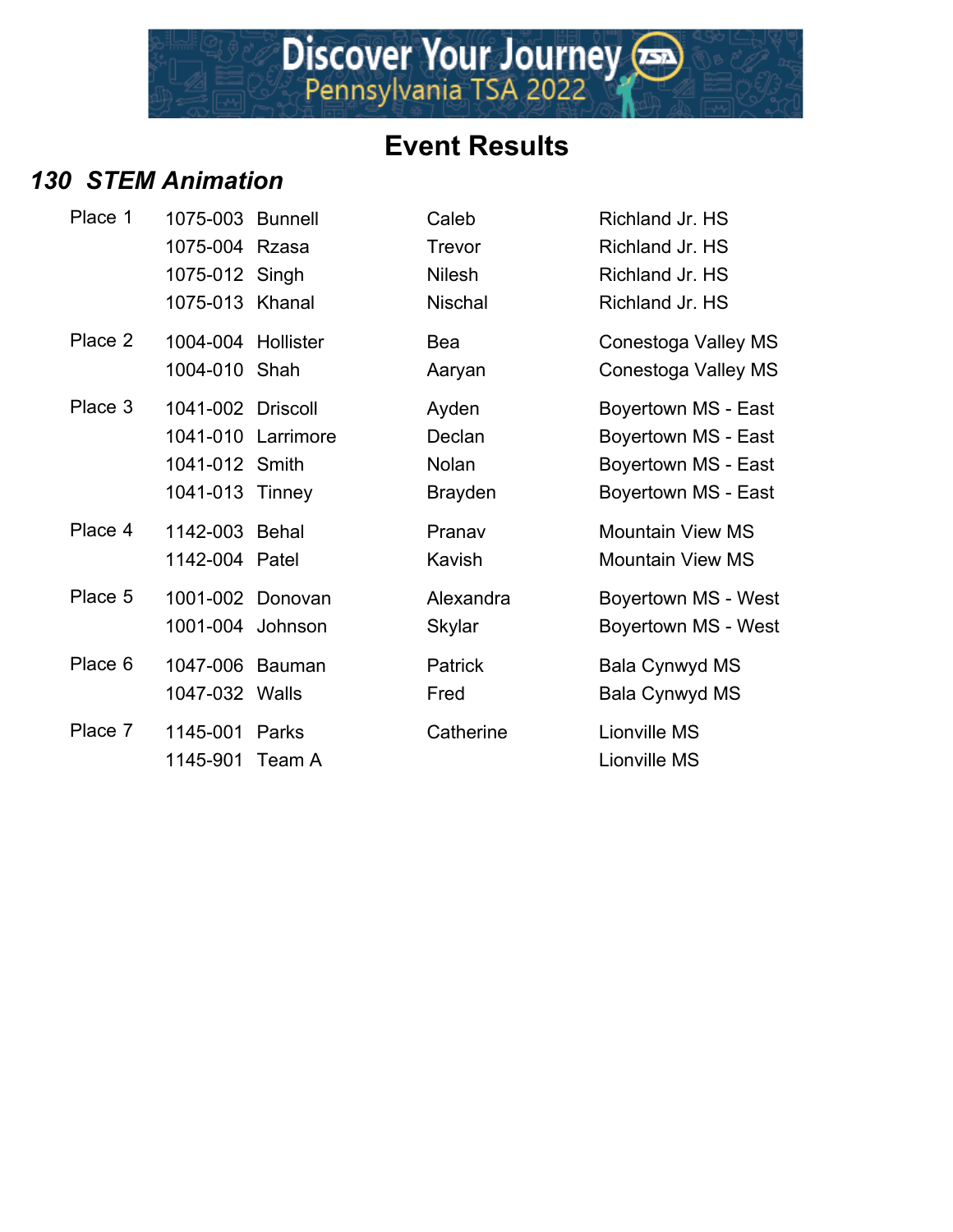## *131 Structural Engineering*

| Place 1 | 1053-003 Parish<br>1053-005 Skinger |                                            | Sophia<br>Kaylee      | <b>Highland MS</b><br><b>Highland MS</b>         |
|---------|-------------------------------------|--------------------------------------------|-----------------------|--------------------------------------------------|
| Place 2 |                                     | 1062-009 Daley-Gibson<br>1062-025 Rompolas | <b>Bridget</b><br>Eva | <b>Welsh Valley MS</b><br><b>Welsh Valley MS</b> |
| Place 3 | 1004-011 Yoder                      | 1004-009 Santamaria                        | Dominic<br>Josh       | Conestoga Valley MS<br>Conestoga Valley MS       |
| Place 4 | 1047-007 Conley                     | 1047-009 Gallagher                         | Kian<br>Henry         | Bala Cynwyd MS<br>Bala Cynwyd MS                 |
| Place 5 | 1004-012 Younger                    | 1004-003 Castagna                          | Sydney<br>Jane        | Conestoga Valley MS<br>Conestoga Valley MS       |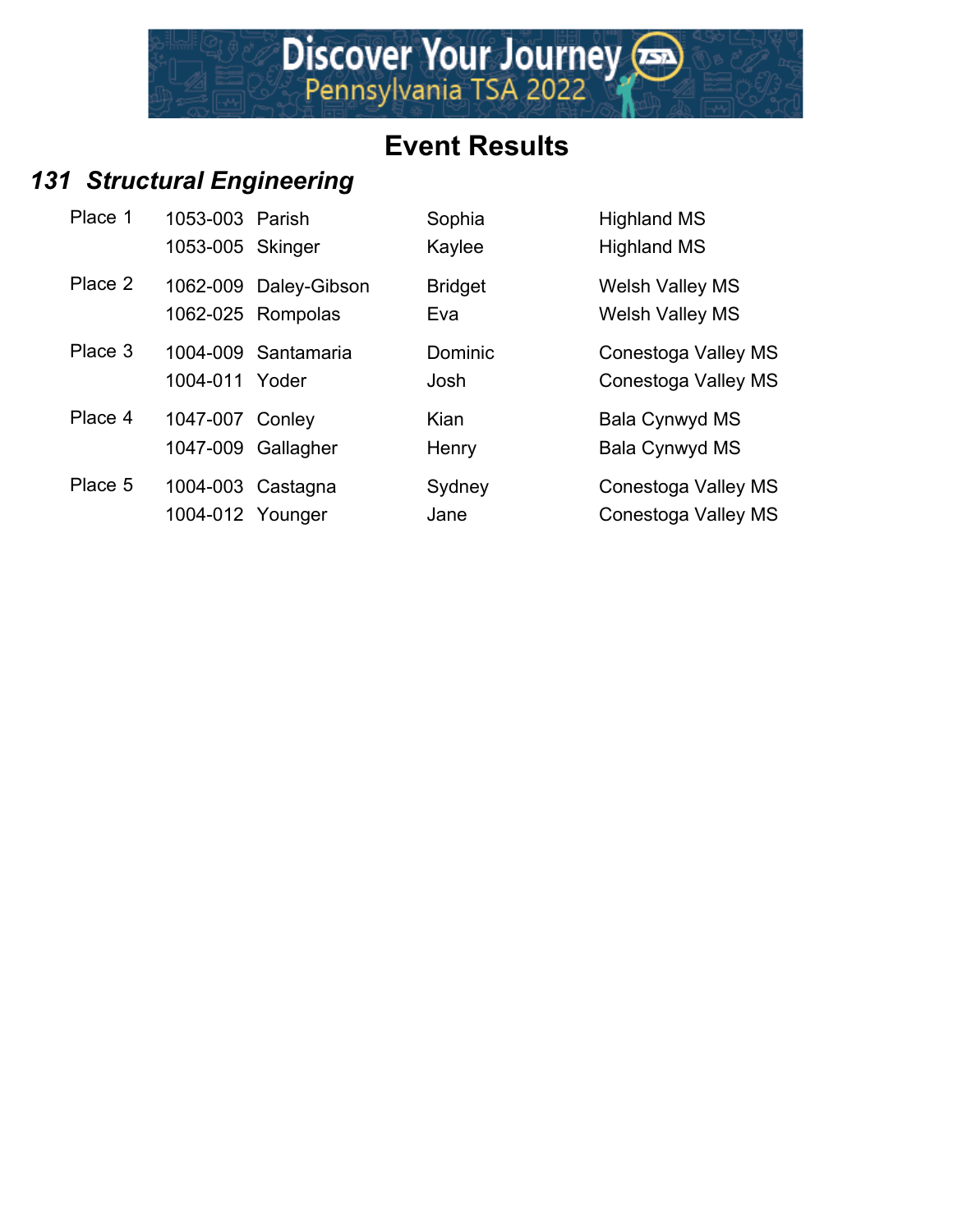

#### *132 System Control Technology*

| Place 1 |                    | 1004-003 Castagna                  | Sydney  | Conestoga Valley MS   |
|---------|--------------------|------------------------------------|---------|-----------------------|
|         | 1004-010 Shah      |                                    | Aaryan  | Conestoga Valley MS   |
|         | 1004-011 Yoder     |                                    | Josh    | Conestoga Valley MS   |
| Place 2 |                    | 1070-004 Dassanaike-Perera Mikaela |         | Ingomar MS            |
|         | 1070-005 Divekar   |                                    | Saniya  | Ingomar MS            |
|         |                    | 1070-007 Kant-Zajac                | Max     | Ingomar MS            |
| Place 3 | 1023-006 Ling      |                                    | Leo     | <b>Park Forest MS</b> |
|         | 1023-007 Wang      |                                    | Leo     | <b>Park Forest MS</b> |
|         | 1023-008 Lei       |                                    | lan     | Park Forest MS        |
| Place 4 |                    | 1063-002 Guttendorf                | Allison | <b>Carson MS</b>      |
|         | 1063-003 Christian |                                    | Haley   | <b>Carson MS</b>      |
|         | 1063-004 Conner    |                                    | Chloe   | <b>Carson MS</b>      |
| Place 5 | 1005-013 Taylor    |                                    | Elijah  | Emory H. Markle MS    |
|         |                    | 1005-016 Wolgemuth                 | Laedon  | Emory H. Markle MS    |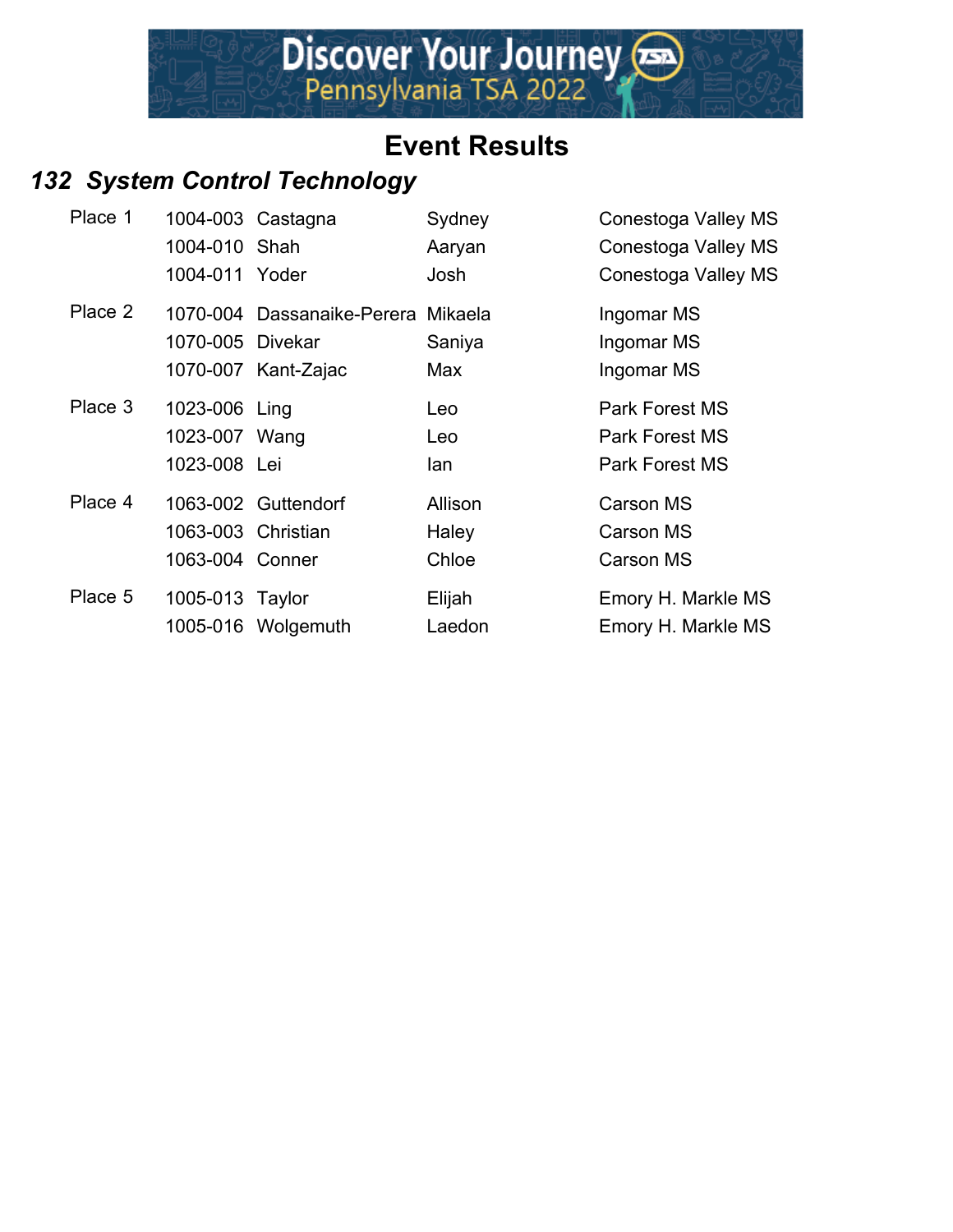Discover Your Journey

#### *133 Tech Bowl*

| Place 1  | 1023-006 Ling<br>1023-007 Wang<br>1023-008 Lei          |                              | Leo<br>Leo<br>lan                | <b>Park Forest MS</b><br><b>Park Forest MS</b><br>Park Forest MS           |
|----------|---------------------------------------------------------|------------------------------|----------------------------------|----------------------------------------------------------------------------|
| Place 2  | 1049-007 DiScala<br>1049-022 Sheth                      | 1049-005 Carpenter           | Cole<br>Hunter<br>Jinay          | <b>Colonial MS</b><br><b>Colonial MS</b><br><b>Colonial MS</b>             |
| Place 3  | 1062-008<br>1062-033 Toikka                             | 1062-006 Brodetzki<br>Chow   | Noam<br>Alex<br>Leevi            | <b>Welsh Valley MS</b><br><b>Welsh Valley MS</b><br><b>Welsh Valley MS</b> |
| Place 4  | 1014-002 Nicholls<br>1014-005 Faust<br>1014-006 Pilling |                              | Tyson<br>Keyen<br>Ethan          | Donald H. Eichhorn MS<br>Donald H. Eichhorn MS<br>Donald H. Eichhorn MS    |
| Place 5  | 1066-022 Falstich<br>1066-026 Landis                    | 1066-027 McCough             | William<br>Christopher<br>Collin | Daniel Boone MS<br>Daniel Boone MS<br>Daniel Boone MS                      |
| Place 6  | 1070-005 Divekar<br>1070-010 Xing                       | 1070-007 Kant-Zajac          | Saniya<br>Max<br>Talon           | Ingomar MS<br>Ingomar MS<br>Ingomar MS                                     |
| Place 7  | 1004-004 Hollister<br>1004-007 Macsi<br>1004-010 Shah   |                              | Bea<br>Gavin<br>Aaryan           | Conestoga Valley MS<br><b>Conestoga Valley MS</b><br>Conestoga Valley MS   |
| Place 8  | 1047-010 Gerson<br>1047-018 Mori<br>1047-029 Verma      |                              | Eloise<br>Naohiro<br>Kenisha     | <b>Bala Cynwyd MS</b><br><b>Bala Cynwyd MS</b><br><b>Bala Cynwyd MS</b>    |
| Place 9  | 1047-011 lves<br>1047-014 Kuri                          | 1047-019 Nabavizadeh         | Matthew<br>Arlene<br>Aria        | <b>Bala Cynwyd MS</b><br>Bala Cynwyd MS<br><b>Bala Cynwyd MS</b>           |
| Place 10 | 1005-011 Seymore<br>1005-013                            | Taylor<br>1005-016 Wolgemuth | Gage<br>Elijah<br>Laedon         | Emory H. Markle MS<br>Emory H. Markle MS<br>Emory H. Markle MS             |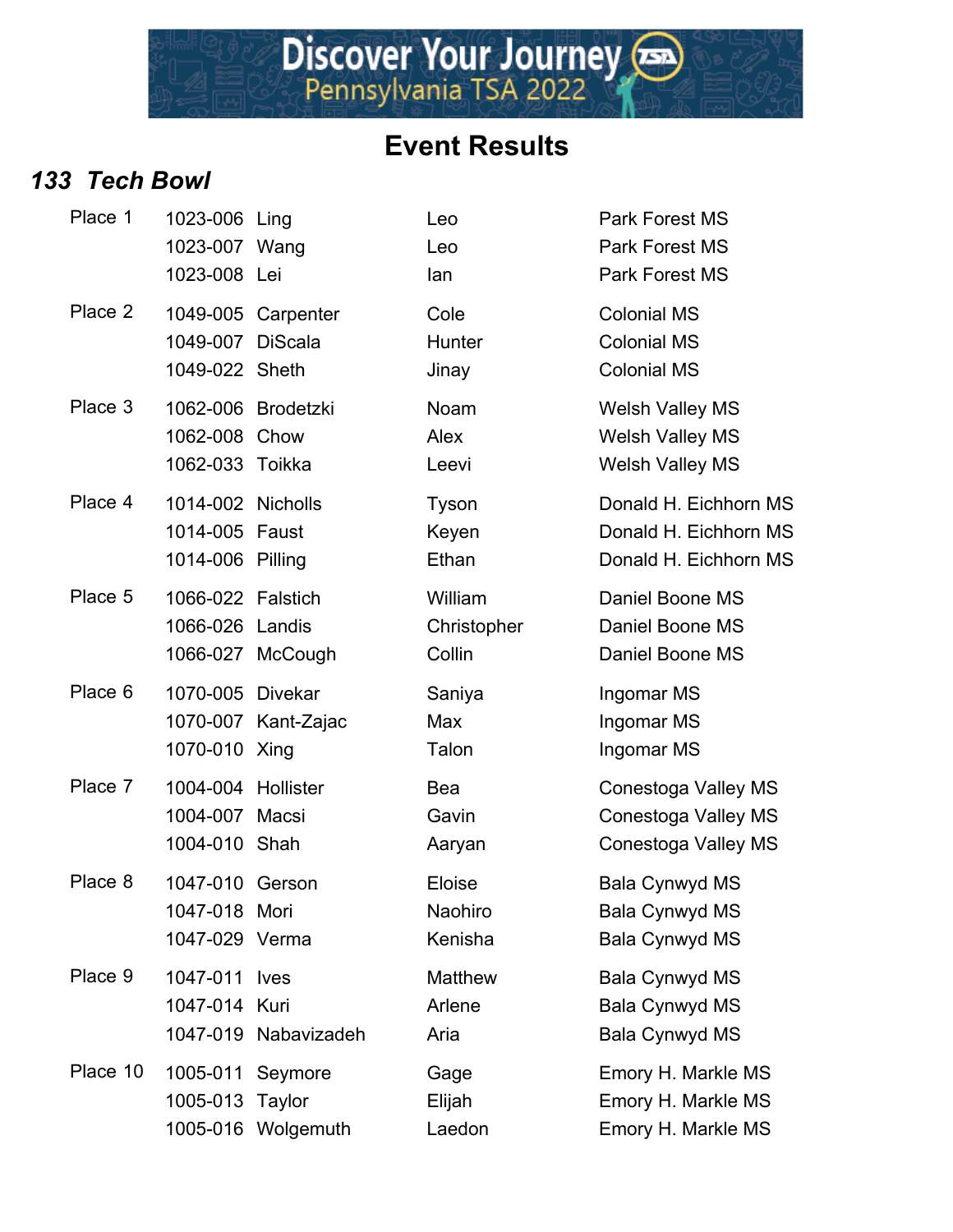#### *134 Technical Design*

| Place 1  | 1023-004 Wu<br>1023-015 Gao         |                      | Melinda<br>Yuer               | Park Forest MS<br>Park Forest MS            |
|----------|-------------------------------------|----------------------|-------------------------------|---------------------------------------------|
| Place 2  | 1124-002 Yahner<br>1124-004 DePetro |                      | Alyssa<br>Emilee              | Northern Cambria<br>Northern Cambria        |
| Place 3  | 1041-011 Peredo<br>1041-013 Tinney  |                      | Diego<br><b>Brayden</b>       | Boyertown MS - E<br>Boyertown MS - E        |
| Place 4  | 1066-014 Derrick<br>1066-029 Ortiz  |                      | Emerson<br>Victoria           | Daniel Boone MS<br>Daniel Boone MS          |
| Place 5  | 1124-017 Amesdal                    | 1124-009 Weakland    | <b>Mylee</b><br><b>Skyler</b> | Northern Cambria<br><b>Northern Cambria</b> |
| Place 6  | 1041-003 George<br>1041-006 Hornak  |                      | Zoe<br>Emiliano               | Boyertown MS - E<br>Boyertown MS - E        |
| Place 7  | 1149-003 Murphy<br>1149-004 Rabuck  |                      | Olly<br>Reagan                | Northern Lebanor<br>Northern Lebanor        |
| Place 8  | 1066-006 Derrick<br>1066-013 Shank  |                      | Aisling<br>Sarah              | Daniel Boone MS<br>Daniel Boone MS          |
| Place 9  | 1047-012 Joeng<br>1047-022 Park     |                      | Simon<br>Daniel               | <b>Bala Cynwyd MS</b><br>Bala Cynwyd MS     |
| Place 10 | 1023-010 Meredith                   | 1023-011 Reyes Porro | Gaby<br>Marcela               | Park Forest MS<br><b>Park Forest MS</b>     |

| cai Design       |                |                       |
|------------------|----------------|-----------------------|
| 1023-004 Wu      | Melinda        | Park Forest MS        |
| 1023-015 Gao     | Yuer           | <b>Park Forest MS</b> |
| 1124-002 Yahner  | Alyssa         | Northern Cambria MS   |
| 1124-004 DePetro | Emilee         | Northern Cambria MS   |
| 1041-011 Peredo  | Diego          | Boyertown MS - East   |
| 1041-013 Tinney  | <b>Brayden</b> | Boyertown MS - East   |
| 1066-014 Derrick | Emerson        | Daniel Boone MS       |
| 1066-029 Ortiz   | Victoria       | Daniel Boone MS       |

Mylee Northern Cambria MS Skyler **Northern Cambria MS** 

Zoe Boyertown MS - East Emiliano Boyertown MS - East

**Place 7 1149 Murphy Northern Lebanon MS** Reagan Northern Lebanon MS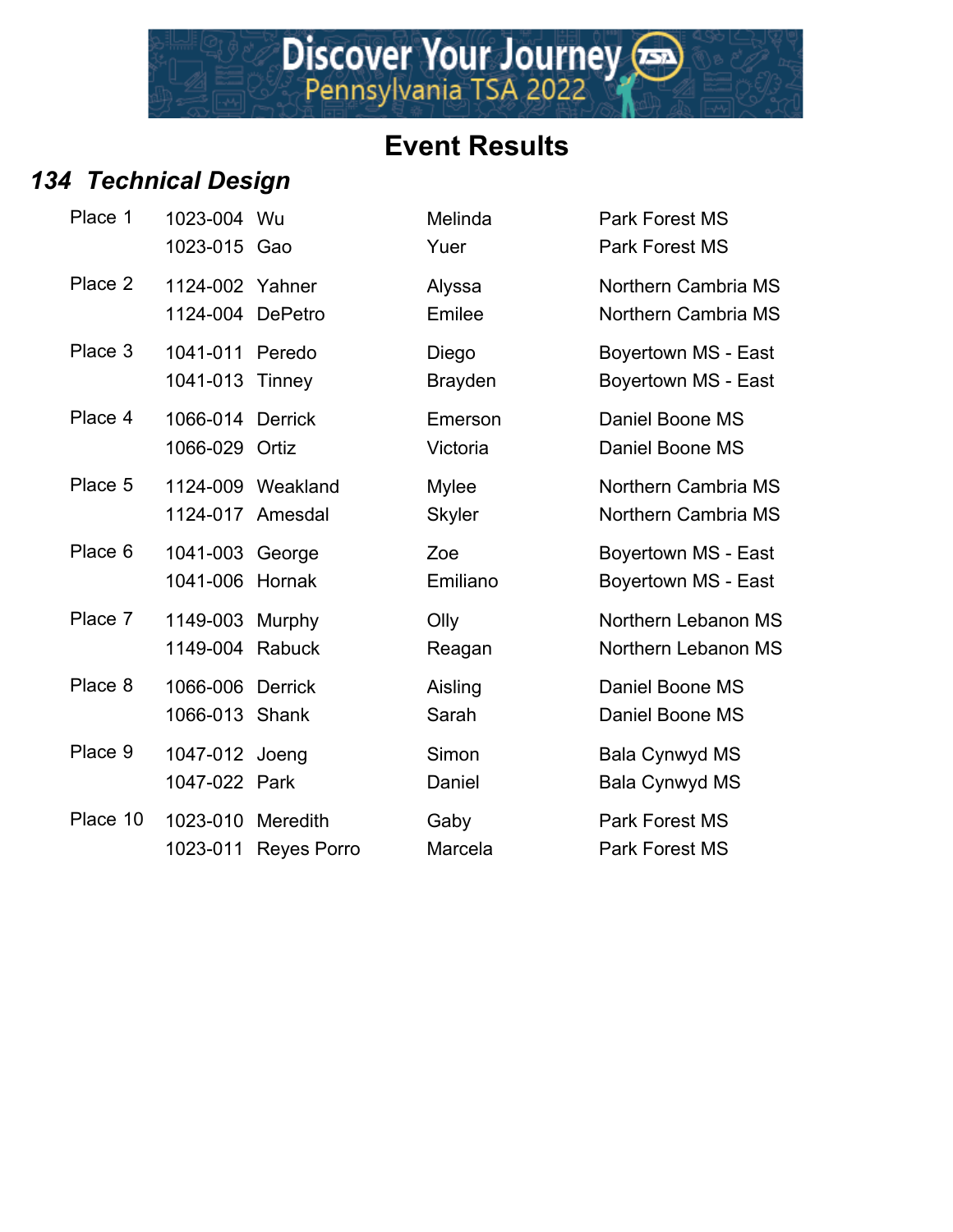#### *135 Video Game Design*

| Place 1 | 1023-003 Lenkey<br>1023-009 Gulis                                              |                                            | Westin<br>Benny                                     | Park Forest M<br>Park Forest M                                                                                  |
|---------|--------------------------------------------------------------------------------|--------------------------------------------|-----------------------------------------------------|-----------------------------------------------------------------------------------------------------------------|
| Place 2 | 1019-002 Tressler<br>1019-004 Tressler                                         |                                            | Collin<br>Liam                                      | Mifflinburg Ar<br>Mifflinburg Ar                                                                                |
| Place 3 | 1047-016 Li<br>1047-031 Wallace<br>1047-035 Yovel                              | 1047-030 Vossough                          | <b>Tyler</b><br>Cameron<br><b>Ben</b><br><b>Ben</b> | Bala Cynwyd<br><b>Bala Cynwyd</b><br>Bala Cynwyd<br><b>Bala Cynwyd</b>                                          |
| Place 4 | 1005-011 Seymore<br>1005-012 Stevens                                           | 1005-016 Wolgemuth                         | Gage<br>Gabby<br>Laedon                             | Emory H. Ma<br>Emory H. Ma<br>Emory H. Ma                                                                       |
| Place 5 | 1062-004 Bajus<br>1062-016<br>1062-018 Hsu<br>1062-020 Levy<br>1062-024 Pillai | Han                                        | Reilyn<br>Eric<br>Ethan<br><b>Ilan</b><br>Hana      | <b>Welsh Valley</b><br><b>Welsh Valley</b><br><b>Welsh Valley</b><br><b>Welsh Valley</b><br><b>Welsh Valley</b> |
| Place 6 | 1062-007 Matthew<br>1062-022 Niescior<br>1062-033 Toikka                       | 1062-019 Kovalchuk                         | Chalissery<br>Eli<br>Maximilian<br>Leevi            | <b>Welsh Valley</b><br><b>Welsh Valley</b><br><b>Welsh Valley</b><br><b>Welsh Valley</b>                        |
| Place 7 | 1041-002 Driscoll<br>1041-012 Smith<br>1041-013 Tinney                         | 1041-010 Larrimore                         | Ayden<br>Declan<br>Nolan<br><b>Brayden</b>          | <b>Boyertown M</b><br>Boyertown M<br><b>Boyertown M</b><br><b>Boyertown M</b>                                   |
| Place 8 | 1001-005 Kinsey                                                                | 1001-006 Panunzio<br>1001-007 Ramos-Belton | Gavin<br><b>Brayden</b><br>Diego                    | <b>Boyertown M</b><br><b>Boyertown M</b><br>Boyertown M                                                         |
| Place 9 | 1053-021 Holiday<br>1053-026<br>1053-028 Steele                                | McGee                                      | Aithan<br>Gavin<br>Colin                            | <b>Highland MS</b><br><b>Highland MS</b><br><b>Highland MS</b>                                                  |

Westin **Park Forest MS 1023-009 Benny Park Forest MS** Collin Mifflinburg Area MS Liam Mifflinburg Area MS Tyler **3 1047-1047-016 Bala Cynwyd MS** Cameron Bala Cynwyd MS 1047-031 Bala Cynwyd MS 1047-035 Bala Cynwyd MS Gage **Emory H. Markle MS** Gabby **Emory H. Markle MS** Laedon Emory H. Markle MS Reilyn Welsh Valley MS Eric Welsh Valley MS Ethan Welsh Valley MS 11an Welsh Valley MS Hana Welsh Valley MS Chalissery Welsh Valley MS Eli Welsh Valley MS Maximilian Welsh Valley MS Leevi Welsh Valley MS Ayden Boyertown MS - East Declan Boyertown MS - East Nolan Boyertown MS - East Brayden Boyertown MS - East Gavin Boyertown MS - West Brayden Boyertown MS - West 1001-001 Port Contains Diego Boyertown MS - West Aithan Highland MS Gavin Highland MS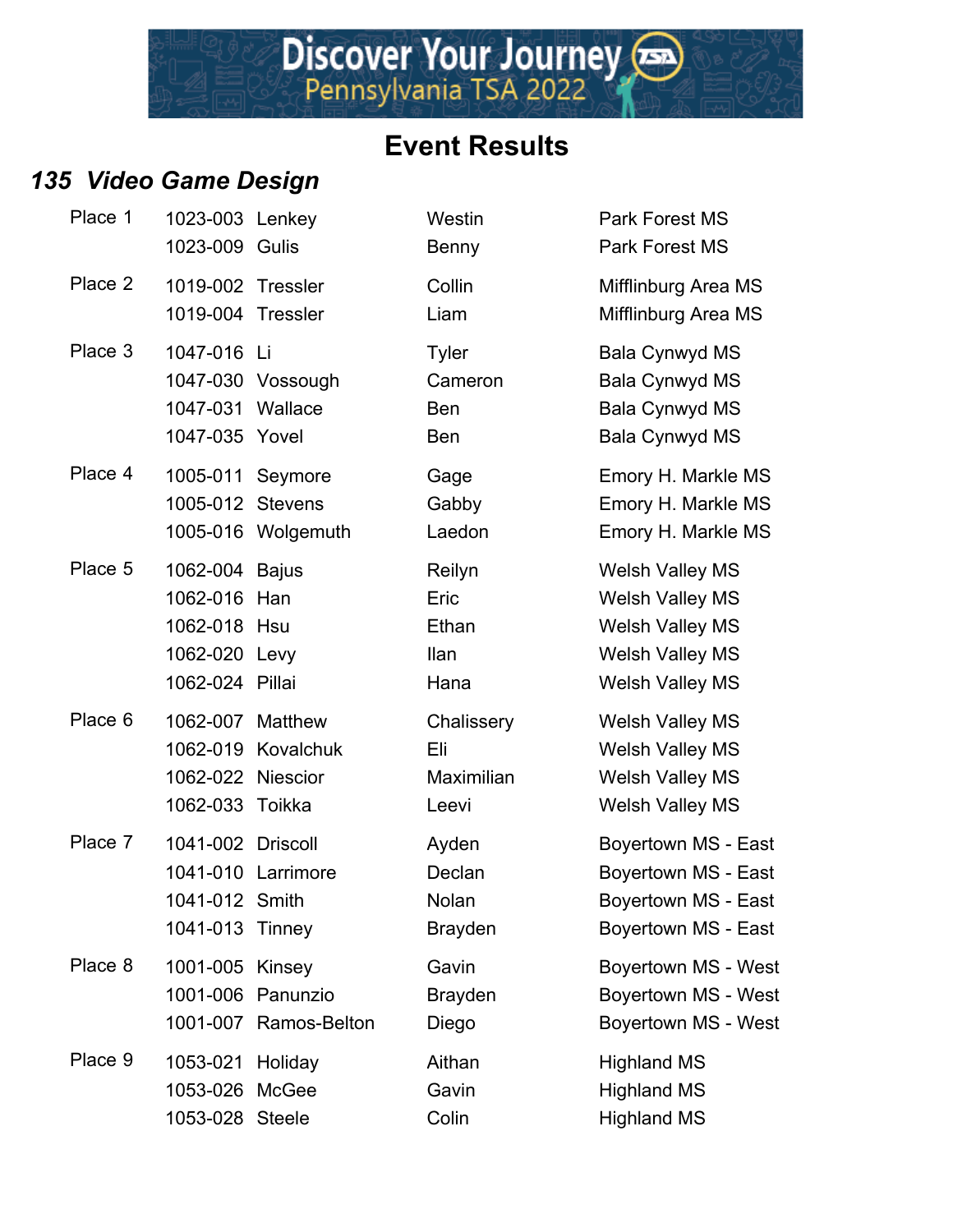

- Place 10 1053-002 Ader Tyler Tyler Highland MS
	- 1053-010 Covalt **Eddie** Highland MS 1053-013 Gibbons Owen Highland MS
	- 1053-014 McCandless Devin Highland MS
-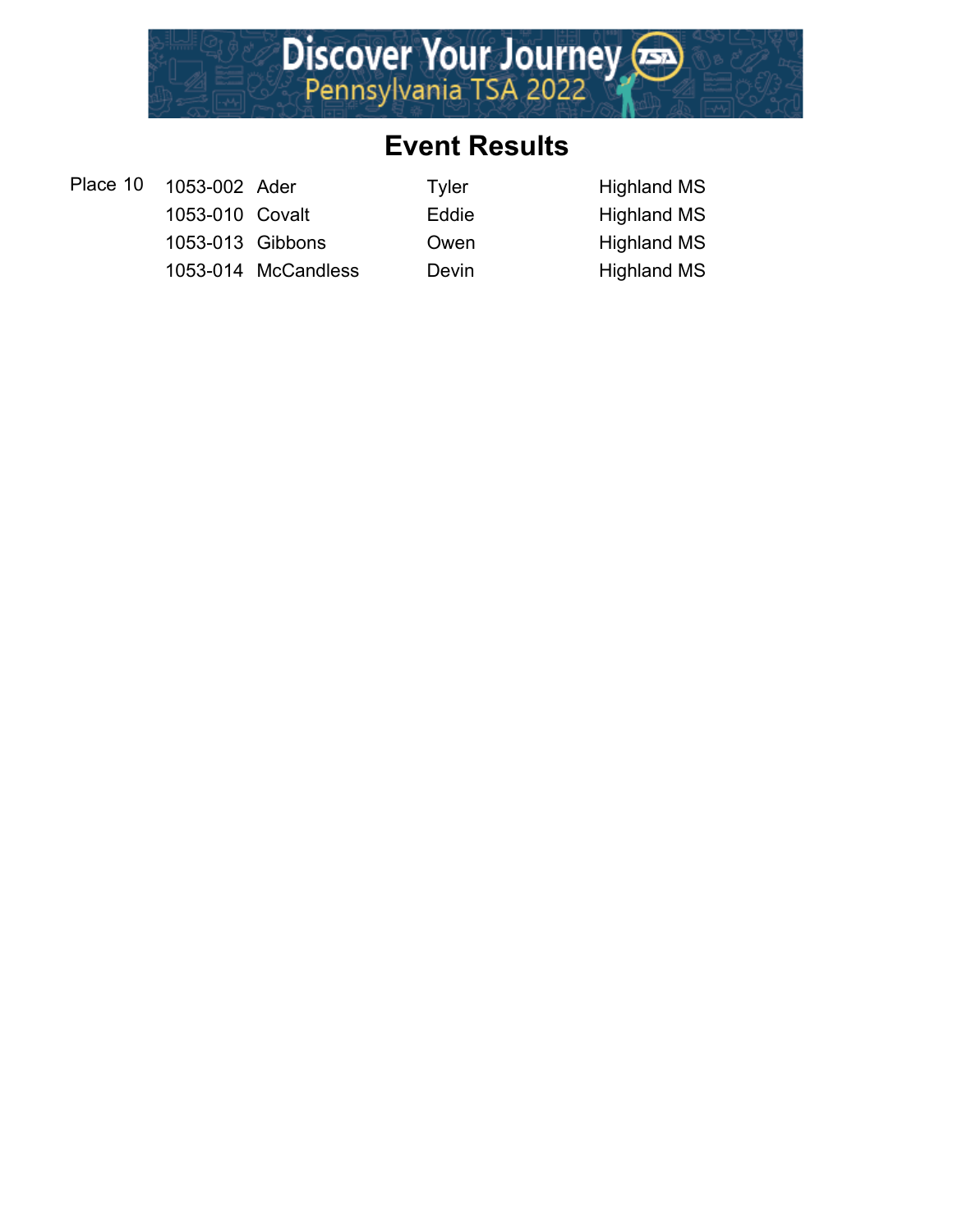## *136 Website Design*

| <b>Event Results</b> |  |
|----------------------|--|
|                      |  |

| Place 1 | 1075-004 Rzasa<br>1075-006 Hollan |                       | Trevor<br>Jacob | Richland Jr. HS<br>Richland Jr. HS |
|---------|-----------------------------------|-----------------------|-----------------|------------------------------------|
|         | 1075-007 Krinjeck                 |                       | Jacob           | Richland Jr. HS                    |
|         | 1075-012 Singh                    |                       | <b>Nilesh</b>   | Richland Jr. HS                    |
| Place 2 | 1023-006 Ling                     |                       | Leo             | <b>Park Forest MS</b>              |
|         | 1023-007 Wang                     |                       | Leo             | <b>Park Forest MS</b>              |
|         | 1023-008 Lei                      |                       | lan             | <b>Park Forest MS</b>              |
| Place 3 | 1142-003 Behal                    |                       | Pranav          | <b>Mountain View MS</b>            |
|         | 1142-004 Patel                    |                       | Kavish          | <b>Mountain View MS</b>            |
|         | 1142-005 Shah                     |                       | Tobey           | <b>Mountain View MS</b>            |
|         | 1142-006 Sun                      |                       | Alex            | <b>Mountain View MS</b>            |
|         | 1142-007 Gupta                    |                       | <b>Shlok</b>    | <b>Mountain View MS</b>            |
| Place 4 | 1001-005 Kinsey                   |                       | Gavin           | Boyertown MS - West                |
|         |                                   | 1001-006 Panunzio     | <b>Brayden</b>  | Boyertown MS - West                |
|         |                                   | 1001-007 Ramos-Belton | Diego           | Boyertown MS - West                |
| Place 5 | 1115-004 Arnold                   |                       | Addison         | <b>Westmont Hilltop</b>            |
|         | 1115-005 Arnold                   |                       | Caridy          | <b>Westmont Hilltop</b>            |
|         | 1115-006 Dively                   |                       | Hope            | <b>Westmont Hilltop</b>            |
| Place 6 | 1147-002 Baker                    |                       | Arabella        | <b>Central Cambria MS</b>          |
|         |                                   | 1147-004 Kleinstuber  | Jaycee          | <b>Central Cambria MS</b>          |
|         |                                   | 1147-006 Rummell      | London          | <b>Central Cambria MS</b>          |
| Place 7 | 1149-002 Almer                    |                       | Lia             | Northern Lebanon MS                |
|         | 1149-004 Rabuck                   |                       | Reagan          | Northern Lebanon MS                |
|         |                                   | 1149-005 Cheslock     | Collin          | Northern Lebanon MS                |
| Place 8 | 1062-012 Goldis                   |                       | Gabby           | <b>Welsh Valley MS</b>             |
|         |                                   | 1062-013 Goldstein    | <b>Natalie</b>  | <b>Welsh Valley MS</b>             |
|         |                                   | 1062-014 Goodman      | Roni            | <b>Welsh Valley MS</b>             |
|         | 1062-015 Gould                    |                       | Kaylee          | <b>Welsh Valley MS</b>             |
|         | 1062-023 Paulat                   |                       | Julia           | <b>Welsh Valley MS</b>             |
|         |                                   | 1062-029 Standridge   | Jordan          | <b>Welsh Valley MS</b>             |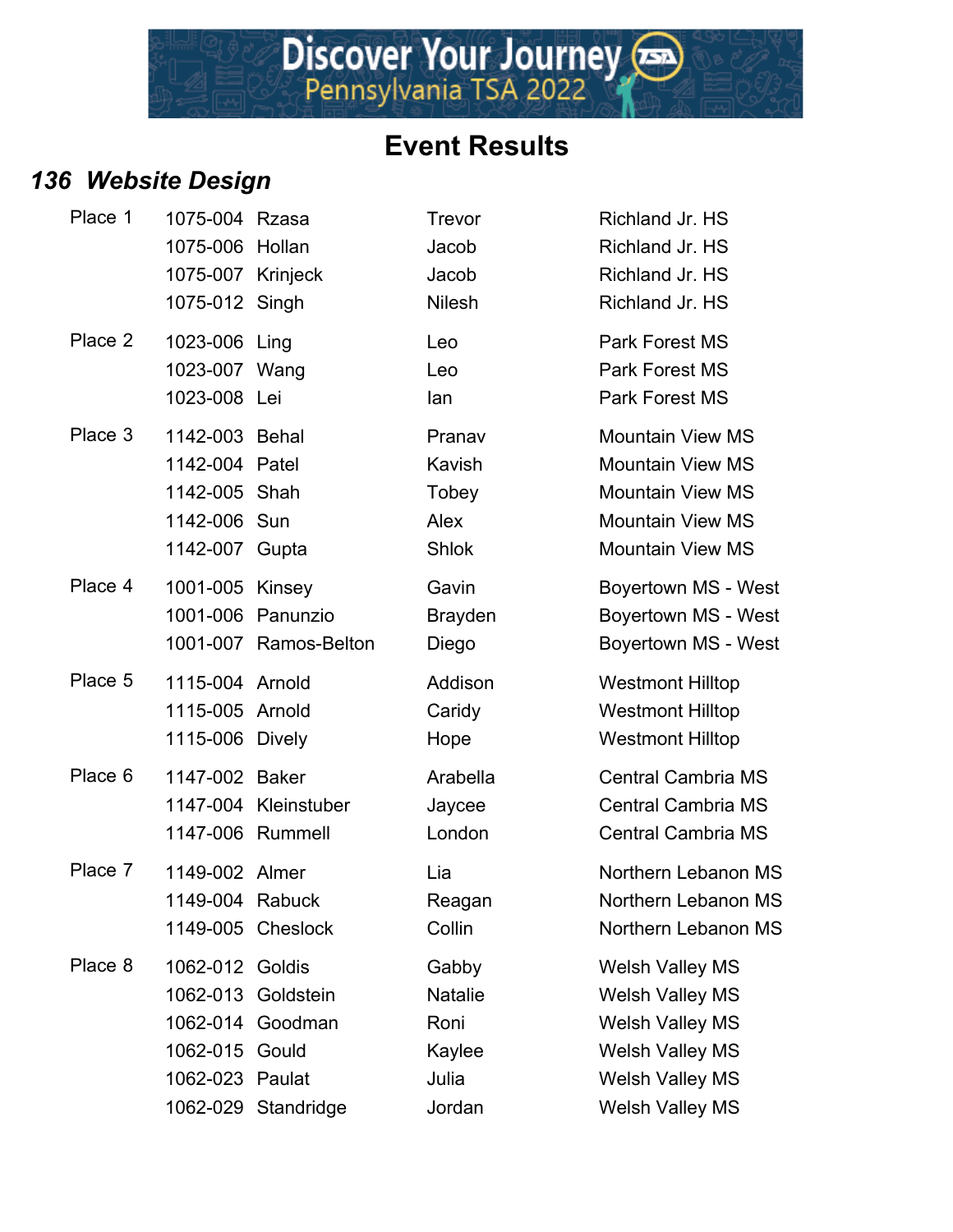

Place 9 1062-019 Kovalchuk Eli Eli Welsh Valley MS

1062-020 Levy Ilan Welsh Valley MS 1062-027 Serai Trisha Welsh Valley MS 1062-030 Stonberg Sylvie Welsh Valley MS

1062-031 Subramanian Nishta Welsh Valley MS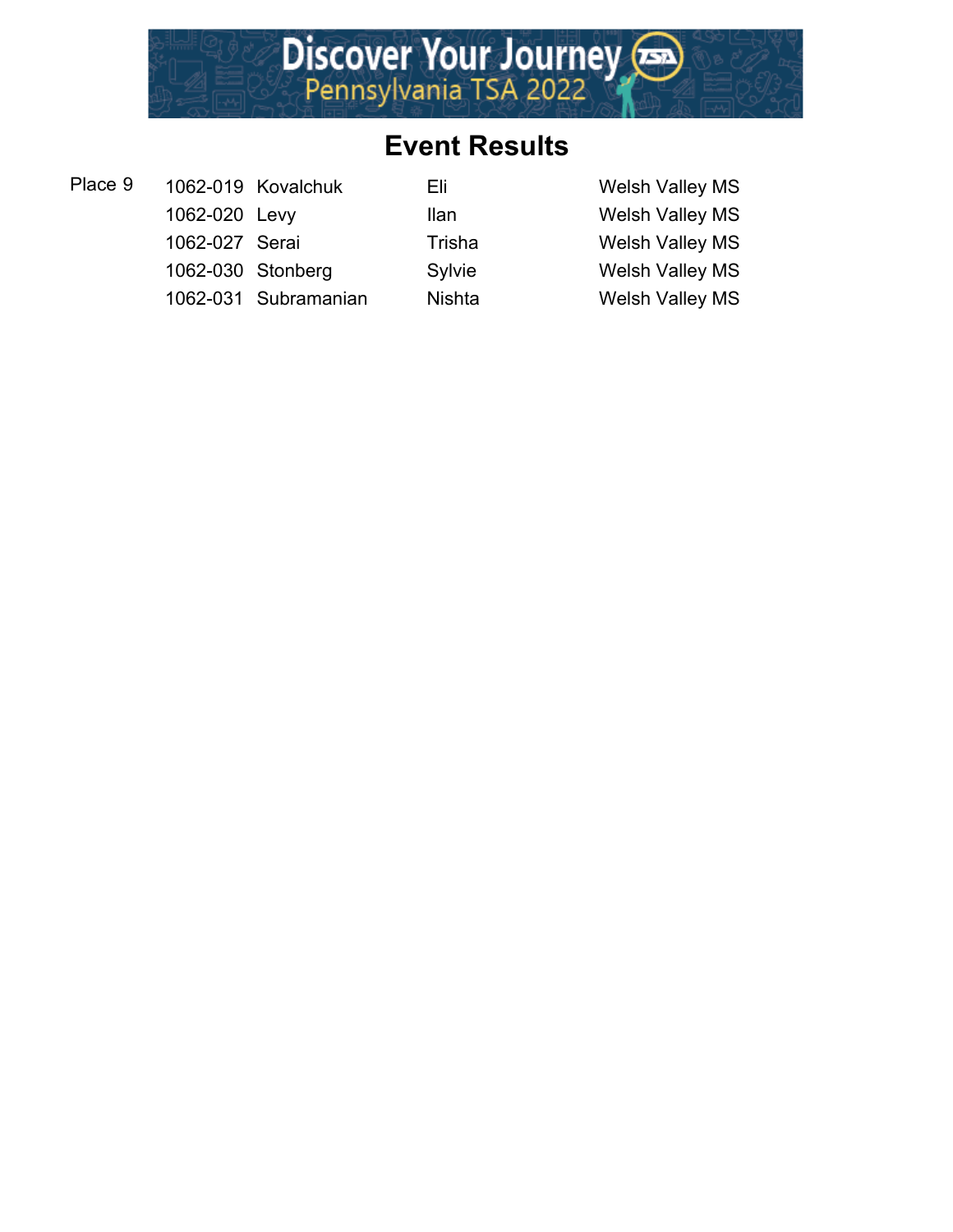

#### *151 PA - Delta Dart*

| Place 1  | 1049-009 Fittipaldi | Weston        | <b>Colonial MS</b>          |
|----------|---------------------|---------------|-----------------------------|
| Place 2  | 1049-008 Dyck       | Gabriel       | <b>Colonial MS</b>          |
| Place 3  | 1005-004 Bauer      | Ava           | Emory H. Markle MS          |
| Place 4  | 1115-016 Lee        | Jacob         | <b>Westmont Hilltop</b>     |
| Place 5  | 1005-015 Weaver     | Logan         | Emory H. Markle MS          |
| Place 6  | 1005-011 Seymore    | Gage          | Emory H. Markle MS          |
| Place 7  | 1020-002 Williams   | Daniel        | <b>Quakertown 6th Grade</b> |
| Place 8  | 1066-017 Kase       | <b>Miller</b> | Daniel Boone MS             |
| Place 9  | 1115-017 Lee        | <b>John</b>   | <b>Westmont Hilltop</b>     |
| Place 10 | 1115-020 Manges     | Logan         | <b>Westmont Hilltop</b>     |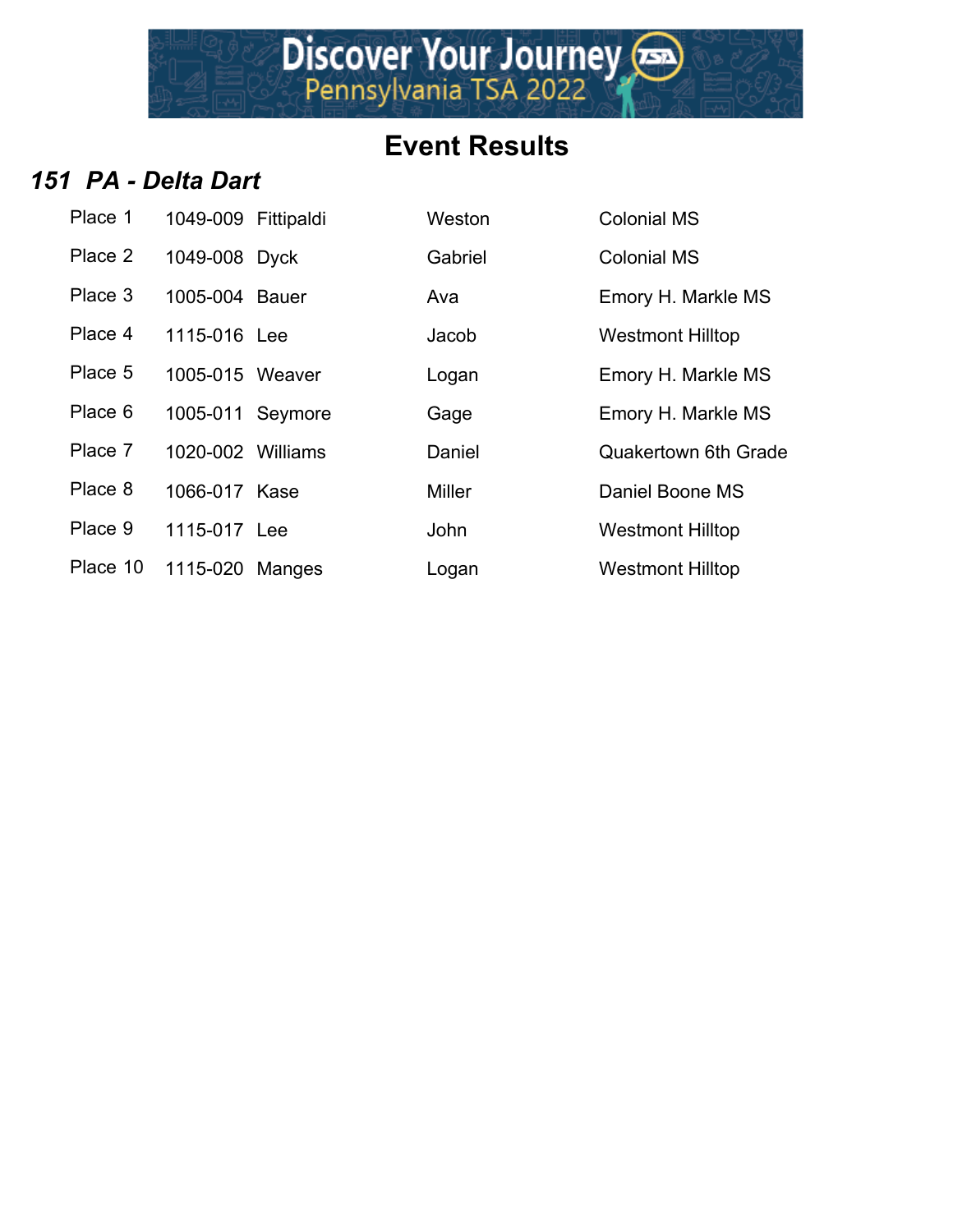

# *152 PA - Digital Video Challenge*

| Place 1 | 1053-029 Territola                 | 1053-019 Coddington | Emma<br>Sophia        | <b>Highland MS</b><br><b>Highland MS</b>         |
|---------|------------------------------------|---------------------|-----------------------|--------------------------------------------------|
| Place 2 | 1066-024 Ha<br>1066-031 Schafer    |                     | <b>Steven</b><br>Luke | Daniel Boone MS<br>Daniel Boone MS               |
| Place 3 | 1062-023 Paulat                    | 1062-011 Ferenchick | Sam<br>Julia          | <b>Welsh Valley MS</b><br><b>Welsh Valley MS</b> |
| Place 4 | 1023-010 Meredith<br>1023-012 Shea |                     | Gaby<br>Esme          | Park Forest MS<br>Park Forest MS                 |
| Place 5 | 1124-003 Dumm<br>1124-005 Drumm    |                     | Julie<br>Ace          | Northern Cambria MS<br>Northern Cambria MS       |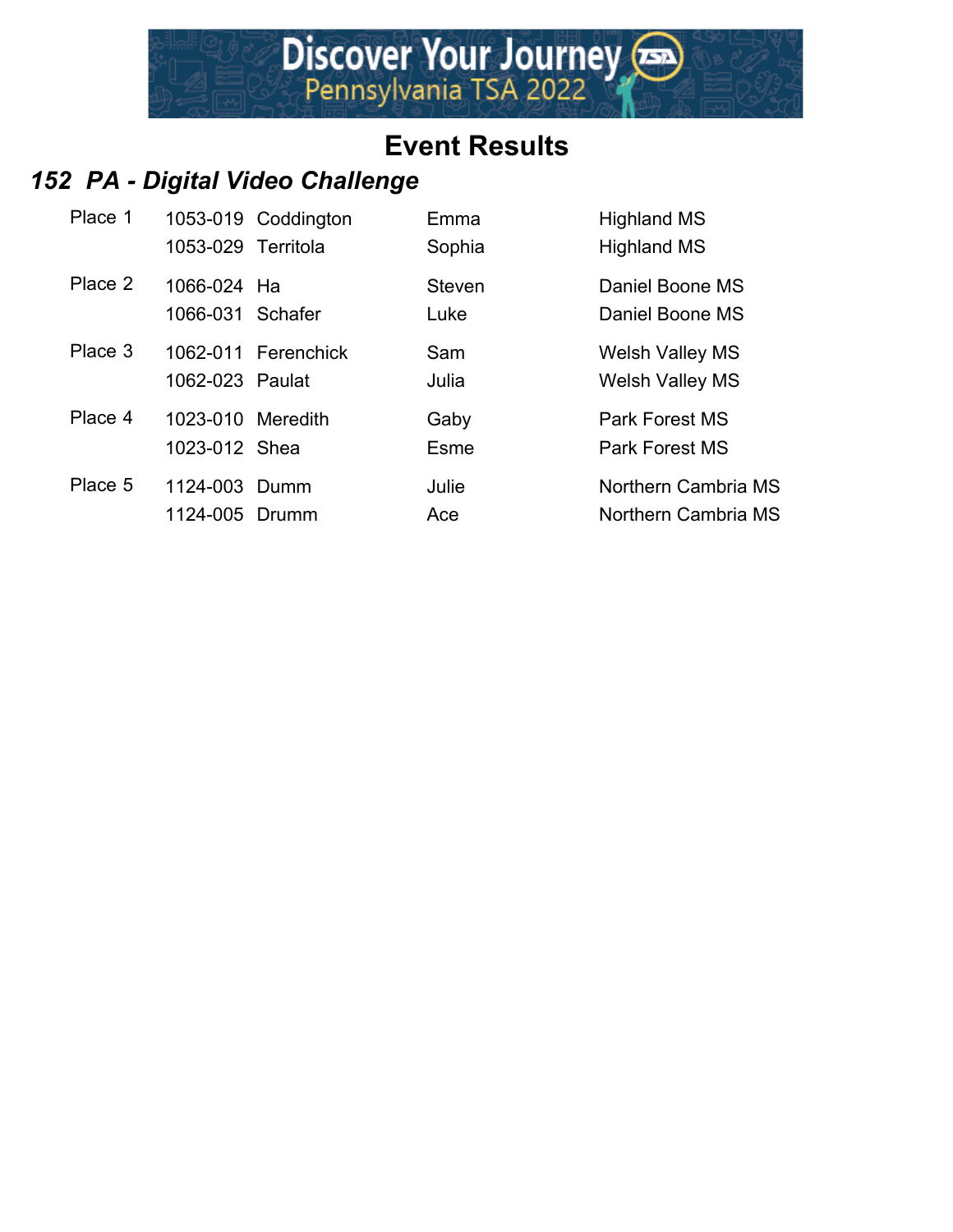

## *153 PA - Logo Design*

| Place 1 | 1005-009 Fenwick   | Grace      | Emory H. Ma        |
|---------|--------------------|------------|--------------------|
| Place 2 | 1145-004 Mehta     | Arav       | Lionville MS       |
| Place 3 | 1066-011 Murphy    | Emily      | Daniel Boone       |
| Place 4 | 1134-002 Mittapall | Laakshitha | Eagle View N       |
| Place 5 | 1023-015 Gao       | Yuer       | Park Forest N      |
| Place 6 | 1053-016 Shope     | Alaina     | <b>Highland MS</b> |

| Place 1 | 1005-009 Fenwick   | Grace      | Emory H. Markle MS    |
|---------|--------------------|------------|-----------------------|
| Place 2 | 1145-004 Mehta     | Arav       | <b>Lionville MS</b>   |
| Place 3 | 1066-011 Murphy    | Emily      | Daniel Boone MS       |
| Place 4 | 1134-002 Mittapall | Laakshitha | Eagle View MS         |
| Place 5 | 1023-015 Gao       | Yuer       | <b>Park Forest MS</b> |
| Place 6 | 1053-016 Shope     | Alaina     | <b>Highland MS</b>    |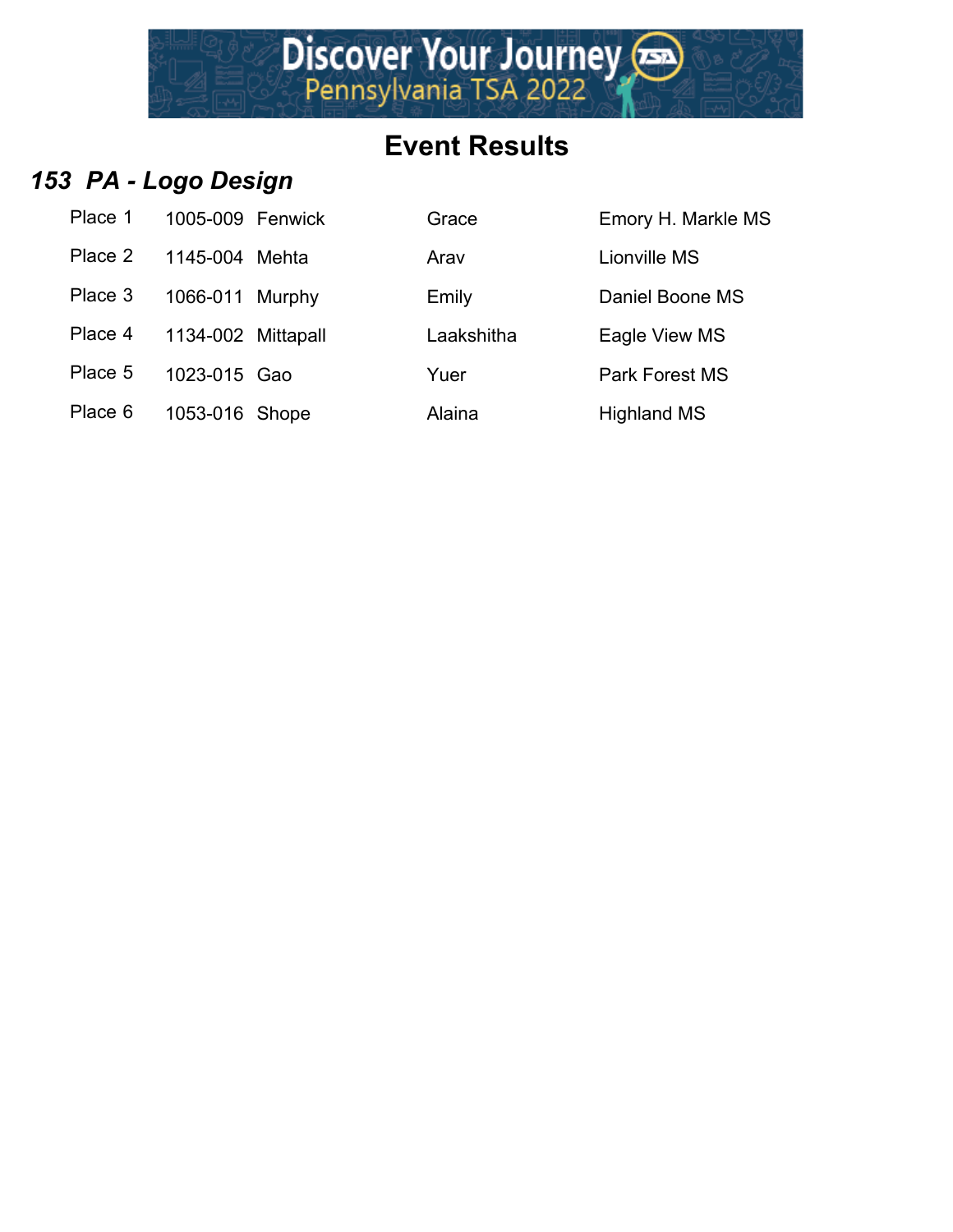

#### *154 PA - Materials Process*

| Place 1 | 1070-007 Kant-Zajac | Max     | Ingomar MS                 |
|---------|---------------------|---------|----------------------------|
| Place 2 | 1019-003 Groff      | Clay    | <b>Mifflinburg Area MS</b> |
| Place 3 | 1019-008 Turner     | Lucille | <b>Mifflinburg Area MS</b> |
| Place 4 | 1115-014 Kegg       | Allison | <b>Westmont Hilltop</b>    |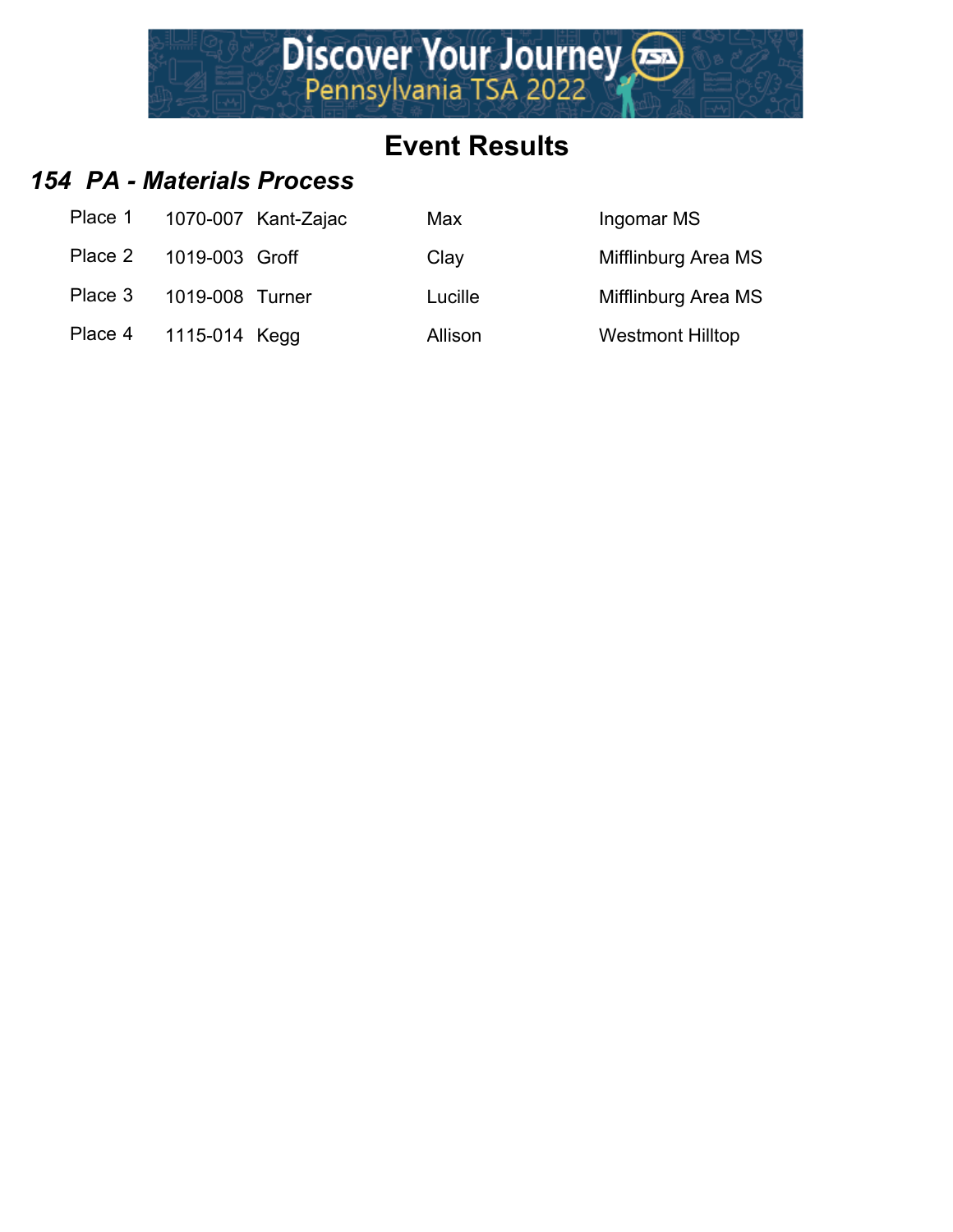

#### *155 PA - R/C Off-Road Racing*

- Place 1 1066-901 Team A Daniel Boone MS
- Place 2 1071-901 Team A Stroudsburg JHS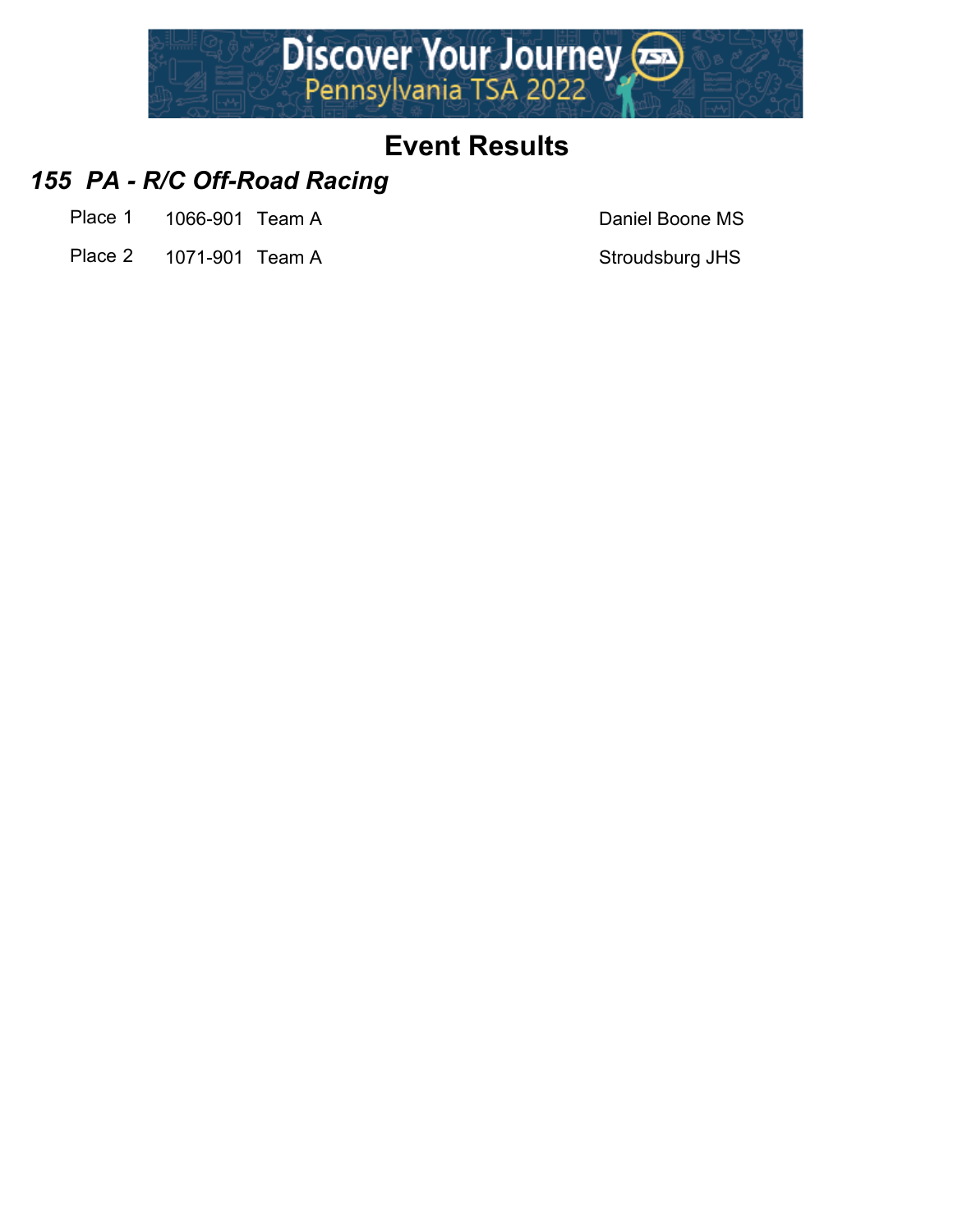

#### *156 PA - Robotics*

| Place 1 | 1071-002 Franolich  |                       | Alexander       | Stroudsburg JHS    |
|---------|---------------------|-----------------------|-----------------|--------------------|
|         | 1071-004 Simon      |                       | Benjamin        | Stroudsburg JHS    |
|         | 1071-008 Bondoc     |                       | Ranniel         | Stroudsburg JHS    |
|         |                     | 1071-009 Barron-Diola | Samuel          | Stroudsburg JHS    |
| Place 2 | 1071-005 Burns      |                       | <b>Brielle</b>  | Stroudsburg JHS    |
|         | 1071-006 Miller     |                       | Isabella        | Stroudsburg JHS    |
| Place 3 | 1049-008 Dyck       |                       | Gabriel         | <b>Colonial MS</b> |
|         | 1049-009 Fittipaldi |                       | Weston          | <b>Colonial MS</b> |
|         | 1049-016 Rickert    |                       | <b>Bryleigh</b> | <b>Colonial MS</b> |
|         |                     | 1049-020 Schwartz     | Zachary         | <b>Colonial MS</b> |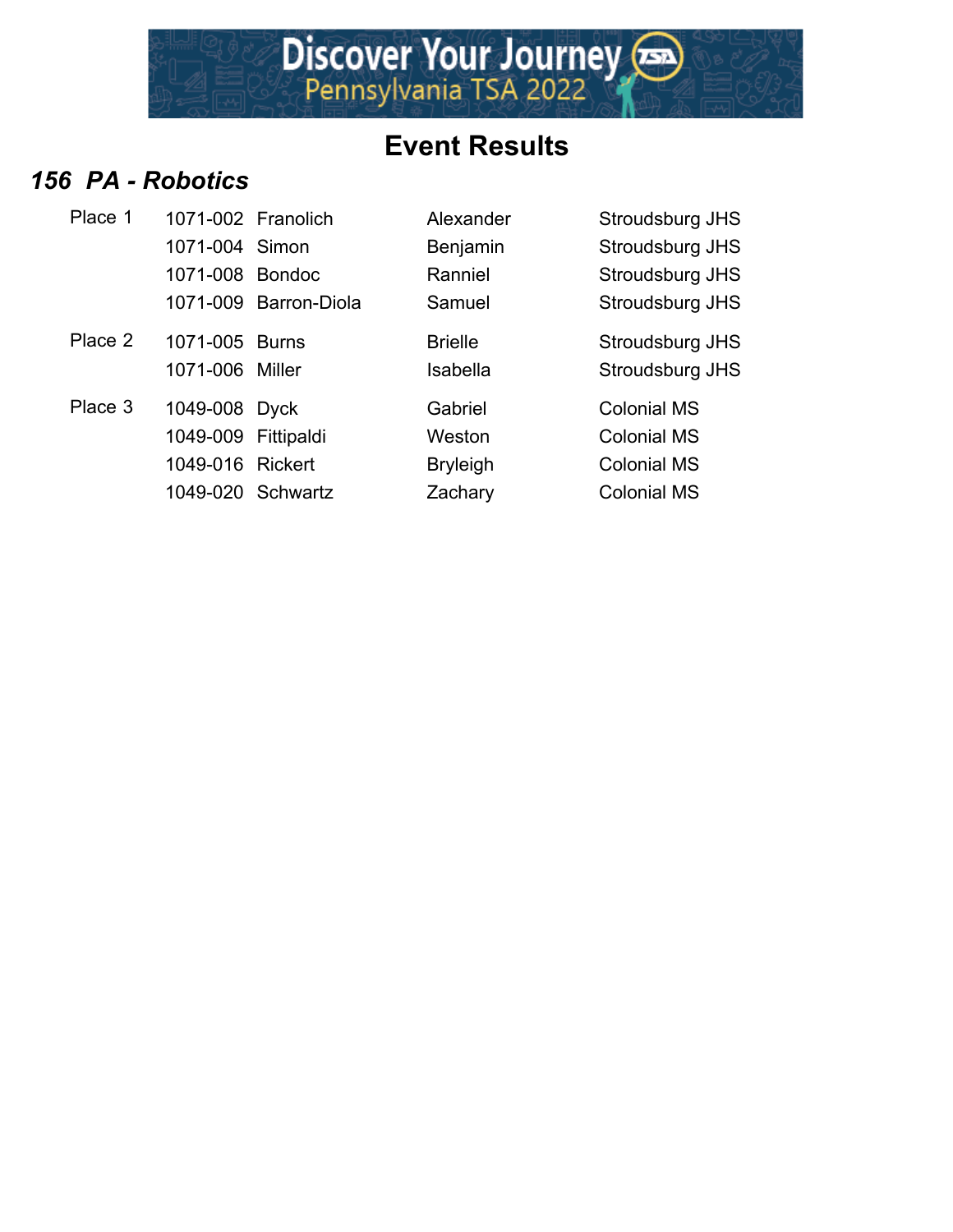## *157 PA - Safety Illustration*

| Place 1  | 1142-006 Sun       |  |
|----------|--------------------|--|
| Place 2  | 1115-007 Faight    |  |
| Place 3  | 1115-015 Kovalchik |  |
| Place 4  | 1066-017 Kase      |  |
| Place 5  | 1047-005 Agrahar   |  |
| Place 6  | 1062-007 Matthew   |  |
| Place 7  | 1115-004 Arnold    |  |
| Place 8  | 1134-002 Mittapall |  |
| Place 9  | 1149-004 Rabuck    |  |
| Place 10 | 1041-008 Keefe     |  |

| Place 1  | 1142-006 Sun       |                    | Alex          | <b>Mountain View MS</b> |
|----------|--------------------|--------------------|---------------|-------------------------|
| Place 2  | 1115-007 Faight    |                    | Kennedy       | <b>Westmont Hilltop</b> |
| Place 3  |                    | 1115-015 Kovalchik | Kat           | <b>Westmont Hilltop</b> |
| Place 4  | 1066-017 Kase      |                    | <b>Miller</b> | Daniel Boone MS         |
| Place 5  | 1047-005 Agrahar   |                    | Niya          | Bala Cynwyd MS          |
| Place 6  | 1062-007 Matthew   |                    | Chalissery    | <b>Welsh Valley MS</b>  |
| Place 7  | 1115-004 Arnold    |                    | Addison       | <b>Westmont Hilltop</b> |
| Place 8  | 1134-002 Mittapall |                    | Laakshitha    | Eagle View MS           |
| Place 9  | 1149-004 Rabuck    |                    | Reagan        | Northern Lebanon MS     |
| Place 10 | 1041-008 Keefe     |                    | Isabelle      | Boyertown MS - East     |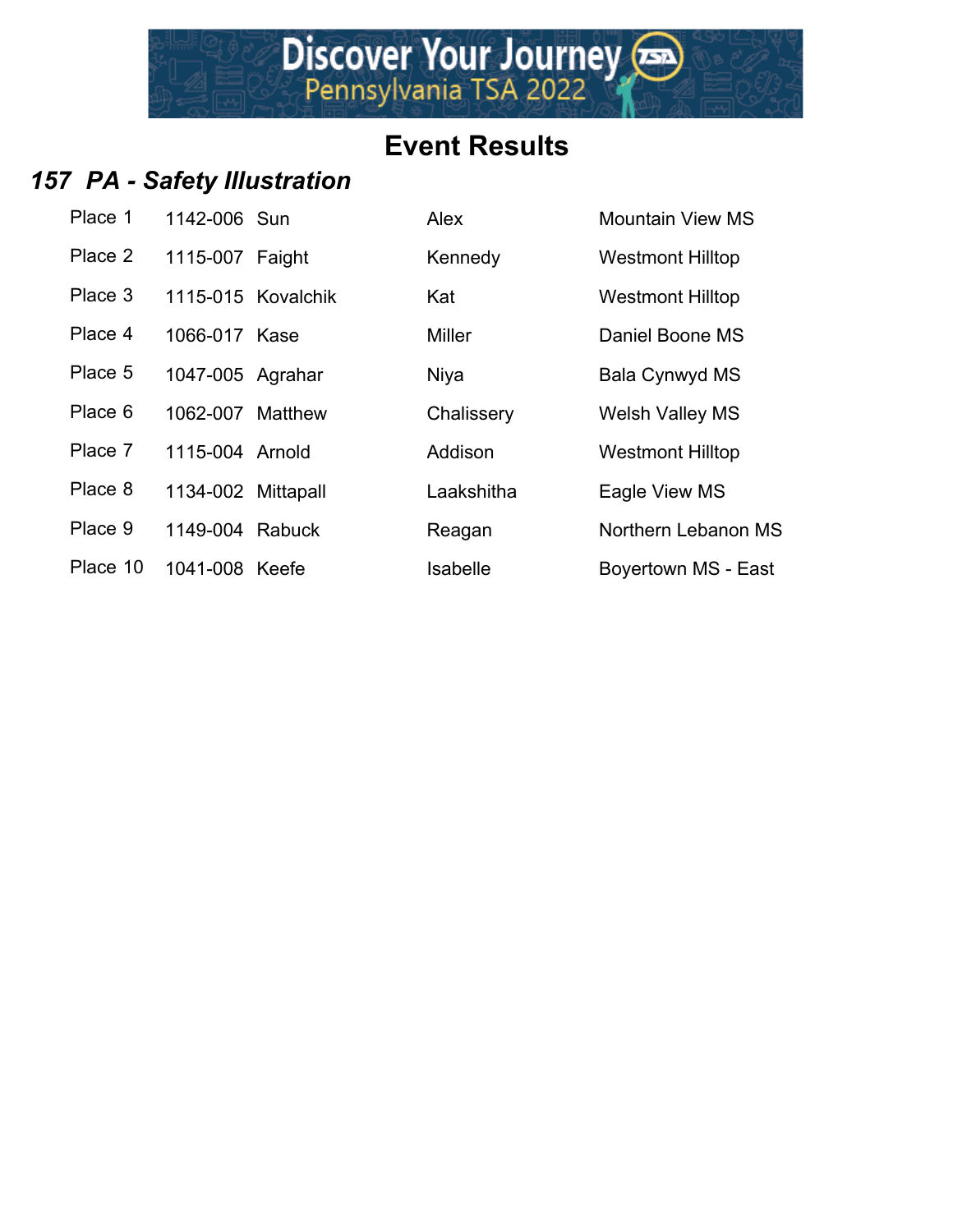

# *158 PA - Snapshot*

| Place 1  |                   | 1145-003 Gunarathna | Mihini   | <b>Lionville MS</b> |
|----------|-------------------|---------------------|----------|---------------------|
| Place 2  | 1149-005 Cheslock |                     | Collin   | Northern Lel        |
| Place 3  | 1066-031 Schafer  |                     | Luke     | Daniel Boon         |
| Place 4  | 1066-014 Derrick  |                     | Emerson  | Daniel Boon         |
| Place 5  |                   | 1062-011 Ferenchick | Sam      | <b>Welsh Valle</b>  |
| Place 6  | 1075-008 Zvara    |                     | Maisey   | Richland Jr.        |
| Place 7  | 1066-032 Wroten   |                     | Kathryn  | Daniel Boon         |
| Place 8  | 1071-003 Becker   |                     | Benjamin | Stroudsburg         |
| Place 9  | 1115-004 Arnold   |                     | Addison  | <b>Westmont H</b>   |
| Place 10 | 1005-017 Zhang    |                     | Pei Xuan | <b>Emory H. Ma</b>  |

| Place 1  |                   | 1145-003 Gunarathna | Mihini   | Lionville MS            |
|----------|-------------------|---------------------|----------|-------------------------|
| Place 2  | 1149-005 Cheslock |                     | Collin   | Northern Lebanon MS     |
| Place 3  | 1066-031 Schafer  |                     | Luke     | Daniel Boone MS         |
| Place 4  | 1066-014 Derrick  |                     | Emerson  | Daniel Boone MS         |
| Place 5  |                   | 1062-011 Ferenchick | Sam      | <b>Welsh Valley MS</b>  |
| Place 6  | 1075-008 Zvara    |                     | Maisey   | Richland Jr. HS         |
| Place 7  | 1066-032 Wroten   |                     | Kathryn  | Daniel Boone MS         |
| Place 8  | 1071-003 Becker   |                     | Benjamin | Stroudsburg JHS         |
| Place 9  | 1115-004 Arnold   |                     | Addison  | <b>Westmont Hilltop</b> |
| Place 10 | 1005-017 Zhang    |                     | Pei Xuan | Emory H. Markle MS      |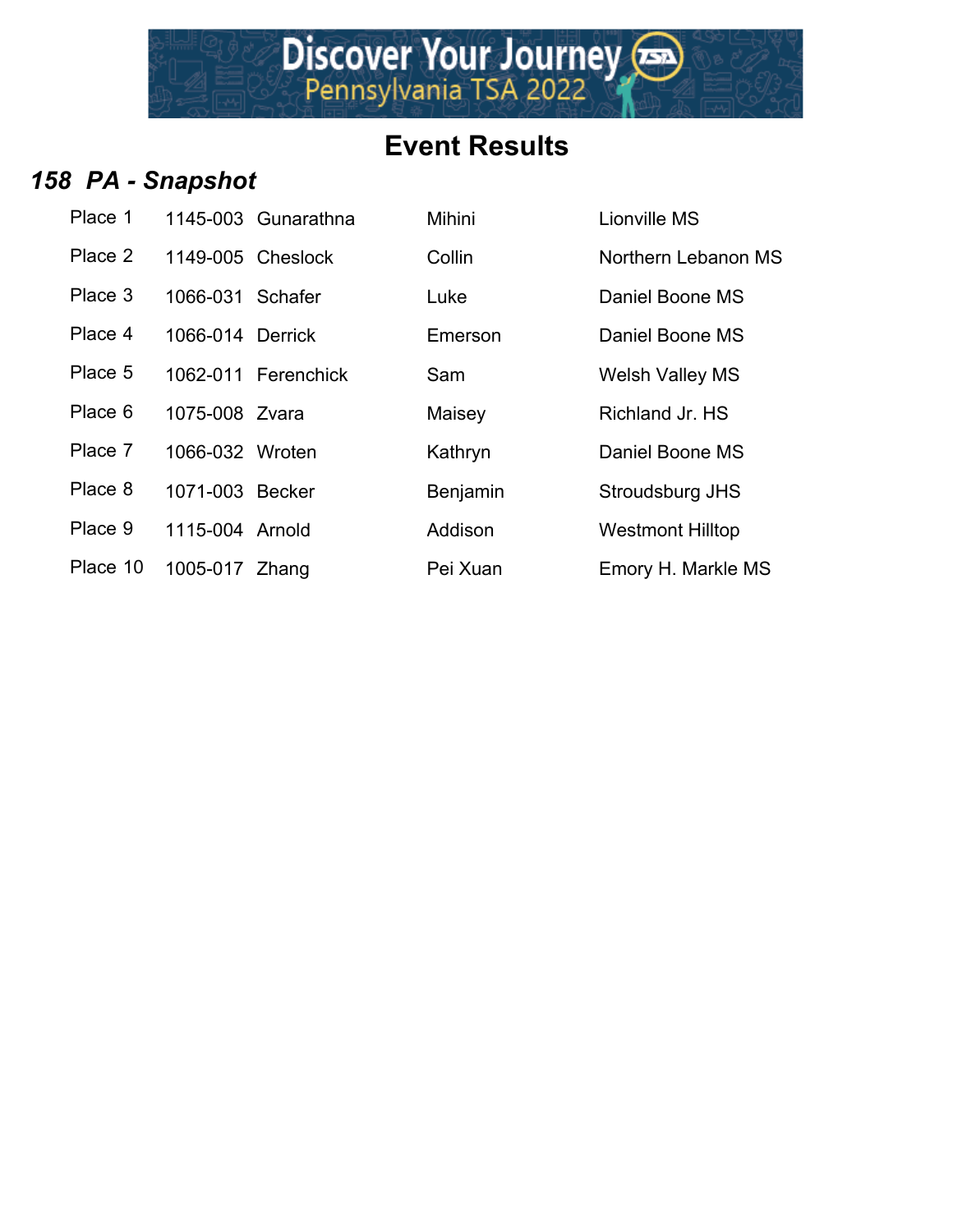

#### *159 PA-TSA VEX*

- Place 1 1063-002 Guttendorf Allison Carson MS
	- 1063-003 Christian Haley Carson MS 1063-004 Conner Chloe Christian Carson MS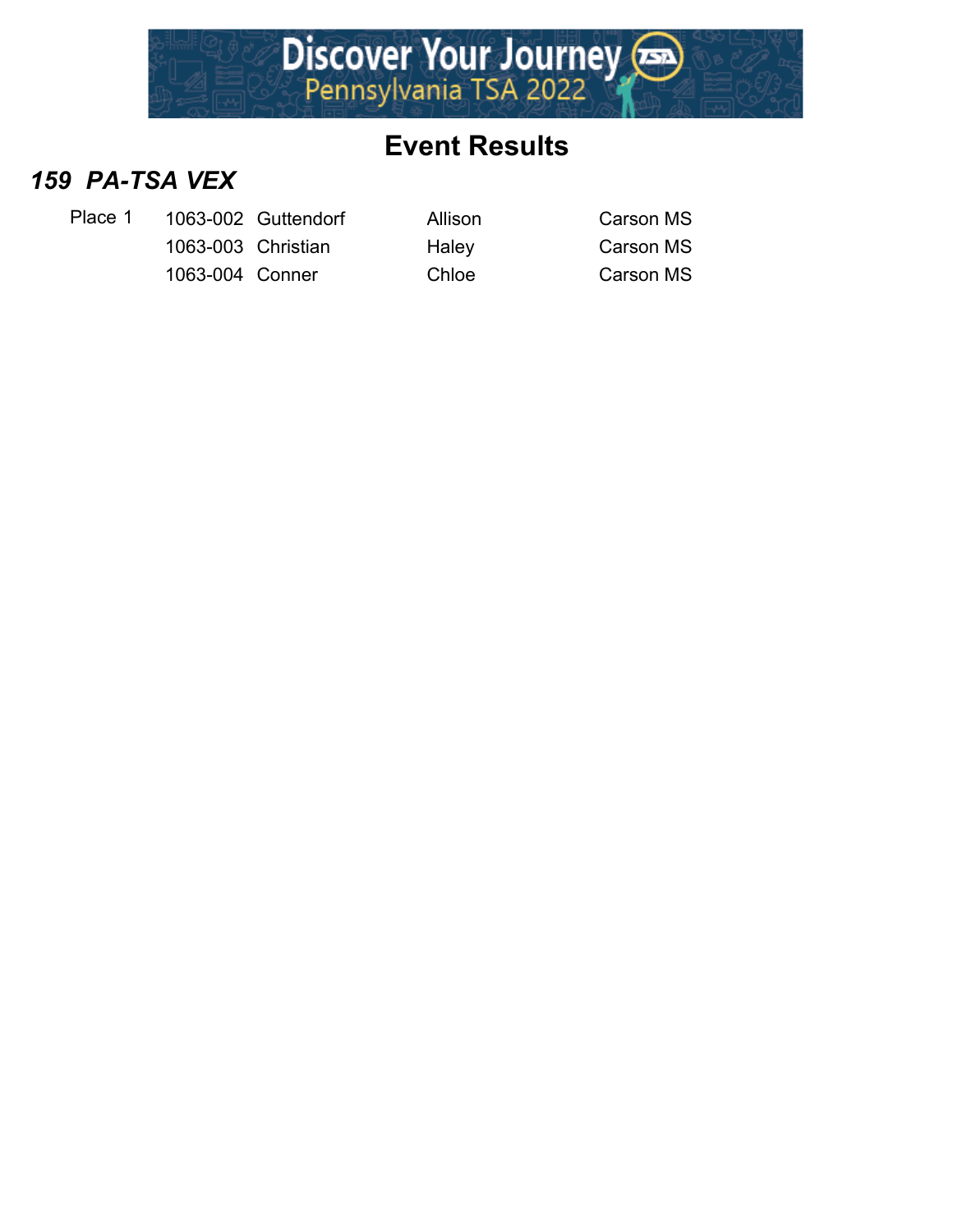Discover Your Journey

#### *171 Chapter Team - Written*

| Place 1  | 1062-033 Toikka   |                       | Leevi          | <b>Welsh Valley MS</b> |
|----------|-------------------|-----------------------|----------------|------------------------|
| Place 2  | 1062-021 Loiter   |                       | Clara          | <b>Welsh Valley MS</b> |
| Place 3  |                   | 1062-029 Standridge   | Jordan         | <b>Welsh Valley MS</b> |
| Place 4  | 1047-011 lves     |                       | <b>Matthew</b> | Bala Cynwyd MS         |
| Place 5  | 1047-014 Kuri     |                       | Arlene         | Bala Cynwyd MS         |
| Place 6  | 1049-011 Elshaari |                       | Waneis         | <b>Colonial MS</b>     |
| Place 7  |                   | 1066-027 McCough      | Collin         | Daniel Boone MS        |
| Place 8  | 1047-008 Freitag  |                       | Andrew         | Bala Cynwyd MS         |
| Place 9  |                   | 1047-020 Nickerson    | Simon          | Bala Cynwyd MS         |
| Place 10 |                   | 1049-018 Sakthinathan | Narayani       | <b>Colonial MS</b>     |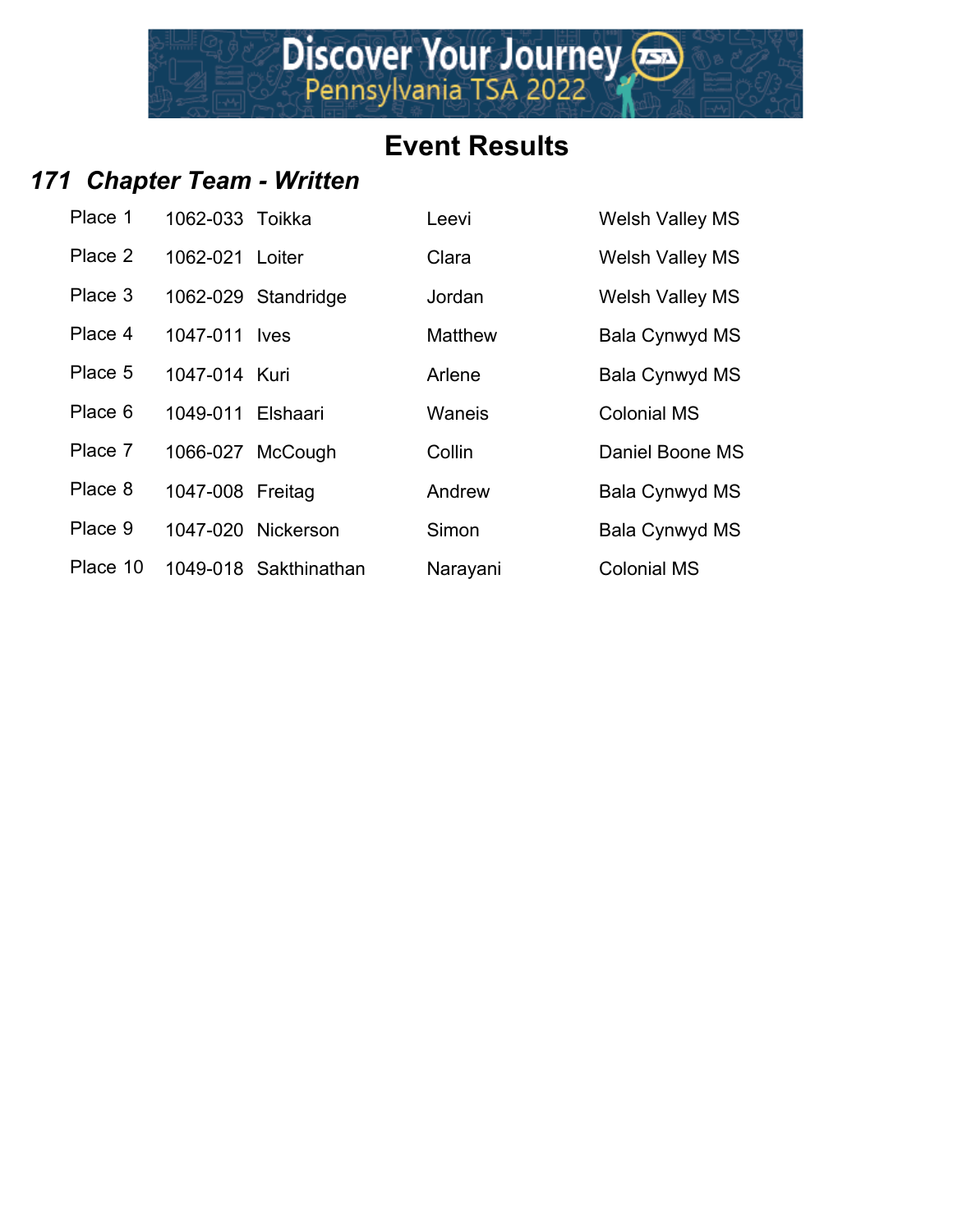Discover Your Journey

#### *172 Tech Bowl - Written*

| Place 1  | 1062-033 Toikka   |                   |
|----------|-------------------|-------------------|
| Place 2  | 1023-007 Wang     |                   |
| Place 3  | 1014-006 Pilling  |                   |
| Place 4  |                   | 1005-016 Wolgemut |
| Place 5  | 1014-005 Faust    |                   |
| Place 6  | 1066-026 Landis   |                   |
| Place 7  | 1066-022 Falstich |                   |
| Place 8  | 1004-010 Shah     |                   |
| Place 9  | 1019-002 Tressler |                   |
| Place 10 | 1023-006 Ling     |                   |

| Place 1  | 1062-033 Toikka   |                    | Leevi       | <b>Welsh Valley MS</b> |
|----------|-------------------|--------------------|-------------|------------------------|
| Place 2  | 1023-007 Wang     |                    | Leo         | Park Forest MS         |
| Place 3  | 1014-006 Pilling  |                    | Ethan       | Donald H. Eichhorn MS  |
| Place 4  |                   | 1005-016 Wolgemuth | Laedon      | Emory H. Markle MS     |
| Place 5  | 1014-005 Faust    |                    | Keyen       | Donald H. Eichhorn MS  |
| Place 6  | 1066-026 Landis   |                    | Christopher | Daniel Boone MS        |
| Place 7  | 1066-022 Falstich |                    | William     | Daniel Boone MS        |
| Place 8  | 1004-010 Shah     |                    | Aaryan      | Conestoga Valley MS    |
| Place 9  | 1019-002 Tressler |                    | Collin      | Mifflinburg Area MS    |
| Place 10 | 1023-006 Ling     |                    | Leo         | <b>Park Forest MS</b>  |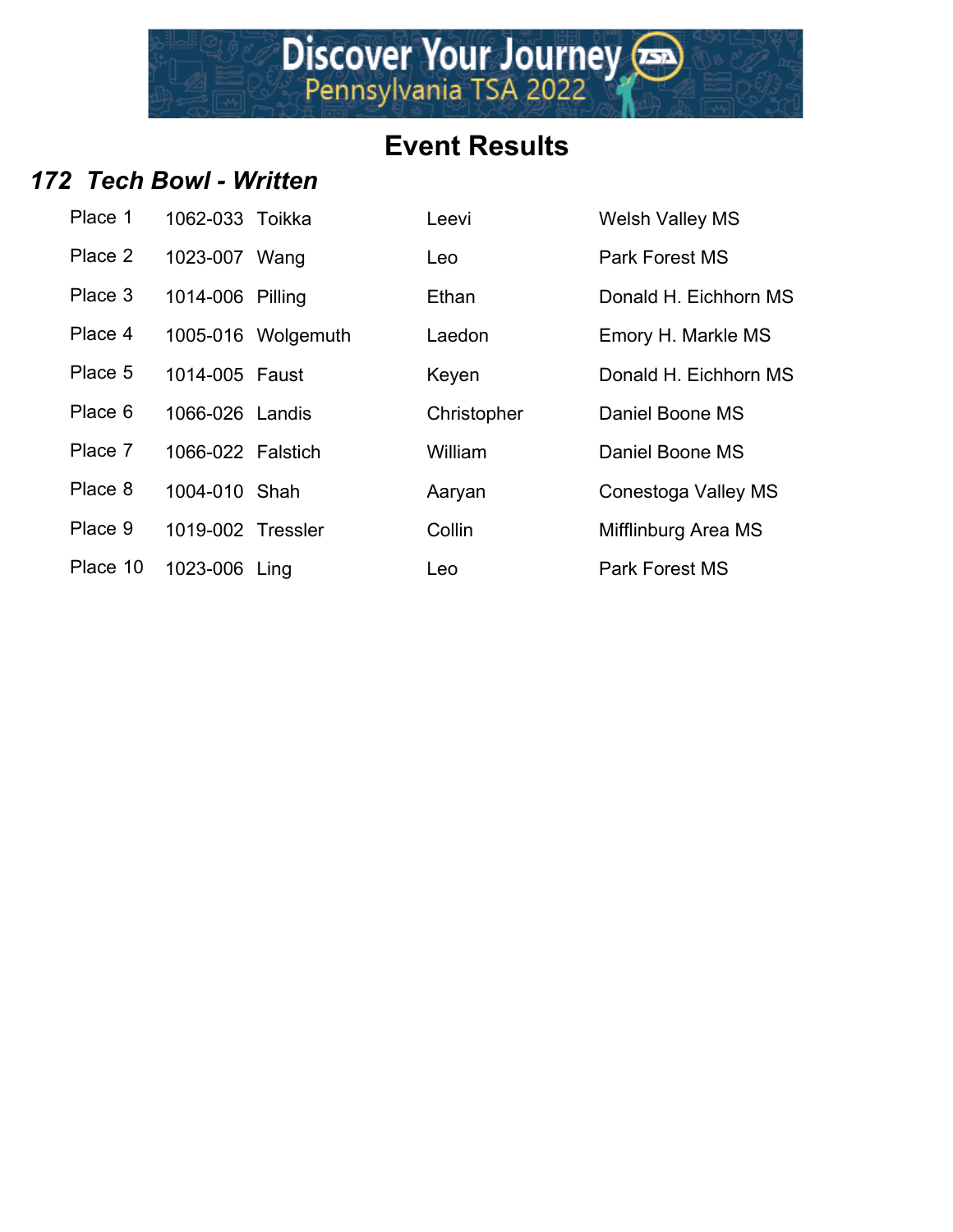

#### *201 Animatronics*

| Place 1 |                    | 2148-003 Saldubehere | David         | <b>Mifflin County HS</b> |
|---------|--------------------|----------------------|---------------|--------------------------|
|         | 2148-005 Czeck     |                      | Jayden        | <b>Mifflin County HS</b> |
|         | 2148-006 Stout     |                      | Trevor        | Mifflin County HS        |
|         | 2148-007 Boyer     |                      | Trey          | <b>Mifflin County HS</b> |
|         | 2148-009 Ivie      |                      | <b>Dallas</b> | <b>Mifflin County HS</b> |
|         | 2148-010 Ivie      |                      | Chelsea       | <b>Mifflin County HS</b> |
| Place 2 | 2116-004 Zielinski |                      | Josh          | <b>Wilson HS</b>         |
|         | 2116-005 Bliesath  |                      | Michael       | Wilson HS                |
|         | 2116-006 Delpizzo  |                      | Eric          | Wilson HS                |
|         | 2116-007 Marchio   |                      | Luca          | <b>Wilson HS</b>         |
|         | 2116-009 Makosch   |                      | Eric          | <b>Wilson HS</b>         |
|         | 2116-011 Lasky     |                      | Jordan        | <b>Wilson HS</b>         |
| Place 3 | 2082-012 Gambino   |                      | Andrew        | <b>Harriton HS</b>       |
|         |                    | 2082-015 Goldstein   | Maya          | <b>Harriton HS</b>       |
|         | 2082-019 Hao       |                      | Eleanor       | <b>Harriton HS</b>       |
|         | 2082-027 Lang      |                      | Qin           | <b>Harriton HS</b>       |
|         | 2082-030 Sharma    |                      | Ravi          | <b>Harriton HS</b>       |
|         |                    |                      |               |                          |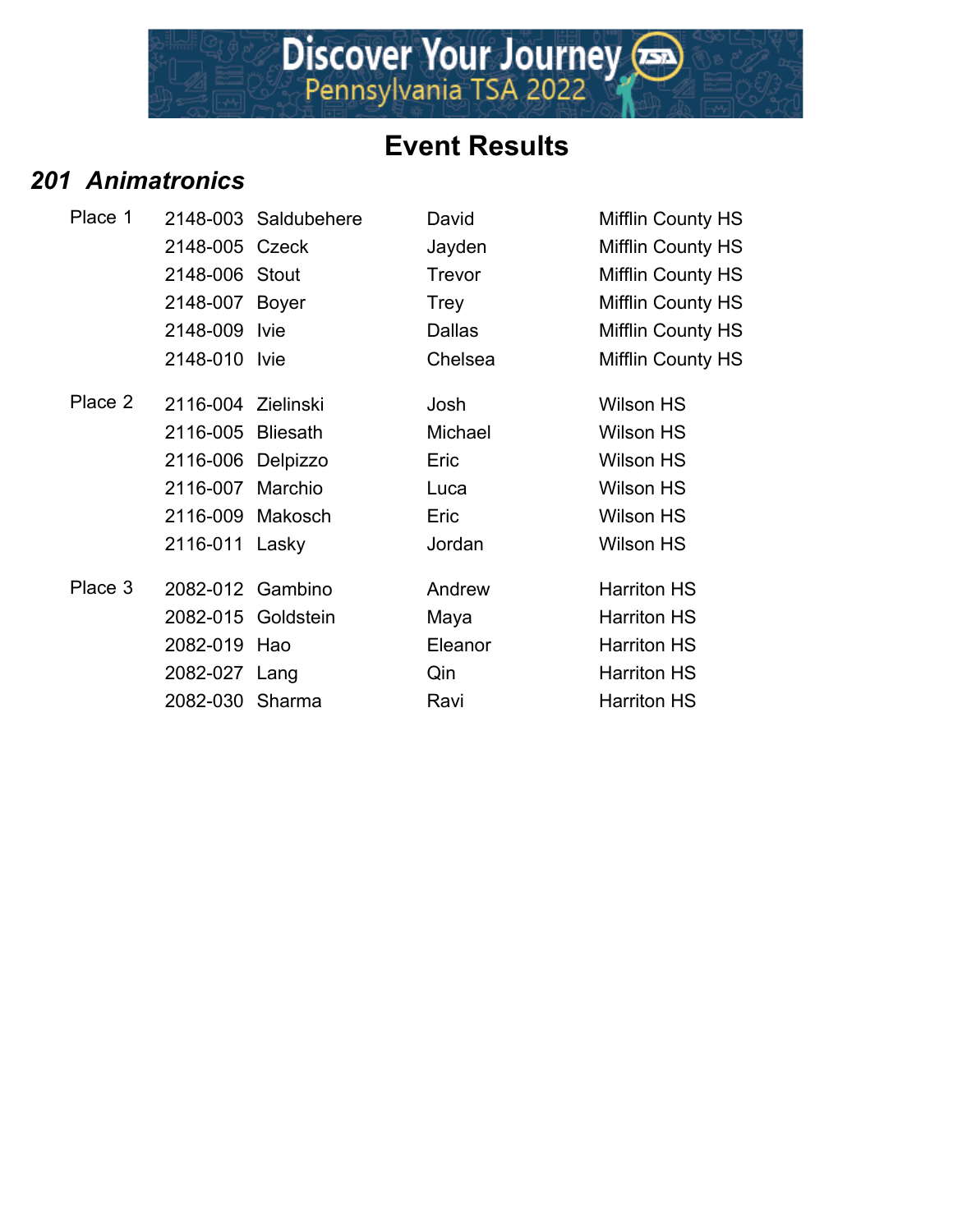## *202 Architectural Design*

| Place 1 | 2061-011 Taylor   |                     | Maya          | <b>Lower Merion HS</b>  |
|---------|-------------------|---------------------|---------------|-------------------------|
|         | 2061-015 Fang     |                     | Katie         | <b>Lower Merion HS</b>  |
|         | 2061-025 Wu       |                     | Emmi          | <b>Lower Merion HS</b>  |
|         | 2061-031 Wang     |                     | Claire        | <b>Lower Merion HS</b>  |
|         |                   | 2061-034 Underwood  | Anwen         | <b>Lower Merion HS</b>  |
|         | 2061-046 Gao      |                     | Phillip       | <b>Lower Merion HS</b>  |
| Place 2 | 2098-009 Bortree  |                     | <b>Brynn</b>  | State College HS 11/12  |
|         | 2098-026 Ruback   |                     | <b>Miriam</b> | State College HS 11/12  |
|         | 2098-034 Waite    |                     | Nathan        | State College HS 11/12  |
| Place 3 |                   | 2061-004 Weatherwax | Sophia        | <b>Lower Merion HS</b>  |
|         |                   | 2061-022 Mastaglio  | Evelyn        | <b>Lower Merion HS</b>  |
|         | 2061-029 Godfrey  |                     | Elinora       | <b>Lower Merion HS</b>  |
|         | 2061-038 Wu       |                     | Kevin         | <b>Lower Merion HS</b>  |
|         | 2061-047 Pearsall |                     | Quinten       | <b>Lower Merion HS</b>  |
|         | 2061-048 Sultanik |                     | Remy          | <b>Lower Merion HS</b>  |
| Place 4 | 2013-025 Berman   |                     | Dylan         | Fox Chapel Area HS      |
| Place 5 | 2103-003 Bunnell  |                     | Samantha      | <b>Richland Sr. HS</b>  |
|         | 2103-004 Chung    |                     | Leah          | <b>Richland Sr. HS</b>  |
|         | 2103-007 Hawkins  |                     | Makenzie      | <b>Richland Sr. HS</b>  |
|         | 2103-008 Mathis   |                     | Caitlin       | <b>Richland Sr. HS</b>  |
|         |                   | 2103-009 McKendree  | Eryn          | <b>Richland Sr. HS</b>  |
|         | 2103-012 Orr      |                     | Maggie        | Richland Sr. HS         |
| Place 6 | 2120-003 Dunkle   |                     | <b>Tyler</b>  | <b>Bedford HS</b>       |
|         | 2120-004 George   |                     | Ashton        | <b>Bedford HS</b>       |
|         | 2120-005 Arnold   |                     | <b>Isaac</b>  | <b>Bedford HS</b>       |
|         | 2120-006 Ruffley  |                     | Tristen       | <b>Bedford HS</b>       |
|         | 2120-008 Diehl    |                     | <b>Taylor</b> | <b>Bedford HS</b>       |
|         |                   | 2120-012 Richardson | Layne         | <b>Bedford HS</b>       |
| Place 7 | 2214-013 Heisey   |                     | Alex          | <b>York Suburban HS</b> |
|         | 2214-018 Stern    |                     | Austin        | York Suburban HS        |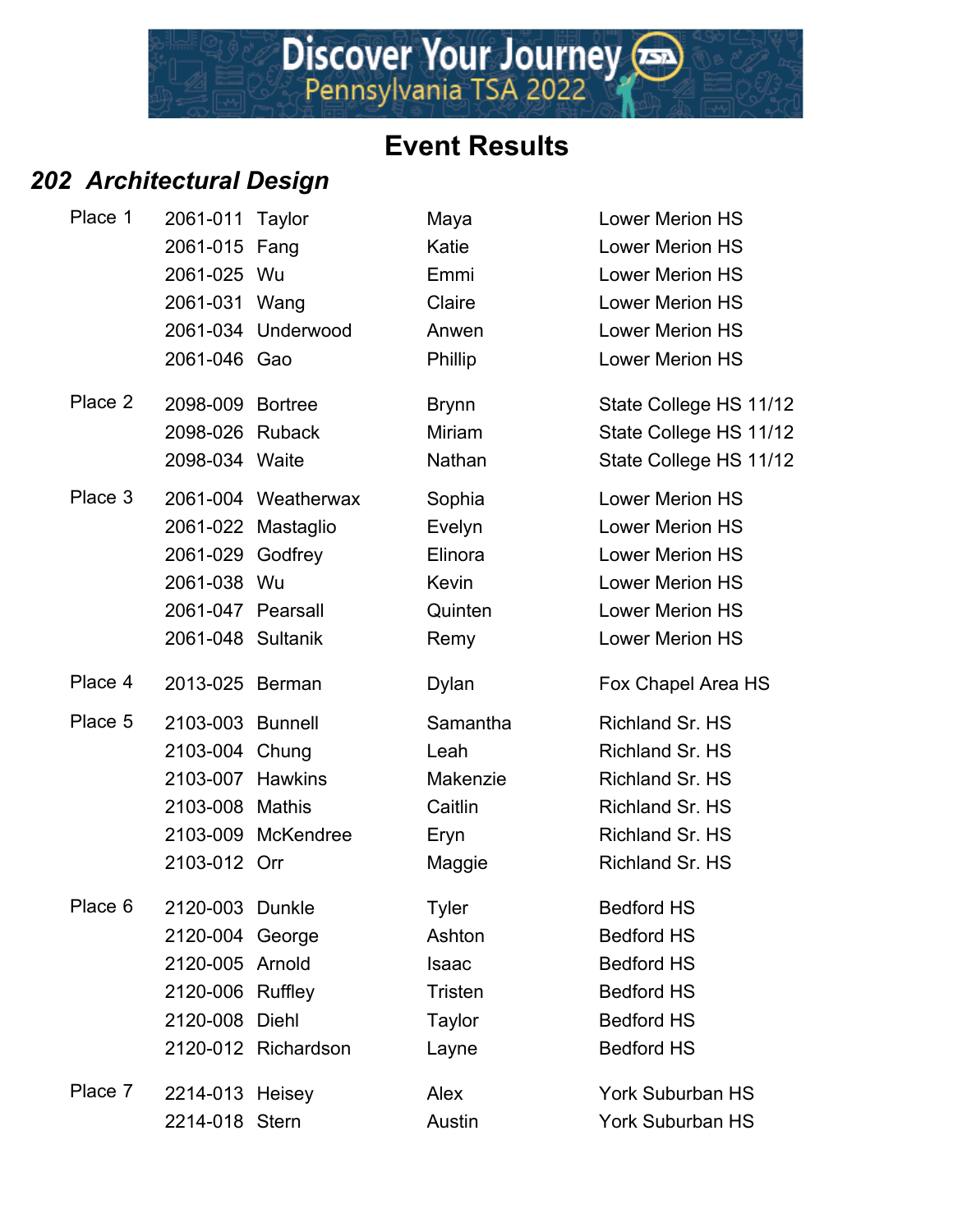

| Place 8  | 2152-033 Jain     |                     | Aarushi        | Downingtown STEM           |
|----------|-------------------|---------------------|----------------|----------------------------|
|          |                   | 2152-044 Khetrapal  | <b>Ishita</b>  | Downingtown STEM           |
|          | 2152-045 Kolli    |                     | <b>Nandita</b> | Downingtown STEM           |
|          | 2152-057 Nazareth |                     | Maryann        | Downingtown STEM           |
|          |                   | 2152-065 Penmetsa   | <b>Rishita</b> | Downingtown STEM           |
| Place 9  | 2087-006 Heckman  |                     | Sherry         | <b>Exeter Township SHS</b> |
|          | 2087-014 Ortiz    |                     | Leahnessa      | <b>Exeter Township SHS</b> |
|          | 2087-015 Scherer  |                     | Corinne        | <b>Exeter Township SHS</b> |
| Place 10 | 2111-004 lachini  |                     | Adrina         | Easton Area HS             |
|          | 2111-007 Mattison |                     | Megan          | Easton Area HS             |
|          |                   | 2111-011 Srinivasan | Vibha          | Easton Area HS             |
|          |                   |                     |                |                            |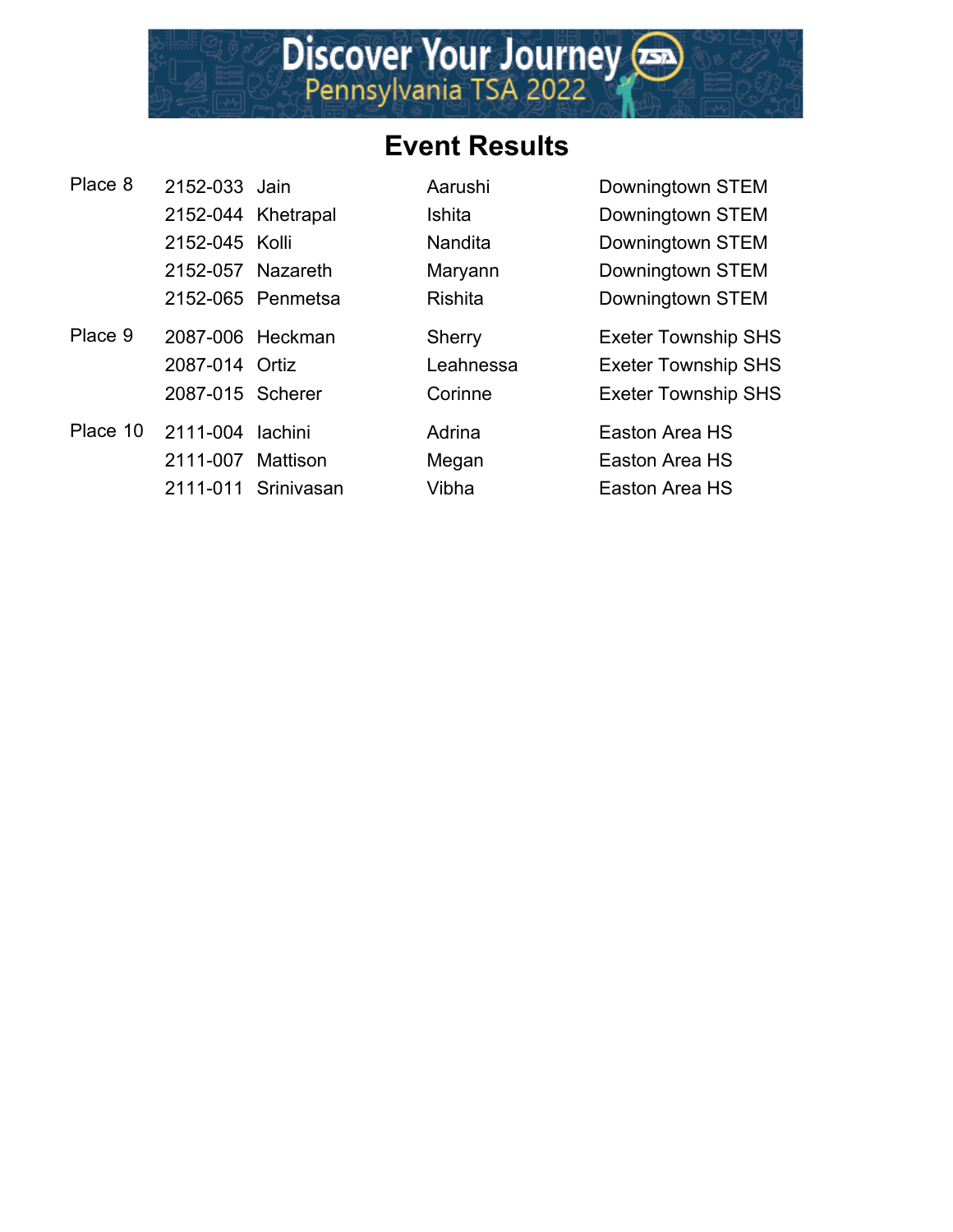## *203 Biotechnology Design*

| Place 1 |                   | 2098-008 Bhattacharyya | <b>Rik</b>      | State College HS 11/12    |
|---------|-------------------|------------------------|-----------------|---------------------------|
|         | 2098-018 Lambert  |                        | Mary            | State College HS 11/12    |
|         | 2098-019 Liu      |                        | Daniel          | State College HS 11/12    |
|         | 2098-026 Ruback   |                        | <b>Miriam</b>   | State College HS 11/12    |
|         | 2098-029 Schrauf  |                        | Luc             | State College HS 11/12    |
| Place 2 | 2103-006 Gerko    |                        | Melanie         | Richland Sr. HS           |
|         | 2103-007 Hawkins  |                        | Makenzie        | Richland Sr. HS           |
|         | 2103-008 Mathis   |                        | Caitlin         | Richland Sr. HS           |
|         | 2103-012 Orr      |                        | Maggie          | Richland Sr. HS           |
|         | 2103-014 Zheng    |                        | <b>Michelle</b> | Richland Sr. HS           |
|         | 2103-015 Zheng    |                        | <b>Brian</b>    | Richland Sr. HS           |
| Place 3 | 2061-011 Taylor   |                        | Maya            | <b>Lower Merion HS</b>    |
|         | 2061-015 Fang     |                        | Katie           | <b>Lower Merion HS</b>    |
|         | 2061-025 Wu       |                        | Emmi            | <b>Lower Merion HS</b>    |
|         | 2061-031 Wang     |                        | Claire          | <b>Lower Merion HS</b>    |
|         |                   | 2061-034 Underwood     | Anwen           | <b>Lower Merion HS</b>    |
|         | 2061-046 Gao      |                        | Phillip         | <b>Lower Merion HS</b>    |
| Place 4 | 2004-020 Black    |                        | Richard         | <b>Boyertown Area SHS</b> |
|         | 2004-023 Peredo   |                        | Sofia           | <b>Boyertown Area SHS</b> |
|         | 2004-025 Johri    |                        | Tanisha         | <b>Boyertown Area SHS</b> |
|         | 2004-026 Klass    |                        | <b>Dylan</b>    | <b>Boyertown Area SHS</b> |
| Place 5 | 2060-008 Qian     |                        | Yuki            | N. Allegheny IHS          |
|         | 2060-010 Zhang    |                        | Athena          | N. Allegheny IHS          |
|         | 2060-011 Wang     |                        | Amber           | N. Allegheny IHS          |
| Place 6 |                   | 2059-005 Coppersmith   | James           | South Western HS          |
|         | 2059-006 Dzbynski |                        | Emily           | South Western HS          |
|         | 2059-011          | -Li                    | Eric            | South Western HS          |
|         | 2059-017 Stormes  |                        | Fenton          | South Western HS          |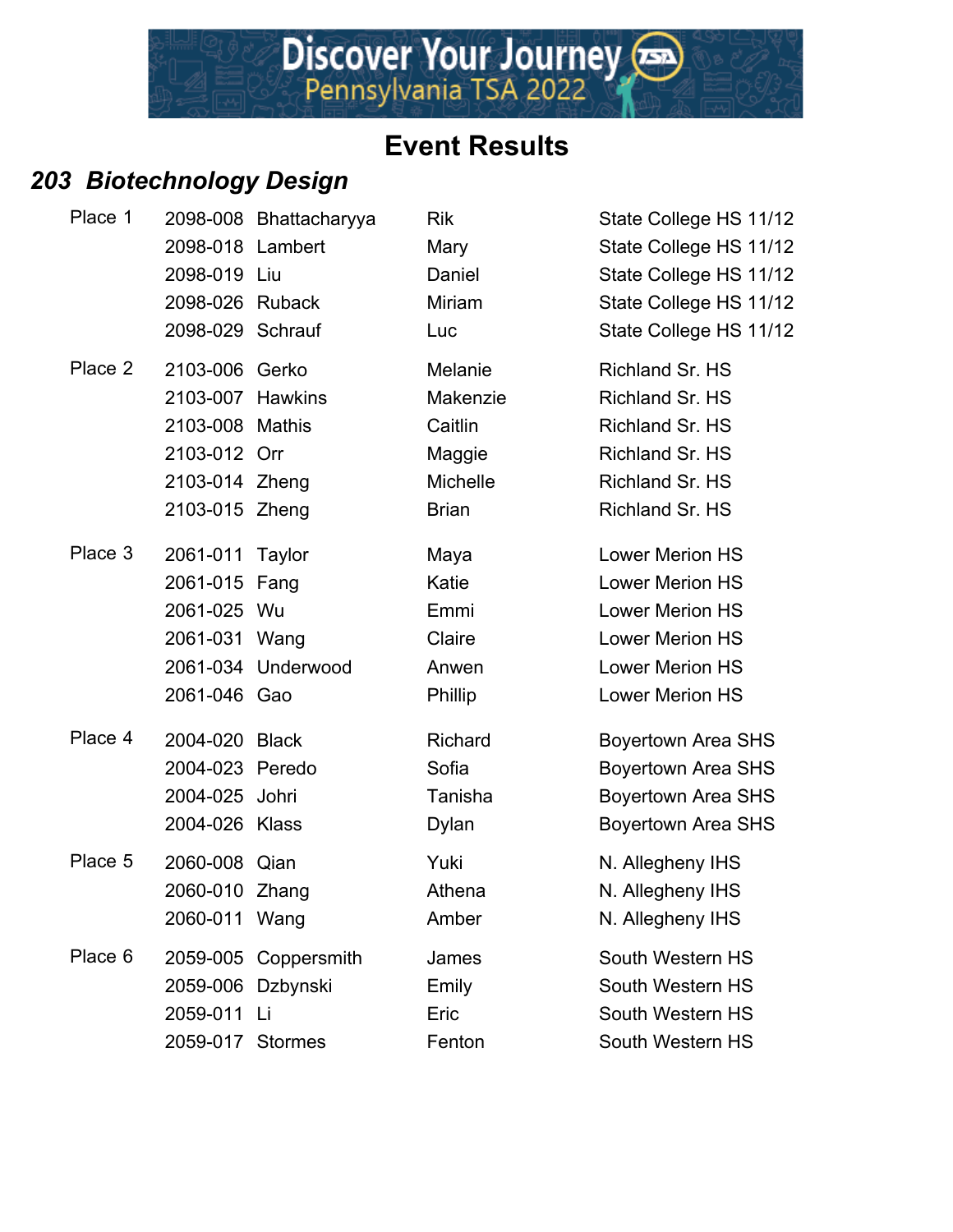

| Place 7  |                   | 2087-008 Keperling   | Hailey    | <b>Exeter Township SHS</b> |
|----------|-------------------|----------------------|-----------|----------------------------|
|          | 2087-009 Kunduru  |                      | Hansika   | <b>Exeter Township SHS</b> |
|          |                   | 2087-013 Mupparaju   | Saishree  | <b>Exeter Township SHS</b> |
|          | 2087-015 Scherer  |                      | Corinne   | <b>Exeter Township SHS</b> |
|          |                   | 2087-019 Seamans     | Peyton    | <b>Exeter Township SHS</b> |
| Place 8  | 2049-005 Pattison |                      | Haley     | Northern Cambria HS        |
|          |                   | 2049-010 Booterbaugh | CJ        | Northern Cambria HS        |
| Place 9  |                   | 2004-004 Freimann    | Christian | <b>Boyertown Area SHS</b>  |
|          | 2004-008 Josuweit |                      | Ethan     | <b>Boyertown Area SHS</b>  |
|          |                   | 2004-011 Leshinskie  | Josh      | <b>Boyertown Area SHS</b>  |
|          | 2004-012 Mumie    |                      | Joshua    | <b>Boyertown Area SHS</b>  |
|          | 2004-016 Yambor   |                      | Luke      | <b>Boyertown Area SHS</b>  |
|          |                   | 2004-021 DeMenno     | Richard   | <b>Boyertown Area SHS</b>  |
| Place 10 | 2043-058 Vijay    |                      | Pranai    | South Fayette Township HS  |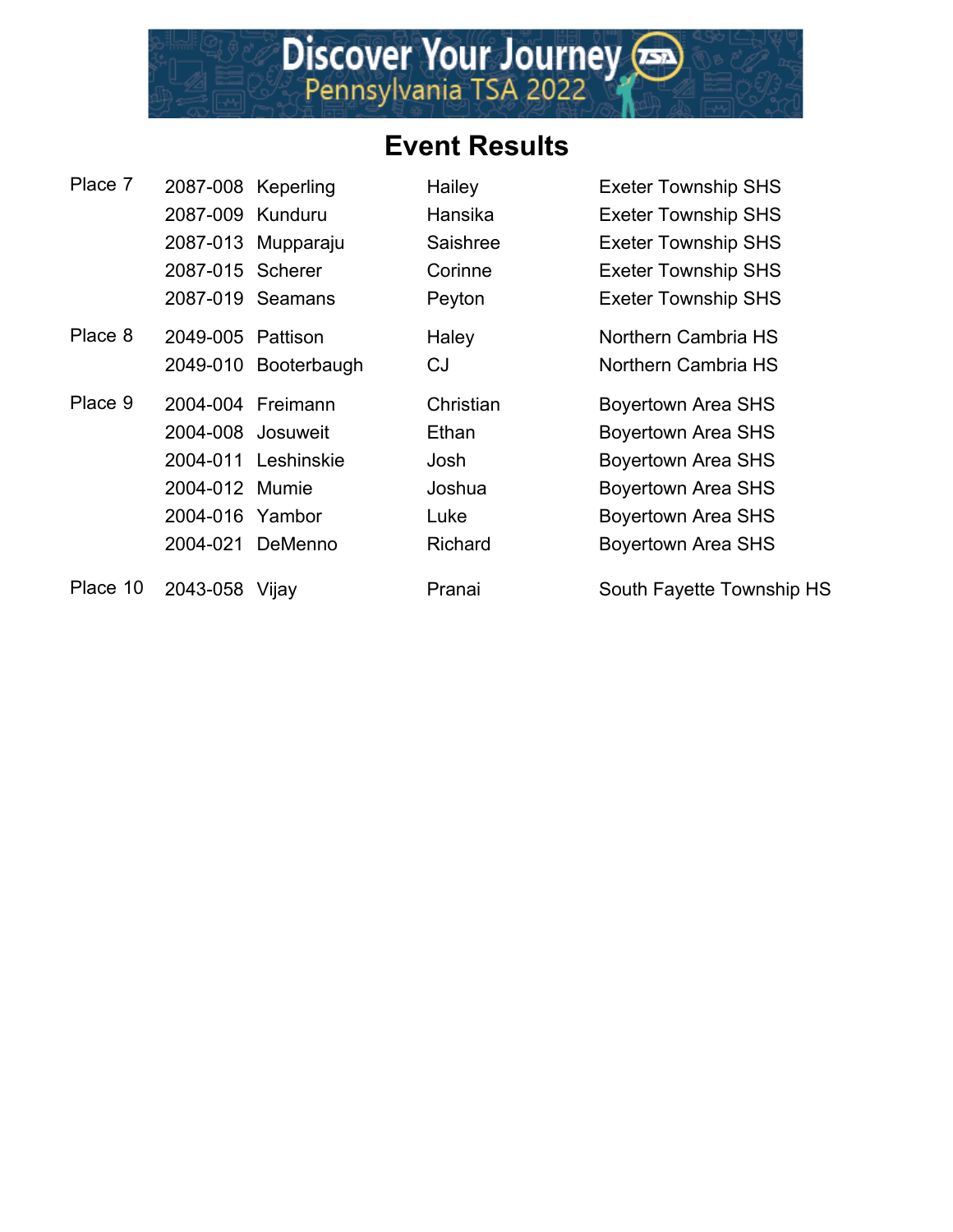#### *204 Board Game Design*

| Place 1 |                   | 2004-004 Freimann    | Christian       | <b>Boyertown Area SHS</b> |
|---------|-------------------|----------------------|-----------------|---------------------------|
|         |                   | 2004-008 Josuweit    | Ethan           | <b>Boyertown Area SHS</b> |
|         | 2004-012 Mumie    |                      | Joshua          | <b>Boyertown Area SHS</b> |
|         | 2004-016 Yambor   |                      | Luke            | <b>Boyertown Area SHS</b> |
|         | 2004-019 Angus    |                      | <b>Phillip</b>  | <b>Boyertown Area SHS</b> |
|         |                   | 2004-021 DeMenno     | Richard         | <b>Boyertown Area SHS</b> |
| Place 2 | 2218-004 Kitchen  |                      | Lyndsey         | Cambria Heights HS        |
|         | 2218-005 Legrand  |                      | Maya            | Cambria Heights HS        |
| Place 3 | 2004-002 Martin   |                      | Madison         | <b>Boyertown Area SHS</b> |
|         | 2004-003 Young    |                      | Caroline        | <b>Boyertown Area SHS</b> |
|         | 2004-017 Camp     |                      | Lyndsay         | <b>Boyertown Area SHS</b> |
|         | 2004-023 Peredo   |                      | Sofia           | <b>Boyertown Area SHS</b> |
|         | 2004-025 Johri    |                      | Tanisha         | Boyertown Area SHS        |
| Place 4 | 2192-004 Mull     |                      | <b>Mercedes</b> | Conemaugh Township Area   |
|         | 2192-009          |                      |                 |                           |
|         | 2192-010          |                      |                 |                           |
| Place 5 | 2195-003 Oesterle |                      | Fray            | Oley Valley HS            |
|         | 2195-004 Vocu     |                      | Lia             | Oley Valley HS            |
| Place 6 | 2218-007 Rogal    |                      | Kennedy         | Cambria Heights HS        |
|         |                   | 2218-008 Bernecky    | <b>Rylee</b>    | Cambria Heights HS        |
| Place 7 |                   | 2214-006 Aulthouse   | Matt            | York Suburban HS          |
|         | 2214-007 Chen     |                      | Leo             | York Suburban HS          |
|         | 2214-008 Mina     |                      | Kirollos        | York Suburban HS          |
| Place 8 | 2061-009 Reed     |                      | <b>Ben</b>      | <b>Lower Merion HS</b>    |
|         | 2061-012 Chang    |                      | Leonne Chang    | <b>Lower Merion HS</b>    |
|         | 2061-017 Taylor   |                      | Danny           | Lower Merion HS           |
|         | 2061-021 Yang     |                      | Eric            | <b>Lower Merion HS</b>    |
|         |                   | 2061-040 Lachenmayer | Luke            | <b>Lower Merion HS</b>    |
|         |                   | 2061-044 Nickerson   | Oliver          | <b>Lower Merion HS</b>    |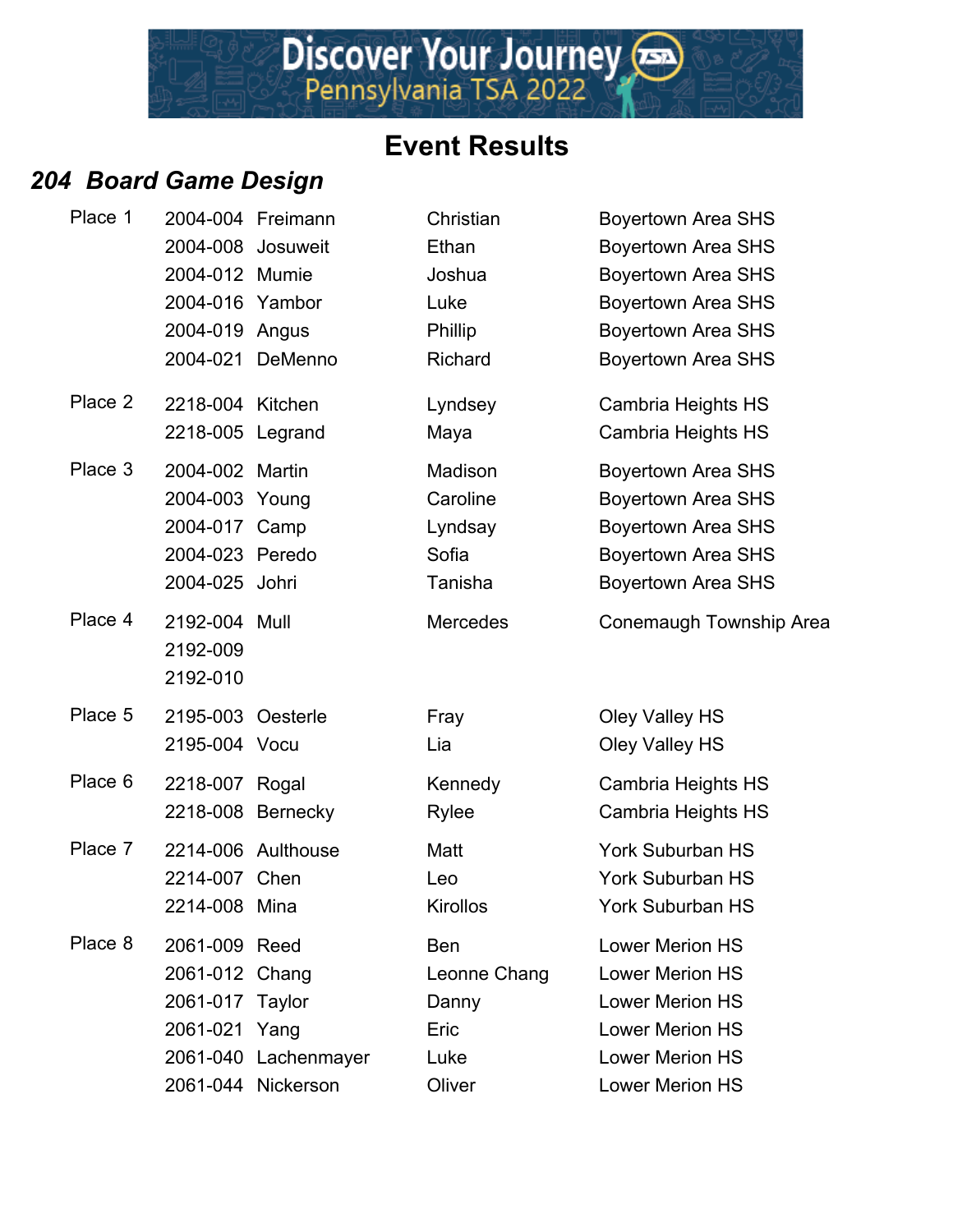# **Event Results**

| Place 9  | 2151-002 Kim      |                      | David        | Daniel Boone Area HS |
|----------|-------------------|----------------------|--------------|----------------------|
|          | 2151-005 Schafer  |                      | Amy          | Daniel Boone Area HS |
|          | 2151-007 Shanley  |                      | James        | Daniel Boone Area HS |
| Place 10 | 2059-002 Baney    |                      | Emma         | South Western HS     |
|          | 2059-004 Burnside |                      | Juliana      | South Western HS     |
|          | 2059-013 Nice     |                      | Deeley       | South Western HS     |
|          | 2059-014 Poalucci |                      | <b>Dylan</b> | South Western HS     |
|          | 2059-016 Smith    |                      | Mariah       | South Western HS     |
|          |                   | 2059-018 Strausbaugh | Korinne      | South Western HS     |
|          |                   |                      |              |                      |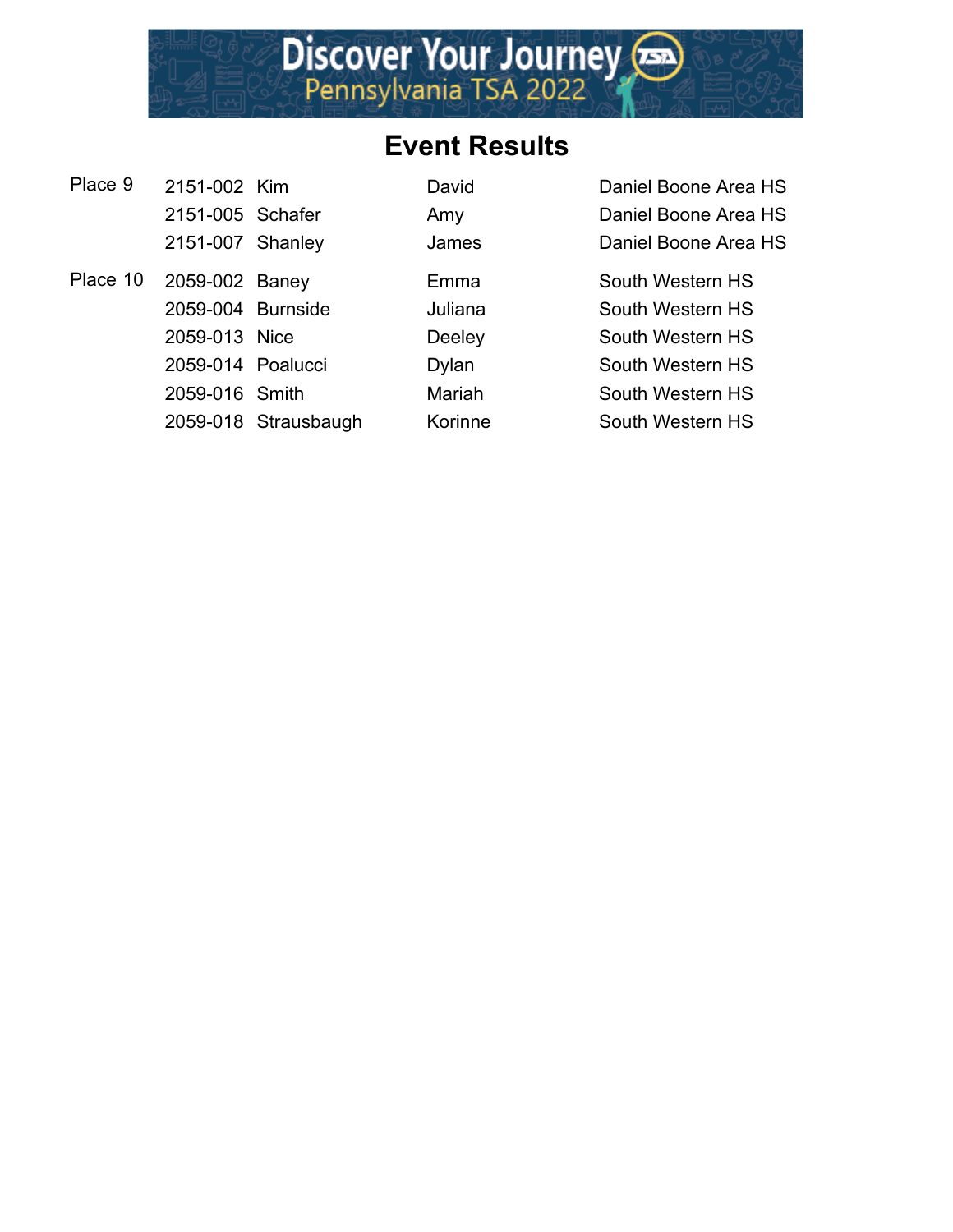# **Event Results**

#### *205 CAD Architecture*

| Place 1  |                   | 2102-006 Christenson | Sean        | <b>Boiling Springs I</b> |
|----------|-------------------|----------------------|-------------|--------------------------|
| Place 2  | 2046-010 Franks   |                      | Aidan       | Twin Valley HS           |
| Place 3  | 2111-013 Zhou     |                      | Shelly      | Easton Area HS           |
| Place 4  |                   | 2102-012 Hammontree  | Laurelin    | <b>Boiling Springs I</b> |
| Place 5  | 2008-018 Nafziger |                      | Conner      | Conestoga Valle          |
| Place 6  | 2089-002 Houy     |                      | Kaylee      | <b>Blackhawk HS</b>      |
| Place 7  | 2214-013 Heisey   |                      | Alex        | York Suburban I          |
| Place 8  | 2103-004 Chung    |                      | Leah        | Richland Sr. HS          |
| Place 9  | 2004-005 Haydt    |                      | Christopher | <b>Boyertown Area</b>    |
| Place 10 |                   | 2009-025 Thangavel   | Gunan       | Cumberland Val           |

| Place 1  |                   | 2102-006 Christenson | Sean        | <b>Boiling Springs HS</b>   |
|----------|-------------------|----------------------|-------------|-----------------------------|
| Place 2  | 2046-010 Franks   |                      | Aidan       | <b>Twin Valley HS</b>       |
| Place 3  | 2111-013 Zhou     |                      | Shelly      | Easton Area HS              |
| Place 4  |                   | 2102-012 Hammontree  | Laurelin    | <b>Boiling Springs HS</b>   |
| Place 5  | 2008-018 Nafziger |                      | Conner      | Conestoga Valley HS         |
| Place 6  | 2089-002 Houy     |                      | Kaylee      | <b>Blackhawk HS</b>         |
| Place 7  | 2214-013 Heisey   |                      | <b>Alex</b> | <b>York Suburban HS</b>     |
| Place 8  | 2103-004 Chung    |                      | Leah        | Richland Sr. HS             |
| Place 9  | 2004-005 Haydt    |                      | Christopher | <b>Boyertown Area SHS</b>   |
| Place 10 |                   | 2009-025 Thangavel   | Gunan       | <b>Cumberland Valley HS</b> |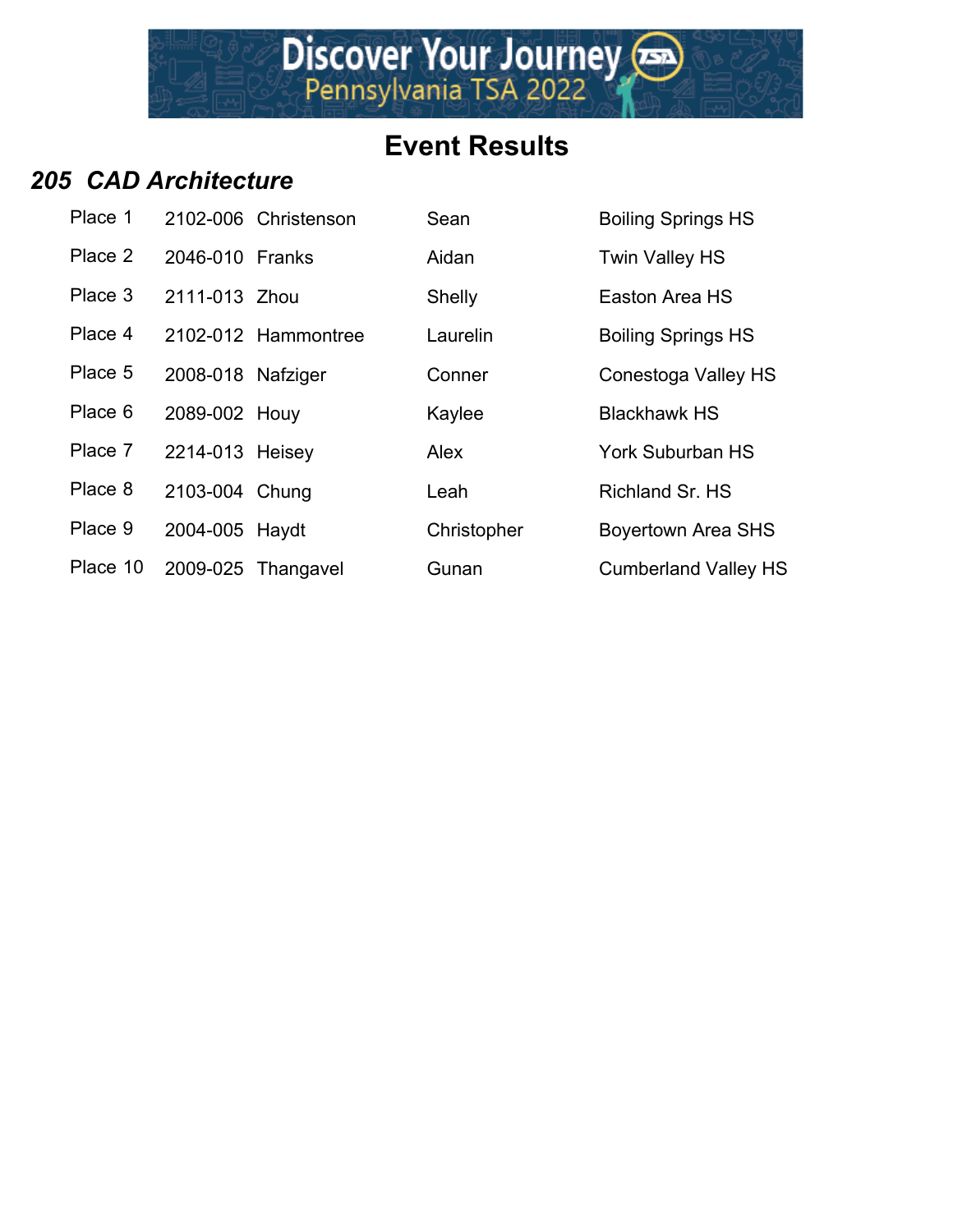# **Event Results**

# *206 CAD Engineering*

| Place 1  |                   | 2009-003 Negandhi        | <b>Rushil</b> | <b>Cumberland Valley HS</b>   |
|----------|-------------------|--------------------------|---------------|-------------------------------|
| Place 2  | 2214-009 West     |                          | <b>Noah</b>   | <b>York Suburban HS</b>       |
| Place 3  | 2084-020 Rickert  |                          | Kaidan        | <b>Plymouth Whitemarsh HS</b> |
| Place 4  | 2214-007 Chen     |                          | Leo           | <b>York Suburban HS</b>       |
| Place 5  |                   | 2046-012 Troutman        | Caleb         | <b>Twin Valley HS</b>         |
| Place 6  | 2004-009 Boughter |                          | Jacob         | <b>Boyertown Area SHS</b>     |
| Place 7  | 2206-003 Peifer   |                          | <b>Brodie</b> | Boyertown Freshman            |
| Place 8  |                   | 2082-024 McGrane-Moffitt | <b>Nolan</b>  | <b>Harriton HS</b>            |
| Place 9  |                   | 2125-006 EdDahmouni      | Adam          | <b>York County School of</b>  |
| Place 10 | 2046-014 Rubincan |                          | <b>Dustin</b> | <b>Twin Valley HS</b>         |
|          |                   |                          |               |                               |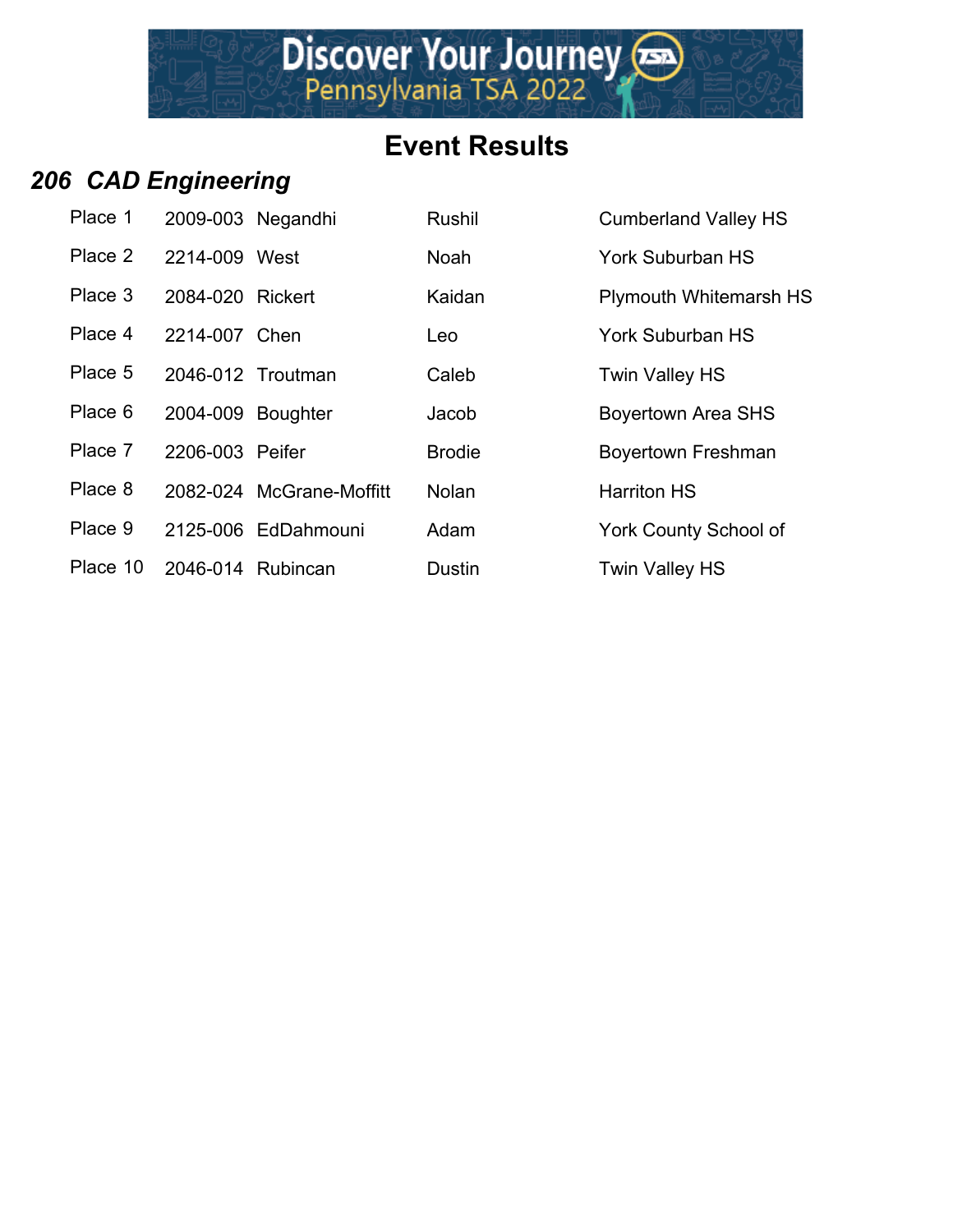## *207 Chapter Team*

| Place 1 |                   | 2008-004 Armstrong  | Nolen         | Conestoga Valley HS           |
|---------|-------------------|---------------------|---------------|-------------------------------|
|         |                   | 2008-005 Buckwalter | Emily         | Conestoga Valley HS           |
|         | 2008-010 Heisey   |                     | Marisa        | Conestoga Valley HS           |
|         | 2008-012 Horst    |                     | <b>Taylor</b> | Conestoga Valley HS           |
|         | 2008-018 Nafziger |                     | Conner        | Conestoga Valley HS           |
|         | 2008-019 Phillips |                     | Abby          | Conestoga Valley HS           |
| Place 2 |                   | 2061-016 Donovan    | Joy           | <b>Lower Merion HS</b>        |
|         | 2061-018 Dresnin  |                     | Eli           | <b>Lower Merion HS</b>        |
|         | 2061-021 Yang     |                     | Eric          | <b>Lower Merion HS</b>        |
|         | 2061-033 Terosky  |                     | Ava           | <b>Lower Merion HS</b>        |
|         |                   | 2061-044 Nickerson  | Oliver        | <b>Lower Merion HS</b>        |
|         | 2061-046 Gao      |                     | Phillip       | <b>Lower Merion HS</b>        |
| Place 3 |                   | 2082-008 Carrasco   | Julia         | <b>Harriton HS</b>            |
|         | 2082-014 Gilbert  |                     | Adam          | <b>Harriton HS</b>            |
|         |                   | 2082-020 Karhadkar  | Aditi         | <b>Harriton HS</b>            |
|         | 2082-026 Penna    |                     | Surya         | <b>Harriton HS</b>            |
|         | 2082-028 Reisner  |                     | William       | <b>Harriton HS</b>            |
|         | 2082-034 Wright   |                     | Julie         | <b>Harriton HS</b>            |
| Place 4 | 2004-002 Martin   |                     | Madison       | <b>Boyertown Area SHS</b>     |
|         | 2004-003 Young    |                     | Caroline      | <b>Boyertown Area SHS</b>     |
|         | 2004-020 Black    |                     | Richard       | <b>Boyertown Area SHS</b>     |
|         | 2004-025 Johri    |                     | Tanisha       | <b>Boyertown Area SHS</b>     |
|         | 2004-026 Klass    |                     | Dylan         | <b>Boyertown Area SHS</b>     |
|         | 2004-027 Famous   |                     | Lucas         | <b>Boyertown Area SHS</b>     |
| Place 5 |                   | 2084-003 Al-Saleem  | Zane          | <b>Plymouth Whitemarsh HS</b> |
|         |                   | 2084-008 Dougherty  | Caitlin       | <b>Plymouth Whitemarsh HS</b> |
|         |                   | 2084-016 Moldovsky  | Benjamin      | <b>Plymouth Whitemarsh HS</b> |
|         | 2084-020 Rickert  |                     | Kaidan        | <b>Plymouth Whitemarsh HS</b> |
|         | 2084-021 Roy      |                     | Akhil         | Plymouth Whitemarsh HS        |
|         | 2084-022 Roy      |                     | Kirthi        | <b>Plymouth Whitemarsh HS</b> |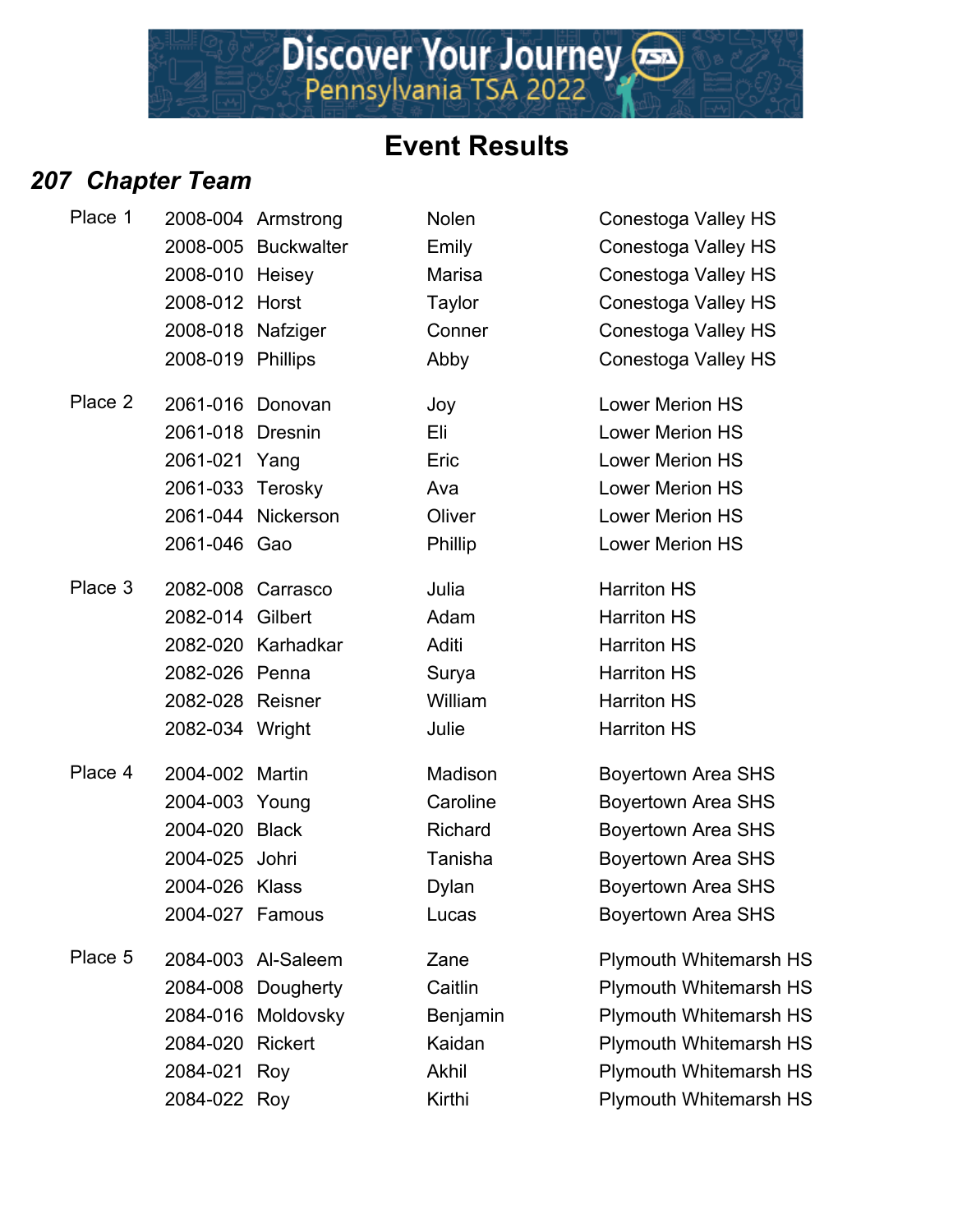| Place 6  | 2063-002 Patel     |                        | Pruthvi        | Stroudsburg HS             |
|----------|--------------------|------------------------|----------------|----------------------------|
|          | 2063-003 Morgan    |                        | Casimir        | Stroudsburg HS             |
|          |                    | 2063-004 Canongo       | Alexander      | Stroudsburg HS             |
|          | 2063-006 Stasulli  |                        | Kai            | Stroudsburg HS             |
|          | 2063-007 Christian |                        | <b>Tyler</b>   | Stroudsburg HS             |
|          | 2063-008 Smith     |                        | Colin          | Stroudsburg HS             |
| Place 7  |                    | 2059-005 Coppersmith   | James          | South Western HS           |
|          | 2059-006 Dzbynski  |                        | Emily          | South Western HS           |
|          | 2059-009 Grove     |                        | Evan           | South Western HS           |
|          | 2059-010 Kaintz    |                        | Rachel         | South Western HS           |
|          | 2059-011           | - Li                   | Eric           | South Western HS           |
|          |                    | 2059-018 Strausbaugh   | Korinne        | South Western HS           |
| Place 8  | 2151-004 Le        |                        | <b>Brianna</b> | Daniel Boone Area HS       |
|          |                    | 2151-011 Cappelletti   | Alexia         | Daniel Boone Area HS       |
|          | 2151-012 Kremer    |                        | <b>Isaac</b>   | Daniel Boone Area HS       |
|          | 2151-013 Le        |                        | Stefanie       | Daniel Boone Area HS       |
|          | 2151-014 Subbiah   |                        | <b>Rithu</b>   | Daniel Boone Area HS       |
|          | 2151-015 Worrall   |                        | Cali           | Daniel Boone Area HS       |
| Place 9  | 2098-004 Adu       |                        | Elijah         | State College HS 11/12     |
|          |                    | 2098-008 Bhattacharyya | <b>Rik</b>     | State College HS 11/12     |
|          | 2098-018 Lambert   |                        | Mary           | State College HS 11/12     |
|          | 2098-026 Ruback    |                        | Miriam         | State College HS 11/12     |
|          | 2098-027 Salvia    |                        | Daniel         | State College HS 11/12     |
|          | 2098-030 Sheaffer  |                        | Ethan          | State College HS 11/12     |
| Place 10 | 2054-003 Hoover    |                        | Maddi          | <b>Westmont Hilltop HS</b> |
|          |                    | 2054-007 Kovalchik     | Elle           | <b>Westmont Hilltop HS</b> |
|          | 2054-008 Leiden    |                        | <b>Nicole</b>  | <b>Westmont Hilltop HS</b> |
|          | 2054-009 Mackall   |                        | Maria          | <b>Westmont Hilltop HS</b> |
|          | 2054-010 Messina   |                        | Grace          | <b>Westmont Hilltop HS</b> |
|          | 2054-013 Nibert    |                        | Joe            | <b>Westmont Hilltop HS</b> |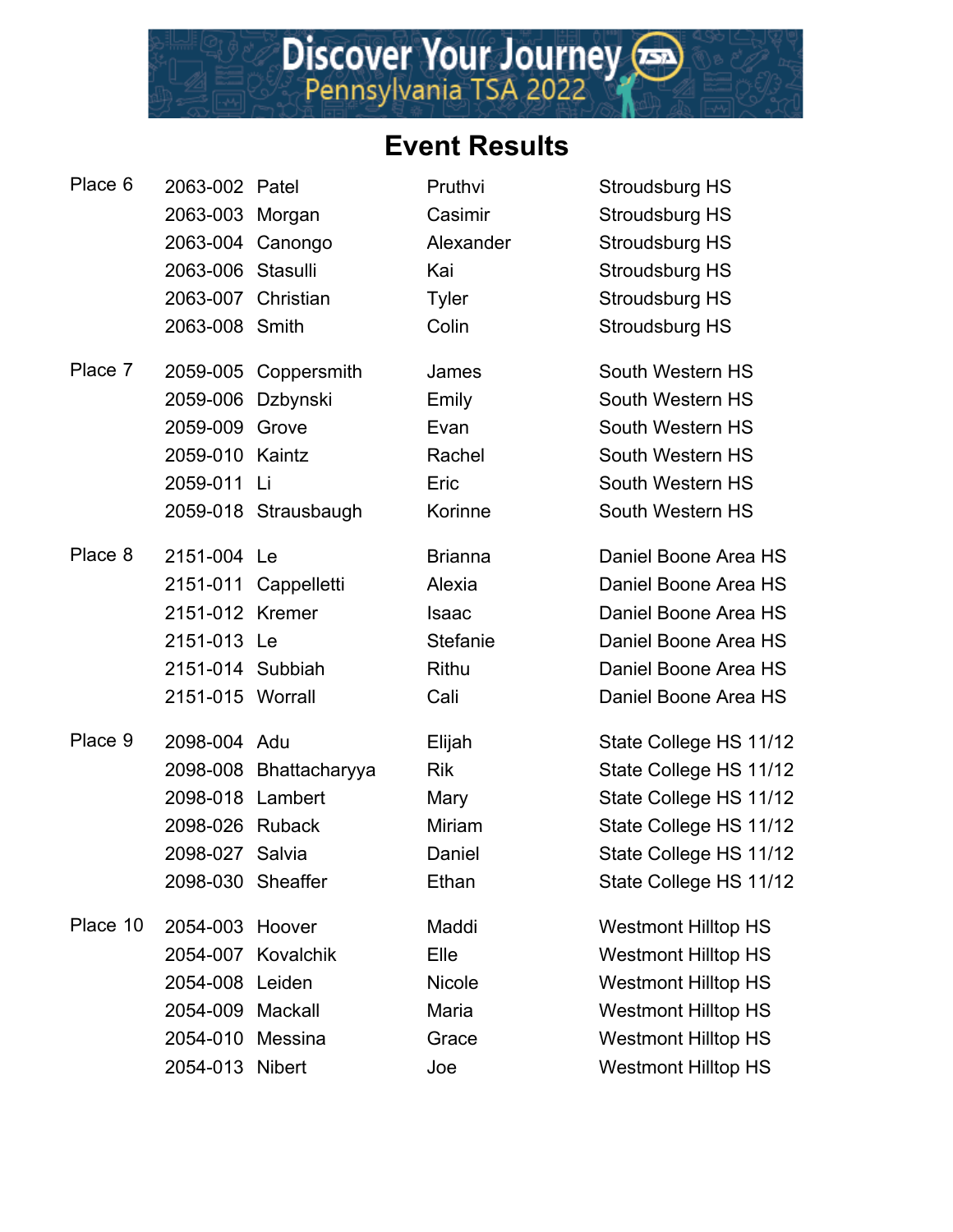

#### *208 Children's Stories*

| Place 1  | 2113-003 Mueller | Danielle | Altoona Area HS               |
|----------|------------------|----------|-------------------------------|
| Place 2  | 2061-901 Team A  |          | <b>Lower Merion HS</b>        |
| Place 3  | 2218-901 Team A  |          | Cambria Heights HS            |
| Place 4  | 2004-901 Team A  |          | <b>Boyertown Area SHS</b>     |
| Place 5  | 2098-901 Team A  |          | State College HS 11/12        |
| Place 6  | 2102-901 Team A  |          | <b>Boiling Springs HS</b>     |
| Place 7  | 2084-901 Team A  |          | <b>Plymouth Whitemarsh HS</b> |
| Place 8  | 2144-901 Team A  |          | Gettysburg Area HS            |
| Place 9  | 2041-901 Team A  |          | Selinsgrove Area HS           |
| Place 10 | 2008-902 Team B  |          | Conestoga Valley HS           |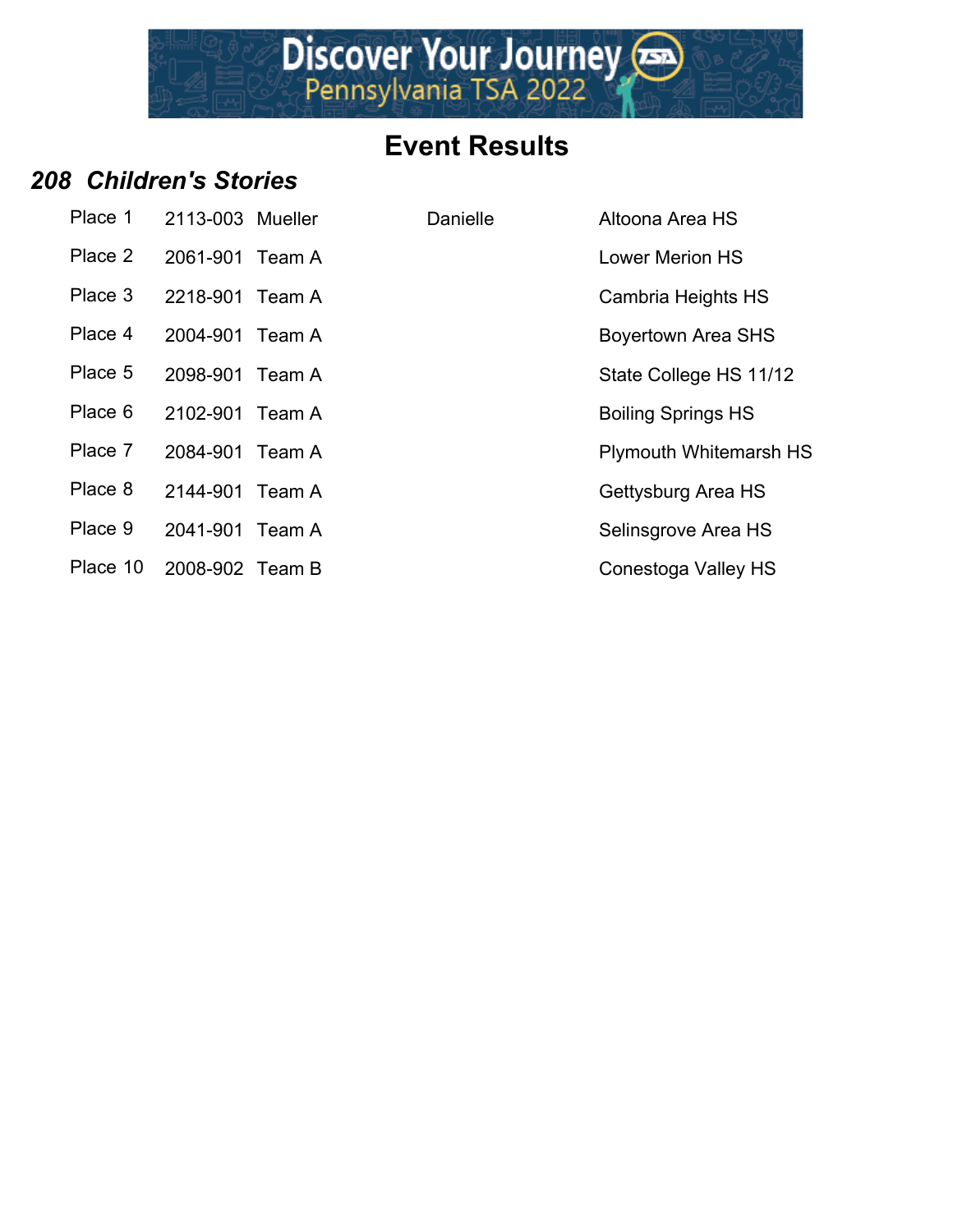## *209 Coding*

| Place 1  | 2082-013 Gee                          | 2082-007 Braunfeld   | Noah<br><b>Miles</b>     | <b>Harriton HS</b><br><b>Harriton HS</b>               |
|----------|---------------------------------------|----------------------|--------------------------|--------------------------------------------------------|
| Place 2  | 2022-007 Gilmore<br>2022-008 Nicholls |                      | Ryan<br>Andrew           | Lewisburg HS<br>Lewisburg HS                           |
| Place 3  | 2060-006 Zhang                        |                      | Ada                      | N. Allegheny IHS                                       |
| Place 4  | 2061-043 Bissell                      |                      | Noah                     | <b>Lower Merion HS</b>                                 |
| Place 5  | 2148-004 Maxwell                      | 2148-003 Saldubehere | David<br>Clayton         | <b>Mifflin County HS</b><br><b>Mifflin County HS</b>   |
| Place 6  | 2061-028 Shapiro<br>2061-039 Jarocha  |                      | <b>Jack</b><br>Krzysztof | <b>Lower Merion HS</b><br><b>Lower Merion HS</b>       |
| Place 7  | 2041-008 Brought<br>2041-016 Stiefel  |                      | Cody<br>Justus           | Selinsgrove Area HS<br>Selinsgrove Area HS             |
| Place 8  | 2202-009 Hickey                       |                      | Clayton                  | <b>Governor Mifflin HS</b>                             |
| Place 9  | 2098-003 Abraham<br>2098-013 Gregor   |                      | Angie<br>Odessa          | State College HS 11/12<br>State College HS 11/12       |
| Place 10 | 2043-022 Kolli<br>2043-054 Urs        |                      | Himanish<br>Vishram      | South Fayette Township HS<br>South Fayette Township HS |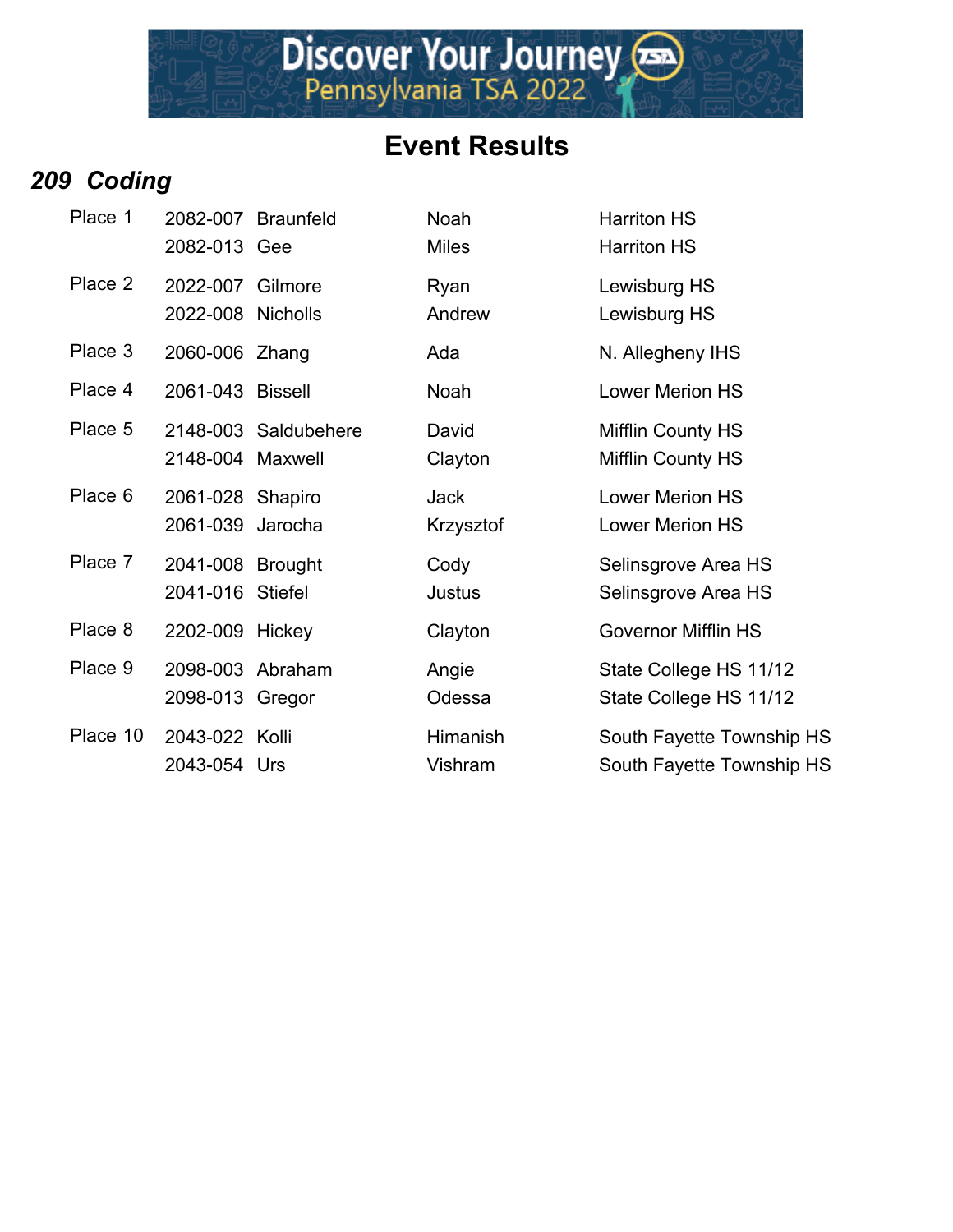## **Event Results** *210 Computer Integrated Manufacturing (CIM)*

| Place 1  | 2098-027 Salvia<br>2098-035 Wales   |                     | Daniel<br>Ryan                 | State College HS 11/12<br>State College HS 11/12           |
|----------|-------------------------------------|---------------------|--------------------------------|------------------------------------------------------------|
| Place 2  | 2148-005 Czeck<br>2148-007 Boyer    |                     | Jayden<br>Trey                 | <b>Mifflin County HS</b><br>Mifflin County HS              |
| Place 3  | 2082-005 Beck<br>2082-015 Goldstein |                     | Sasha<br>Maya                  | <b>Harriton HS</b><br><b>Harriton HS</b>                   |
| Place 4  | 2029-003 Herrera<br>2029-008 Hauck  |                     | Sarah<br>Joshua                | Mifflinburg Area HS<br>Mifflinburg Area HS                 |
| Place 5  | 2103-005 Dubas<br>2103-016 Murad    |                     | <b>Numair</b><br>Munir         | Richland Sr. HS<br>Richland Sr. HS                         |
| Place 6  | 2151-009 Vitabile                   | 2151-008 Szarawara  | Jamie<br>Kayla                 | Daniel Boone Area HS<br>Daniel Boone Area HS               |
| Place 7  | 2060-007 Dudina<br>2060-009 Ochoa   |                     | Anna<br>Danna                  | N. Allegheny IHS<br>N. Allegheny IHS                       |
| Place 8  | 2009-004 Athavale                   | 2009-014 Chatterjee | Avanti<br>Aditya               | <b>Cumberland Valley HS</b><br><b>Cumberland Valley HS</b> |
| Place 9  | 2004-014 Westlake                   | 2004-018 Romanisko  | Logan<br>Nathan                | <b>Boyertown Area SHS</b><br><b>Boyertown Area SHS</b>     |
| Place 10 | 2120-003 Dunkle<br>2120-006 Ruffley |                     | <b>Tyler</b><br><b>Tristen</b> | <b>Bedford HS</b><br><b>Bedford HS</b>                     |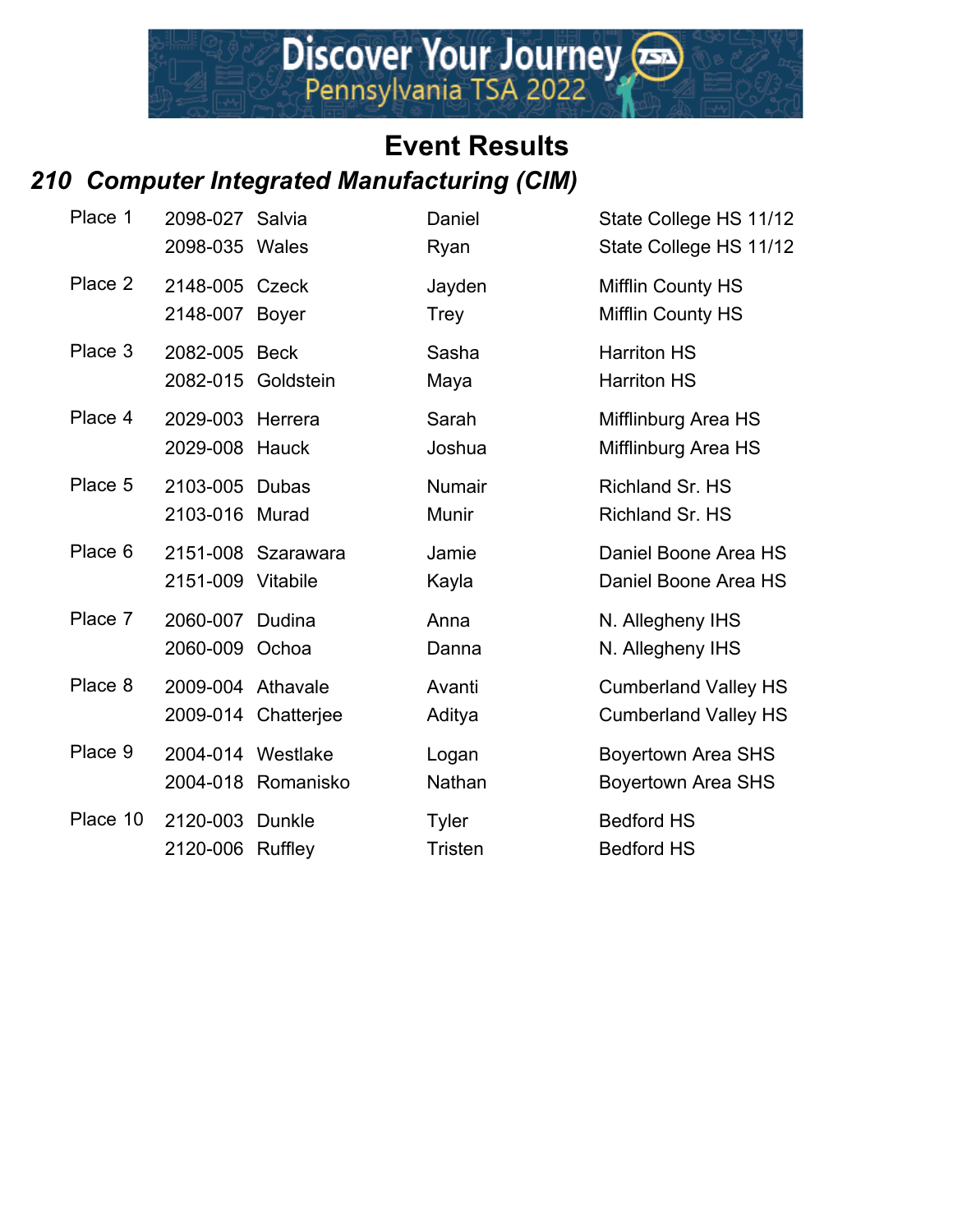

# *211 Cybersecurity*

| Place 1 |                   | 2009-027 Addagatla     | Laahini        | <b>Cumberland Valley HS</b>   |
|---------|-------------------|------------------------|----------------|-------------------------------|
|         | 2009-029 Govind   |                        | Chimnay        | <b>Cumberland Valley HS</b>   |
|         | 2009-030 James    |                        | Reuben         | <b>Cumberland Valley HS</b>   |
|         | 2009-033 Parikh   |                        | Poorvi         | <b>Cumberland Valley HS</b>   |
| Place 2 | 2087-003 Badinger |                        | Zach           | <b>Exeter Township SHS</b>    |
|         | 2087-010 Kunduru  |                        | <b>Prateek</b> | <b>Exeter Township SHS</b>    |
|         | 2087-011 Le       |                        | Ethan          | <b>Exeter Township SHS</b>    |
|         | 2087-012 Miller   |                        | Evan           | <b>Exeter Township SHS</b>    |
|         |                   | 2087-016 Talagadadeevi | Rohan          | <b>Exeter Township SHS</b>    |
|         |                   | 2087-017 Tsakonas      | Colson         | <b>Exeter Township SHS</b>    |
| Place 3 |                   | 2004-004 Freimann      | Christian      | <b>Boyertown Area SHS</b>     |
|         |                   | 2004-011 Leshinskie    | Josh           | <b>Boyertown Area SHS</b>     |
|         | 2004-016 Yambor   |                        | Luke           | <b>Boyertown Area SHS</b>     |
|         | 2004-019 Angus    |                        | Phillip        | <b>Boyertown Area SHS</b>     |
|         |                   | 2004-021 DeMenno       | Richard        | <b>Boyertown Area SHS</b>     |
|         | 2004-027 Famous   |                        | Lucas          | <b>Boyertown Area SHS</b>     |
| Place 4 | 2043-003 Balan    |                        | Yatee          | South Fayette Township HS     |
|         | 2043-014 Hurt     |                        | Griffin        | South Fayette Township HS     |
|         | 2043-022 Kolli    |                        | Himanish       | South Fayette Township HS     |
|         |                   | 2043-048 Shrivastava   | Tanush         | South Fayette Township HS     |
|         | 2043-053 Urs      |                        | Viraj          | South Fayette Township HS     |
|         | 2043-054 Urs      |                        | Vishram        | South Fayette Township HS     |
| Place 5 | 2084-022 Roy      |                        | Kirthi         | <b>Plymouth Whitemarsh HS</b> |
|         | 2084-023 Upadhya  |                        | Sachita        | <b>Plymouth Whitemarsh HS</b> |
| Place 6 |                   | 2061-014 Vossough      | Daniel         | <b>Lower Merion HS</b>        |
|         | 2061-018 Dresnin  |                        | Eli            | <b>Lower Merion HS</b>        |
|         | 2061-020 Nie      |                        | Eric           | <b>Lower Merion HS</b>        |
|         | 2061-042 Donagi   |                        | Nathan         | <b>Lower Merion HS</b>        |
|         | 2061-043 Bissell  |                        | Noah           | <b>Lower Merion HS</b>        |
|         |                   | 2061-050 Rossman       | Ryan           | <b>Lower Merion HS</b>        |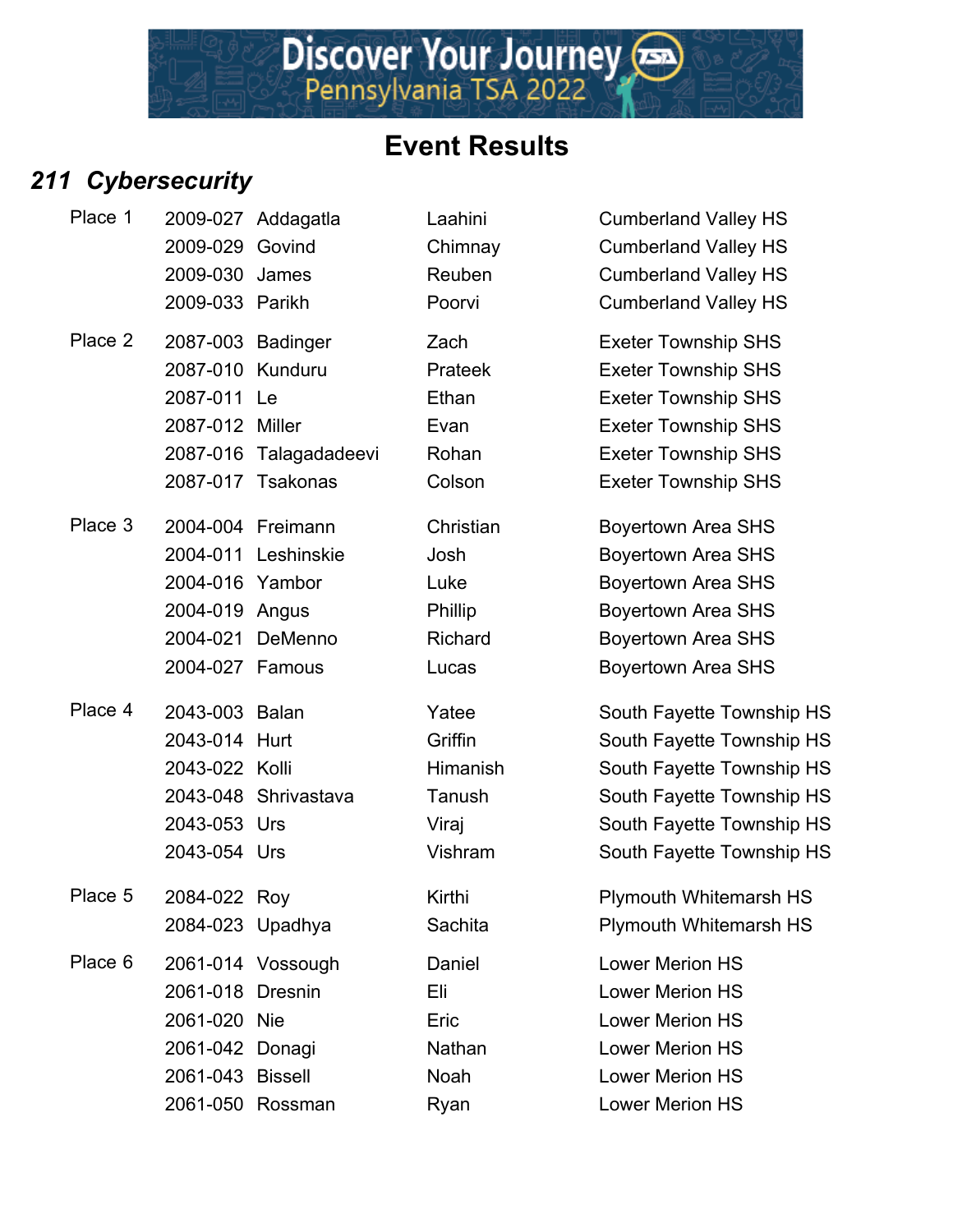

Place 7 2041-008 Brought Cody Selinsgrove Area HS

2041-016 Stiefel **Justus** Justus Selinsgrove Area HS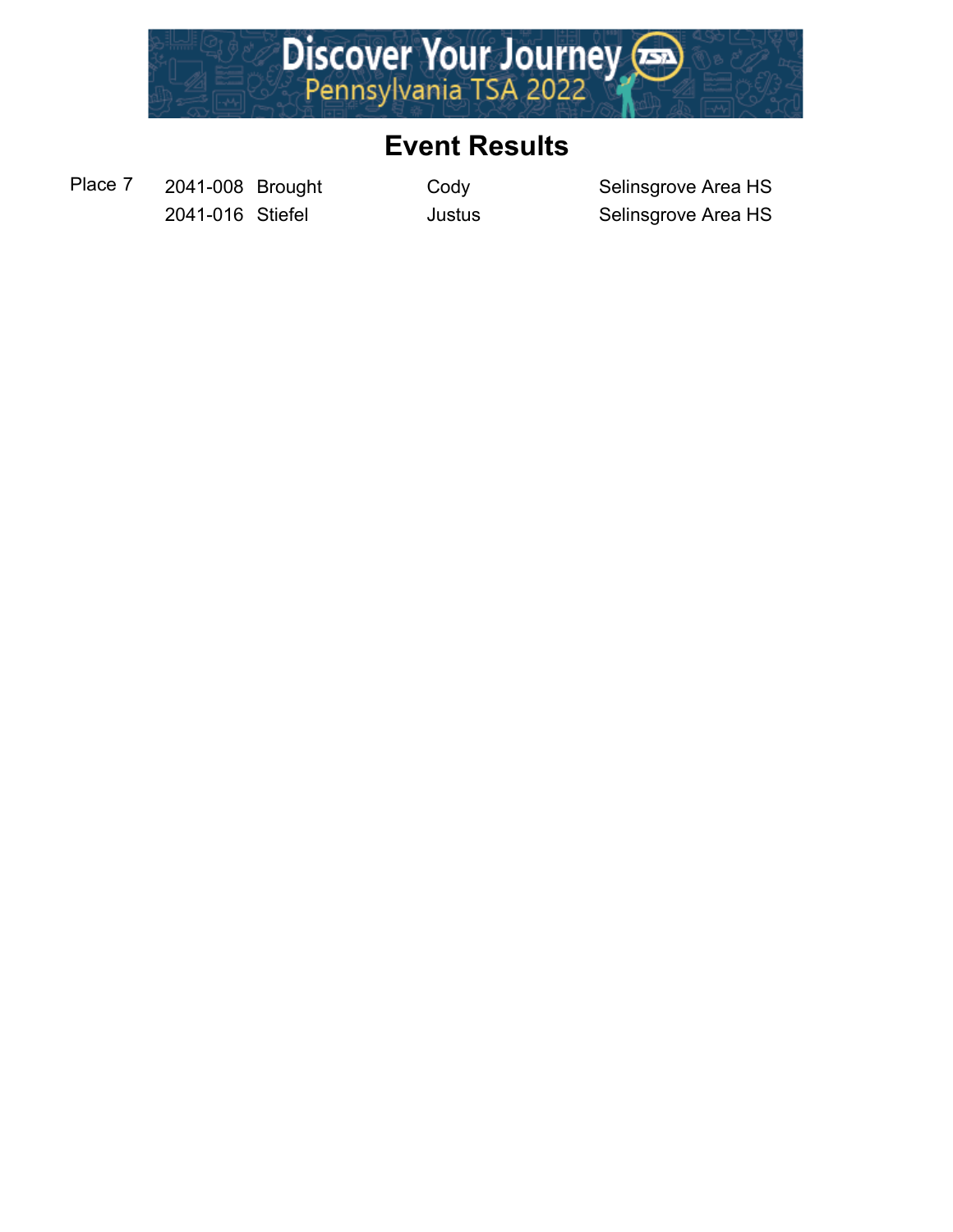## *212 Data Science and Analytics*

| Place 1  | 2098-036 Wyckoff                     | 2098-022 McSweeney        | Isabelle<br>Margo | State College HS 11/12<br>State College HS 11/12           |
|----------|--------------------------------------|---------------------------|-------------------|------------------------------------------------------------|
| Place 2  | 2214-014 Yao                         |                           | <b>Steven</b>     | York Suburban HS                                           |
| Place 3  | 2196-009 Wood<br>2196-012 Chan       |                           | Ava<br>Megan      | The Baldwin School HS<br>The Baldwin School HS             |
| Place 4  | 2061-011 Taylor<br>2061-031 Wang     |                           | Maya<br>Claire    | <b>Lower Merion HS</b><br><b>Lower Merion HS</b>           |
| Place 5  | 2084-015 Halbert<br>2084-023 Upadhya |                           | Alex<br>Sachita   | <b>Plymouth Whitemarsh HS</b><br>Plymouth Whitemarsh HS    |
| Place 6  | 2218-002 Thomas                      |                           | <b>Braden</b>     | Cambria Heights HS                                         |
| Place 7  | 2059-002 Baney                       | 2059-018 Strausbaugh      | Emma<br>Korinne   | South Western HS<br>South Western HS                       |
| Place 8  | 2009-010                             | 2009-003 Negandhi<br>Gopu | Rushil<br>Sathvik | <b>Cumberland Valley HS</b><br><b>Cumberland Valley HS</b> |
| Place 9  | 2152-040 Kallam                      | 2152-013 Chigurupati      | Neha<br>Anvita    | Downingtown STEM<br>Downingtown STEM                       |
| Place 10 | 2206-007<br>2206-012 Howald          | Gibbins                   | Grace<br>Evelyn   | Boyertown Freshman<br>Boyertown Freshman                   |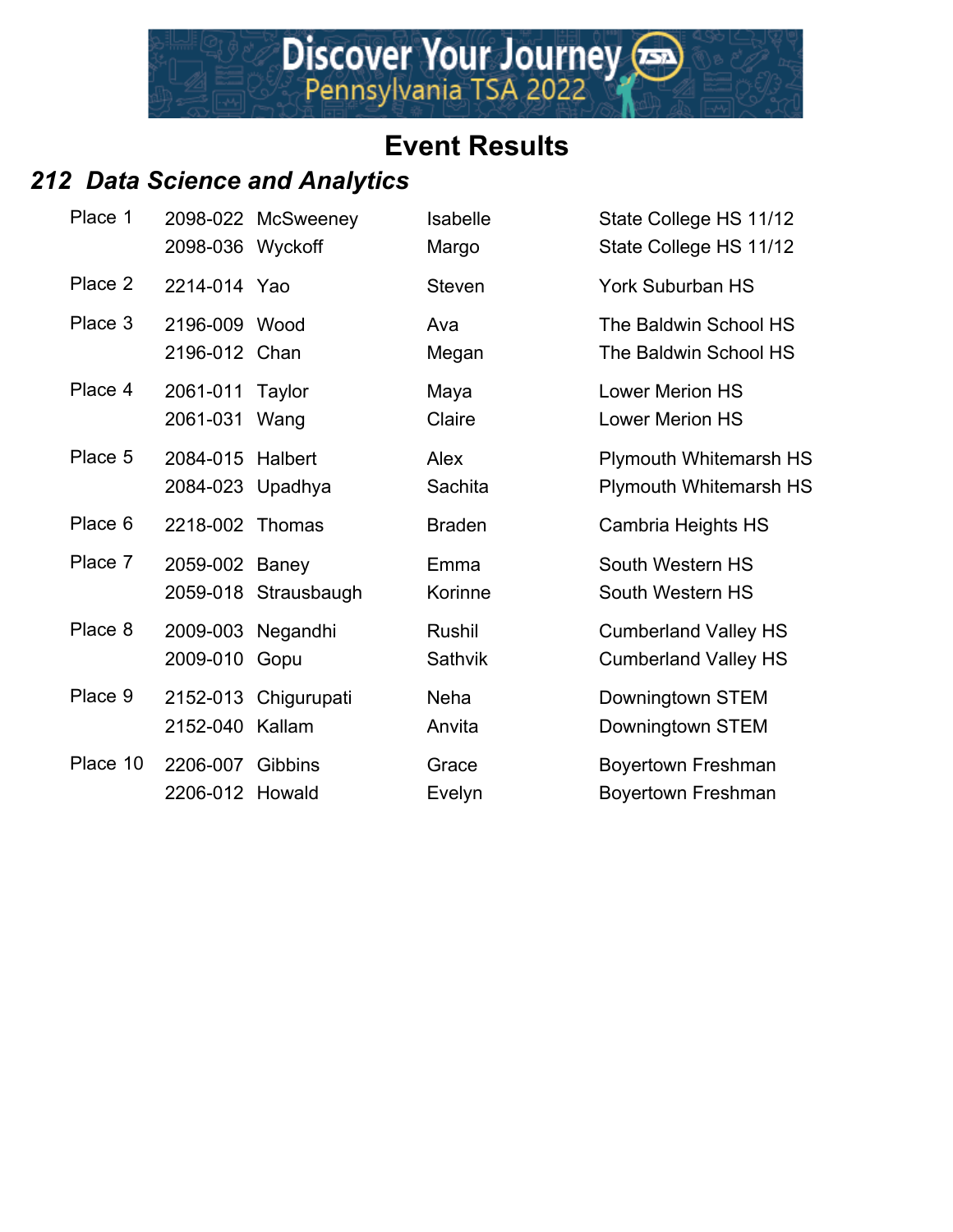# *213 Debating Technological Issues*

| Place 1  | 2218-009 Hall<br>2218-012 Mislevy    |                                         | lan<br>Zach           | Cambria Heights HS<br>Cambria Heights HS                             |
|----------|--------------------------------------|-----------------------------------------|-----------------------|----------------------------------------------------------------------|
| Place 2  | 2013-021 Kashyap<br>2013-023         | Mylarappa                               | Ananth<br>Swati       | Fox Chapel Area HS<br>Fox Chapel Area HS                             |
| Place 3  | 2009-018 Kazi                        | 2009-008 Udhayakuma                     | Varnika<br>Sami       | <b>Cumberland Valley HS</b><br><b>Cumberland Valley HS</b>           |
| Place 4  | 2214-015 Youcheff<br>2214-016 Martin |                                         | <b>Noah</b><br>Jesse  | <b>York Suburban HS</b><br><b>York Suburban HS</b>                   |
| Place 5  | 2098-053                             | 2098-008 Bhattacharyya                  | <b>Rik</b>            | State College HS 11/12                                               |
| Place 6  | 2103-002 Bauer<br>2103-011 Milne     |                                         | Andrew<br>Caden       | Richland Sr. HS<br>Richland Sr. HS                                   |
| Place 7  |                                      | 2061-014 Vossough<br>2061-044 Nickerson | Daniel<br>Oliver      | Lower Merion HS<br>Lower Merion HS                                   |
| Place 8  | 2169-002 Amper                       | 2169-004 Shayesteh                      | Charlize<br><b>RJ</b> | <b>Bishop McCort Catholic HS</b><br><b>Bishop McCort Catholic HS</b> |
| Place 9  | 2082-004 Basner<br>2082-030 Sharma   |                                         | <b>Bruno</b><br>Ravi  | <b>Harriton HS</b><br><b>Harriton HS</b>                             |
| Place 10 | 2043-027                             | 2043-006 Chakkingal<br>Manoj-Menon      | Prerna<br>Nandana     | South Fayette Township HS<br>South Fayette Township HS               |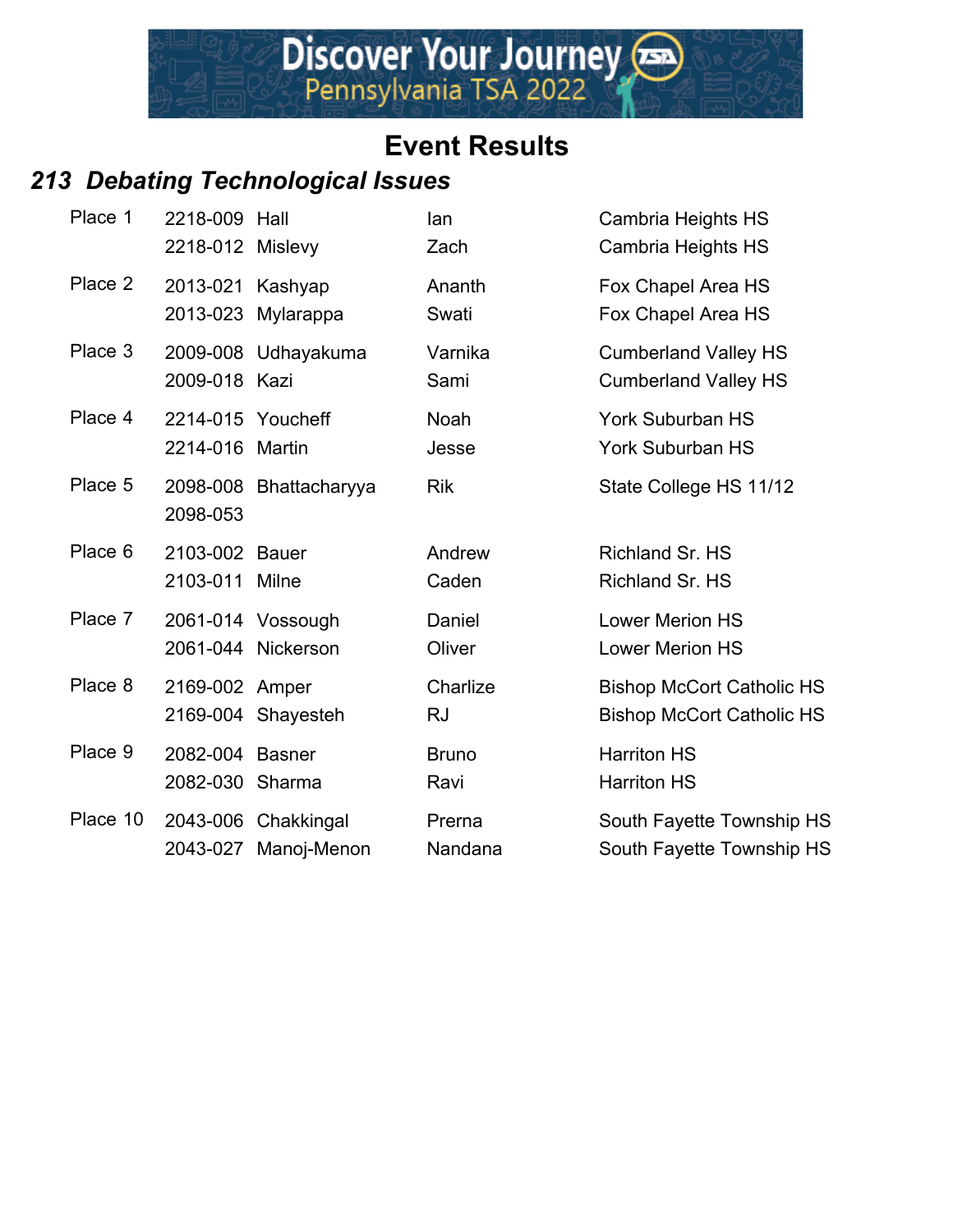# *214 Digital Video Production*

| Place 1 | 2061-005 Zhang    |                         | Rachel       | <b>Lower Merion HS</b>    |
|---------|-------------------|-------------------------|--------------|---------------------------|
|         | 2061-007 Vakil    |                         | Mona         | <b>Lower Merion HS</b>    |
|         | 2061-009 Reed     |                         | <b>Ben</b>   | <b>Lower Merion HS</b>    |
|         | 2061-012 Chang    |                         | Leonne Chang | <b>Lower Merion HS</b>    |
|         | 2061-019 Zhong    |                         | Jessica      | <b>Lower Merion HS</b>    |
|         |                   | 2061-026 Tomlinson      | Ellen        | <b>Lower Merion HS</b>    |
| Place 2 | 2196-011 Meng     |                         | Alison       | The Baldwin School HS     |
| Place 3 |                   | 2039-002 Brownlee       | Cian         | <b>Quakertown HS</b>      |
|         | 2039-006 Lee      |                         | Will         | <b>Quakertown HS</b>      |
|         | 2039-010 Murray   |                         | Connor       | <b>Quakertown HS</b>      |
|         |                   | 2039-013 Schwartz       | Lucas        | <b>Quakertown HS</b>      |
|         |                   | 2039-014 Slaymaker      | Marc         | <b>Quakertown HS</b>      |
| Place 4 |                   | 2043-002 Abdelsalam     | Zeina        | South Fayette Township HS |
|         |                   | 2043-006 Chakkingal     | Prerna       | South Fayette Township HS |
|         | 2043-019 Khattab  |                         | Sondos       | South Fayette Township HS |
|         |                   | 2043-027 Manoj-Menon    | Nandana      | South Fayette Township HS |
|         |                   | 2043-039 Prasanth-Reeja | Gourisree    | South Fayette Township HS |
|         |                   | 2043-063 Srinivasan     | Anjali       | South Fayette Township HS |
| Place 5 | 2049-003 Yahner   |                         | <b>Chris</b> | Northern Cambria HS       |
|         | 2049-006 Konitsky |                         | <b>Mikey</b> | Northern Cambria HS       |
|         | 2049-007 Yahner   |                         | Alivia       | Northern Cambria HS       |
| Place 6 | 2152-033 Jain     |                         | Aarushi      | Downingtown STEM          |
|         |                   | 2152-044 Khetrapal      | Ishita       | Downingtown STEM          |
|         | 2152-045 Kolli    |                         | Nandita      | Downingtown STEM          |
|         |                   | 2152-057 Nazareth       | Maryann      | Downingtown STEM          |
|         |                   | 2152-065 Penmetsa       | Rishita      | Downingtown STEM          |
| Place 7 | 2022-007 Gilmore  |                         | Ryan         | Lewisburg HS              |
|         | 2022-008 Nicholls |                         | Andrew       | Lewisburg HS              |
|         | 2022-009 Lauver   |                         | Jevin        | Lewisburg HS              |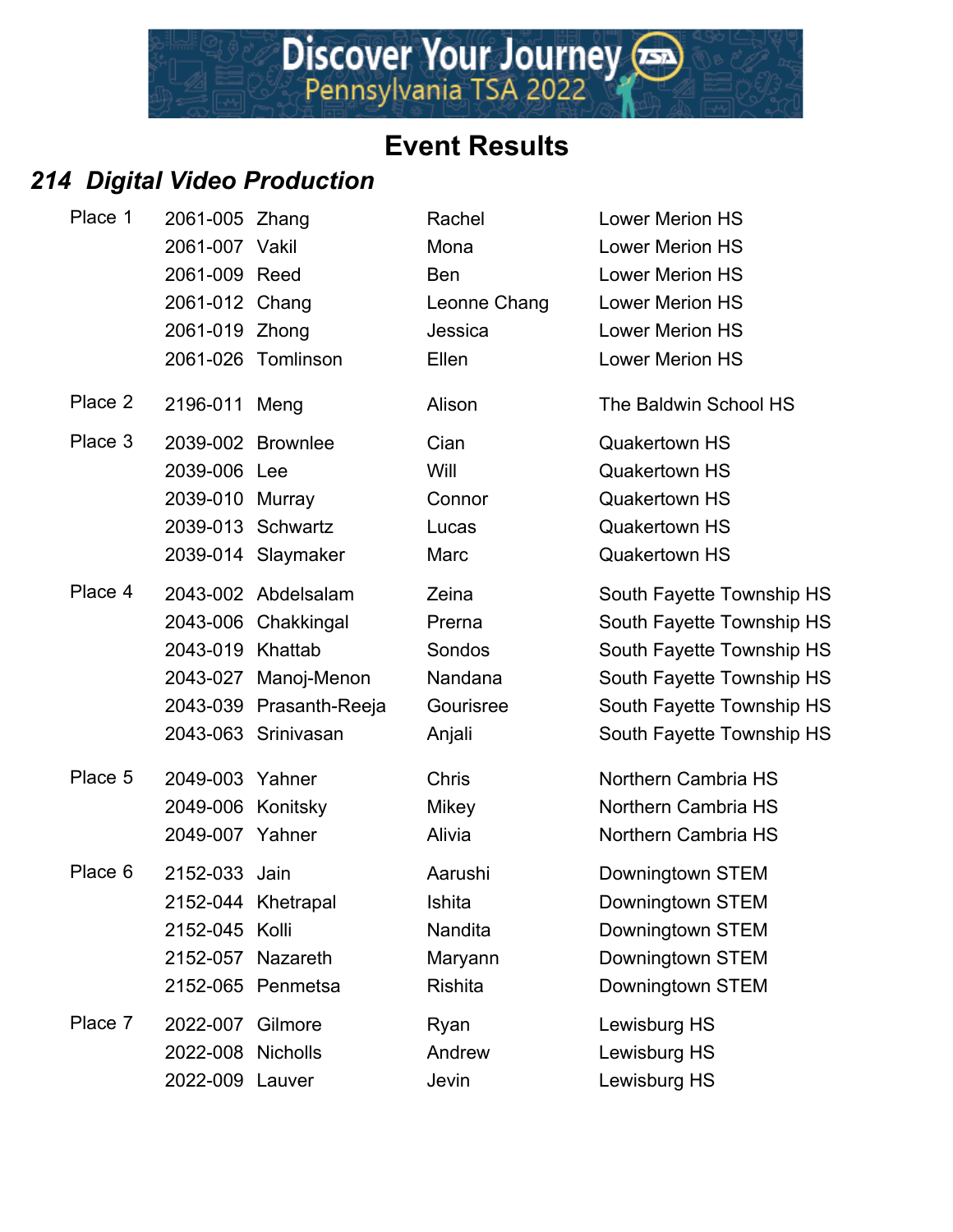#### **Event Results**

**Place 8 2034 Kelly Constraining Cuakertown HS** 

| Place 8 | 2039-005 Kreuz            |  |
|---------|---------------------------|--|
|         | 2039-015 Russell          |  |
|         | 2039-016 Maceri           |  |
| Place 9 | 2041-003 Parise           |  |
|         | 2041-005 Varias           |  |
|         | 2041-021 Zacharda         |  |
|         | 2041-022 Stanford         |  |
|         | Place 10 2103-003 Bunnell |  |
|         | 2103-008 Mathis           |  |
|         | 2103-012 Orr              |  |
|         | 2103-013 Sridhar          |  |
|         | 2103-017 Rzasa            |  |

**2039-01-2039-01-2039-01-2039-01-2039** Russell Claire

Grace Quakertown HS Abby **Selinsgrove Area HS** Alyssa Selinsgrove Area HS Taylor Selinsgrove Area HS Veronica Selinsgrove Area HS Samantha Richland Sr. HS

2103-008 Mathis Caitlin Richland Sr. HS Maggie Richland Sr. HS Ayush Richland Sr. HS Malia Richland Sr. HS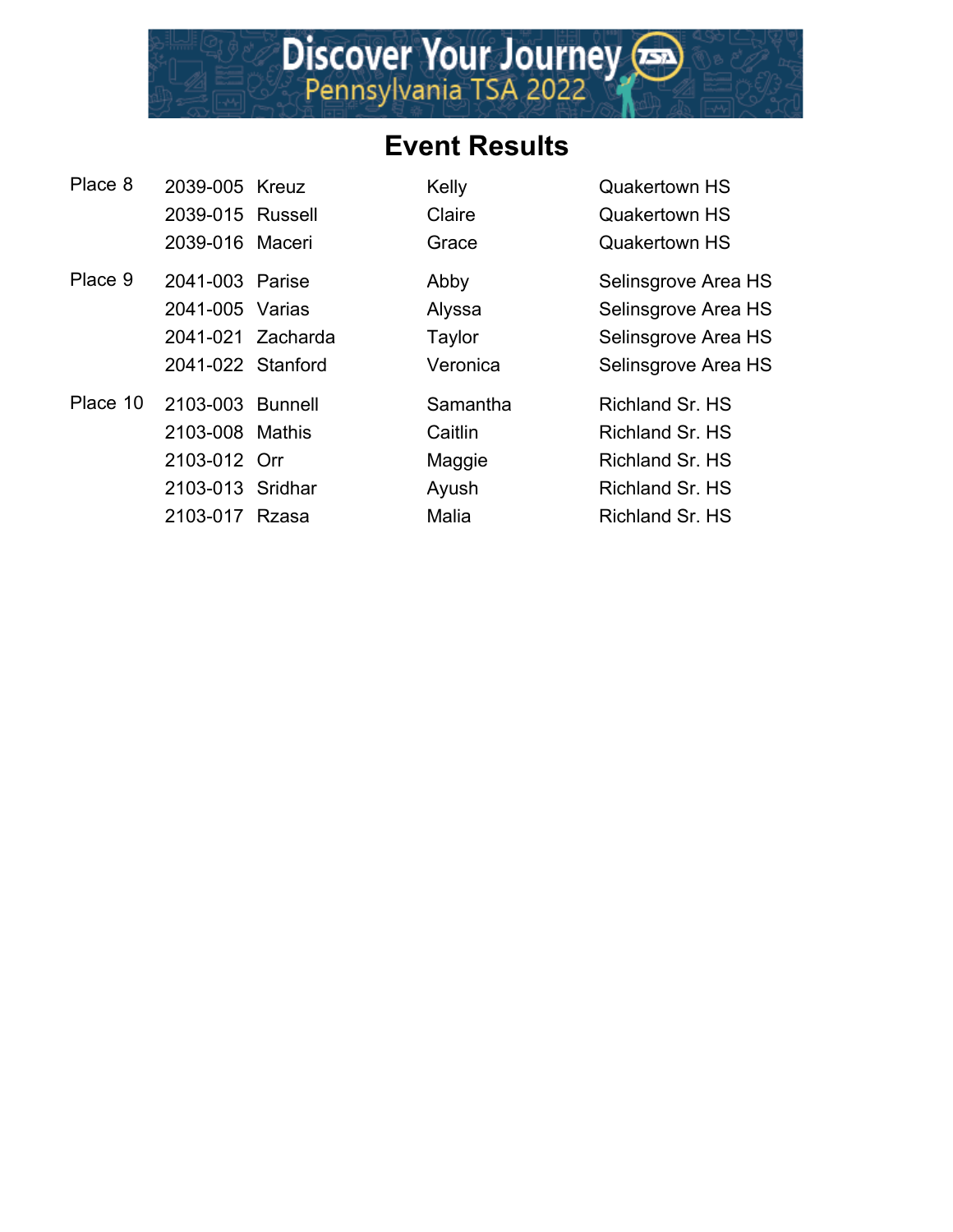Discover Your Journey

#### *215 Dragster Design*

| Place 1  |                  | 2004-011 Leshinskie           | Josh            | <b>Boyertown Area SHS</b> |
|----------|------------------|-------------------------------|-----------------|---------------------------|
| Place 2  | 2082-009 Catania |                               | Eli             | <b>Harriton HS</b>        |
| Place 3  |                  | 2039-011 Notarianni           | Luca            | <b>Quakertown HS</b>      |
| Place 4  | 2059-007 Fenwick |                               | William         | South Western HS          |
| Place 5  | 2039-012 Polek   |                               | Zachary         | <b>Quakertown HS</b>      |
| Place 6  |                  | 2047-002 BISSCHOP             | <b>REECE</b>    | <b>Upper Perkiomen HS</b> |
| Place 7  | 2059-011 Li      |                               | Eric            | South Western HS          |
| Place 8  |                  | 2047-006 ROTHENBERGER BRAYDEN |                 | <b>Upper Perkiomen HS</b> |
| Place 9  | 2192-004 Mull    |                               | <b>Mercedes</b> | <b>Conemaugh Townsh</b>   |
| Place 10 | 2013-017 Park    |                               | Sangyon         | <b>Fox Chapel Area HS</b> |

Boyertown Area SHS Harriton HS **Quakertown HS** South Western HS **Quakertown HS** Upper Perkiomen HS **South Western HS** Upper Perkiomen HS Conemaugh Township Area HS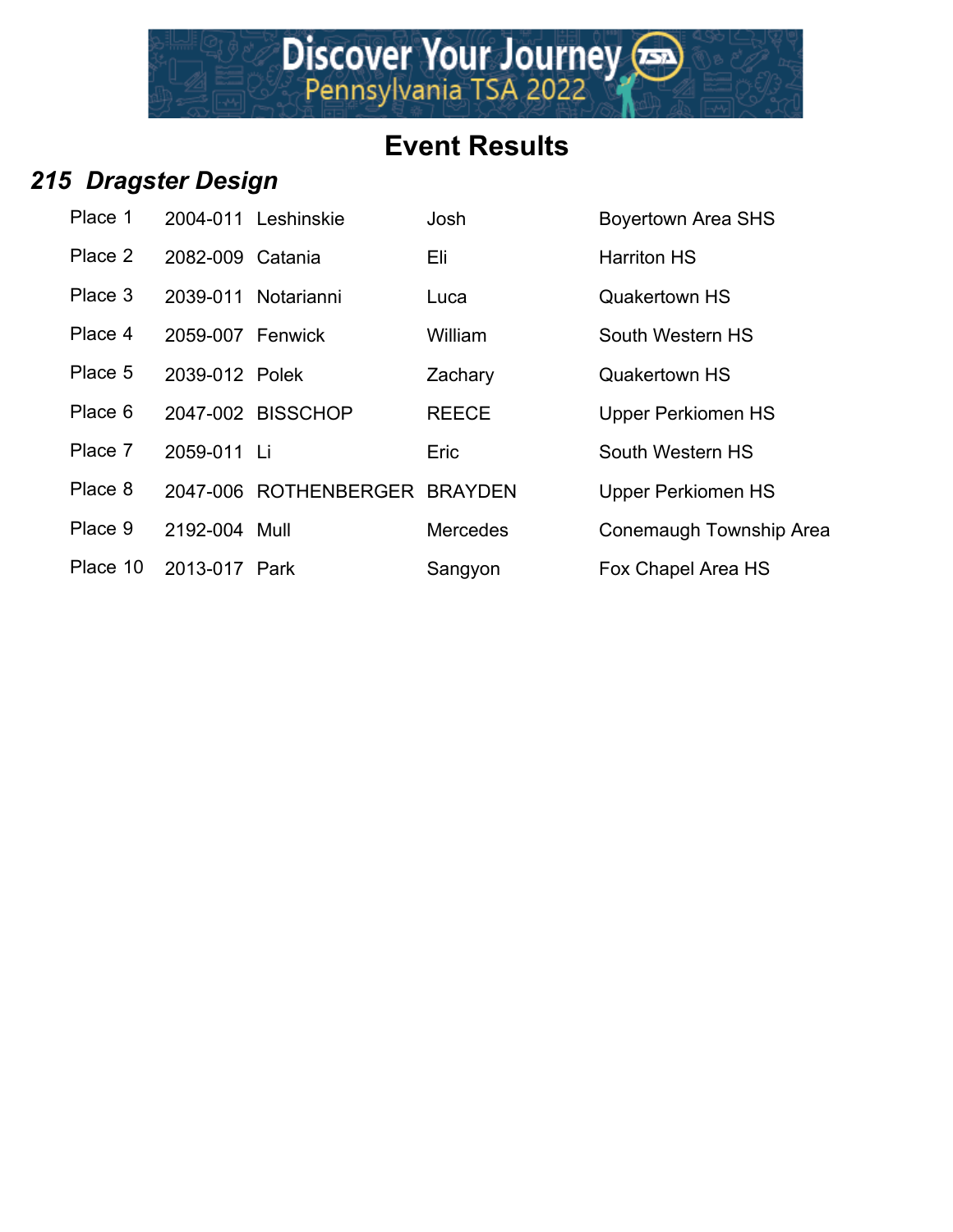## *216 Engineering Design*

| Place 1 | 2103-004 Chung    |                     | Leah            | Richland Sr. HS             |
|---------|-------------------|---------------------|-----------------|-----------------------------|
|         | 2103-007 Hawkins  |                     | Makenzie        | Richland Sr. HS             |
|         | 2103-008 Mathis   |                     | Caitlin         | Richland Sr. HS             |
|         |                   | 2103-009 McKendree  | Eryn            | Richland Sr. HS             |
|         | 2103-012 Orr      |                     | Maggie          | Richland Sr. HS             |
| Place 2 | 2103-003 Bunnell  |                     | Samantha        | Richland Sr. HS             |
|         | 2103-005 Dubas    |                     | <b>Numair</b>   | Richland Sr. HS             |
|         | 2103-006 Gerko    |                     | Melanie         | Richland Sr. HS             |
|         | 2103-016 Murad    |                     | Munir           | Richland Sr. HS             |
|         | 2103-019          |                     |                 |                             |
| Place 3 | 2082-003 Abt      |                     | Arielle         | <b>Harriton HS</b>          |
|         |                   | 2082-015 Goldstein  | Maya            | <b>Harriton HS</b>          |
|         |                   | 2082-016 Goodbinder | Ella            | <b>Harriton HS</b>          |
|         |                   | 2082-020 Karhadkar  | Aditi           | <b>Harriton HS</b>          |
|         | 2082-026 Penna    |                     | Surya           | <b>Harriton HS</b>          |
| Place 4 |                   | 2009-005 Maliackel  | Adrian          | <b>Cumberland Valley HS</b> |
|         |                   | 2009-008 Udhayakuma | Varnika         | <b>Cumberland Valley HS</b> |
|         | 2009-013 Arikeri  |                     | Prathum         | <b>Cumberland Valley HS</b> |
|         | 2009-017 Kakaria  |                     | Vikram          | <b>Cumberland Valley HS</b> |
|         | 2009-020 Kumar    |                     | Adithan         | <b>Cumberland Valley HS</b> |
|         |                   | 2009-022 Nadimpalli | Abhinav         | <b>Cumberland Valley HS</b> |
| Place 5 | 2043-020 Khattab  |                     | <b>Tassneem</b> | South Fayette Township HS   |
|         | 2043-044 Rathi    |                     | Shreya          | South Fayette Township HS   |
|         | 2043-057 Verma    |                     | Sejal           | South Fayette Township HS   |
|         | 2043-060 Wagle    |                     | Smriti          | South Fayette Township HS   |
| Place 6 | 2009-004 Athavale |                     | Avanti          | <b>Cumberland Valley HS</b> |
|         |                   | 2009-014 Chatterjee | Aditya          | <b>Cumberland Valley HS</b> |
|         | 2009-015 Finn     |                     | <b>Brennan</b>  | <b>Cumberland Valley HS</b> |
|         | 2009-016 Gunther  |                     | Ansel           | <b>Cumberland Valley HS</b> |
|         | 2009-023 Shah     |                     | Veer            | <b>Cumberland Valley HS</b> |
|         | 2009-024 Snyder   |                     | Logan           | <b>Cumberland Valley HS</b> |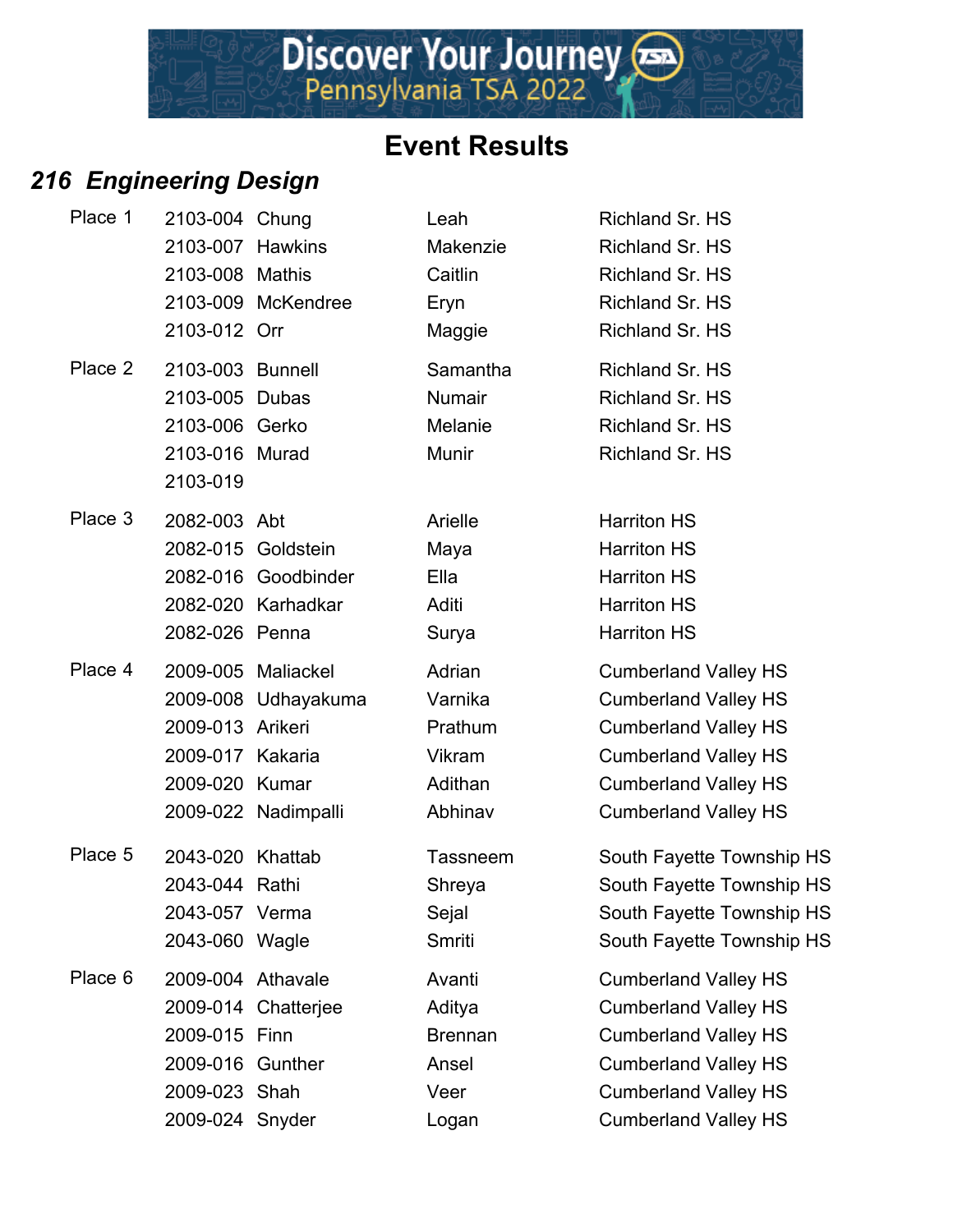

| Place 7  | 2087-014 Ortiz    |                        | Leahnessa    | <b>Exeter Township SHS</b>   |
|----------|-------------------|------------------------|--------------|------------------------------|
|          | 2087-015 Scherer  |                        | Corinne      | <b>Exeter Township SHS</b>   |
|          |                   | 2087-016 Talagadadeevi | Rohan        | <b>Exeter Township SHS</b>   |
|          | 2087-018 Zilinski |                        | Becca        | <b>Exeter Township SHS</b>   |
| Place 8  | 2009-006 Gupta    |                        | Shubham      | <b>Cumberland Valley HS</b>  |
|          | 2009-030 James    |                        | Reuben       | <b>Cumberland Valley HS</b>  |
|          | 2009-032 Mittal   |                        | <b>Krish</b> | <b>Cumberland Valley HS</b>  |
| Place 9  | 2111-005 Cabreza  |                        | <b>Miles</b> | Easton Area HS               |
|          | 2111-007          | Mattison               | Megan        | Easton Area HS               |
|          |                   | 2111-009 Pallivathukal | Yohan        | Easton Area HS               |
| Place 10 | 2216-005 Ouilikon |                        | Jeremy       | <b>Lancaster Country Day</b> |
|          | 2216-007 Flatt    |                        | Chloe        | <b>Lancaster Country Day</b> |
|          | 2216-008 Umer     |                        | Zaina        | <b>Lancaster Country Day</b> |
|          | 2216-009 Pulliam  |                        | Kaelynn      | <b>Lancaster Country Day</b> |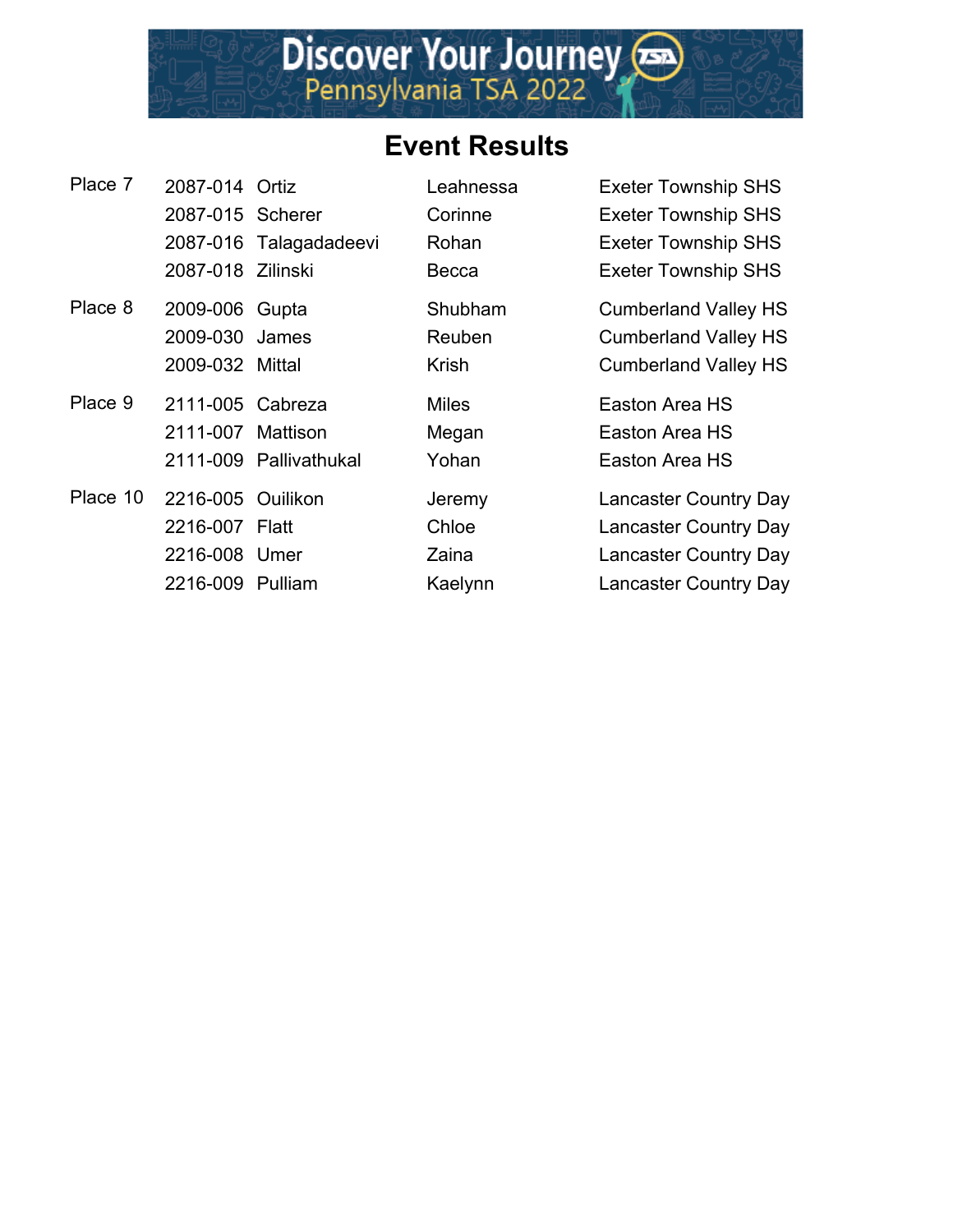#### *217 Essays on Technology*

| Place 1  | 2009-003 Negandhi |                      | Rushil        | <b>Cumberland Valley HS</b>   |
|----------|-------------------|----------------------|---------------|-------------------------------|
| Place 2  |                   | 2043-052 Swaminathan | Srishti       | South Fayette Township HS     |
| Place 3  | 2061-015 Fang     |                      | Katie         | <b>Lower Merion HS</b>        |
| Place 4  |                   | 2082-020 Karhadkar   | Aditi         | <b>Harriton HS</b>            |
| Place 5  |                   | 2111-011 Srinivasan  | Vibha         | Easton Area HS                |
| Place 6  | 2195-003 Oesterle |                      | Fray          | Oley Valley HS                |
| Place 7  | 2084-010 Edwards  |                      | Kate          | <b>Plymouth Whitemarsh HS</b> |
| Place 8  | 2218-002 Thomas   |                      | <b>Braden</b> | Cambria Heights HS            |
| Place 9  | 2102-009          | Mcphail              | Charlie       | <b>Boiling Springs HS</b>     |
| Place 10 | 2041-017          | Strocko              | Lilyanna      | Selinsgrove Area HS           |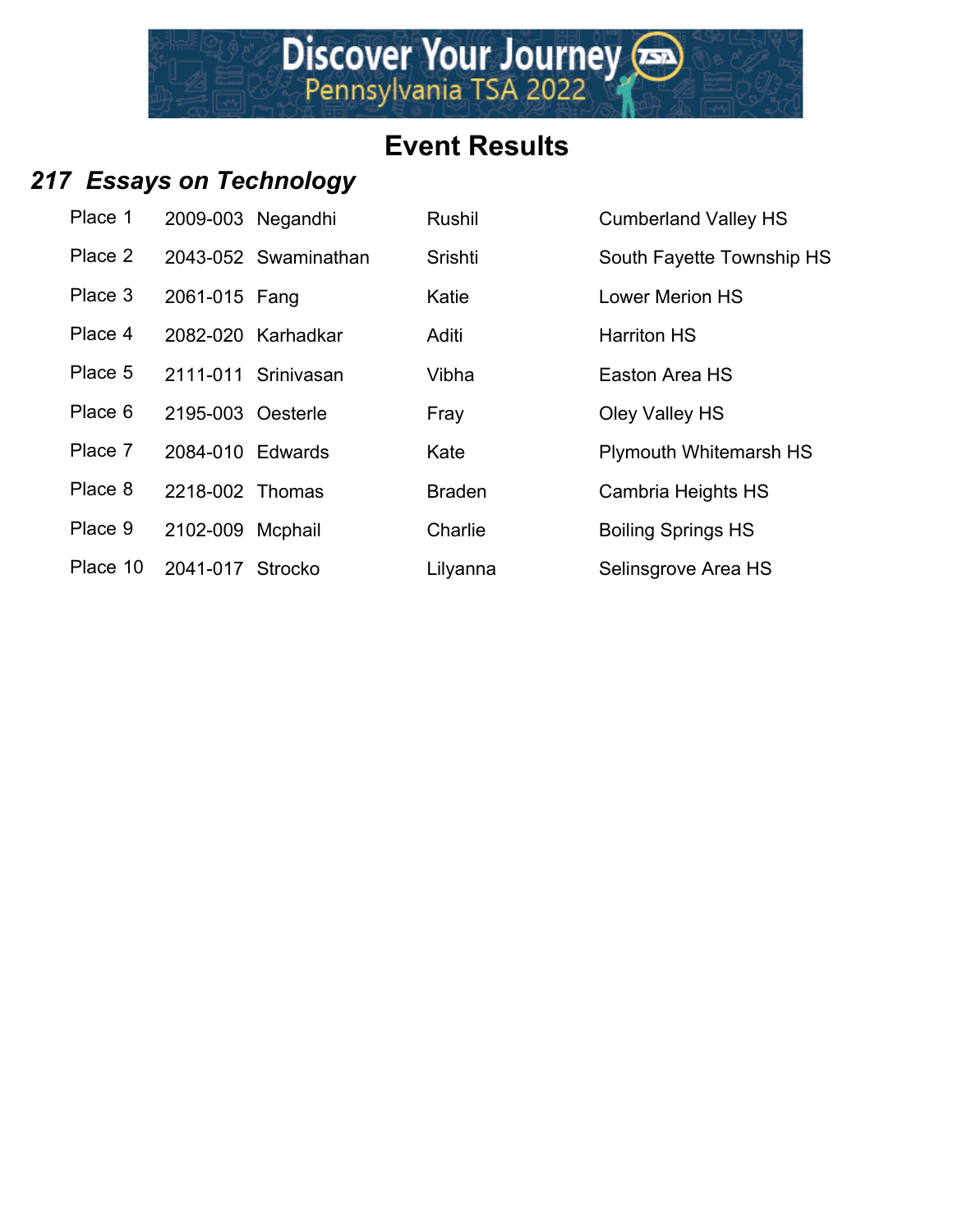#### *218 Extemporaneous Presentation*

| Place 1  | 2022-009 Lauver |                        | <b>Jevin</b> | Lewisburg HS                |
|----------|-----------------|------------------------|--------------|-----------------------------|
| Place 2  | 2103-002 Bauer  |                        | Andrew       | Richland Sr. HS             |
| Place 3  | 2098-033 Su     |                        | Jeffery      | State College HS 11/12      |
| Place 4  | 2046-019 Baylis |                        | Ryan         | <b>Twin Valley HS</b>       |
| Place 5  |                 | 2087-013 Mupparaju     | Saishree     | <b>Exeter Township SHS</b>  |
| Place 6  | 2144-007 Kahn   |                        | Evan         | Gettysburg Area HS          |
| Place 7  | 2098-004 Adu    |                        | Elijah       | State College HS 11/12      |
| Place 8  |                 | 2098-008 Bhattacharyya | <b>Rik</b>   | State College HS 11/12      |
| Place 9  |                 | 2009-008 Udhayakuma    | Varnika      | <b>Cumberland Valley HS</b> |
| Place 10 | 2009-018 Kazi   |                        | Sami         | <b>Cumberland Valley HS</b> |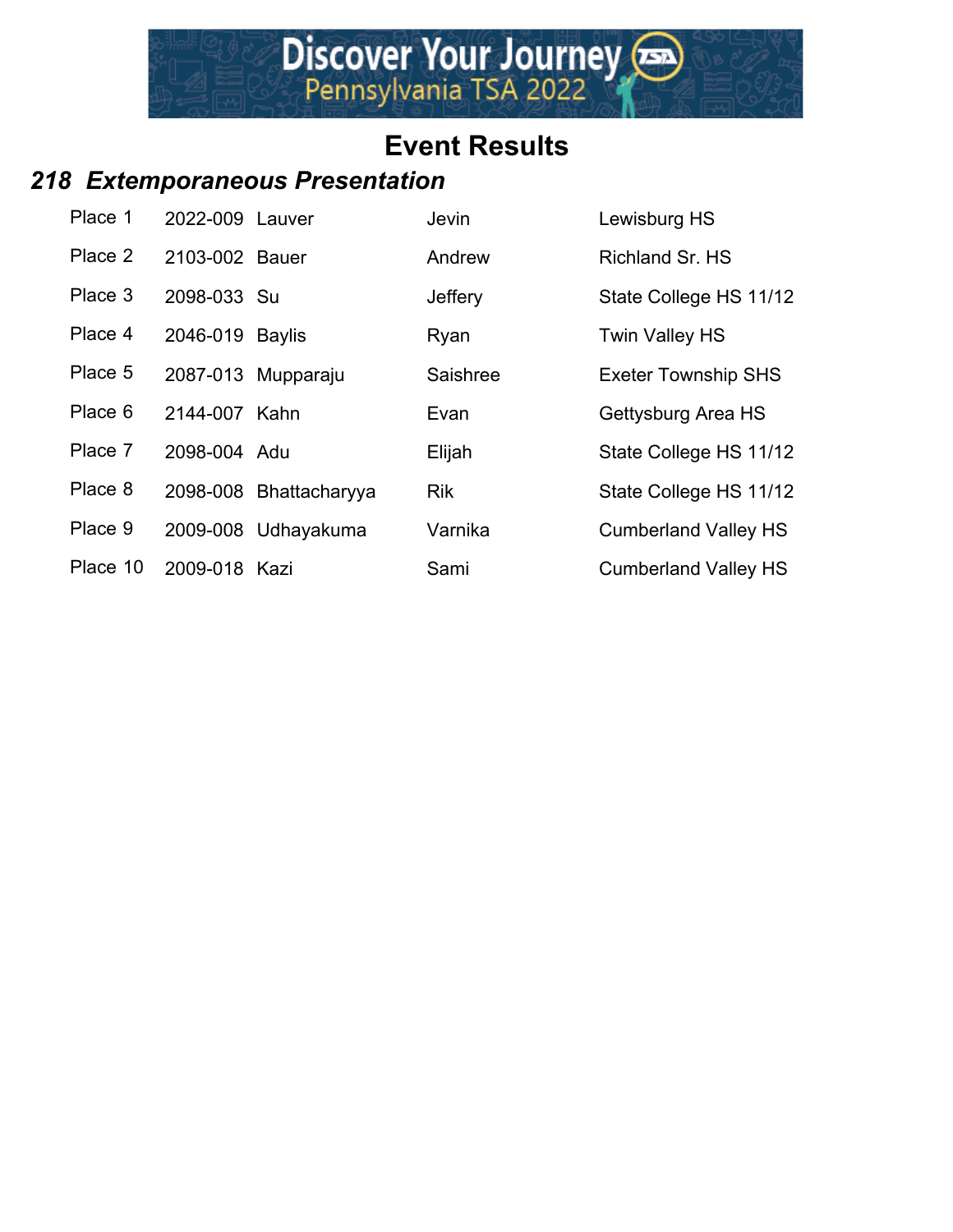## *219 Fashion Design and Technology*

| Place 1  | 2218-004 Kitchen<br>2218-005 Legrand                                     |                       | Lyndsey<br>Maya                          | Cambria Heights HS<br>Cambria Heights HS                                                                         |
|----------|--------------------------------------------------------------------------|-----------------------|------------------------------------------|------------------------------------------------------------------------------------------------------------------|
| Place 2  | 2196-005 Arron<br>2196-006 Cross                                         |                       | Eliana<br>Aislynn                        | The Baldwin School HS<br>The Baldwin School HS                                                                   |
| Place 3  | 2043-015 Jani<br>2043-034 Namdev<br>2043-057 Verma                       | 2043-011 Govindaraj   | Yashvandhini<br>Ayushi<br>Anika<br>Sejal | South Fayette Township HS<br>South Fayette Township HS<br>South Fayette Township HS<br>South Fayette Township HS |
| Place 4  | 2151-006 Shank<br>2151-013 Le<br>2151-014 Subbiah<br>2151-015 Worrall    |                       | Katherine<br>Stefanie<br>Rithu<br>Cali   | Daniel Boone Area HS<br>Daniel Boone Area HS<br>Daniel Boone Area HS<br>Daniel Boone Area HS                     |
| Place 5  | 2152-024 Ghati<br>2152-036 John<br>2152-071 Sanghvi<br>2152-072 Schifter |                       | Shreya<br>Maria<br>Aanya<br>Hannah       | Downingtown STEM<br>Downingtown STEM<br>Downingtown STEM<br>Downingtown STEM                                     |
| Place 6  | 2120-009 Calhoun                                                         | 2120-010 Defibaugh    | Mya<br>Mason                             | <b>Bedford HS</b><br><b>Bedford HS</b>                                                                           |
| Place 7  | 2029-004 Roat<br>2029-005 Martin                                         | 2029-006 Kopfinger    | Maggie<br>Gracie<br>Kira                 | Mifflinburg Area HS<br>Mifflinburg Area HS<br>Mifflinburg Area HS                                                |
| Place 8  | 2202-004 Klahr<br>2202-005 Ledo                                          | 2202-007 Lopez-Acosta | Emma<br>Makayla<br>Valerie               | <b>Governor Mifflin HS</b><br><b>Governor Mifflin HS</b><br><b>Governor Mifflin HS</b>                           |
| Place 9  | 2054-003 Hoover<br>2054-009                                              | Mackall               | Maddi<br>Maria                           | <b>Westmont Hilltop HS</b><br><b>Westmont Hilltop HS</b>                                                         |
| Place 10 | 2206-006 Liang<br>2206-008 Smith<br>2206-011 Bellino                     | 2206-010 Carmichael   | Milly<br><b>McKenna</b><br>Ava<br>Summer | Boyertown Freshman<br>Boyertown Freshman<br>Boyertown Freshman<br>Boyertown Freshman                             |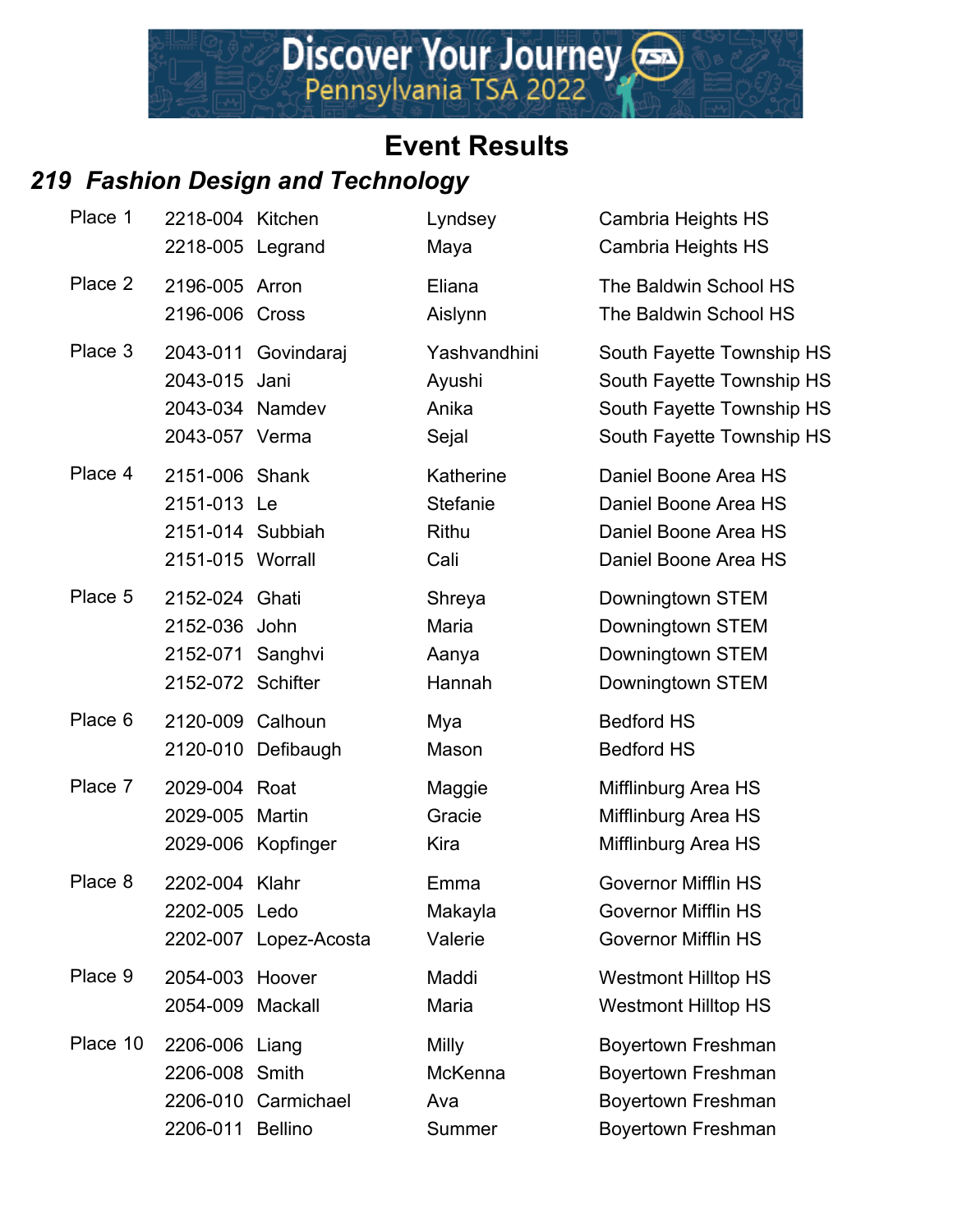Discover Your Journey

#### *220 Flight Endurance*

| Place 1  | 2063-002 Patel     |                  | Pruthvi       | Stroudsburg HS        |
|----------|--------------------|------------------|---------------|-----------------------|
| Place 2  | 2151-002 Kim       |                  | David         | Daniel Boone A        |
| Place 3  | 2009-003 Negandhi  |                  | Rushil        | <b>Cumberland Val</b> |
| Place 4  | 2214-009 West      |                  | <b>Noah</b>   | York Suburban I       |
| Place 5  | 2039-009 Moyer     |                  | <b>Tyler</b>  | <b>Quakertown HS</b>  |
| Place 6  | 2195-005 Meals     |                  | <b>Isaiah</b> | Oley Valley HS        |
| Place 7  |                    | 2039-008 McManus | Kasimere      | <b>Quakertown HS</b>  |
| Place 8  | 2043-037 Patel     |                  | Kaushal       | South Fayette T       |
| Place 9  | 2216-004 Jaramillo |                  | Andy          | <b>Lancaster Coun</b> |
| Place 10 | 2082-021 Kirsch    |                  | Ryan          | <b>Harriton HS</b>    |

| Place 1  | 2063-002 Patel     |                  | Pruthvi     | Stroudsburg HS               |
|----------|--------------------|------------------|-------------|------------------------------|
| Place 2  | 2151-002 Kim       |                  | David       | Daniel Boone Area HS         |
| Place 3  | 2009-003 Negandhi  |                  | Rushil      | <b>Cumberland Valley HS</b>  |
| Place 4  | 2214-009 West      |                  | <b>Noah</b> | <b>York Suburban HS</b>      |
| Place 5  | 2039-009 Moyer     |                  | Tyler       | <b>Quakertown HS</b>         |
| Place 6  | 2195-005 Meals     |                  | Isaiah      | Oley Valley HS               |
| Place 7  |                    | 2039-008 McManus | Kasimere    | <b>Quakertown HS</b>         |
| Place 8  | 2043-037 Patel     |                  | Kaushal     | South Fayette Township HS    |
| Place 9  | 2216-004 Jaramillo |                  | Andy        | <b>Lancaster Country Day</b> |
| Place 10 | 2082-021           | Kirsch           | Rvan        | <b>Harriton HS</b>           |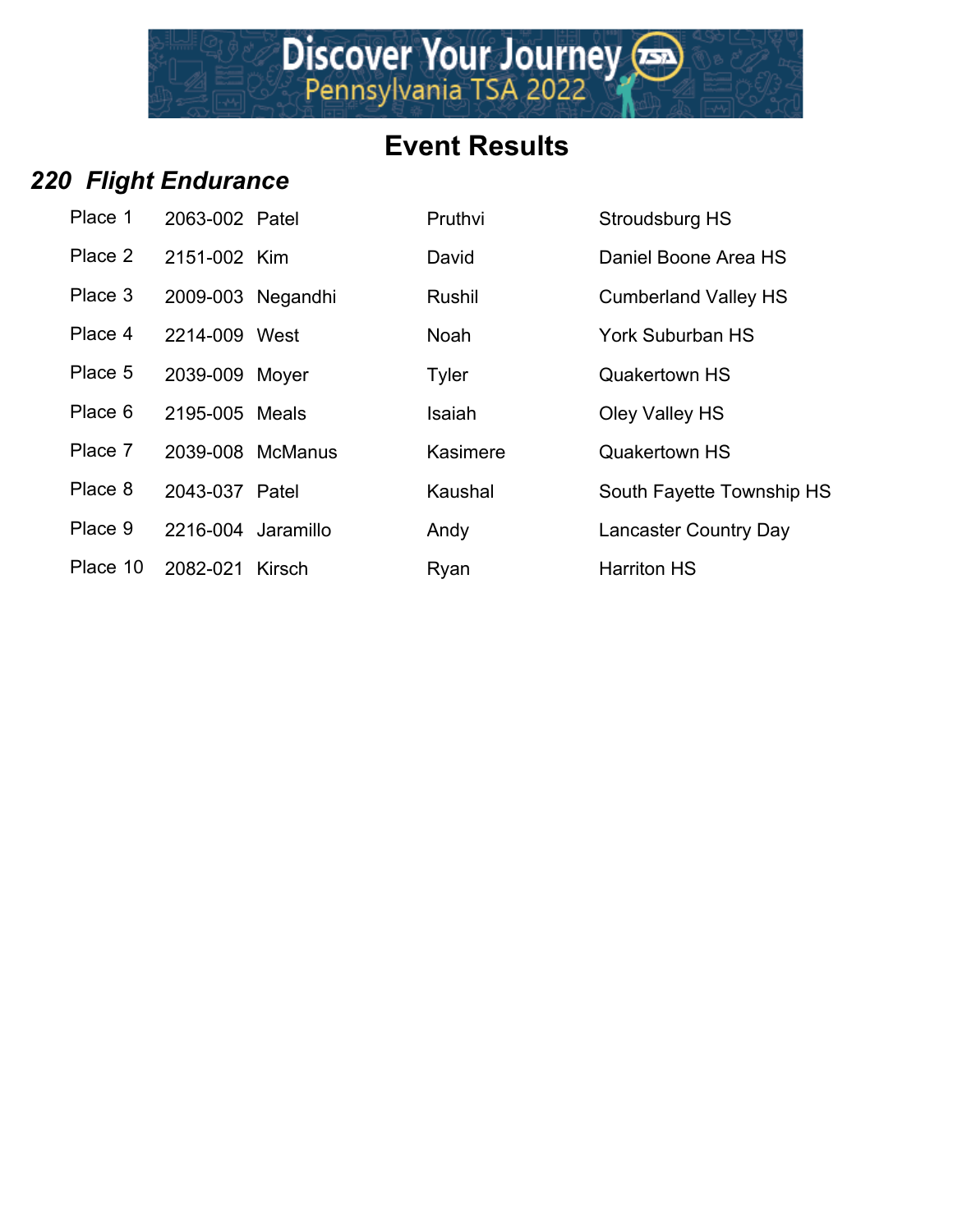#### *221 Forensic Science*

| Place 1  | 2151-005 Schafer<br>2151-007 Shanley |                           | Amy<br>James                | Daniel Boone Area HS<br>Daniel Boone Area HS               |
|----------|--------------------------------------|---------------------------|-----------------------------|------------------------------------------------------------|
| Place 2  | 2047-005 NEAL                        | 2047-003 BUCKWALTER       | <b>BEN</b><br><b>NATHAN</b> | <b>Upper Perkiomen HS</b><br><b>Upper Perkiomen HS</b>     |
| Place 3  | 2059-008 Flemion<br>2059-015 Scobie  |                           | Grace<br>Annabelle          | South Western HS<br>South Western HS                       |
| Place 4  | 2061-007 Vakil<br>2061-021 Yang      |                           | Mona<br>Eric                | <b>Lower Merion HS</b><br><b>Lower Merion HS</b>           |
| Place 5  | 2061-013 Johnson<br>2061-024 Wolf    |                           | Crosby<br>Gideon            | <b>Lower Merion HS</b><br><b>Lower Merion HS</b>           |
| Place 6  | 2054-009 Mackall                     | 2054-006 Karunaratne      | Dunil<br>Maria              | <b>Westmont Hilltop HS</b><br><b>Westmont Hilltop HS</b>   |
| Place 7  | 2125-005 Hortman                     | 2125-006 EdDahmouni       | Asher<br>Adam               | York County School of<br>York County School of             |
| Place 8  | 2004-006 Stoudt                      | 2004-024 Carmichael       | Conner<br>Sophia            | <b>Boyertown Area SHS</b><br><b>Boyertown Area SHS</b>     |
| Place 9  | 2009-018 Kazi                        | 2009-022 Nadimpalli       | Sami<br>Abhinav             | <b>Cumberland Valley HS</b><br><b>Cumberland Valley HS</b> |
| Place 10 | 2008-010<br>2008-019                 | Heisey<br><b>Phillips</b> | <b>Marisa</b><br>Abby       | Conestoga Valley HS<br>Conestoga Valley HS                 |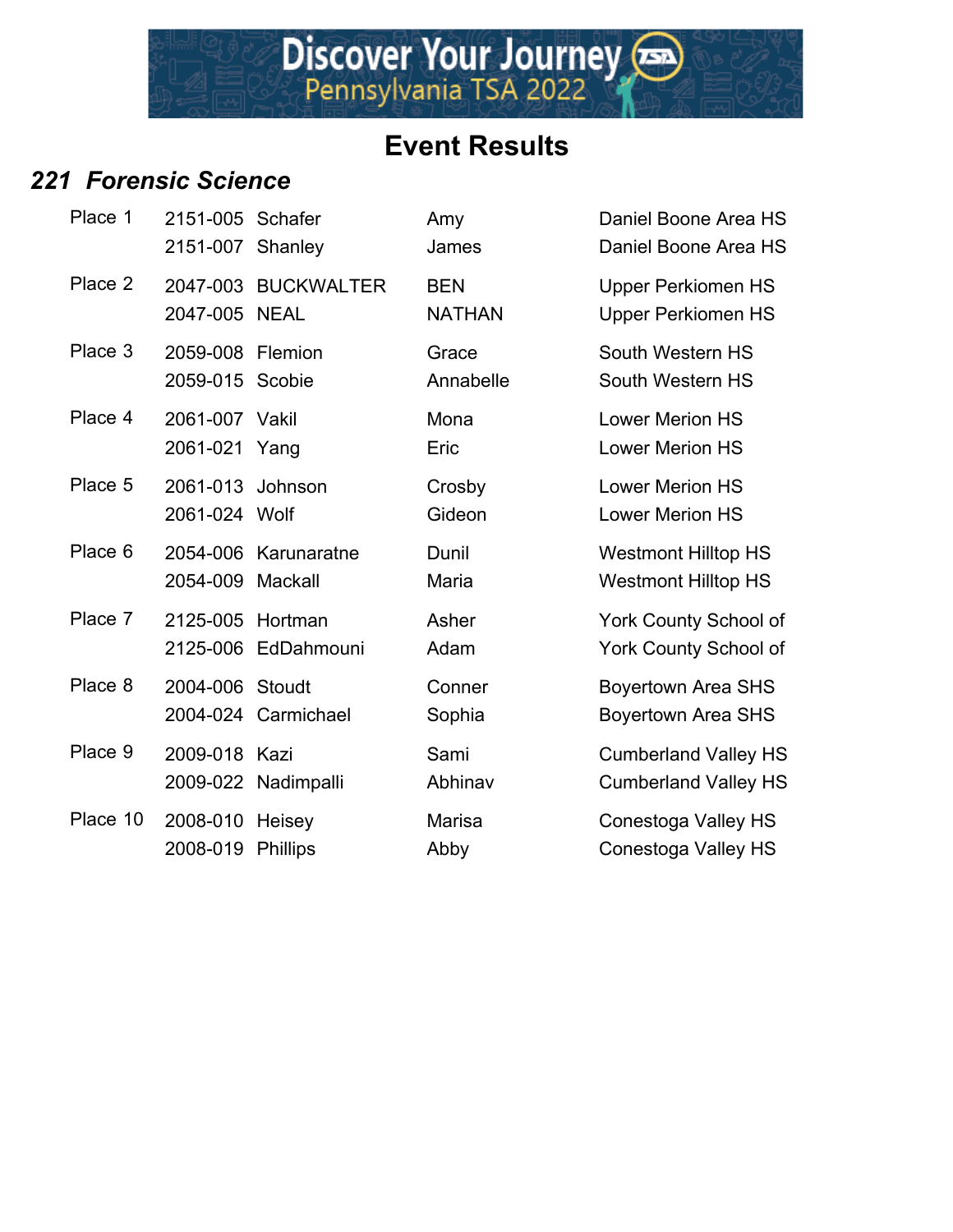# **Event Results** *222 Future Technology & Engineering Teacher*

| Place 1  | 2084-022 Roy      | Kirthi  | <b>Plymouth Whitemarsh HS</b> |
|----------|-------------------|---------|-------------------------------|
| Place 2  | 2218-011 Malenich | Austin  | Cambria Heights HS            |
| Place 3  | 2084-010 Edwards  | Kate    | <b>Plymouth Whitemarsh HS</b> |
| Place 4  | 2061-011 Taylor   | Maya    | <b>Lower Merion HS</b>        |
| Place 5  | 2059-010 Kaintz   | Rachel  | South Western HS              |
| Place 6  | 2054-012 Mosoriak | Haley   | <b>Westmont Hilltop HS</b>    |
| Place 7  | 2061-017 Taylor   | Danny   | <b>Lower Merion HS</b>        |
| Place 8  | 2035-002 Clark    | Suren   | Penn Manor HS                 |
| Place 9  | 2218-004 Kitchen  | Lyndsey | Cambria Heights HS            |
| Place 10 | 2029-004 Roat     | Maggie  | Mifflinburg Area HS           |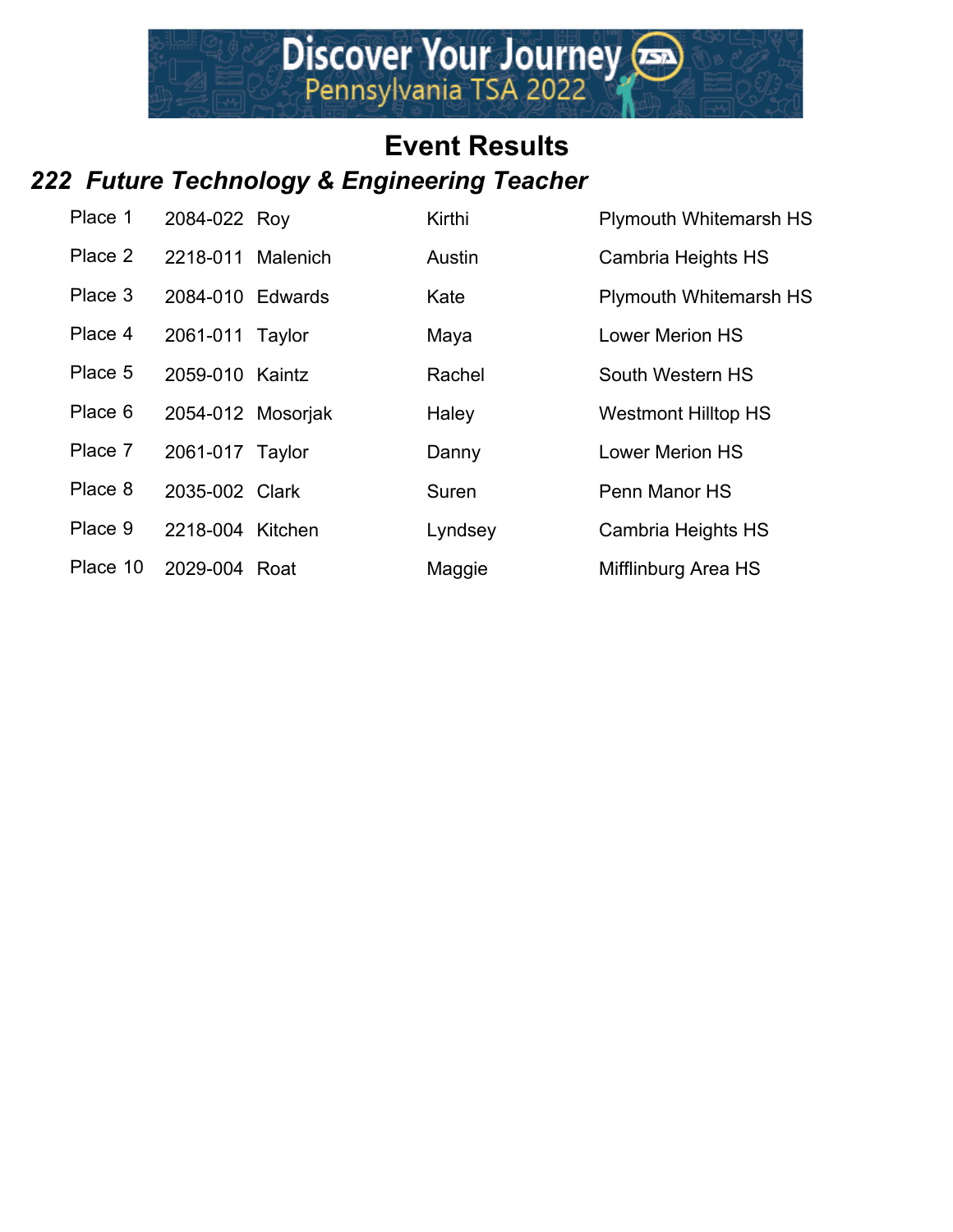#### *223 Geospatial Technology*

| Place 1  | 2061-011 Taylor                                       | 2061-014 Vossough<br>2061-034 Underwood | Maya<br>Daniel<br>Anwen          | <b>Lower Merion HS</b><br><b>Lower Merion HS</b><br><b>Lower Merion HS</b>                |
|----------|-------------------------------------------------------|-----------------------------------------|----------------------------------|-------------------------------------------------------------------------------------------|
| Place 2  | 2009-023 Shah<br>2009-024 Snyder                      | 2009-028 Chatrathi                      | Veer<br>Logan<br>Arnav           | <b>Cumberland Valley HS</b><br><b>Cumberland Valley HS</b><br><b>Cumberland Valley HS</b> |
| Place 3  | 2004-007 Maraldo<br>2004-027 Famous                   |                                         | Ethan<br>Lucas                   | <b>Boyertown Area SHS</b><br><b>Boyertown Area SHS</b>                                    |
| Place 4  | 2098-007 Babcock<br>2098-028 Saylor                   |                                         | Ava<br>Cate                      | State College HS 11/12<br>State College HS 11/12                                          |
| Place 5  | 2196-008 Sharma<br>2196-013 Cohen                     |                                         | Eesha<br>Maren                   | The Baldwin School HS<br>The Baldwin School HS                                            |
| Place 6  | 2084-019 Rickert<br>2084-020 Rickert                  | 2084-008 Dougherty                      | Caitlin<br>Austin<br>Kaidan      | <b>Plymouth Whitemarsh HS</b><br><b>Plymouth Whitemarsh HS</b><br>Plymouth Whitemarsh HS  |
| Place 7  | 2103-007 Hawkins<br>2103-015 Zheng                    | 2103-009 McKendree                      | Makenzie<br>Eryn<br><b>Brian</b> | Richland Sr. HS<br>Richland Sr. HS<br>Richland Sr. HS                                     |
| Place 8  | 2039-005 Kreuz<br>2039-015 Russell<br>2039-016 Maceri |                                         | Kelly<br>Claire<br>Grace         | <b>Quakertown HS</b><br><b>Quakertown HS</b><br><b>Quakertown HS</b>                      |
| Place 9  | 2059-010 Kaintz<br>2059-015 Scobie                    |                                         | Rachel<br>Annabelle              | South Western HS<br>South Western HS                                                      |
| Place 10 | 2043-020 Khattab<br>2043-044 Rathi                    |                                         | <b>Tassneem</b><br>Shreya        | South Fayette Township HS<br>South Fayette Township HS                                    |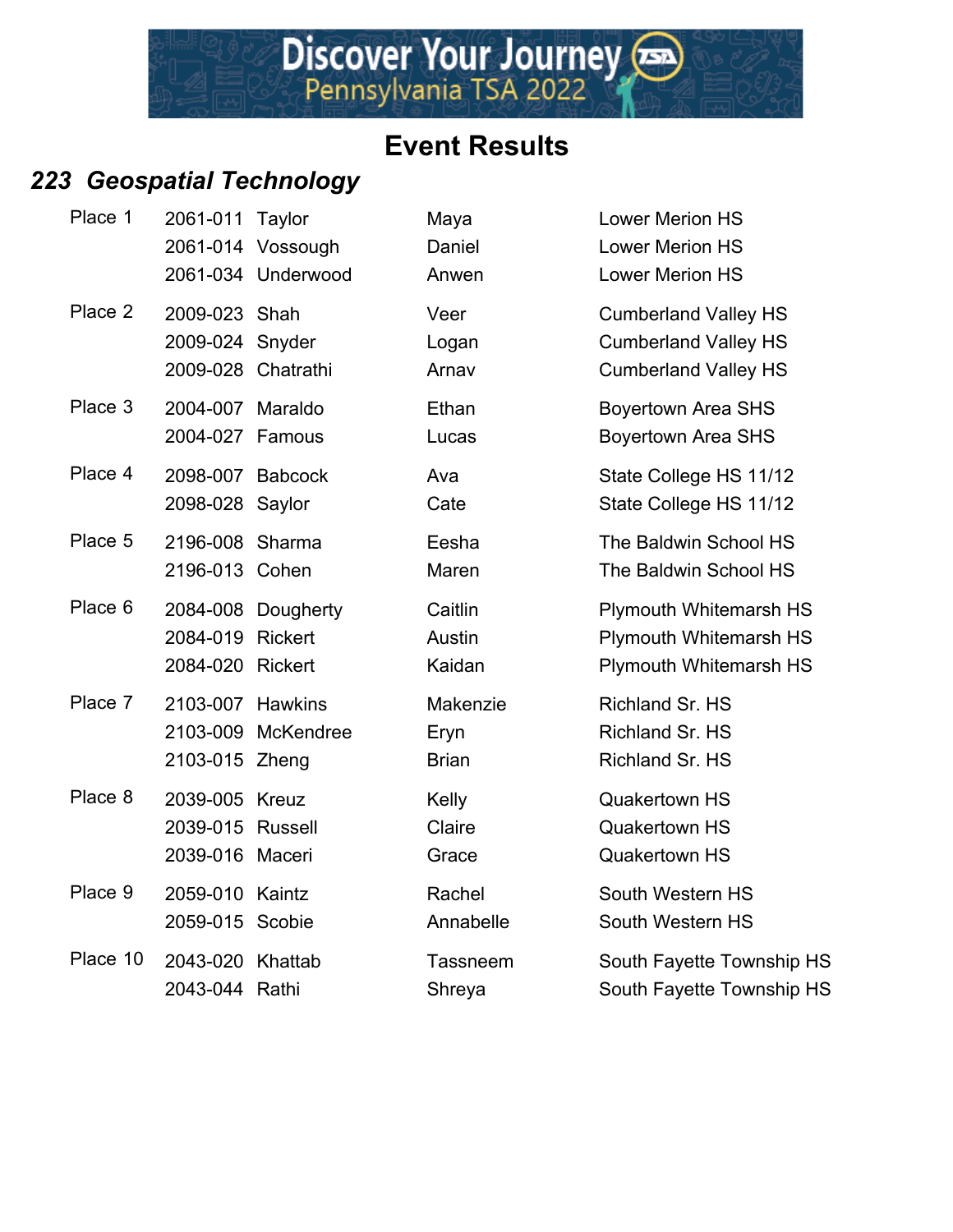# Discover Your Journey

# **Event Results**

#### *225 Music Production*

| Place 1  |                                                                           | 2084-003 Al-Saleem<br>2084-008 Dougherty | Zane<br>Caitlin                                              | <b>Plymouth Whitemarsh HS</b><br><b>Plymouth Whitemarsh HS</b>                                                                   |
|----------|---------------------------------------------------------------------------|------------------------------------------|--------------------------------------------------------------|----------------------------------------------------------------------------------------------------------------------------------|
| Place 2  | 2039-012 Polek                                                            |                                          | Zachary                                                      | <b>Quakertown HS</b>                                                                                                             |
| Place 3  | 2009-015 Finn<br>2009-116                                                 | 2009-021 McClellan                       | <b>Brennan</b><br>Dylan                                      | <b>Cumberland Valley HS</b><br><b>Cumberland Valley HS</b>                                                                       |
| Place 4  | 2022-014 Bajwa                                                            |                                          | Naafay                                                       | Lewisburg HS                                                                                                                     |
| Place 5  | 2035-002 Clark<br>2035-006                                                |                                          | Suren                                                        | Penn Manor HS                                                                                                                    |
| Place 6  | 2082-013 Gee<br>2082-017 Gutsche<br>2082-021 Kirsch<br>2082-033 Weiss     | 2082-007 Braunfeld<br>2082-032 Waniewski | Noah<br><b>Miles</b><br>Sam<br>Ryan<br>Jacob<br><b>Tyler</b> | <b>Harriton HS</b><br><b>Harriton HS</b><br><b>Harriton HS</b><br><b>Harriton HS</b><br><b>Harriton HS</b><br><b>Harriton HS</b> |
| Place 7  |                                                                           | 2063-004 Canongo<br>2063-007 Christian   | Alexander<br><b>Tyler</b>                                    | Stroudsburg HS<br><b>Stroudsburg HS</b>                                                                                          |
| Place 8  | 2063-002 Patel<br>2063-003 Morgan<br>2063-009 Hawks                       |                                          | Pruthvi<br>Casimir<br>Andrew                                 | Stroudsburg HS<br>Stroudsburg HS<br><b>Stroudsburg HS</b>                                                                        |
| Place 9  | 2222-002 Chen<br>2222-003 Baron                                           | 2222-004 Mohapatra                       | Yiyi<br>Michael<br>Samit                                     | Moravian Academy HS<br>Moravian Academy HS<br>Moravian Academy HS                                                                |
| Place 10 | 2041-003 Parise<br>2041-005 Varias<br>2041-014 Caron<br>2041-022 Stanford | 2041-021 Zacharda                        | Abby<br>Alyssa<br>Eve<br><b>Taylor</b><br>Veronica           | Selinsgrove Area HS<br>Selinsgrove Area HS<br>Selinsgrove Area HS<br>Selinsgrove Area HS<br>Selinsgrove Area HS                  |

| 7 TVWWVUVII                                                                                                                                          |                                          |                                                                                                                        |                                                                                                                                                                                                                 |
|------------------------------------------------------------------------------------------------------------------------------------------------------|------------------------------------------|------------------------------------------------------------------------------------------------------------------------|-----------------------------------------------------------------------------------------------------------------------------------------------------------------------------------------------------------------|
|                                                                                                                                                      | 2084-003 Al-Saleem<br>2084-008 Dougherty | Zane<br>Caitlin                                                                                                        | <b>Plymouth Whitemarsh HS</b><br><b>Plymouth Whitemarsh HS</b>                                                                                                                                                  |
| 2039-012 Polek                                                                                                                                       |                                          | Zachary                                                                                                                | <b>Quakertown HS</b>                                                                                                                                                                                            |
| 2009-015 Finn<br>2009-116                                                                                                                            | 2009-021 McClellan                       | <b>Brennan</b><br>Dylan                                                                                                | <b>Cumberland Valley HS</b><br><b>Cumberland Valley HS</b>                                                                                                                                                      |
| 2022-014 Bajwa                                                                                                                                       |                                          | Naafay                                                                                                                 | Lewisburg HS                                                                                                                                                                                                    |
| 2035-002 Clark<br>2035-006                                                                                                                           |                                          | Suren                                                                                                                  | Penn Manor HS                                                                                                                                                                                                   |
| 2082-013 Gee<br>2082-017 Gutsche<br>2082-021 Kirsch<br>2082-033 Weiss<br>2063-004 Canongo<br>2063-007 Christian<br>2063-002 Patel<br>2063-003 Morgan | 2082-007 Braunfeld<br>2082-032 Waniewski | <b>Noah</b><br><b>Miles</b><br>Sam<br>Ryan<br>Jacob<br><b>Tyler</b><br>Alexander<br><b>Tyler</b><br>Pruthvi<br>Casimir | <b>Harriton HS</b><br><b>Harriton HS</b><br><b>Harriton HS</b><br><b>Harriton HS</b><br><b>Harriton HS</b><br><b>Harriton HS</b><br><b>Stroudsburg HS</b><br>Stroudsburg HS<br>Stroudsburg HS<br>Stroudsburg HS |
| 2063-009 Hawks<br>2222-002 Chen<br>2222-003 Baron                                                                                                    | 2222-004 Mohapatra                       | Andrew<br>Yiyi<br>Michael<br>Samit                                                                                     | Stroudsburg HS<br>Moravian Academy HS<br>Moravian Academy HS<br>Moravian Academy HS                                                                                                                             |
| 2041-003 Parise<br>2041-005 Varias<br>2041-014                                                                                                       | Caron<br>2041-021 Zacharda               | Abby<br>Alyssa<br>Eve<br>Taylor                                                                                        | Selinsgrove Area HS<br>Selinsgrove Area HS<br>Selinsgrove Area HS<br>Selinsgrove Area HS                                                                                                                        |
| 2041-022 Stanford                                                                                                                                    |                                          | Veronica                                                                                                               | Selinsgrove Area HS                                                                                                                                                                                             |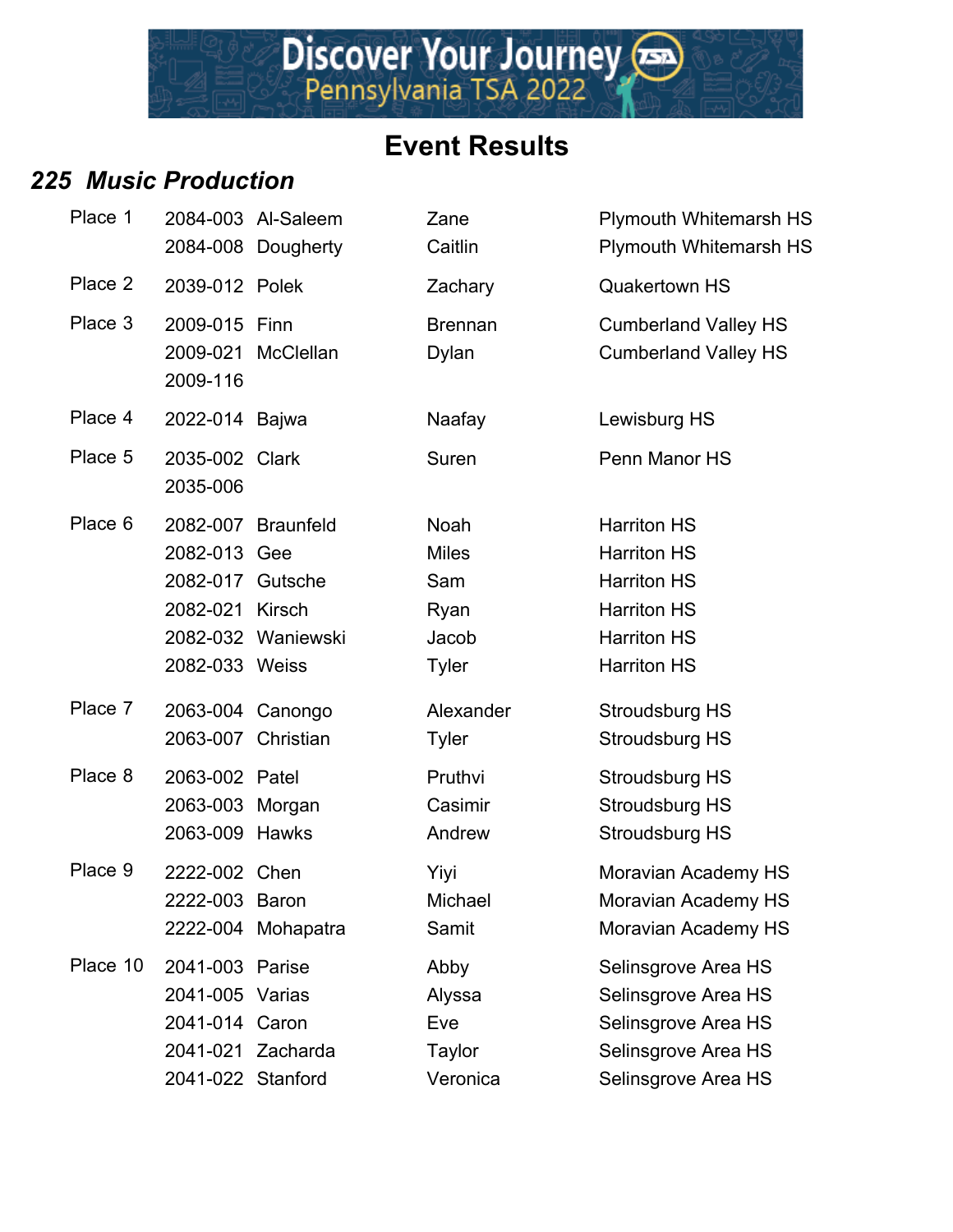Discover Your Journey

#### *226 On Demand Video*

| Place 1 | 2192-003 Thomas    |                    | Haylee          | Conemaugh Township Area     |
|---------|--------------------|--------------------|-----------------|-----------------------------|
|         | 2192-004 Mull      |                    | <b>Mercedes</b> | Conemaugh Township Area     |
|         | 2192-005           | Thomas             | Evan            | Conemaugh Township Area     |
|         | 2192-006 Getson    |                    | <b>Noah</b>     | Conemaugh Township Area     |
|         | 2192-007 Roman     |                    | Emilee          | Conemaugh Township Area     |
|         | 2192-008 Derricott |                    | Mya             | Conemaugh Township Area     |
| Place 2 |                    | 2008-006 Castagna  | Norah           | Conestoga Valley HS         |
|         | 2008-011           | Hilton             | Leah            | Conestoga Valley HS         |
|         | 2008-020 Slezak    |                    | Lexi            | Conestoga Valley HS         |
|         | 2008-022 Soltzfus  |                    | <b>Tyler</b>    | Conestoga Valley HS         |
|         | 2008-023 Talley    |                    | Elizabeth       | Conestoga Valley HS         |
|         |                    | 2008-024 Zimmerman | Evan            | Conestoga Valley HS         |
| Place 3 | 2009-009 Chelli    |                    | Abhijay         | <b>Cumberland Valley HS</b> |
|         | 2009-011           | Haverstocl         | lan             | <b>Cumberland Valley HS</b> |
|         | 2009-015 Finn      |                    | <b>Brennan</b>  | <b>Cumberland Valley HS</b> |
|         | 2009-016 Gunther   |                    | Ansel           | <b>Cumberland Valley HS</b> |
|         |                    | 2009-021 McClellan | Dylan           | <b>Cumberland Valley HS</b> |
|         | 2009-024 Snyder    |                    | Logan           | <b>Cumberland Valley HS</b> |
| Place 4 | 2049-003 Yahner    |                    | Chris           | Northern Cambria HS         |
|         | 2049-006 Konitsky  |                    | <b>Mikey</b>    | Northern Cambria HS         |
|         | 2049-007 Yahner    |                    | Alivia          | Northern Cambria HS         |
| Place 5 | 2135-002 Dzurko    |                    | Hailey          | <b>Windber Area HS</b>      |
|         | 2135-003 Burk      |                    | Savannah        | Windber Area HS             |
| Place 6 | 2061-005 Zhang     |                    | Rachel          | <b>Lower Merion HS</b>      |
|         |                    | 2061-008 Rosenfeld | Asher           | <b>Lower Merion HS</b>      |
|         | 2061-012 Chang     |                    | Leonne Chang    | <b>Lower Merion HS</b>      |
|         |                    | 2061-014 Vossough  | Daniel          | <b>Lower Merion HS</b>      |
|         | 2061-019 Zhong     |                    | Jessica         | <b>Lower Merion HS</b>      |
|         |                    | 2061-026 Tomlinson | Ellen           | Lower Merion HS             |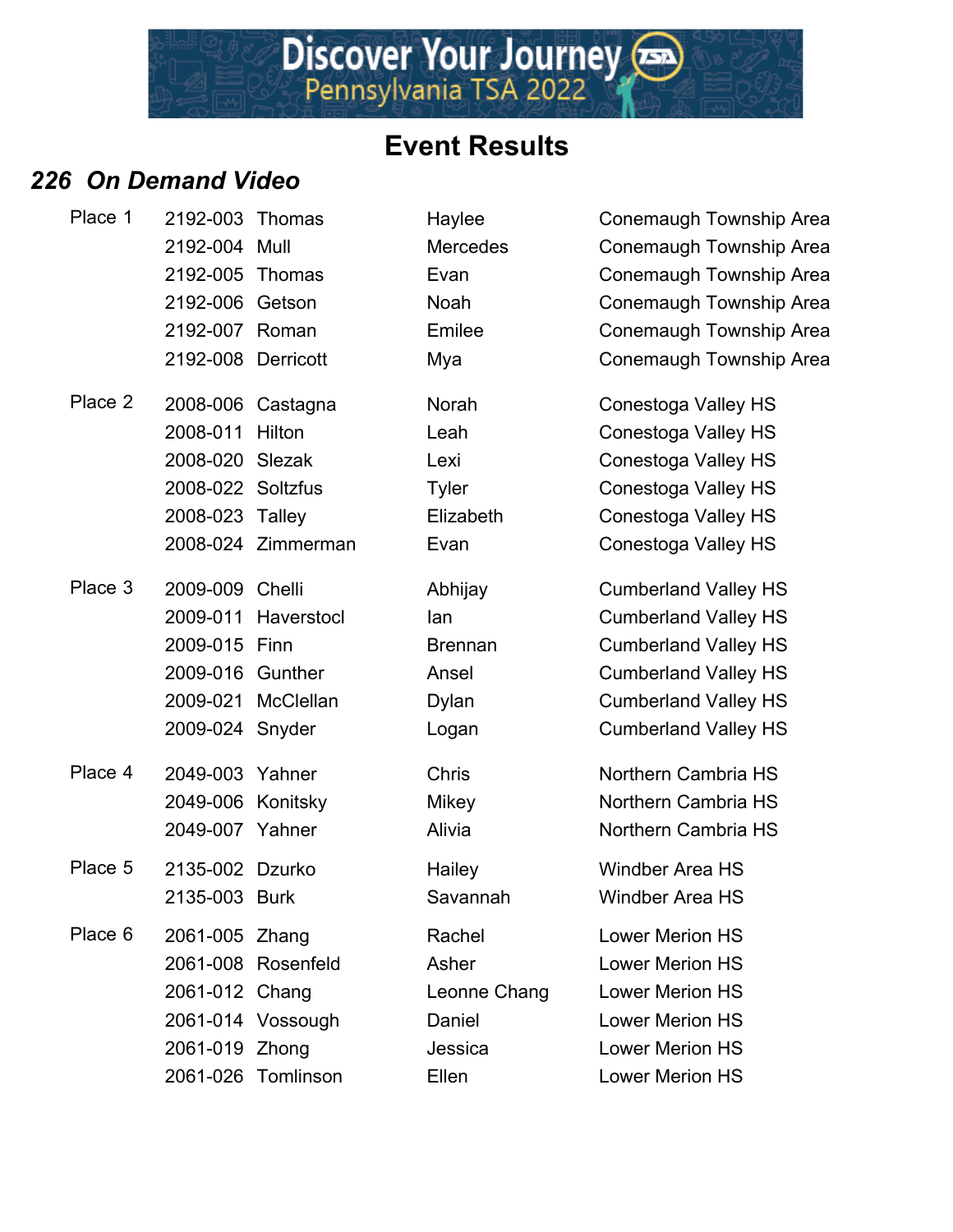| Place 7  | 2111-004 lachini  |                       | Adrina        | Easton Area HS             |
|----------|-------------------|-----------------------|---------------|----------------------------|
|          | 2111-005 Cabreza  |                       | <b>Miles</b>  | Easton Area HS             |
|          |                   | 2111-011 Srinivasan   | Vibha         | Easton Area HS             |
|          | 2111-012 Weiss    |                       | Janna         | Easton Area HS             |
|          | 2111-013 Zhou     |                       | <b>Shelly</b> | Easton Area HS             |
|          | 2111-019 Yeung    |                       | Crystal       | Easton Area HS             |
| Place 8  | 2054-002 Alubaidi |                       | Taha          | <b>Westmont Hilltop HS</b> |
|          |                   | 2054-006 Karunaratne  | Dunil         | <b>Westmont Hilltop HS</b> |
|          | 2054-008 Leiden   |                       | <b>Nicole</b> | <b>Westmont Hilltop HS</b> |
|          | 2054-011 Misner   |                       | <b>Brian</b>  | <b>Westmont Hilltop HS</b> |
| Place 9  | 2098-010          | Brannen               | Dean          | State College HS 11/12     |
|          |                   | 2098-020 Marcinkevage | Evan          | State College HS 11/12     |
|          |                   | 2098-021 Marcinkevage | Luke          | State College HS 11/12     |
|          | 2098-023 Moore    |                       | Alex          | State College HS 11/12     |
|          | 2098-035 Wales    |                       | Ryan          | State College HS 11/12     |
| Place 10 | 2144-004 Bladen   |                       | <b>Bryce</b>  | Gettysburg Area HS         |
|          | 2144-005 Brainard |                       | Jonah         | Gettysburg Area HS         |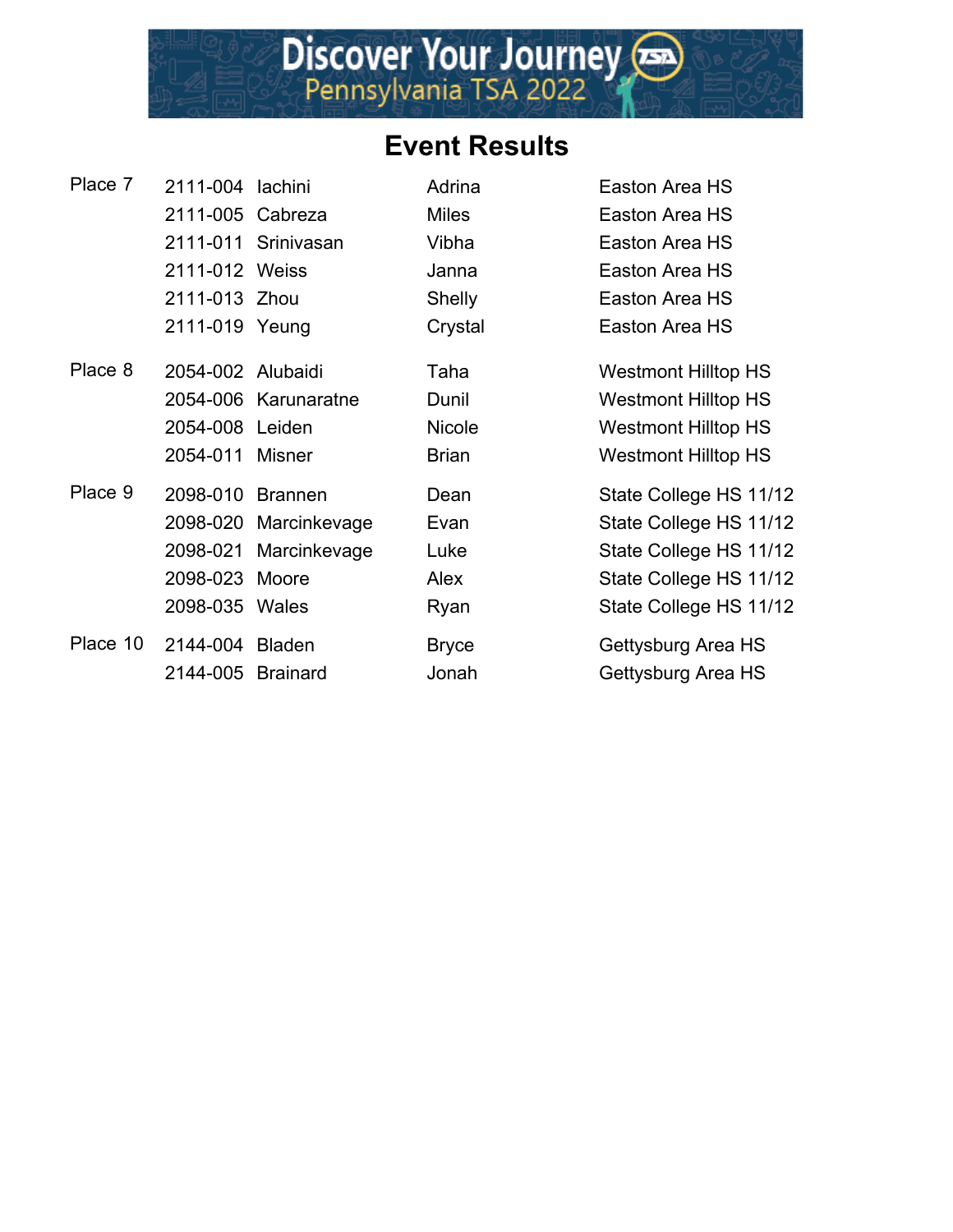# *227 Photographic Technology*

| Place 1  | 2135-002 Dzurko  |                     | Hailey        | Windber Area HS           |
|----------|------------------|---------------------|---------------|---------------------------|
| Place 2  |                  | 2103-009 McKendree  | Eryn          | <b>Richland Sr. HS</b>    |
| Place 3  |                  | 2005-023 McWilliams | <b>Nathan</b> | Canon-McMillan HS         |
| Place 4  | 2103-008 Mathis  |                     | Caitlin       | <b>Richland Sr. HS</b>    |
| Place 5  | 2022-004 Vance   |                     | Vivian        | Lewisburg HS              |
| Place 6  | 2098-036 Wyckoff |                     | Margo         | State College HS 11/12    |
| Place 7  | 2022-014 Bajwa   |                     | Naafay        | Lewisburg HS              |
| Place 8  |                  | 2214-006 Aulthouse  | Matt          | <b>York Suburban HS</b>   |
| Place 9  | 2043-003 Balan   |                     | Yatee         | South Fayette Township HS |
| Place 10 |                  | 2008-013 Kauffman   | Anna          | Conestoga Valley HS       |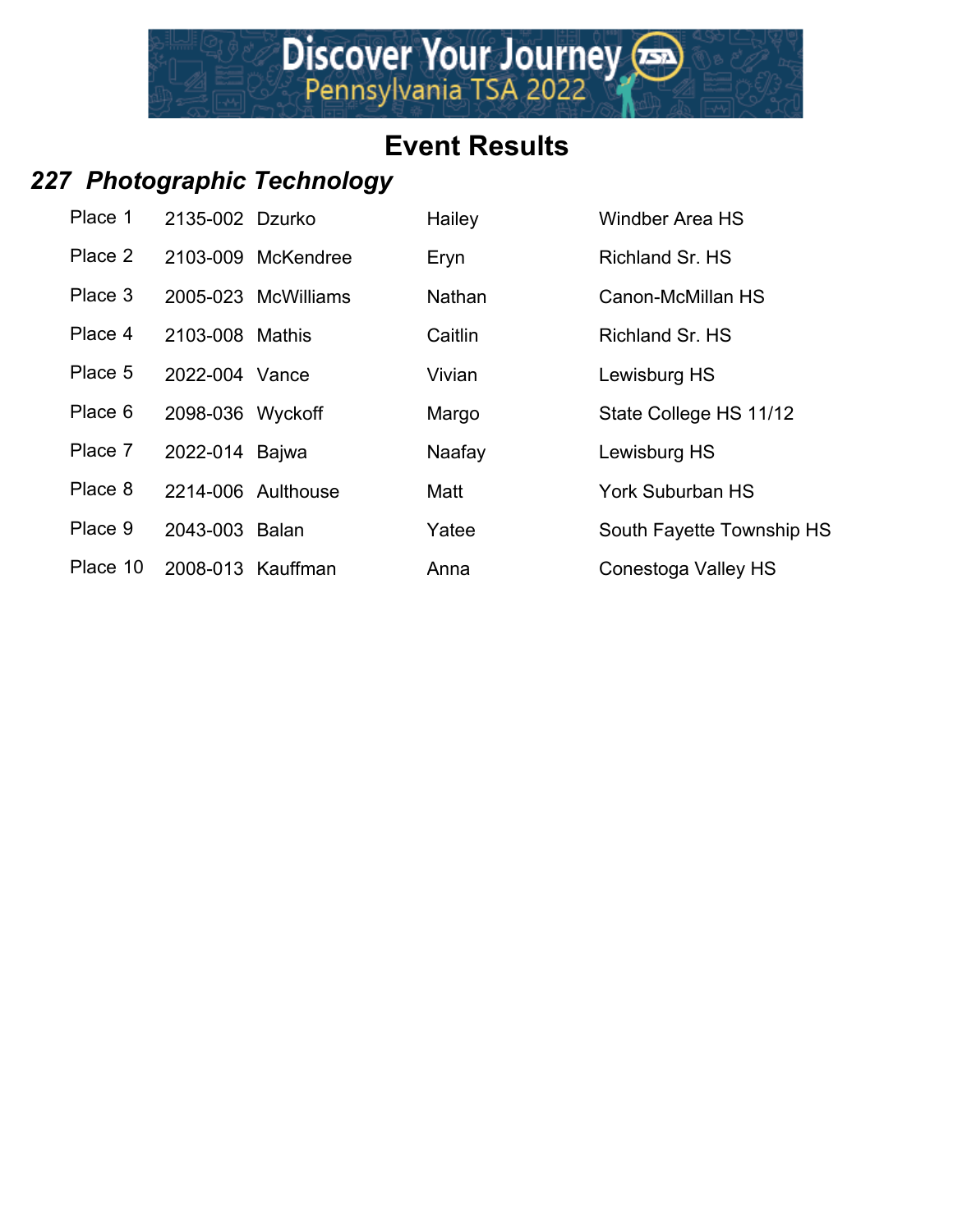#### *228 Prepared Presentation*

| Place 1  | 2061-015 Fang     |                      | Katie          | <b>Lower Merion HS</b>        |
|----------|-------------------|----------------------|----------------|-------------------------------|
| Place 2  | 2089-016 Woods    |                      | Andrew         | <b>Blackhawk HS</b>           |
| Place 3  | 2060-005 Frank    |                      | <b>Natalee</b> | N. Allegheny IHS              |
| Place 4  | 2084-012 Lui      |                      | Ferra          | <b>Plymouth Whitemarsh HS</b> |
| Place 5  | 2004-023 Peredo   |                      | Sofia          | <b>Boyertown Area SHS</b>     |
| Place 6  | 2111-018 Ramut    |                      | <b>Dominik</b> | Easton Area HS                |
| Place 7  |                   | 2043-052 Swaminathan | Srishti        | South Fayette Township HS     |
| Place 8  | 2103-013 Sridhar  |                      | Ayush          | <b>Richland Sr. HS</b>        |
| Place 9  |                   | 2206-009 Mekonnen    | Lula           | Boyertown Freshman            |
| Place 10 | 2009-004 Athavale |                      | Avanti         | <b>Cumberland Valley HS</b>   |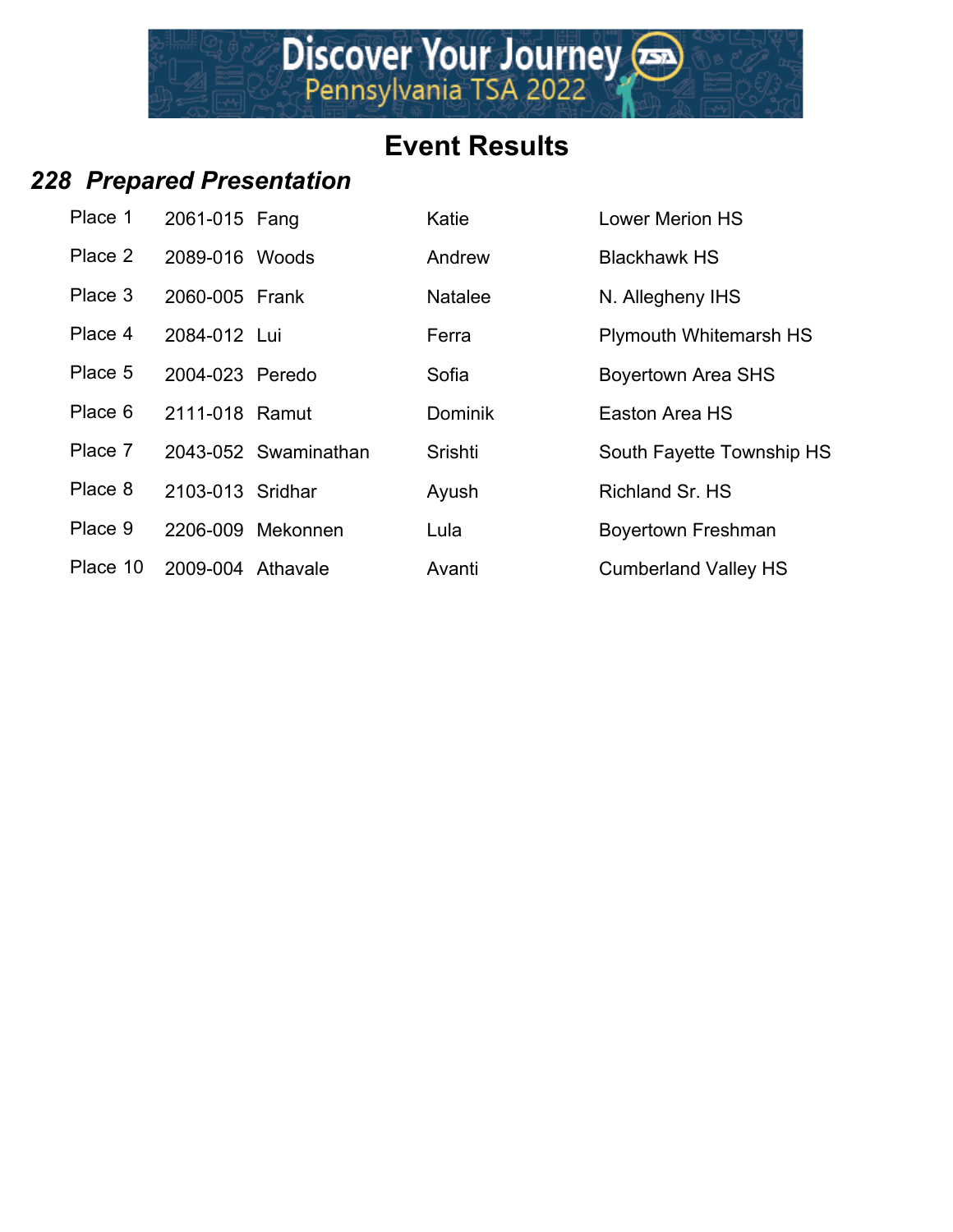Discover Your Journey

## *229 Promotional Design*

| Place 1  | 2098-036 Wyckoff  |  |
|----------|-------------------|--|
| Place 2  | 2049-005 Pattison |  |
| Place 3  | 2218-002 Thomas   |  |
| Place 4  | 2049-012 Doughty  |  |
| Place 5  | 2206-007 Gibbins  |  |
| Place 6  | 2041-017 Strocko  |  |
| Place 7  | 2082-004 Basner   |  |
| Place 8  | 2218-003 Link     |  |
| Place 9  | 2192-003 Thomas   |  |
| Place 10 | 2061-024 Wolf     |  |

| Place 1  | 2098-036 Wyckoff  | Margo         | State College HS 11/12    |
|----------|-------------------|---------------|---------------------------|
| Place 2  | 2049-005 Pattison | Haley         | Northern Cambria HS       |
| Place 3  | 2218-002 Thomas   | <b>Braden</b> | Cambria Heights HS        |
| Place 4  | 2049-012 Doughty  | Maddie        | Northern Cambria HS       |
| Place 5  | 2206-007 Gibbins  | Grace         | <b>Boyertown Freshman</b> |
| Place 6  | 2041-017 Strocko  | Lilyanna      | Selinsgrove Area HS       |
| Place 7  | 2082-004 Basner   | <b>Bruno</b>  | <b>Harriton HS</b>        |
| Place 8  | 2218-003 Link     | Morgan        | Cambria Heights HS        |
| Place 9  | 2192-003 Thomas   | Haylee        | Conemaugh Township Area   |
| Place 10 | 2061-024 Wolf     | Gideon        | <b>Lower Merion HS</b>    |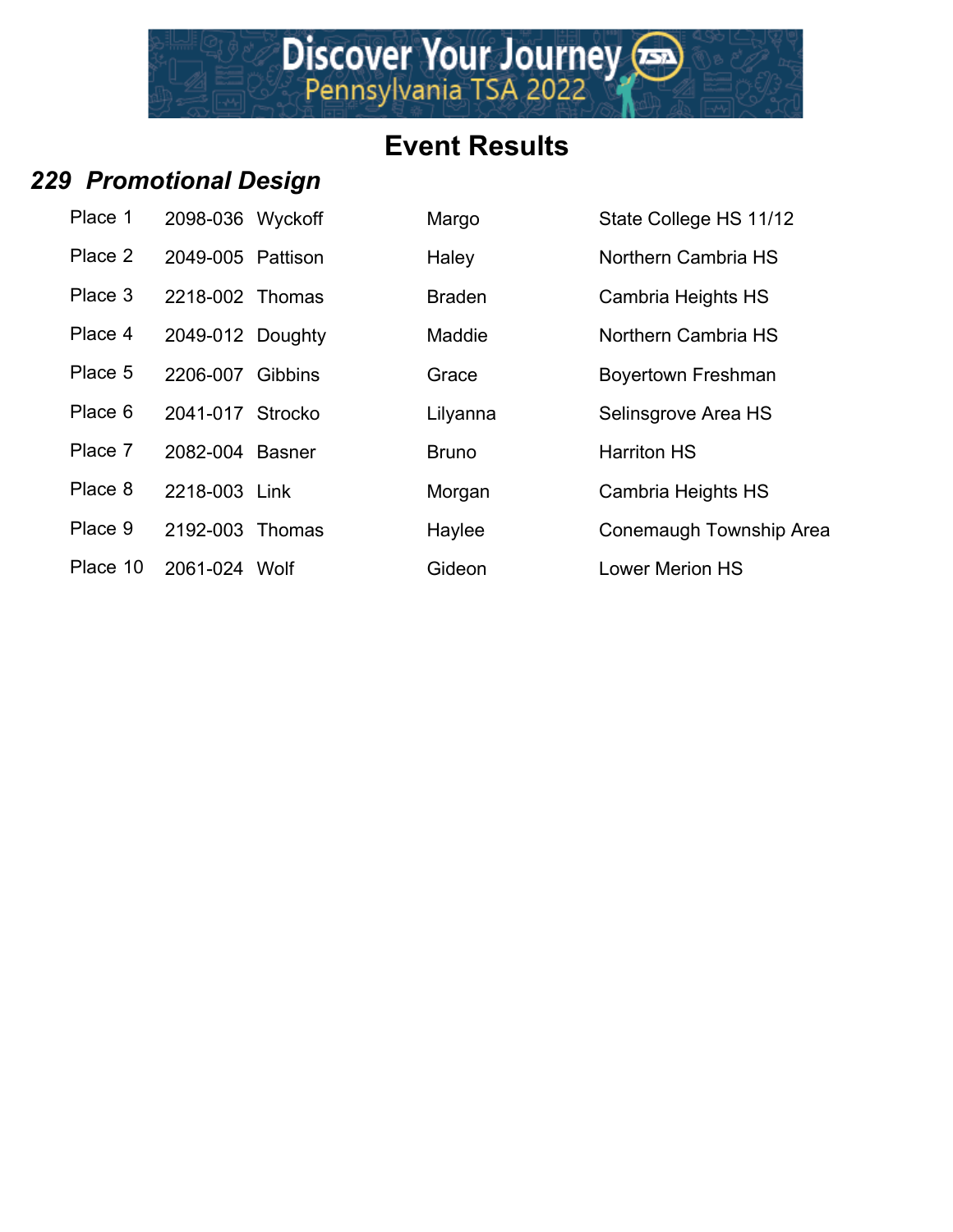#### *230 Scientific Visualization (SciVis)*

| Place 1  | 2061-003 Lin       |                       | Aaron    | <b>Lower Merion HS</b>      |
|----------|--------------------|-----------------------|----------|-----------------------------|
|          |                    | 2061-004 Weatherwax   | Sophia   | <b>Lower Merion HS</b>      |
|          | 2061-006 Cohen     |                       | Penelope | <b>Lower Merion HS</b>      |
|          | 2061-025 Wu        |                       | Emmi     | <b>Lower Merion HS</b>      |
|          | 2061-048 Sultanik  |                       | Remy     | <b>Lower Merion HS</b>      |
|          | 2061-049 Hillis    |                       | Ryan     | <b>Lower Merion HS</b>      |
| Place 2  | 2194-002 Kerry     |                       | Leah     | <b>Phoenixville Area HS</b> |
|          | 2194-003 Yang      |                       | Ashley   | <b>Phoenixville Area HS</b> |
| Place 3  |                    | 2009-027 Addagatla    | Laahini  | <b>Cumberland Valley HS</b> |
|          | 2009-033 Parikh    |                       | Poorvi   | <b>Cumberland Valley HS</b> |
| Place 4  |                    | 2098-020 Marcinkevage | Evan     | State College HS 11/12      |
|          |                    | 2098-021 Marcinkevage | Luke     | State College HS 11/12      |
|          | 2098-027 Salvia    |                       | Daniel   | State College HS 11/12      |
| Place 5  | 2152-072 Schifter  |                       | Hannah   | Downingtown STEM            |
|          | 2152-092 Wang      |                       | Steven   | Downingtown STEM            |
| Place 6  | 2004-006 Stoudt    |                       | Conner   | <b>Boyertown Area SHS</b>   |
|          | 2004-009 Boughter  |                       | Jacob    | <b>Boyertown Area SHS</b>   |
|          |                    | 2004-024 Carmichael   | Sophia   | <b>Boyertown Area SHS</b>   |
|          | 2004-027 Famous    |                       | Lucas    | <b>Boyertown Area SHS</b>   |
| Place 7  | 2043-007 Dontha    |                       | Reva     | South Fayette Township HS   |
| Place 8  | 2087-009 Kunduru   |                       | Hansika  | <b>Exeter Township SHS</b>  |
|          |                    | 2087-019 Seamans      | Peyton   | <b>Exeter Township SHS</b>  |
| Place 9  |                    | 2009-014 Chatterjee   | Aditya   | <b>Cumberland Valley HS</b> |
|          | 2009-023 Shah      |                       | Veer     | <b>Cumberland Valley HS</b> |
|          | 2009-025           | Thangavel             | Gunan    | <b>Cumberland Valley HS</b> |
|          | 2009-028 Chatrathi |                       | Arnav    | <b>Cumberland Valley HS</b> |
| Place 10 | 2059-002 Baney     |                       | Emma     | South Western HS            |
|          | 2059-010           | Kaintz                | Rachel   | South Western HS            |
|          |                    | 2059-018 Strausbaugh  | Korinne  | South Western HS            |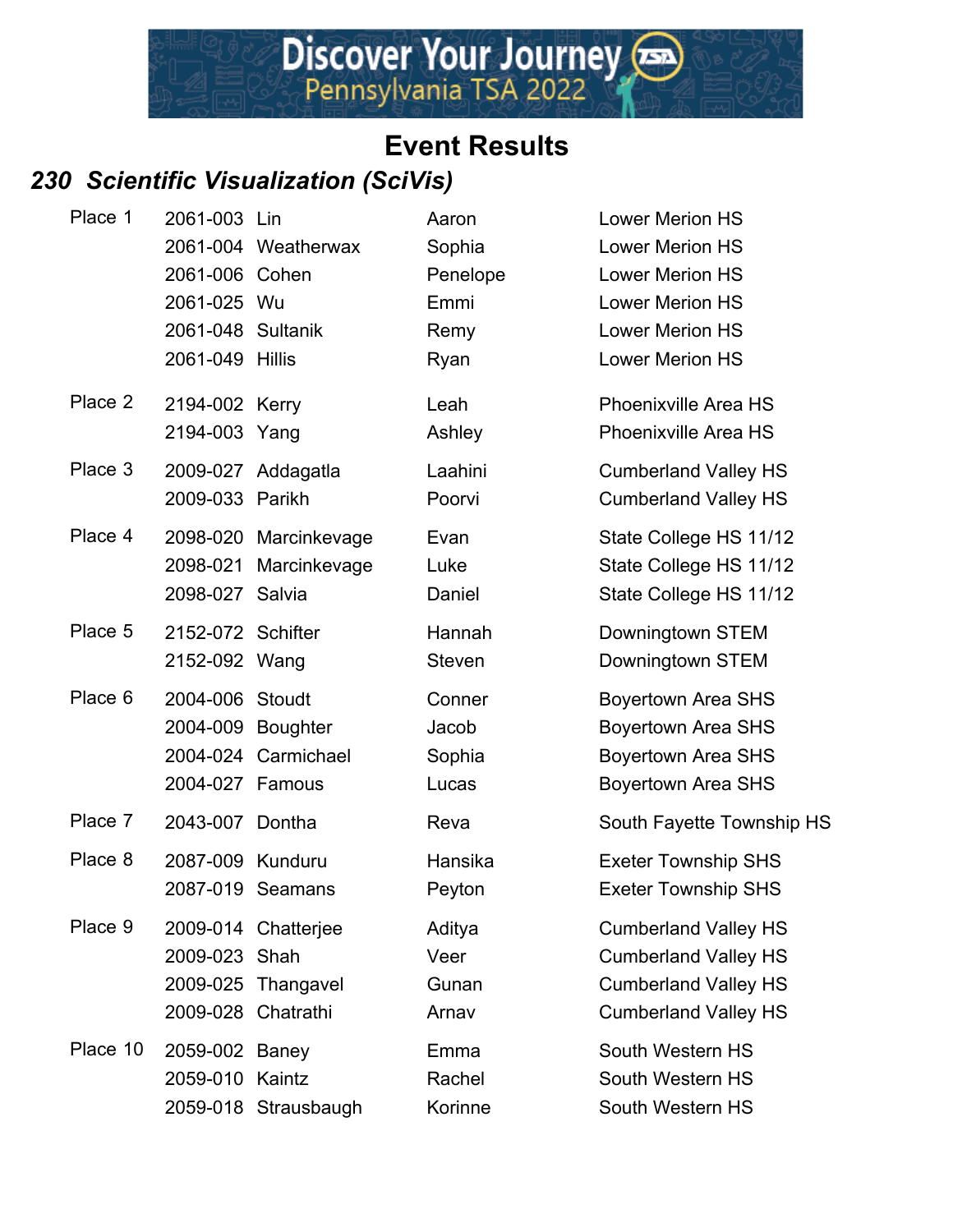#### *231 Software Development*

| Place 1 | 2196-901 Team A                                                                              |                                           |                                                  | The Baldwin School                                                                                                                                 |
|---------|----------------------------------------------------------------------------------------------|-------------------------------------------|--------------------------------------------------|----------------------------------------------------------------------------------------------------------------------------------------------------|
| Place 2 | 2216-003 Chen<br>2216-004 Jaramillo                                                          |                                           | <b>Kevin</b><br>Andy                             | Lancaster Country D<br>Lancaster Country D                                                                                                         |
| Place 3 | 2152-034 Jain<br>2152-047 Kumar                                                              | 2152-066 Premchandran                     | <b>Rishab</b><br><b>Neel</b><br>Suraj            | Downingtown STEM<br>Downingtown STEM<br>Downingtown STEM                                                                                           |
| Place 4 | 2103-002 Bauer<br>2103-011                                                                   | Milne                                     | Andrew<br>Caden                                  | Richland Sr. HS<br>Richland Sr. HS                                                                                                                 |
| Place 5 | 2208-004 Chavali<br>2208-007                                                                 | 2208-005 Devabhakthuni<br><b>Bonagiri</b> | Abhinav<br>Venkat<br>Sreenidh                    | Downingtown East H<br>Downingtown East H<br>Downingtown East H                                                                                     |
| Place 6 | 2061-020<br>2061-028 Shapiro<br>2061-039<br>2061-049 Hillis<br>2061-050                      | <b>Nie</b><br>Jarocha<br>Rossman          | Eric<br><b>Jack</b><br>Krzysztof<br>Ryan<br>Ryan | <b>Lower Merion HS</b><br><b>Lower Merion HS</b><br><b>Lower Merion HS</b><br><b>Lower Merion HS</b><br><b>Lower Merion HS</b>                     |
| Place 7 | 2063-003 Morgan<br>2063-008 Smith                                                            |                                           | Casimir<br>Colin                                 | Stroudsburg HS<br>Stroudsburg HS                                                                                                                   |
| Place 8 | 2098-011<br>2098-025 Qiu<br>2098-037 Zhang<br>2098-038 Zhang<br>2098-041 Du                  | Cho                                       | John<br>Quantum<br>William<br>Jerry<br>Caleb     | State College HS 11<br>State College HS 11<br>State College HS 11<br>State College HS 11<br>State College HS 11                                    |
| Place 9 | 2009-004 Athavale<br>2009-009 Chelli<br>2009-016 Gunther<br>2009-023 Shah<br>2009-024 Snyder |                                           | Avanti<br>Abhijay<br>Ansel<br>Veer<br>Logan      | <b>Cumberland Valley H</b><br><b>Cumberland Valley I</b><br><b>Cumberland Valley H</b><br><b>Cumberland Valley I</b><br><b>Cumberland Valley H</b> |
|         |                                                                                              |                                           |                                                  |                                                                                                                                                    |

The Baldwin School HS

**Place 2 2316-2 2216-2 2316-2 23216-003 Chen Kevin Lancaster Country Day** Andy Lancaster Country Day

Abhinav Downingtown East HS Venkat Downingtown East HS Sreenidh Downingtown East HS

John State College HS 11/12 Quantum State College HS 11/12 William State College HS 11/12 Jerry State College HS 11/12 Caleb State College HS 11/12

Avanti Cumberland Valley HS Abhijay Cumberland Valley HS Ansel Cumberland Valley HS Veer Cumberland Valley HS Logan Cumberland Valley HS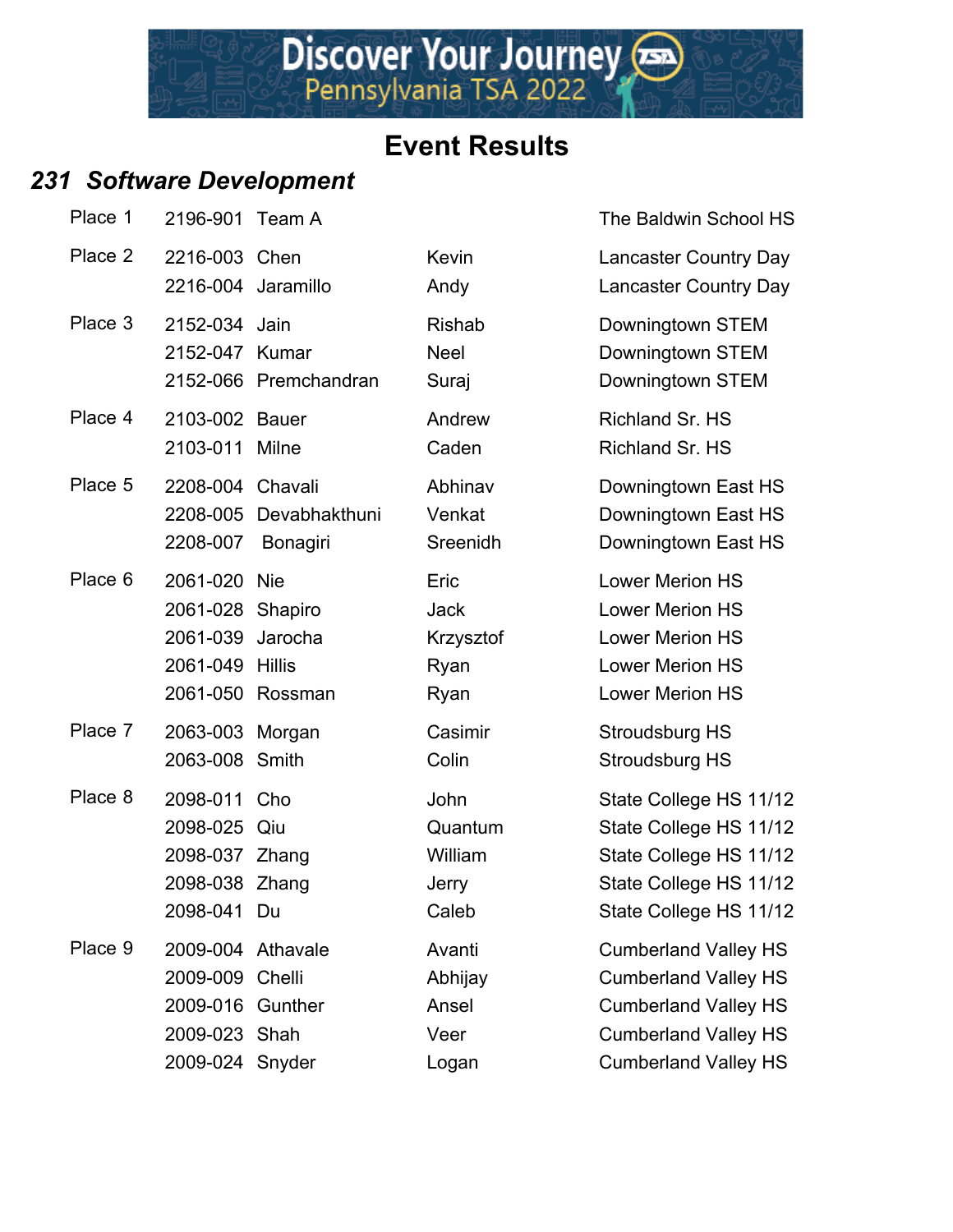

Place 10 2120-004 George Ashton Bedford HS 2120-005 Arnold Isaac Bedford HS 2120-012 Richardson Layne Bedford HS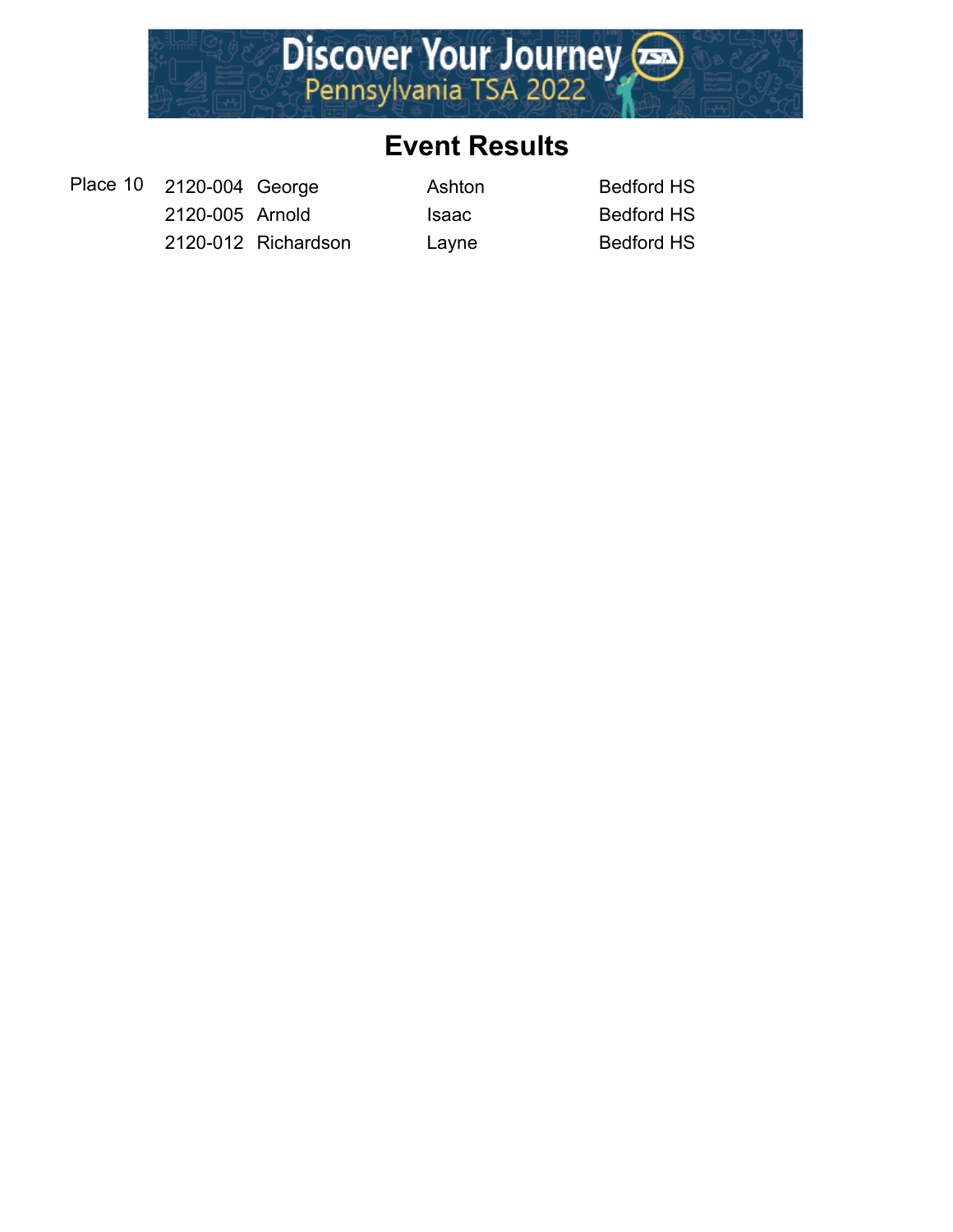#### *232 Structural Design & Engineering*

| Place 1  | 2049-002 Born<br>2049-011 Yahner     |                    | Caleb<br>John                | Northern Cambria HS<br>Northern Cambria HS   |
|----------|--------------------------------------|--------------------|------------------------------|----------------------------------------------|
| Place 2  | 2049-003 Yahner<br>2049-006 Konitsky |                    | <b>Chris</b><br><b>Mikey</b> | Northern Cambria HS<br>Northern Cambria HS   |
| Place 3  | 2082-009 Catania<br>2082-022 Lienau  |                    | Eli<br>Sam                   | <b>Harriton HS</b><br><b>Harriton HS</b>     |
| Place 4  | 2218-009 Hall<br>2218-010 King       |                    | lan<br>Ethan                 | Cambria Heights HS<br>Cambria Heights HS     |
| Place 5  | 2004-901 Team A                      |                    |                              | <b>Boyertown Area SHS</b>                    |
| Place 6  | 2049-008 Ludwig<br>2049-009 Paronish |                    | Ethan<br>Jake                | Northern Cambria HS<br>Northern Cambria HS   |
| Place 7  | 2039-009 Moyer                       | 2039-004 DeAndrea  | Ethan<br><b>Tyler</b>        | <b>Quakertown HS</b><br><b>Quakertown HS</b> |
| Place 8  | 2151-009 Vitabile                    | 2151-008 Szarawara | Jamie<br>Kayla               | Daniel Boone Area HS<br>Daniel Boone Area HS |
| Place 9  | 2009-901 Team A                      |                    |                              | <b>Cumberland Valley HS</b>                  |
| Place 10 | 2151-002 Kim<br>2151-007 Shanley     |                    | David<br>James               | Daniel Boone Area HS<br>Daniel Boone Area HS |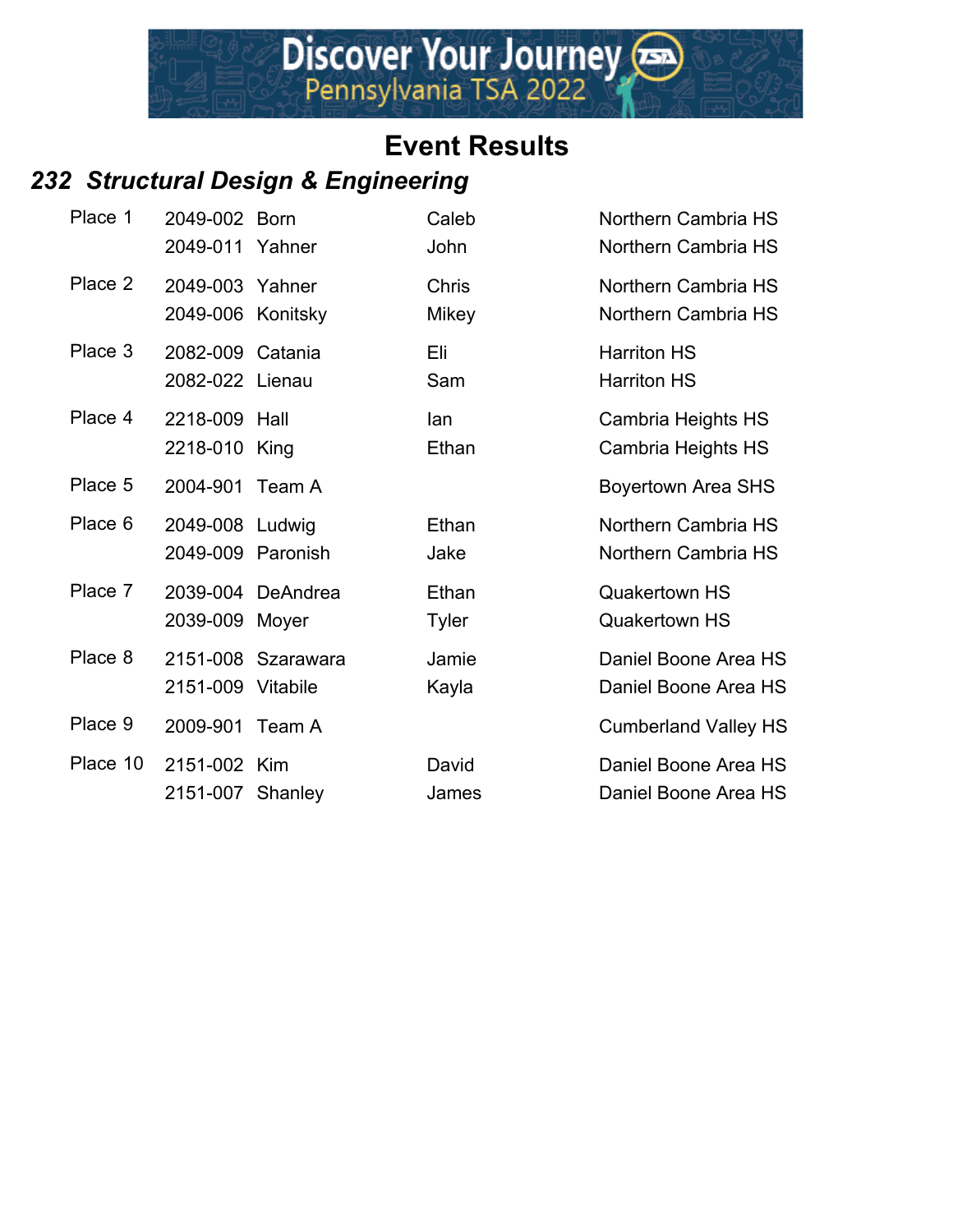#### *233 System Control Technology*

| Place 1  | 2078-003 Wees<br>2078-004 Yurocko<br>2078-007 Priore |                                       | <b>Brandon</b><br>Matt<br>Ethan | <b>Pine-Richland HS</b><br><b>Pine-Richland HS</b><br><b>Pine-Richland HS</b>             |
|----------|------------------------------------------------------|---------------------------------------|---------------------------------|-------------------------------------------------------------------------------------------|
| Place 2  | 2218-009 Hall<br>2218-010 King<br>2218-012 Mislevy   |                                       | lan<br>Ethan<br>Zach            | <b>Cambria Heights HS</b><br>Cambria Heights HS<br><b>Cambria Heights HS</b>              |
| Place 3  |                                                      | 2060-002 Wehrspan<br>2060-003 Hohmann | Adam<br>Elijah                  | N. Allegheny IHS<br>N. Allegheny IHS                                                      |
| Place 4  | 2098-004 Adu<br>2098-026 Ruback<br>2098-030 Sheaffer |                                       | Elijah<br>Miriam<br>Ethan       | State College HS 11/12<br>State College HS 11/12<br>State College HS 11/12                |
| Place 5  | 2195-004 Vocu<br>2195-005 Meals                      | 2195-007 Rothermel                    | Lia<br>Isaiah<br>Jonas          | Oley Valley HS<br>Oley Valley HS<br>Oley Valley HS                                        |
| Place 6  | 2206-004 Ramsey<br>2206-005<br>2206-013 Bailey       | Trout                                 | Robbie<br>Joseph<br>Logan       | Boyertown Freshman<br>Boyertown Freshman<br>Boyertown Freshman                            |
| Place 7  | 2009-007 Gopu<br>2009-010 Gopu                       | 2009-012 Subramaniya                  | Saketh<br>Sathvik<br>Vishnu     | <b>Cumberland Valley HS</b><br><b>Cumberland Valley HS</b><br><b>Cumberland Valley HS</b> |
| Place 8  | 2054-002 Alubaidi<br>2054-011 Misner                 | 2054-006 Karunaratne                  | Taha<br>Dunil<br><b>Brian</b>   | <b>Westmont Hilltop HS</b><br><b>Westmont Hilltop HS</b><br><b>Westmont Hilltop HS</b>    |
| Place 9  | 2004-007 Maraldo<br>2004-011<br>2004-021             | Leshinskie<br>DeMenno                 | Ethan<br>Josh<br>Richard        | <b>Boyertown Area SHS</b><br><b>Boyertown Area SHS</b><br><b>Boyertown Area SHS</b>       |
| Place 10 | 2082-005 Beck<br>2082-015<br>2082-029 Senh           | Goldstein                             | Sasha<br>Maya<br>Jeremy         | <b>Harriton HS</b><br><b>Harriton HS</b><br><b>Harriton HS</b>                            |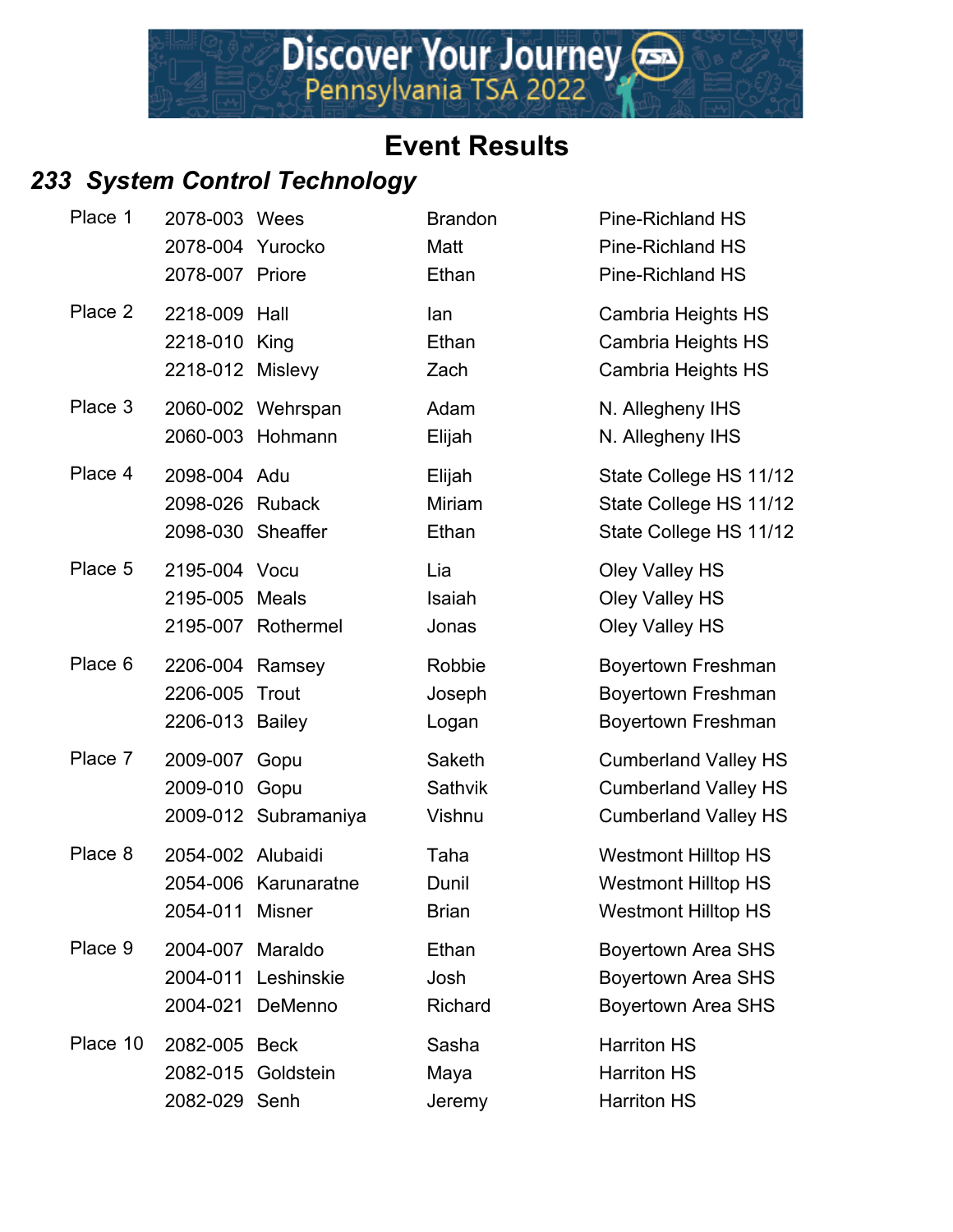Discover Your Journey

#### *234 Technology Bowl*

| Place 1  | 2082-013 Gee<br>2082-028 Reisner<br>2082-035 Xu        |                                                              | <b>Miles</b><br>William<br>Adam    | <b>Harriton HS</b><br><b>Harriton HS</b><br><b>Harriton HS</b>    |
|----------|--------------------------------------------------------|--------------------------------------------------------------|------------------------------------|-------------------------------------------------------------------|
| Place 2  | 2111-015 Bertram<br>2111-018 Ramut                     | 2111-009 Pallivathukal                                       | Yohan<br>David<br><b>Dominik</b>   | <b>Easton Area</b><br><b>Easton Area</b><br><b>Easton Area</b>    |
| Place 3  | 2098-004 Adu<br>2098-014 Hanford                       | 2098-008 Bhattacharyya                                       | Elijah<br><b>Rik</b><br>Noah       | <b>State Colleg</b><br><b>State Colleg</b><br><b>State Colleg</b> |
| Place 4  | 2041-011 Zobal<br>2041-016 Stiefel<br>2041-018 Parker  |                                                              | Emerson<br>Justus<br>McKenna       | Selinsgrove<br>Selinsgrove<br>Selinsgrove                         |
| Place 5  | 2043-014 Hurt<br>2043-053 Urs                          | 2043-013 Hanumolu                                            | Sahishnu<br>Griffin<br>Viraj       | South Fayet<br>South Fayet<br>South Fayet                         |
| Place 6  | 2061-007 Vakil<br>2061-018 Dresnin<br>2061-042 Donagi  |                                                              | Mona<br>Eli<br>Nathan              | <b>Lower Merio</b><br><b>Lower Merio</b><br><b>Lower Merio</b>    |
| Place 7  | 2043-021 Kithany<br>2043-022 Kolli                     | 2043-048 Shrivastava                                         | <b>Dhruv</b><br>Himanish<br>Tanush | South Fayet<br>South Fayet<br>South Fayet                         |
| Place 8  | 2041-008 Brought<br>2041-012 Persons<br>2041-013 Dagle |                                                              | Cody<br>Ethan<br>Evan              | Selinsgrove<br>Selinsgrove<br>Selinsgrove                         |
| Place 9  |                                                        | 2039-002 Brownlee<br>2039-013 Schwartz<br>2039-014 Slaymaker | Cian<br>Lucas<br>Marc              | Quakertowr<br>Quakertowr<br>Quakertowr                            |
| Place 10 | 2063-002 Patel<br>2063-003 Morgan<br>2063-008 Smith    |                                                              | Pruthvi<br>Casimir<br>Colin        | Stroudsburg<br>Stroudsburg<br>Stroudsburg                         |

| <b>Miles</b> | <b>Harriton HS</b>     |
|--------------|------------------------|
| William      | <b>Harriton HS</b>     |
| Adam         | <b>Harriton HS</b>     |
| Yohan        | Easton Area HS         |
| David        | <b>Easton Area HS</b>  |
| Dominik      | Easton Area HS         |
| Elijah       | State College HS 11/   |
| <b>Rik</b>   | State College HS 11/   |
| Noah         | State College HS 11/   |
| Emerson      | Selinsgrove Area HS    |
| Justus       | Selinsgrove Area HS    |
| McKenna      | Selinsgrove Area HS    |
| Sahishnu     | South Fayette Towns    |
| Griffin      | South Fayette Towns    |
| Viraj        | South Fayette Towns    |
| Mona         | <b>Lower Merion HS</b> |
| Eli          | <b>Lower Merion HS</b> |
| Nathan       | <b>Lower Merion HS</b> |
| <b>Dhruv</b> | South Fayette Towns    |
| Himanish     | South Fayette Towns    |
| Tanush       | South Fayette Towns    |
| Cody         | Selinsgrove Area HS    |
| Ethan        | Selinsgrove Area HS    |
| Evan         | Selinsgrove Area HS    |
| Cian         | <b>Quakertown HS</b>   |
| Lucas        | <b>Quakertown HS</b>   |
| Marc         | <b>Quakertown HS</b>   |
| Pruthvi      | Stroudsburg HS         |
| Casimir      | <b>Stroudsburg HS</b>  |
| Colin        | <b>Stroudsburg HS</b>  |

Elijah State College HS 11/12 2098-008 Brace College HS 11/12 Noah State College HS 11/12

Sahishnu South Fayette Township HS Griffin **2044** South Fayette Township HS Viraj South Fayette Township HS

**Dhruv South Fayette Township HS** Himanish South Fayette Township HS Tanush South Fayette Township HS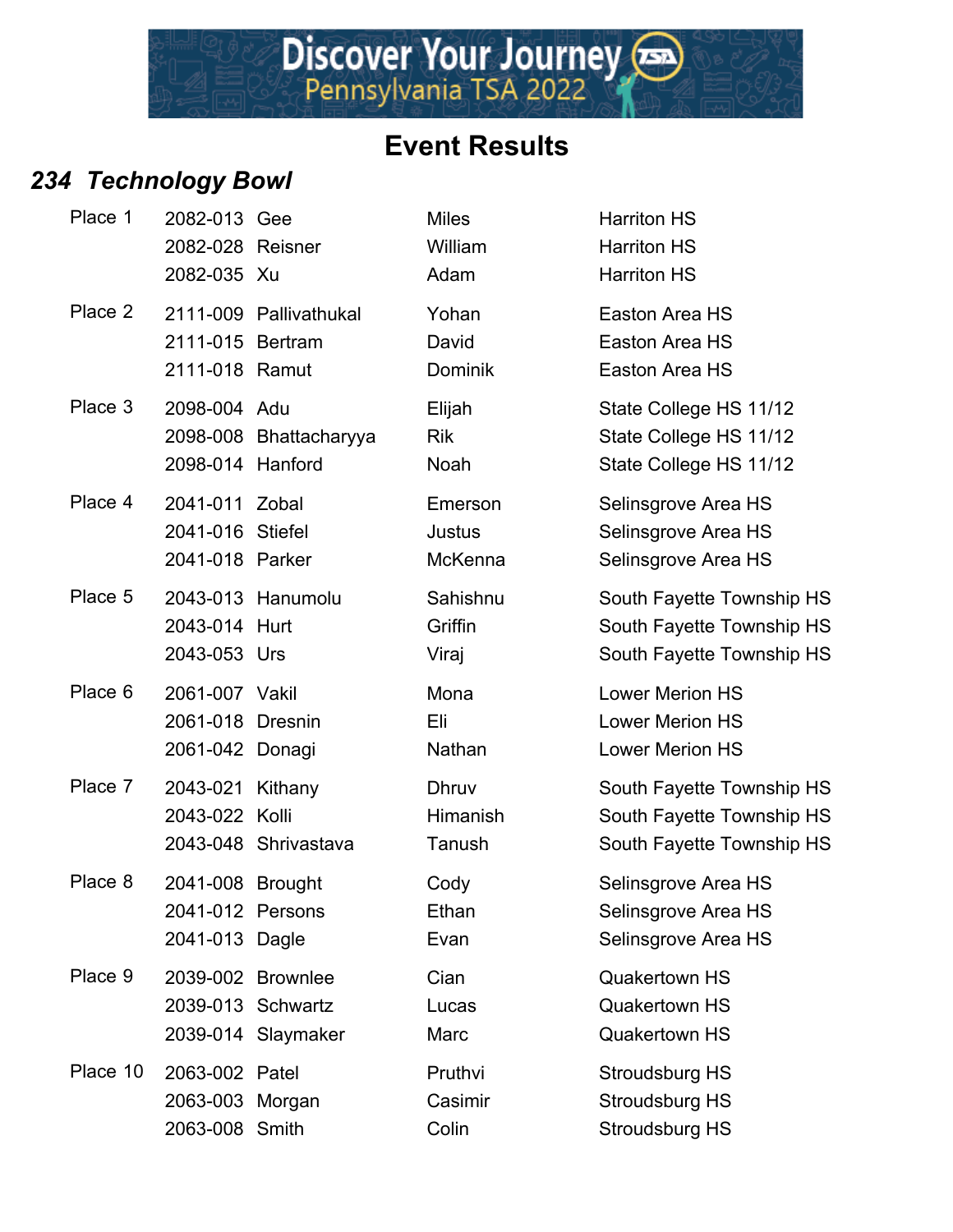## *235 Technology Problem Solving*

| Place 1  | 2103-011 Milne<br>2103-901 Team A    |                    | Caden                  | Richland Sr. HS<br>Richland Sr. HS               |
|----------|--------------------------------------|--------------------|------------------------|--------------------------------------------------|
| Place 2  | 2049-008 Ludwig<br>2049-009 Paronish |                    | Ethan<br>Jake          | Northern Cambria HS<br>Northern Cambria HS       |
| Place 3  | 2049-002 Born<br>2049-011 Yahner     |                    | Caleb<br>John          | Northern Cambria HS<br>Northern Cambria HS       |
| Place 4  | 2082-033 Weiss                       | 2082-032 Waniewski | Jacob<br><b>Tyler</b>  | <b>Harriton HS</b><br><b>Harriton HS</b>         |
| Place 5  | 2098-032 Stafford<br>2098-040 Powell |                    | Jakob<br>Nolan         | State College HS 11/12<br>State College HS 11/12 |
| Place 6  | 2063-005 Wilson<br>2063-008 Smith    |                    | Matthew<br>Colin       | Stroudsburg HS<br>Stroudsburg HS                 |
| Place 7  | 2041-007 Feiler<br>2041-013 Dagle    |                    | Christopher<br>Evan    | Selinsgrove Area HS<br>Selinsgrove Area HS       |
| Place 8  | 2098-030 Sheaffer                    |                    | Ethan                  | State College HS 11/12                           |
| Place 9  | 2013-006 Harris<br>2013-007 Jacob    |                    | James<br><b>Talis</b>  | Fox Chapel Area HS<br>Fox Chapel Area HS         |
| Place 10 | 2013-013 Velankar<br>2013-014 Ummer  |                    | <b>Rohit</b><br>Samuel | Fox Chapel Area HS<br>Fox Chapel Area HS         |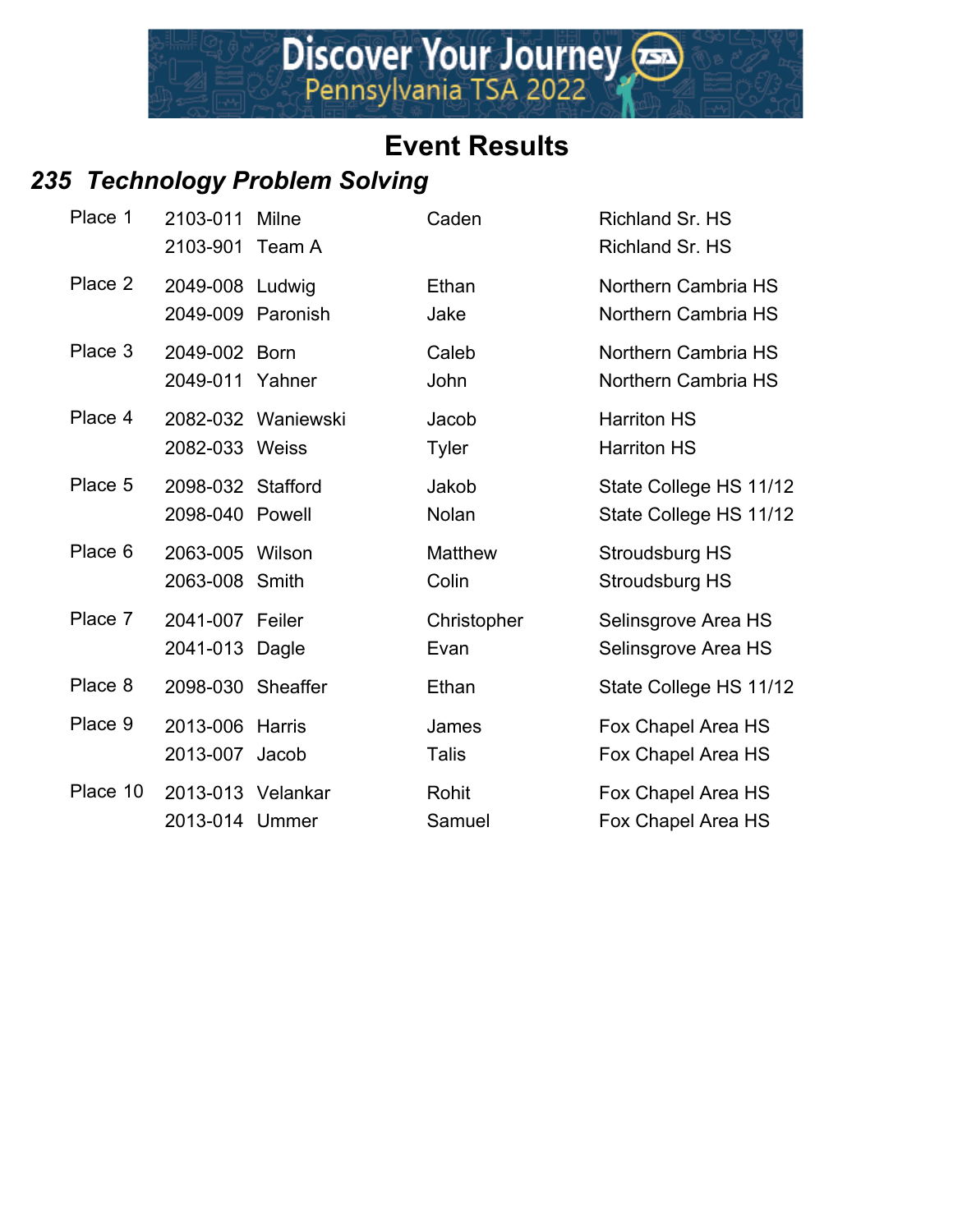## *236 Transportation Modeling*

| Place 1  | 2151-009 Vitabile |                     | Kayla        | Daniel Boone Area HS       |
|----------|-------------------|---------------------|--------------|----------------------------|
| Place 2  | 2214-007 Chen     |                     | Leo          | York Suburban HS           |
| Place 3  |                   | 2047-002 BISSCHOP   | <b>REECE</b> | <b>Upper Perkiomen HS</b>  |
| Place 4  | 2120-007 Wertz    |                     | Garett       | <b>Bedford HS</b>          |
| Place 5  |                   | 2087-007 Kauffman   | Zachary      | <b>Exeter Township SHS</b> |
| Place 6  |                   | 2013-023 Mylarappa  | Swati        | Fox Chapel Area HS         |
| Place 7  |                   | 2049-017 Carpinello | <b>Ben</b>   | Northern Cambria HS        |
| Place 8  | 2120-011          | <b>Blackburn</b>    | Wyatt        | <b>Bedford HS</b>          |
| Place 9  | 2047-007 SHANIL   |                     | <b>SAJIN</b> | <b>Upper Perkiomen HS</b>  |
| Place 10 | 2214-018 Stern    |                     | Austin       | <b>York Suburban HS</b>    |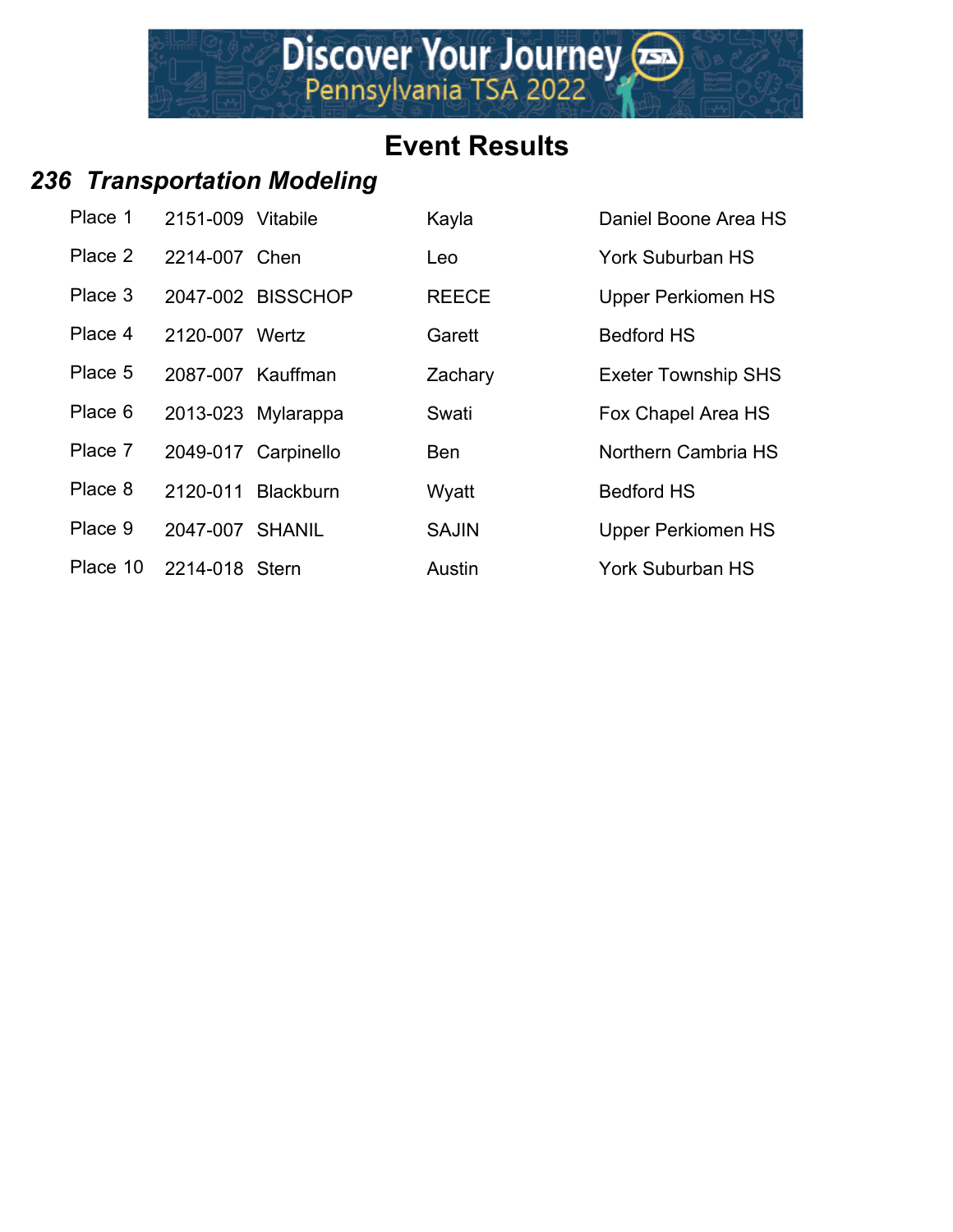## *237 Video Game Design*

| Place 1 | 2043-022 Kolli     |                      | Himanish       | South Fayette Township HS   |
|---------|--------------------|----------------------|----------------|-----------------------------|
|         |                    | 2043-042 Ramagiri    | Anish          | South Fayette Township HS   |
|         |                    | 2043-048 Shrivastava | Tanush         | South Fayette Township HS   |
|         | 2043-050 Sriharish |                      | Vinay          | South Fayette Township HS   |
|         | 2043-053 Urs       |                      | Viraj          | South Fayette Township HS   |
|         | 2043-054 Urs       |                      | Vishram        | South Fayette Township HS   |
| Place 2 |                    | 2082-007 Braunfeld   | Noah           | <b>Harriton HS</b>          |
|         | 2082-013 Gee       |                      | <b>Miles</b>   | <b>Harriton HS</b>          |
|         | 2082-017 Gutsche   |                      | Sam            | <b>Harriton HS</b>          |
|         | 2082-018 Han       |                      | Andrew         | <b>Harriton HS</b>          |
|         |                    | 2082-032 Waniewski   | Jacob          | <b>Harriton HS</b>          |
| Place 3 | 2082-014 Gilbert   |                      | Adam           | <b>Harriton HS</b>          |
|         |                    | 2082-016 Goodbinder  | Ella           | <b>Harriton HS</b>          |
|         | 2082-025 Merriam   |                      | Julia          | <b>Harriton HS</b>          |
|         | 2082-029 Senh      |                      | Jeremy         | <b>Harriton HS</b>          |
|         | 2082-033 Weiss     |                      | <b>Tyler</b>   | <b>Harriton HS</b>          |
|         | 2082-034 Wright    |                      | Julie          | <b>Harriton HS</b>          |
| Place 4 |                    | 2061-008 Rosenfeld   | Asher          | <b>Lower Merion HS</b>      |
|         | 2061-015 Fang      |                      | Katie          | <b>Lower Merion HS</b>      |
|         | 2061-025 Wu        |                      | Emmi           | <b>Lower Merion HS</b>      |
|         | 2061-031 Wang      |                      | Claire         | <b>Lower Merion HS</b>      |
|         | 2061-042 Donagi    |                      | Nathan         | <b>Lower Merion HS</b>      |
|         |                    | 2061-044 Nickerson   | Oliver         | <b>Lower Merion HS</b>      |
| Place 5 | 2009-015 Finn      |                      | <b>Brennan</b> | <b>Cumberland Valley HS</b> |
|         |                    | 2009-021 McClellan   | Dylan          | <b>Cumberland Valley HS</b> |
| Place 6 | 2004-007 Maraldo   |                      | Ethan          | <b>Boyertown Area SHS</b>   |
|         | 2004-009           | <b>Boughter</b>      | Jacob          | <b>Boyertown Area SHS</b>   |
|         |                    | 2004-011 Leshinskie  | Josh           | <b>Boyertown Area SHS</b>   |
|         | 2004-016 Yambor    |                      | Luke           | <b>Boyertown Area SHS</b>   |
|         | 2004-019 Angus     |                      | Phillip        | <b>Boyertown Area SHS</b>   |
|         | 2004-027 Famous    |                      | Lucas          | <b>Boyertown Area SHS</b>   |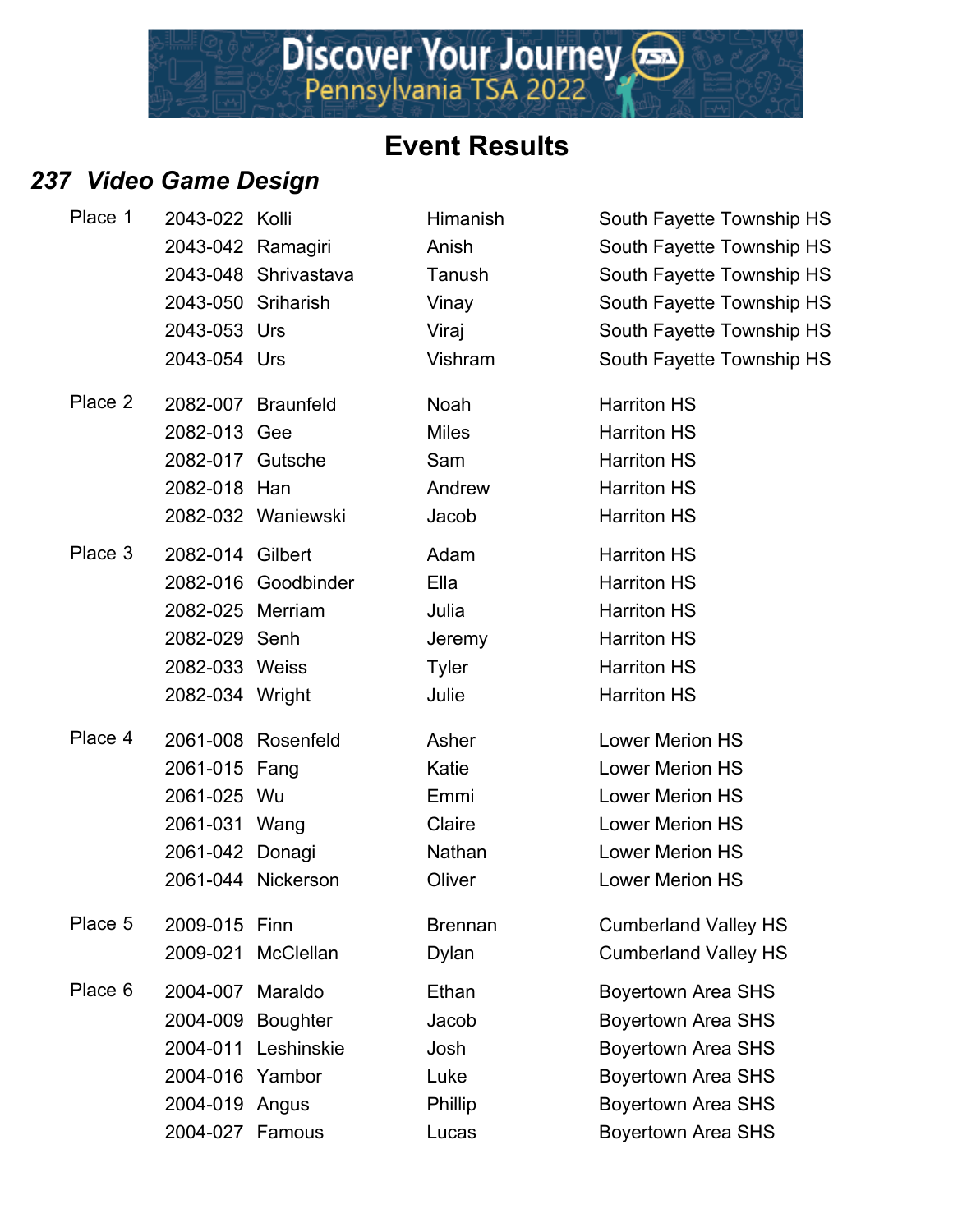

| Place 7  | 2061-017 Taylor  |                      | Danny         | <b>Lower Merion HS</b>      |
|----------|------------------|----------------------|---------------|-----------------------------|
|          | 2061-029 Godfrey |                      | Elinora       | Lower Merion HS             |
|          | 2061-038 Wu      |                      | Kevin         | Lower Merion HS             |
|          |                  | 2061-040 Lachenmayer | Luke          | Lower Merion HS             |
|          | 2061-043 Bissell |                      | <b>Noah</b>   | Lower Merion HS             |
|          | 2061-049 Hillis  |                      | Ryan          | Lower Merion HS             |
| Place 8  | 2009-006 Gupta   |                      | Shubham       | <b>Cumberland Valley HS</b> |
|          | 2009-019 Khattar |                      | <b>Nikhil</b> | <b>Cumberland Valley HS</b> |
| Place 9  | 2004-016 Yambor  |                      | Luke          | <b>Boyertown Area SHS</b>   |
|          | 2004-022 Schatz  |                      | Ryan          | Boyertown Area SHS          |
|          | 2004-033         |                      |               |                             |
|          | 2004-038         |                      |               |                             |
|          | 2004-039         |                      |               |                             |
| Place 10 | 2185-002 Kurutz  |                      | Caitlin       | Neshannock HS               |
|          | 2185-007 Lacap   |                      | Arielle       | Neshannock HS               |
|          | 2185-010 Salata  |                      | Lauren        | Neshannock HS               |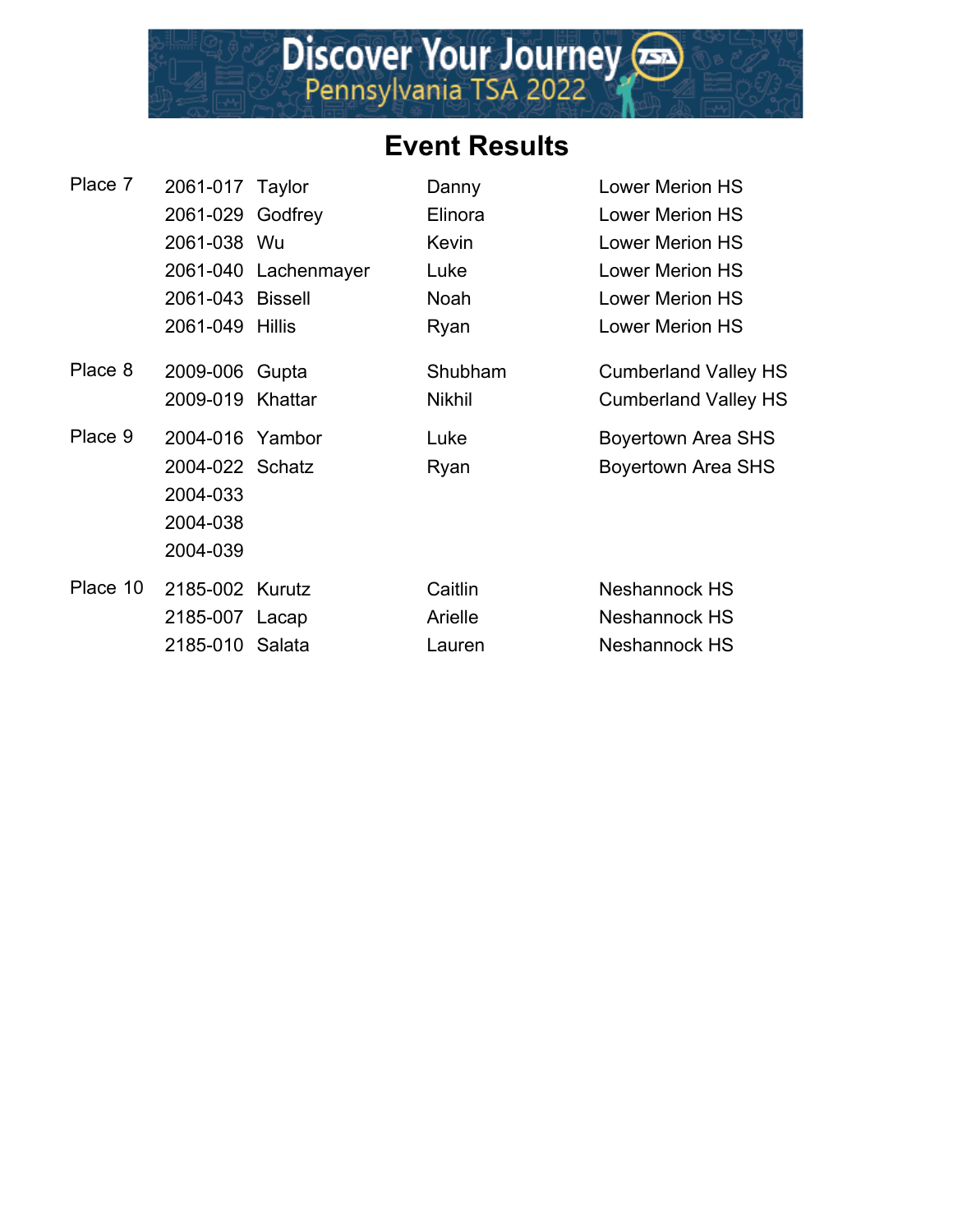

Discover Your Journey

#### *238 Webmaster*

| Place 1 | 2222-005<br>2222-006<br>2222-008 Chen                                              | Gupta<br>Gupta<br>2222-007 Bartolacci              | Kanchan<br><b>Krish</b><br>Chessie<br>Sunny          | Moravian Academy HS<br>Moravian Academy HS<br>Moravian Academy HS<br>Moravian Academy HS                                                                |
|---------|------------------------------------------------------------------------------------|----------------------------------------------------|------------------------------------------------------|---------------------------------------------------------------------------------------------------------------------------------------------------------|
| Place 2 | 2009-017 Kakaria<br>2009-018 Kazi<br>2009-019<br>2009-026                          | Khattar<br>2009-022 Nadimpalli<br>Thirunavukkarasu | Vikram<br>Sami<br><b>Nikhil</b><br>Abhinav<br>Sharan | <b>Cumberland Valley HS</b><br><b>Cumberland Valley HS</b><br><b>Cumberland Valley HS</b><br><b>Cumberland Valley HS</b><br><b>Cumberland Valley HS</b> |
| Place 3 | 2009-004 Athavale<br>2009-006 Gupta<br>2009-032 Mittal<br>2009-033 Parikh          | 2009-027 Addagatla                                 | Avanti<br>Shubham<br>Laahini<br>Krish<br>Poorvi      | <b>Cumberland Valley HS</b><br><b>Cumberland Valley HS</b><br><b>Cumberland Valley HS</b><br><b>Cumberland Valley HS</b><br><b>Cumberland Valley HS</b> |
| Place 4 | 2054-003 Hoover<br>2054-004 Jones<br>2054-010 Messina                              | 2054-005 Karunaratne                               | Maddi<br>Micah<br>Gayath<br>Grace                    | <b>Westmont Hilltop HS</b><br><b>Westmont Hilltop HS</b><br><b>Westmont Hilltop HS</b><br><b>Westmont Hilltop HS</b>                                    |
| Place 5 | 2151-002 Kim<br>2151-005 Schafer<br>2151-007 Shanley                               |                                                    | David<br>Amy<br>James                                | Daniel Boone Area HS<br>Daniel Boone Area HS<br>Daniel Boone Area HS                                                                                    |
| Place 6 | 2041-018 Parker<br>2041-022 Stanford                                               |                                                    | McKenna<br>Veronica                                  | Selinsgrove Area HS<br>Selinsgrove Area HS                                                                                                              |
| Place 7 | 2061-018 Dresnin<br>2061-030 Xu<br>2061-043 Bissell<br>2061-049 Hillis<br>2061-050 | Rossman                                            | Eli<br>Jonathan<br>Noah<br>Ryan<br>Ryan              | <b>Lower Merion HS</b><br><b>Lower Merion HS</b><br><b>Lower Merion HS</b><br><b>Lower Merion HS</b><br><b>Lower Merion HS</b>                          |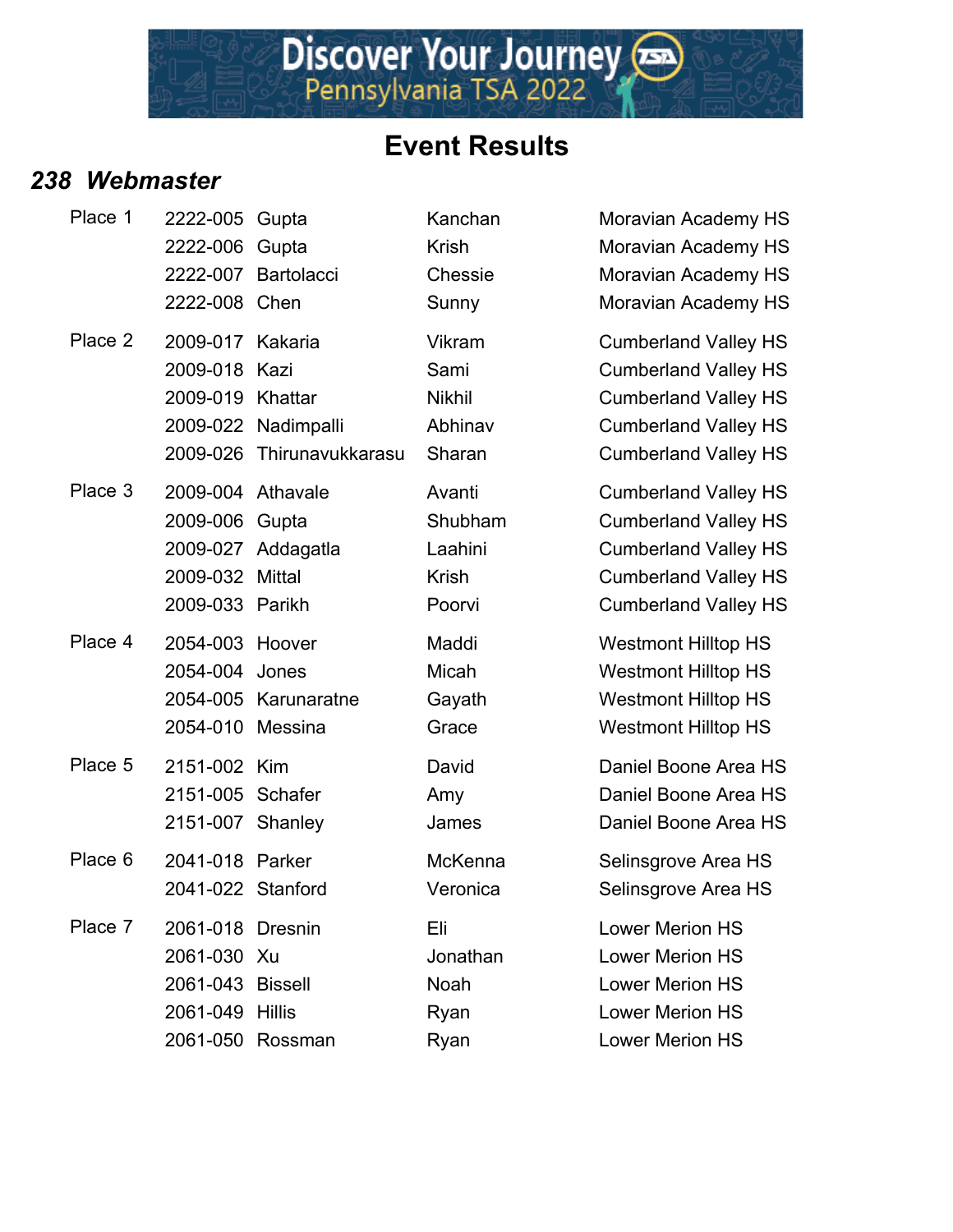

| Place 8  | 2087-003 Badinger |                        | Zach           | <b>Exeter Township SHS</b> |
|----------|-------------------|------------------------|----------------|----------------------------|
|          | 2087-010 Kunduru  |                        | <b>Prateek</b> | <b>Exeter Township SHS</b> |
|          | 2087-011 Le       |                        | Ethan          | <b>Exeter Township SHS</b> |
|          | 2087-012 Miller   |                        | Evan           | <b>Exeter Township SHS</b> |
|          |                   | 2087-016 Talagadadeevi | Rohan          | <b>Exeter Township SHS</b> |
|          |                   | 2087-017 Tsakonas      | Colson         | <b>Exeter Township SHS</b> |
| Place 9  | 2082-005 Beck     |                        | Sasha          | <b>Harriton HS</b>         |
|          | 2082-006 Braud    |                        | Lilla          | <b>Harriton HS</b>         |
|          | 2082-009 Catania  |                        | Eli            | <b>Harriton HS</b>         |
|          | 2082-014 Gilbert  |                        | Adam           | <b>Harriton HS</b>         |
|          | 2082-019 Hao      |                        | Eleanor        | <b>Harriton HS</b>         |
|          | 2082-025 Merriam  |                        | Julia          | <b>Harriton HS</b>         |
| Place 10 | 2004-002          | Martin                 | Madison        | <b>Boyertown Area SHS</b>  |
|          | 2004-007          | Maraldo                | Ethan          | <b>Boyertown Area SHS</b>  |
|          |                   | 2004-011 Leshinskie    | Josh           | <b>Boyertown Area SHS</b>  |
|          | 2004-027 Famous   |                        | Lucas          | <b>Boyertown Area SHS</b>  |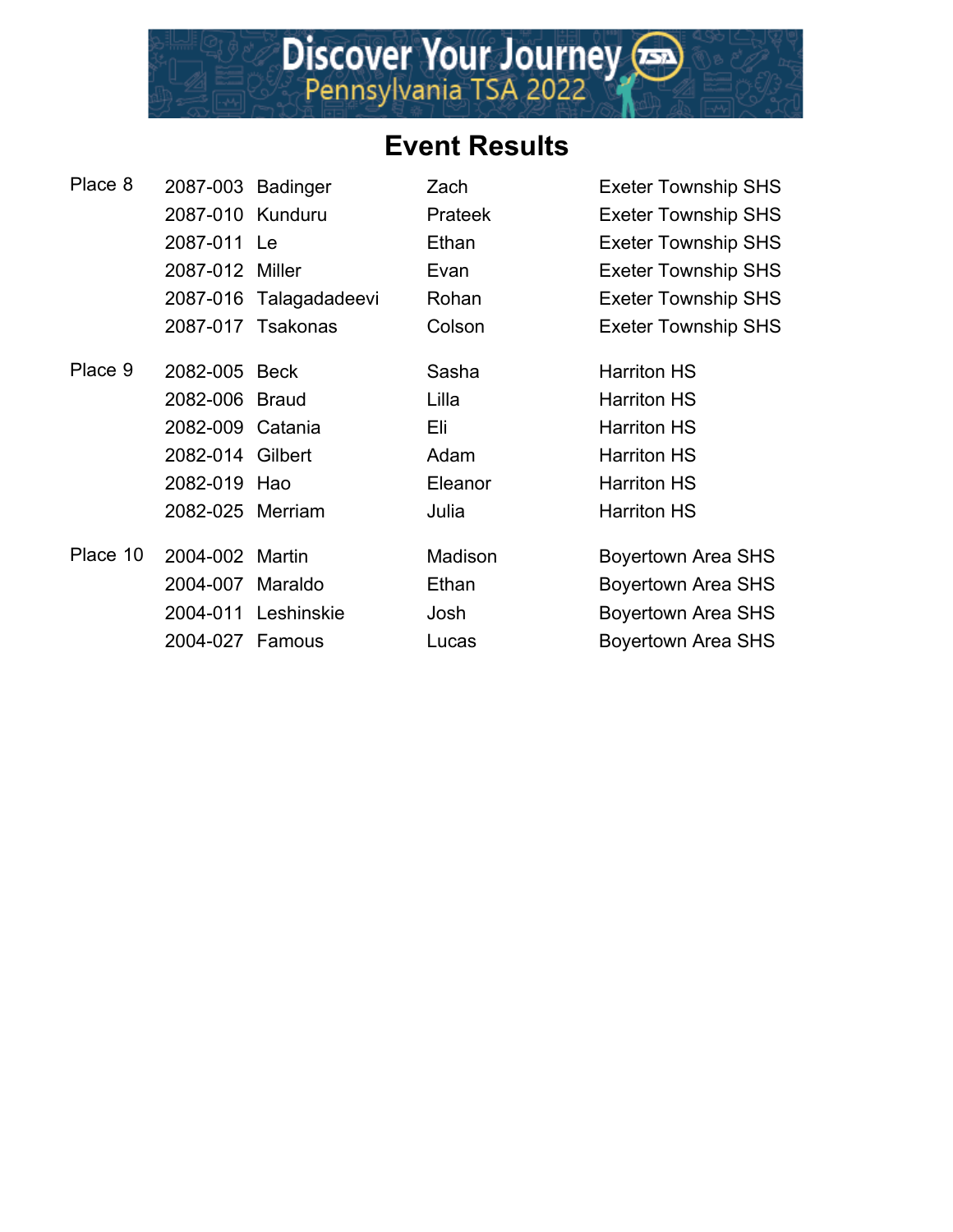

#### *252 PA - Electronic Research & Exp*

| Place 1 | 2103-002 Bauer<br>2103-011 Milne                                               |                    | Andrew<br>Caden                                    | Richland Sr. HS<br>Richland Sr. HS                                                                         |
|---------|--------------------------------------------------------------------------------|--------------------|----------------------------------------------------|------------------------------------------------------------------------------------------------------------|
| Place 2 | 2206-002 Pope<br>2206-003 Peifer<br>2206-004 Ramsey                            |                    | <b>Brayden</b><br><b>Brodie</b><br>Robbie          | <b>Boyertown Freshman</b><br><b>Boyertown Freshman</b><br><b>Boyertown Freshman</b>                        |
| Place 3 | 2098-012 Flanagan<br>2098-028 Saylor                                           |                    | Maeve<br>Cate                                      | State College HS 11/12<br>State College HS 11/12                                                           |
| Place 4 | 2082-002<br>2082-013 Gee<br>2082-017 Gutsche<br>2082-021 Kirsch<br>2082-035 Xu | 2082-007 Braunfeld | <b>Noah</b><br><b>Miles</b><br>Sam<br>Ryan<br>Adam | <b>Harriton HS</b><br><b>Harriton HS</b><br><b>Harriton HS</b><br><b>Harriton HS</b><br><b>Harriton HS</b> |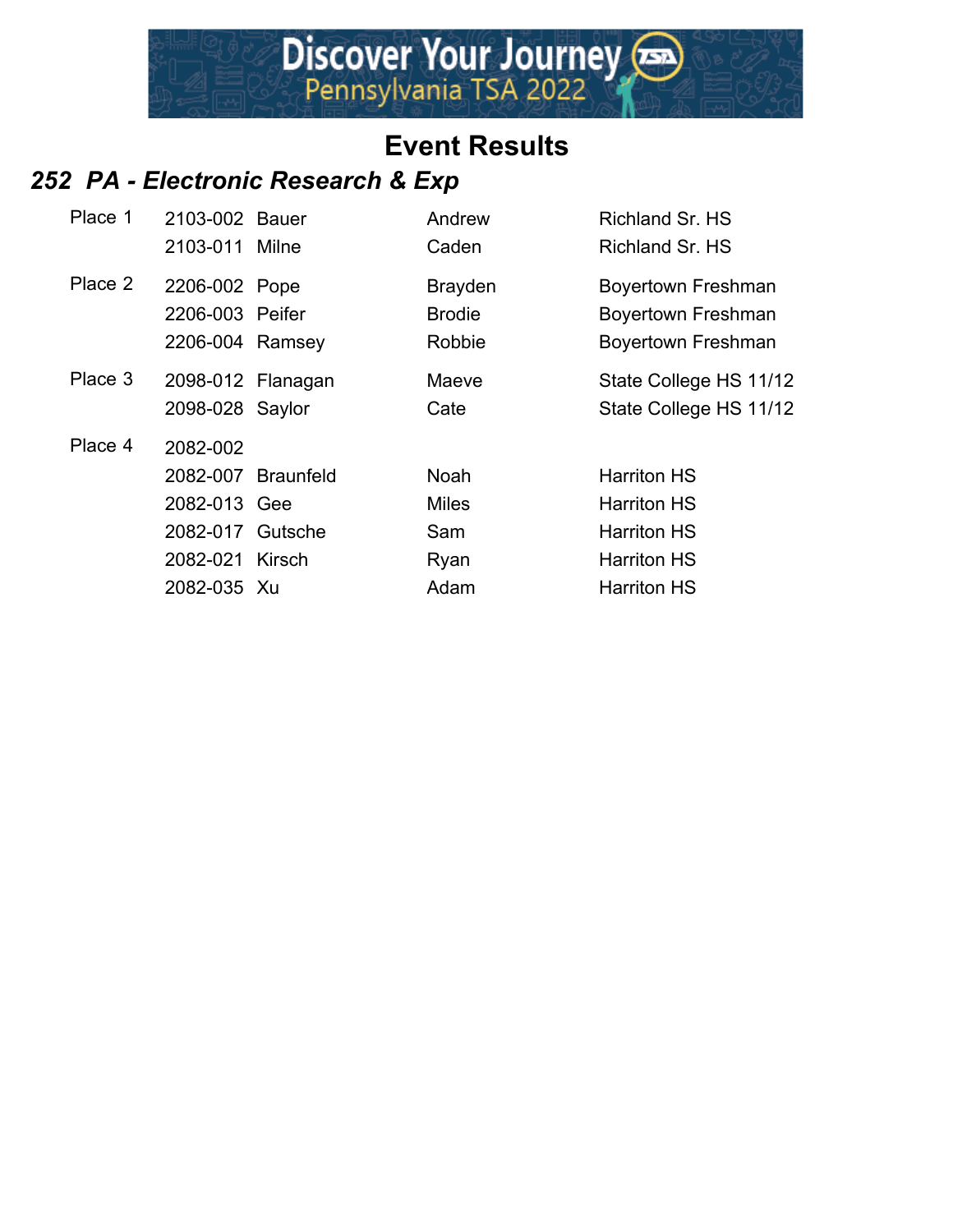Discover Your Journey

#### *253 PA - Logo Design*

| Place 1  | 2206-006 Liang    |  |
|----------|-------------------|--|
| Place 2  | 2206-007 Gibbins  |  |
| Place 3  | 2151-011 Cappelle |  |
| Place 4  | 2013-022 Li       |  |
| Place 5  | 2008-013 Kauffma  |  |
| Place 6  | 2043-057 Verma    |  |
| Place 7  | 2098-019 Liu      |  |
| Place 8  | 2054-012 Mosorjal |  |
| Place 9  | 2125-004 Benson   |  |
| Place 10 | $2059-015$ Scobie |  |

| Place 1  | 2206-006 Liang    |                      | Milly     | <b>Boyertown Freshman</b>    |
|----------|-------------------|----------------------|-----------|------------------------------|
| Place 2  | 2206-007 Gibbins  |                      | Grace     | Boyertown Freshman           |
| Place 3  |                   | 2151-011 Cappelletti | Alexia    | Daniel Boone Area HS         |
| Place 4  | 2013-022 Li       |                      | Johnathan | Fox Chapel Area HS           |
| Place 5  | 2008-013 Kauffman |                      | Anna      | Conestoga Valley HS          |
| Place 6  | 2043-057 Verma    |                      | Sejal     | South Fayette Township HS    |
| Place 7  | 2098-019 Liu      |                      | Daniel    | State College HS 11/12       |
| Place 8  | 2054-012 Mosoriak |                      | Haley     | <b>Westmont Hilltop HS</b>   |
| Place 9  | 2125-004 Benson   |                      | Victoria  | <b>York County School of</b> |
| Place 10 | 2059-015 Scobie   |                      | Annabelle | South Western HS             |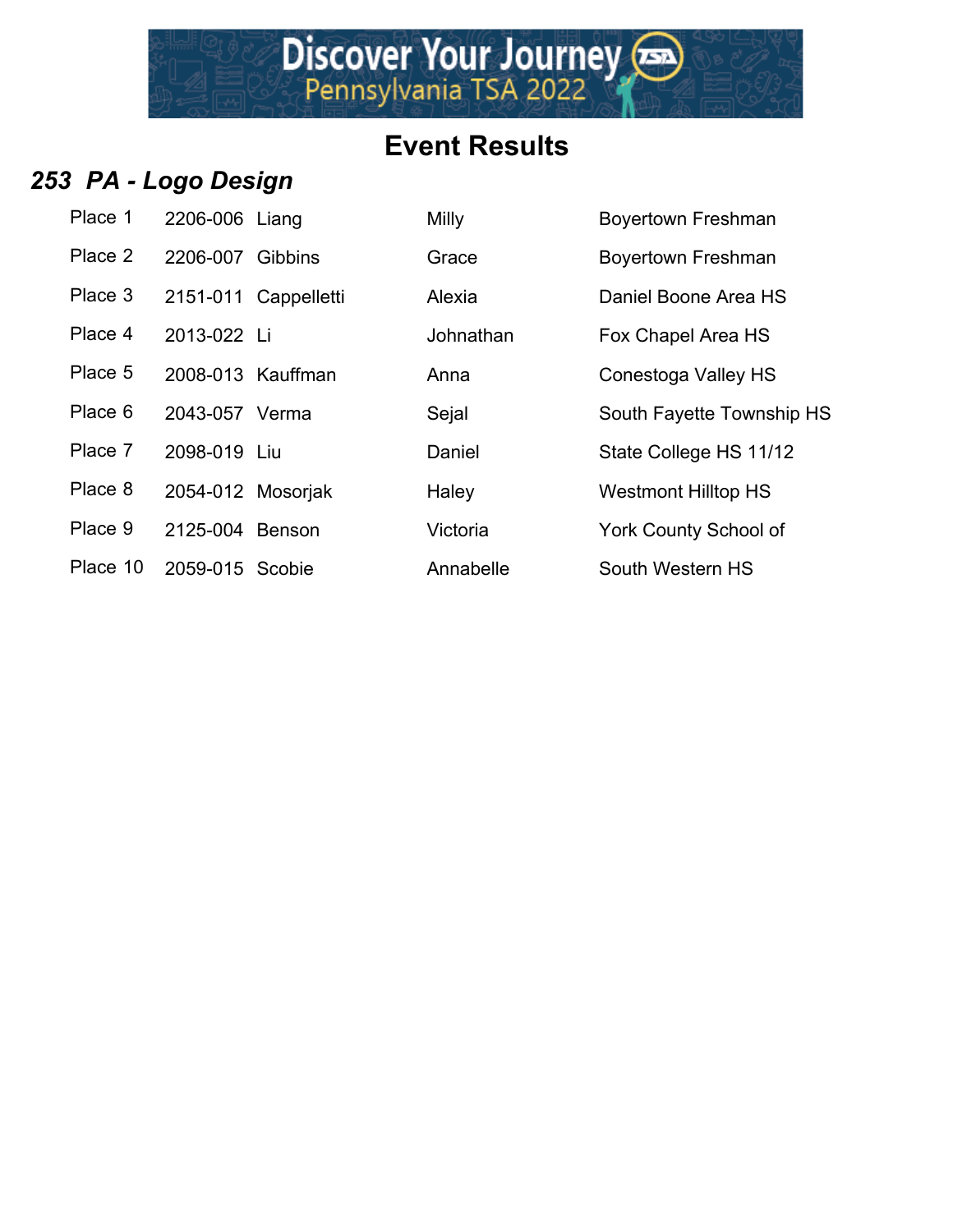Discover Your Journey

#### *254 PA - Materials Process*

| Place 1  | 2039-013 Schwartz |                      | Lucas   | <b>Quakertown HS</b>       |
|----------|-------------------|----------------------|---------|----------------------------|
| Place 2  | 2061-048 Sultanik |                      | Remy    | <b>Lower Merion HS</b>     |
| Place 3  | 2041-004 Latsha   |                      | Alyssa  | Selinsgrove Area HS        |
| Place 4  |                   | 2151-011 Cappelletti | Alexia  | Daniel Boone Area HS       |
| Place 5  | 2054-013 Nibert   |                      | Joe     | <b>Westmont Hilltop HS</b> |
| Place 6  | 2084-015 Halbert  |                      | Alex    | Plymouth Whitemarsh HS     |
| Place 7  | 2098-042 House    |                      | Harper  | State College HS 11/12     |
| Place 8  | 2202-008 Kriebel  |                      | Griffin | <b>Governor Mifflin HS</b> |
| Place 9  | 2059-010 Kaintz   |                      | Rachel  | South Western HS           |
| Place 10 | 2057-003 Toscano  |                      | Cameron | <b>Cedar Crest HS</b>      |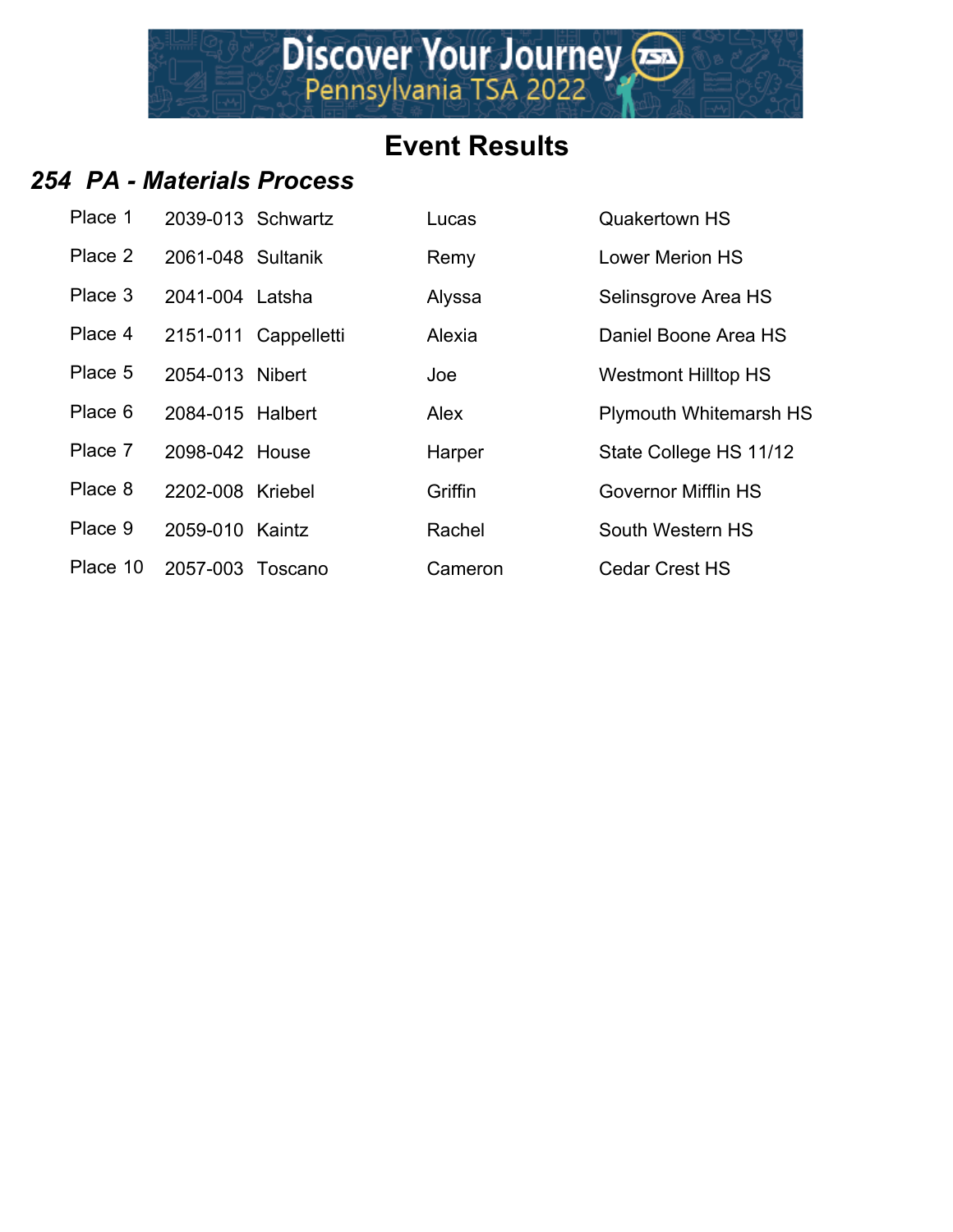#### *255 PA - R.C. Off-Road Racing*

| Place 1  | 2082-018 Han<br>2082-038                                   | 2082-032 Waniewski                                 | Andrew<br>Jacob                  | <b>Harriton HS</b><br><b>Harriton HS</b>                                                  |
|----------|------------------------------------------------------------|----------------------------------------------------|----------------------------------|-------------------------------------------------------------------------------------------|
| Place 2  | 2047-007 SHANIL                                            | 2047-002 BISSCHOP<br>2047-006 ROTHENBERGER BRAYDEN | <b>REECE</b><br><b>SAJIN</b>     | <b>Upper Perkiomen HS</b><br><b>Upper Perkiomen HS</b><br><b>Upper Perkiomen HS</b>       |
| Place 3  | 2214-019 Wilt<br>2214-020 Baldwin<br>2214-021 Kenney       |                                                    | <b>Nick</b><br>Lucas<br>Elliot   | <b>York Suburban HS</b><br><b>York Suburban HS</b><br>York Suburban HS                    |
| Place 4  | 2151-012 Kremer<br>2151-013 Le<br>2151-015 Worrall         |                                                    | <b>Isaac</b><br>Stefanie<br>Cali | Daniel Boone Area HS<br>Daniel Boone Area HS<br>Daniel Boone Area HS                      |
| Place 5  | 2080-003 Seibert<br>2080-005 Newton<br>2080-006 Cotner     |                                                    | Logan<br>Ryan<br><b>Tyler</b>    | <b>Warrior Run HS</b><br><b>Warrior Run HS</b><br><b>Warrior Run HS</b>                   |
| Place 6  | 2098-030 Sheaffer<br>2098-032 Stafford<br>2098-040 Powell  |                                                    | Ethan<br>Jakob<br>Nolan          | State College HS 11/12<br>State College HS 11/12<br>State College HS 11/12                |
| Place 7  | 2125-901 Team A                                            |                                                    |                                  | York County School of                                                                     |
| Place 8  | 2080-004 Laubach<br>2080-007 Lininger<br>2080-008 Rovenolt |                                                    | <b>Dylan</b><br>Jasten<br>Beau   | <b>Warrior Run HS</b><br><b>Warrior Run HS</b><br><b>Warrior Run HS</b>                   |
| Place 9  | 2009-007<br>2009-010                                       | Gopu<br>Gopu<br>2009-012 Subramaniya               | Saketh<br>Sathvik<br>Vishnu      | <b>Cumberland Valley HS</b><br><b>Cumberland Valley HS</b><br><b>Cumberland Valley HS</b> |
| Place 10 | 2043-008 Dontha<br>2043-026<br>2043-050 Sriharish          | Manivannan                                         | Rohan<br>Ramana<br>Vinay         | South Fayette Township HS<br>South Fayette Township HS<br>South Fayette Township HS       |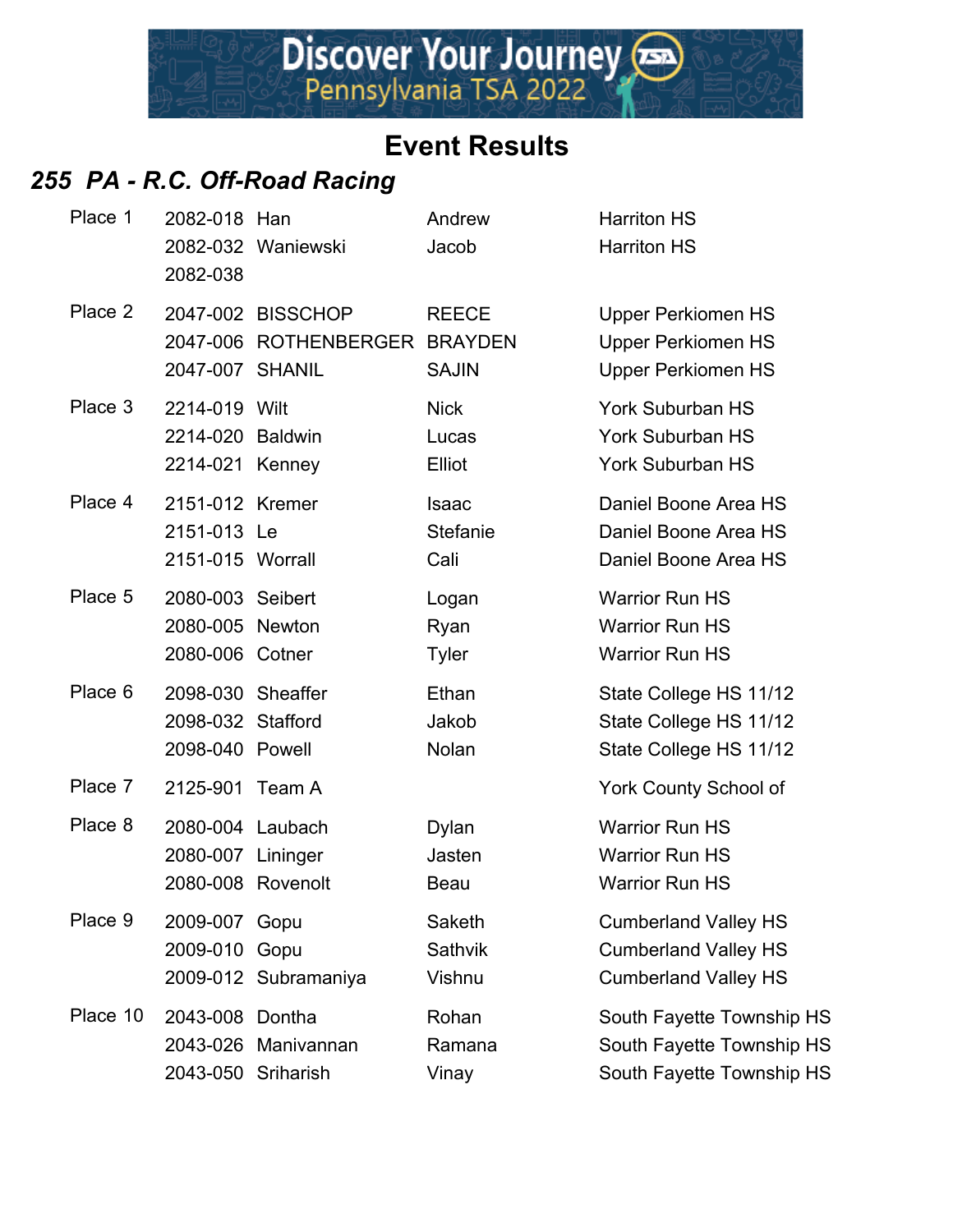

#### *256 PA - Robotics*

| Place 1 | 2078-003 Wees<br>2078-004 Yurocko<br>2078-005 Satina                |                                                              | <b>Brandon</b><br>Matt<br><b>Dylan</b>   | Pine-Richland H<br>Pine-Richland H<br>Pine-Richland H                                            |
|---------|---------------------------------------------------------------------|--------------------------------------------------------------|------------------------------------------|--------------------------------------------------------------------------------------------------|
| Place 2 | 2194-005 Astill<br>2194-006 Astill                                  |                                                              | Christian<br>Taylor                      | <b>Phoenixville Are</b><br><b>Phoenixville Are</b>                                               |
| Place 3 | 2061-005 Zhang<br>2061-017 Taylor<br>2061-021 Yang<br>2061-038 Wu   |                                                              | Rachel<br>Danny<br>Eric<br>Kevin         | Lower Merion H<br>Lower Merion H<br>Lower Merion H<br>Lower Merion H                             |
| Place 4 | 2144-008 Green<br>2144-009 Redding                                  | 2144-010 Chavarria                                           | Charles<br>Dalton<br>Jose                | Gettysburg Area<br><b>Gettysburg Area</b><br><b>Gettysburg Area</b>                              |
| Place 5 | 2078-006 Kaufman<br>2078-007 Priore                                 |                                                              | Owen<br>Ethan                            | Pine-Richland H<br>Pine-Richland H                                                               |
| Place 6 | 2004-012 Mumie<br>2004-016 Yambor                                   | 2004-004 Freimann<br>2004-011 Leshinskie                     | Christian<br>Josh<br>Joshua<br>Luke      | <b>Boyertown Area</b><br><b>Boyertown Area</b><br><b>Boyertown Area</b><br><b>Boyertown Area</b> |
| Place 7 | 2152-039 Kadiyala<br>2152-041<br>2152-043 Karkare<br>2152-076 Singh | Kalmady                                                      | Aditya<br>Aakash<br>Ayush<br>Shreyas     | Downingtown S<br>Downingtown S'<br>Downingtown S<br>Downingtown S                                |
| Place 8 | 2039-003 Davis                                                      | 2039-007 Lippincott                                          | Whitney<br>Mason                         | Quakertown HS<br><b>Quakertown HS</b>                                                            |
| Place 9 | 2004-010 Mininger                                                   | 2004-009 Boughter<br>2004-014 Westlake<br>2004-018 Romanisko | Jacob<br>Jonah<br>Logan<br><b>Nathan</b> | <b>Boyertown Area</b><br><b>Boyertown Area</b><br><b>Boyertown Area</b><br><b>Bovertown Area</b> |

| Place 1 | 2078-003 Wees<br>2078-004 Yurocko<br>2078-005 Satina              |                                           | <b>Brandon</b><br>Matt<br><b>Dylan</b> | <b>Pine-Richland HS</b><br><b>Pine-Richland HS</b><br><b>Pine-Richland HS</b>                                    |
|---------|-------------------------------------------------------------------|-------------------------------------------|----------------------------------------|------------------------------------------------------------------------------------------------------------------|
| Place 2 | 2194-005 Astill<br>2194-006 Astill                                |                                           | Christian<br>Taylor                    | <b>Phoenixville Area HS</b><br><b>Phoenixville Area HS</b>                                                       |
| Place 3 | 2061-005 Zhang<br>2061-017 Taylor<br>2061-021 Yang<br>2061-038 Wu |                                           | Rachel<br>Danny<br>Eric<br>Kevin       | <b>Lower Merion HS</b><br><b>Lower Merion HS</b><br><b>Lower Merion HS</b><br><b>Lower Merion HS</b>             |
| Place 4 | 2144-008<br>2144-009 Redding                                      | Green<br>2144-010 Chavarria               | Charles<br>Dalton<br>Jose              | Gettysburg Area HS<br>Gettysburg Area HS<br>Gettysburg Area HS                                                   |
| Place 5 | 2078-006<br>2078-007                                              | Kaufman<br>Priore                         | Owen<br>Ethan                          | <b>Pine-Richland HS</b><br><b>Pine-Richland HS</b>                                                               |
| Place 6 | 2004-011<br>2004-012 Mumie<br>2004-016                            | 2004-004 Freimann<br>Leshinskie<br>Yambor | Christian<br>Josh<br>Joshua<br>Luke    | <b>Boyertown Area SHS</b><br><b>Boyertown Area SHS</b><br>Boyertown Area SHS<br><b>Boyertown Area SHS</b>        |
| Place 7 | 2152-039 Kadiyala<br>2152-041<br>2152-043<br>2152-076             | Kalmady<br>Karkare<br>Singh               | Aditya<br>Aakash<br>Ayush<br>Shreyas   | Downingtown STEM<br>Downingtown STEM<br>Downingtown STEM<br>Downingtown STEM                                     |
| Place 8 | 2039-003 Davis                                                    | 2039-007 Lippincott                       | Whitney<br>Mason                       | <b>Quakertown HS</b><br><b>Quakertown HS</b>                                                                     |
| Place 9 | 2004-009 Boughter<br>2004-010 Mininger<br>2004-014 Westlake       | 2004-018 Romanisko                        | Jacob<br>Jonah<br>Logan<br>Nathan      | <b>Boyertown Area SHS</b><br><b>Boyertown Area SHS</b><br><b>Boyertown Area SHS</b><br><b>Boyertown Area SHS</b> |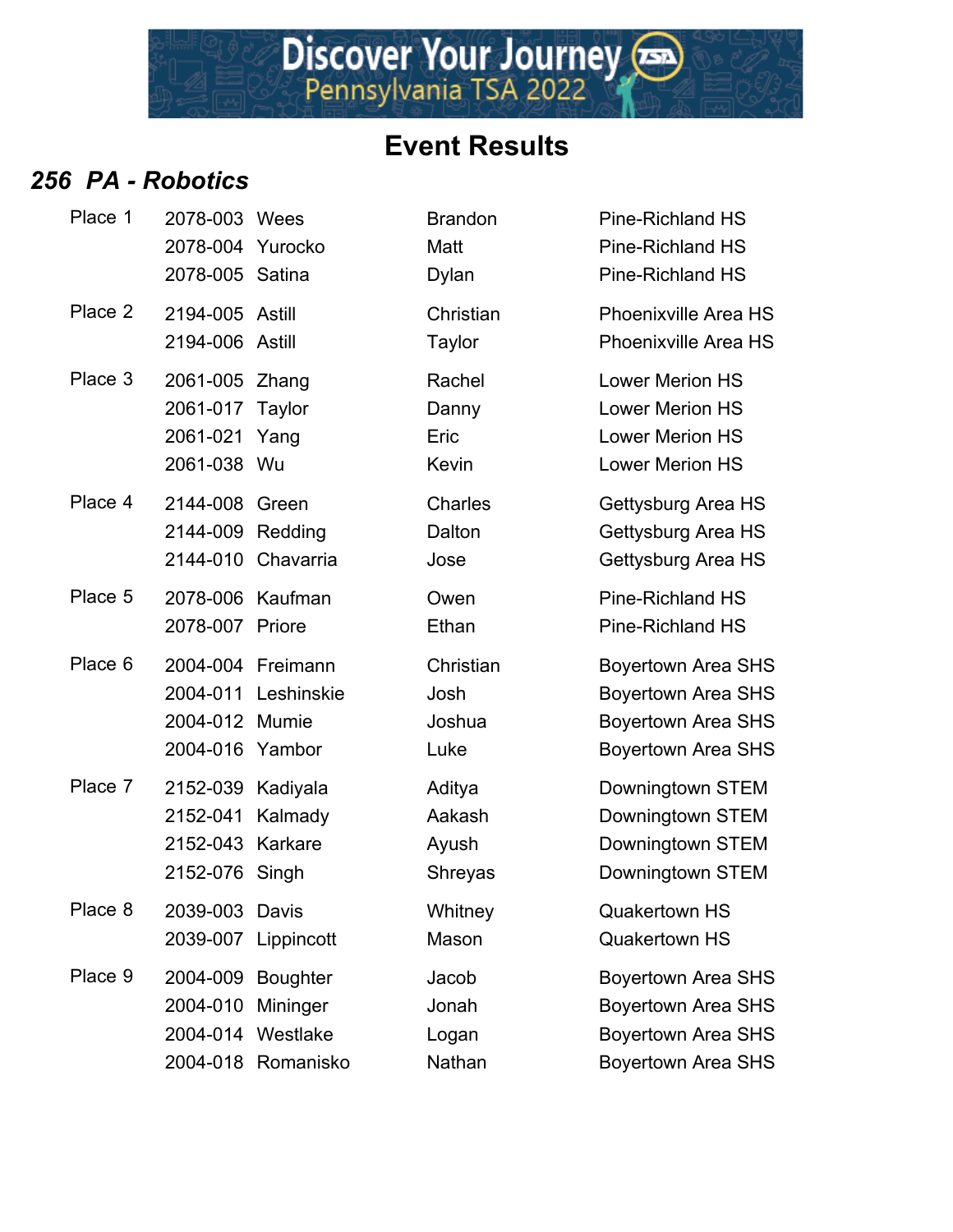

Place 10 2061-003 Lin Aaron Aaron Lower Merion HS 2061-010 Schweickert Bennett Lower Merion HS 2061-023 Murray Ethan Lower Merion HS 2061-051 Daley Tatum Lower Merion HS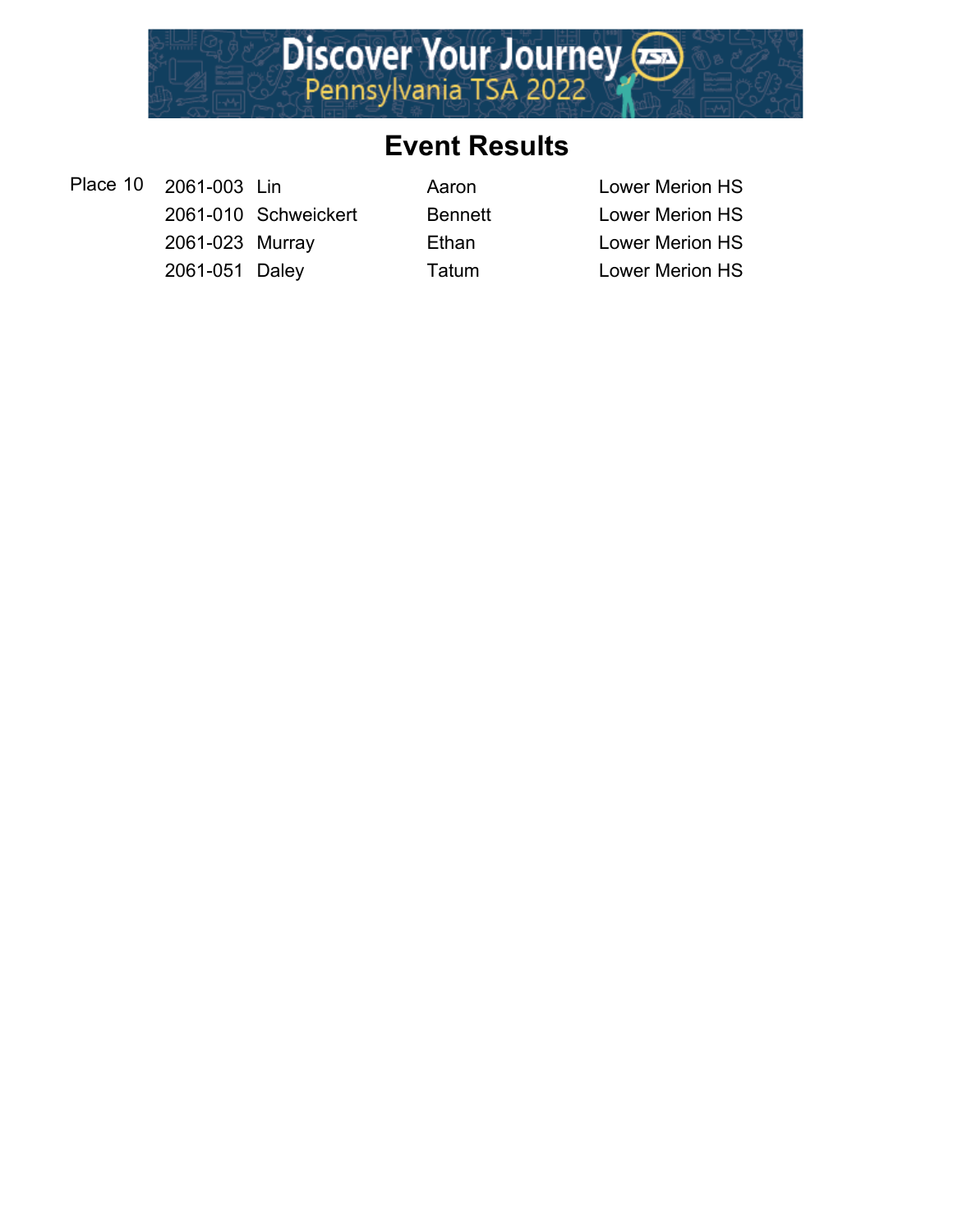#### *257 PA - Safety Illustration*

| Place 1  | 2103-014 Zheng  |  |
|----------|-----------------|--|
| Place 2  | 2004-020 Black  |  |
| Place 3  | 2035-003 Groff  |  |
| Place 4  | 2041-015 Straub |  |
| Place 5  | 2041-014 Caron  |  |
| Place 6  | 2059-015 Scobie |  |
| Place 7  | 2102-007 Felix  |  |
| Place 8  | 2125-004 Benson |  |
| Place 9  | 2004-003 Young  |  |
| Place 10 | 2218-006 Hayes  |  |

| Place 1  | 2103-014 Zheng  | <b>Michelle</b> | Richland Sr. HS           |
|----------|-----------------|-----------------|---------------------------|
| Place 2  | 2004-020 Black  | Richard         | <b>Boyertown Area SHS</b> |
| Place 3  | 2035-003 Groff  | Sophie          | Penn Manor HS             |
| Place 4  | 2041-015 Straub | Evie            | Selinsgrove Area HS       |
| Place 5  | 2041-014 Caron  | Eve             | Selinsgrove Area HS       |
| Place 6  | 2059-015 Scobie | Annabelle       | South Western HS          |
| Place 7  | 2102-007 Felix  | Kathryn         | <b>Boiling Springs HS</b> |
| Place 8  | 2125-004 Benson | Victoria        | York County School of     |
| Place 9  | 2004-003 Young  | Caroline        | <b>Boyertown Area SHS</b> |
| Place 10 | 2218-006 Hayes  | <b>Molly</b>    | Cambria Heights HS        |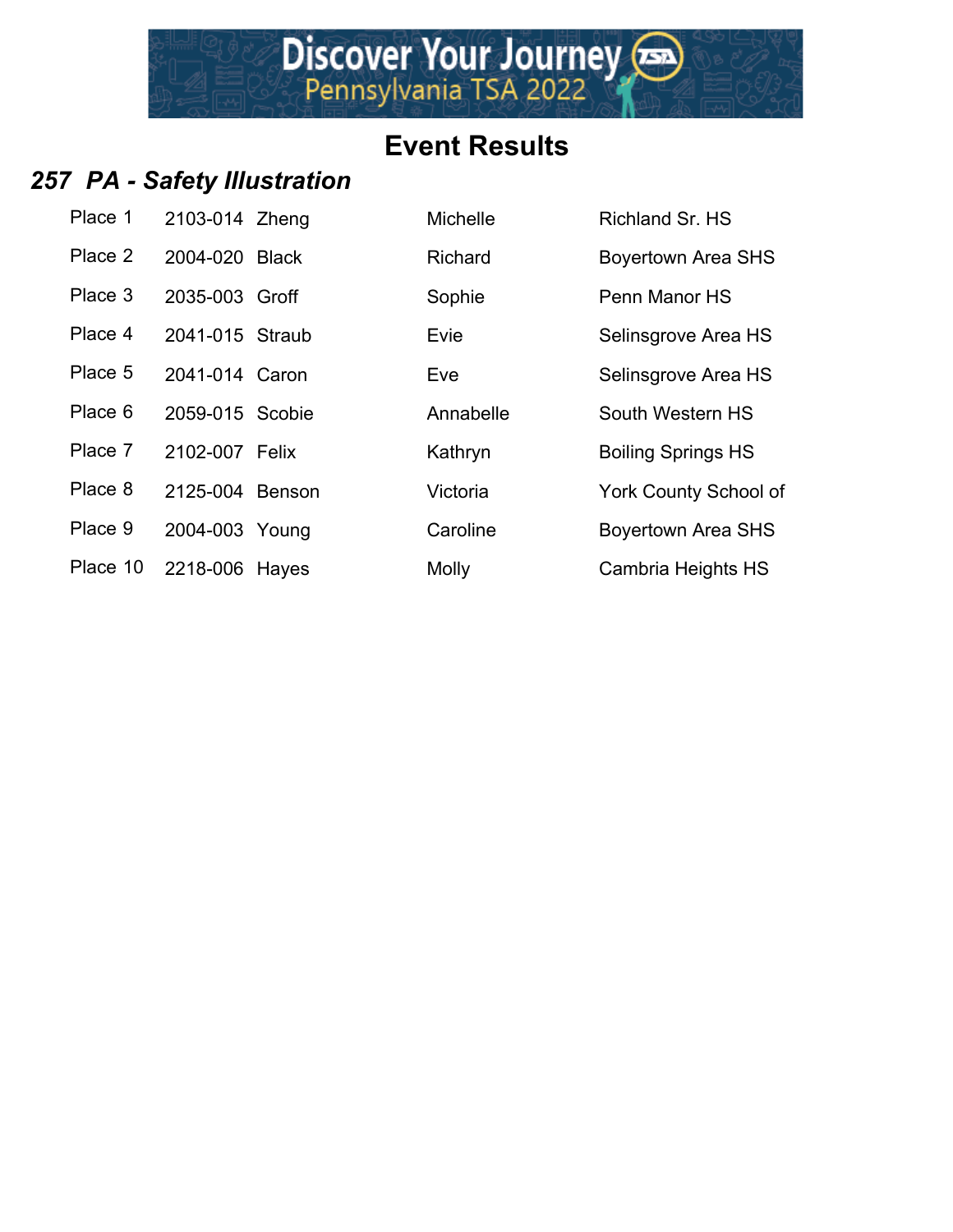

#### *258 PA-TSA VEX - HS*

| Place 1 | 2152-039 Kadiyala | Aditya  | Downingtown STEM              |
|---------|-------------------|---------|-------------------------------|
|         | 2152-041 Kalmady  | Aakash  | Downingtown STEM              |
|         | 2152-043 Karkare  | Ayush   | Downingtown STEM              |
| Place 2 | 2084-015 Halbert  | Alex    | <b>Plymouth Whitemarsh HS</b> |
|         | 2084-018 Reid     | Jonah   | <b>Plymouth Whitemarsh HS</b> |
|         | 2084-023 Upadhya  | Sachita | <b>Plymouth Whitemarsh HS</b> |
|         |                   |         |                               |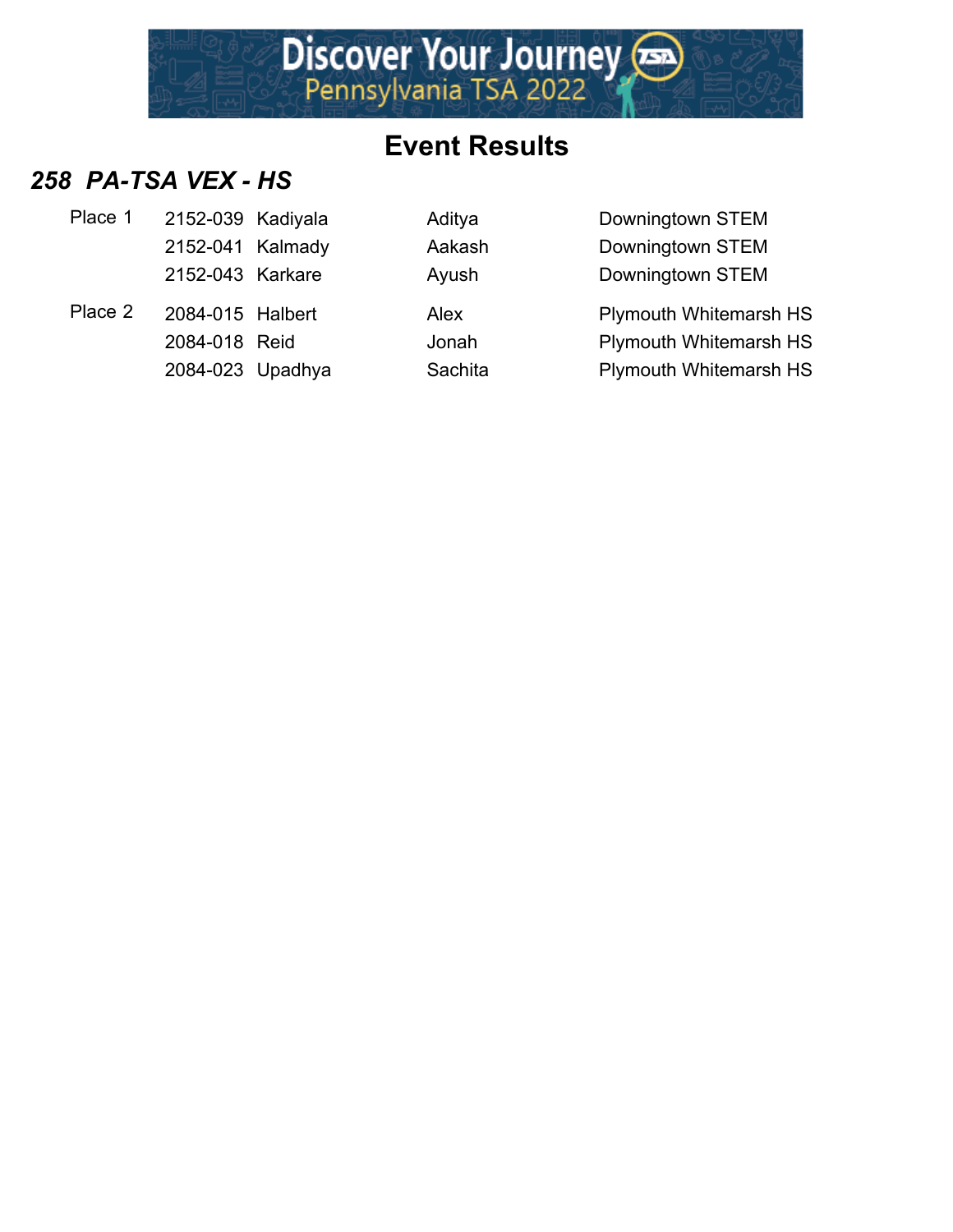## **Event Results**

Discover Your Journey

## *271 Chapter Team - Written*

| Place 1  | 2059-009 Grove   |                        | Evan       | South Western HS              |
|----------|------------------|------------------------|------------|-------------------------------|
| Place 2  | 2082-028 Reisner |                        | William    | <b>Harriton HS</b>            |
| Place 3  | 2082-026 Penna   |                        | Surya      | <b>Harriton HS</b>            |
| Place 4  | 2082-034 Wright  |                        | Julie      | <b>Harriton HS</b>            |
| Place 5  | 2063-003 Morgan  |                        | Casimir    | Stroudsburg HS                |
| Place 6  |                  | 2082-020 Karhadkar     | Aditi      | <b>Harriton HS</b>            |
| Place 7  |                  | 2084-016 Moldovsky     | Benjamin   | <b>Plymouth Whitemarsh HS</b> |
| Place 8  |                  | 2098-008 Bhattacharyya | <b>Rik</b> | State College HS 11/12        |
| Place 9  | 2004-027 Famous  |                        | Lucas      | <b>Boyertown Area SHS</b>     |
| Place 10 |                  | 2059-005 Coppersmith   | James      | South Western HS              |